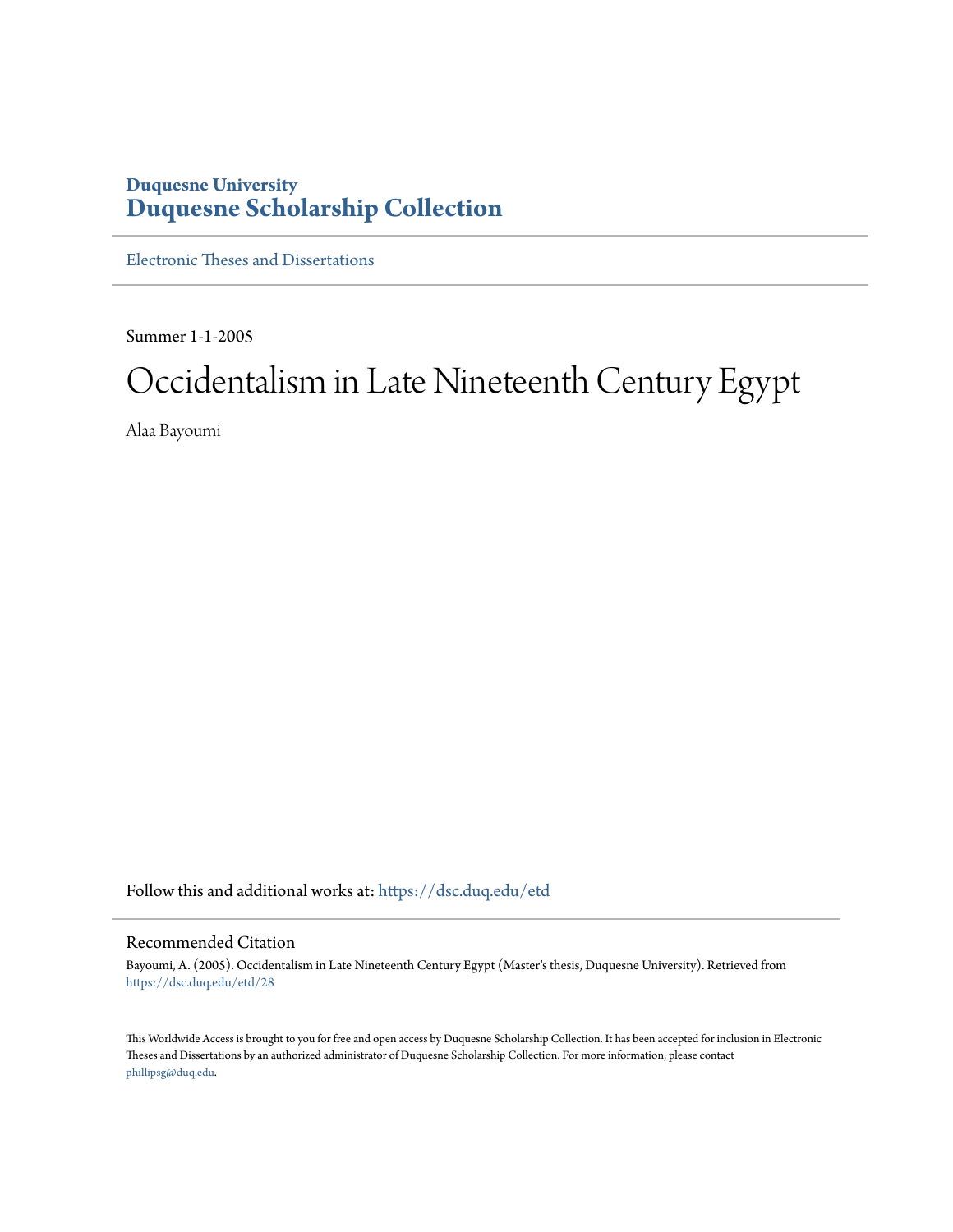# **OCCIDENTALISM IN LATE NINETEENTH CENTURY EGYPT**

A Thesis

Presented to the Faculty

of the Graduate Center for Social and Public Policy

McAnulty College and Graduate School of Liberal Arts

Duquesne University

in partial fulfillment of

the requirements for the degree of

Master of Arts

by

Alaa Bayoumi

28 June 2005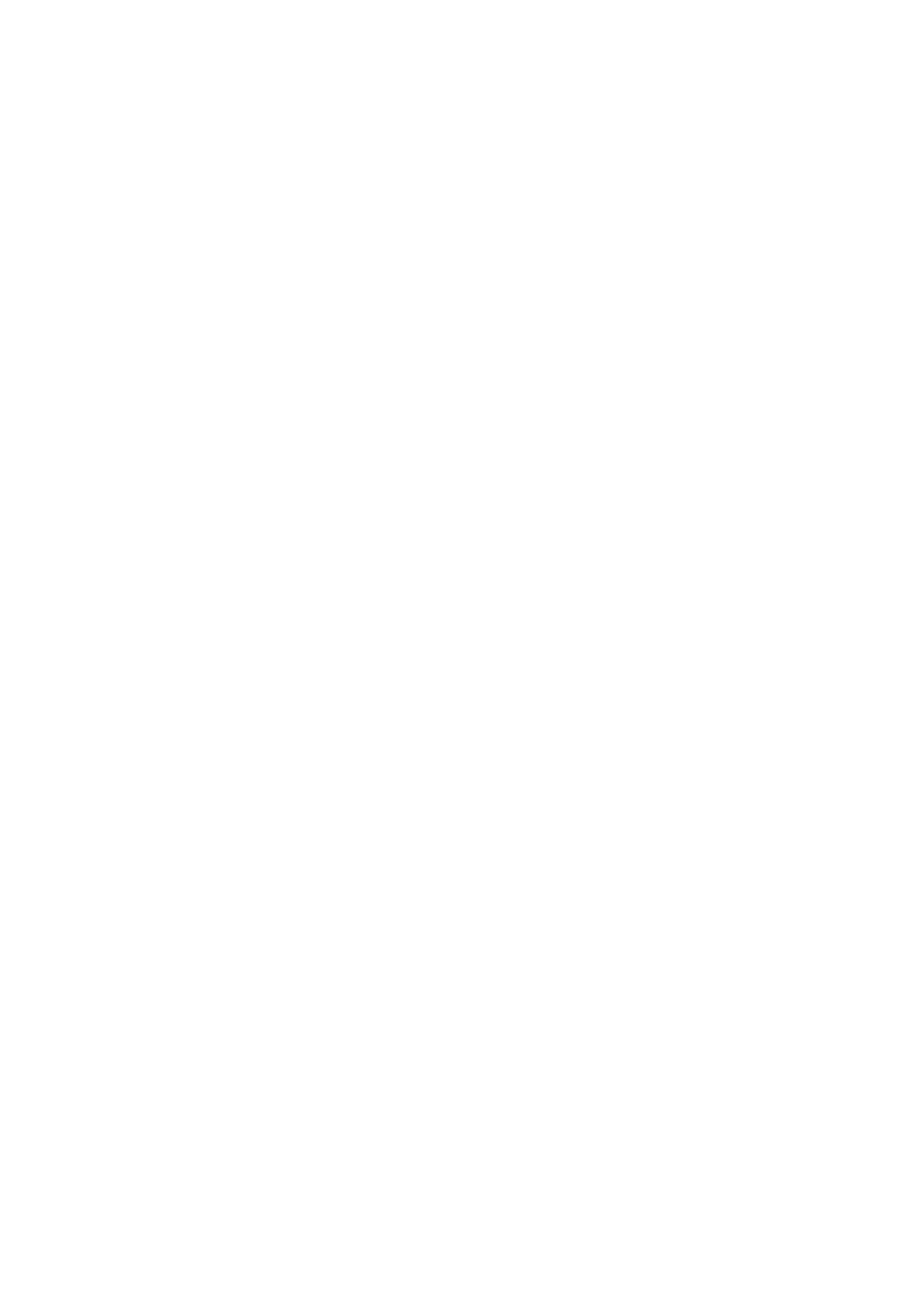#### **Thesis Signature Page**

Alaa Bayoumi Occidentalism in Late Nineteenth Century Egypt Masters of Arts Thesis 28 June 2005

Approved:

G. Evan Stoddard, Ph.D., Associate Dean, First Reader McAnulty College and Graduate School of Liberal Arts

**Approved: \_\_\_\_\_\_\_\_\_\_\_\_\_\_\_\_\_\_\_\_\_\_\_\_\_\_\_\_\_\_\_\_\_\_\_\_\_\_\_\_\_\_** 

Moni McIntyre, Ph.D., Assistant Professor, Second Reader Graduate Center for Social and Public Policy

Approved:

Richard A. Colignon, Ph.D., Professor, Director Graduate Center for Social and Public Policy

**Approved: \_\_\_\_\_\_\_\_\_\_\_\_\_\_\_\_\_\_\_\_\_\_\_\_\_\_\_\_\_\_\_\_\_\_\_\_\_\_\_\_\_\_** 

Francesco C. Cesareo, Ph.D., Dean McAnulty College and Graduate School of Liberal Arts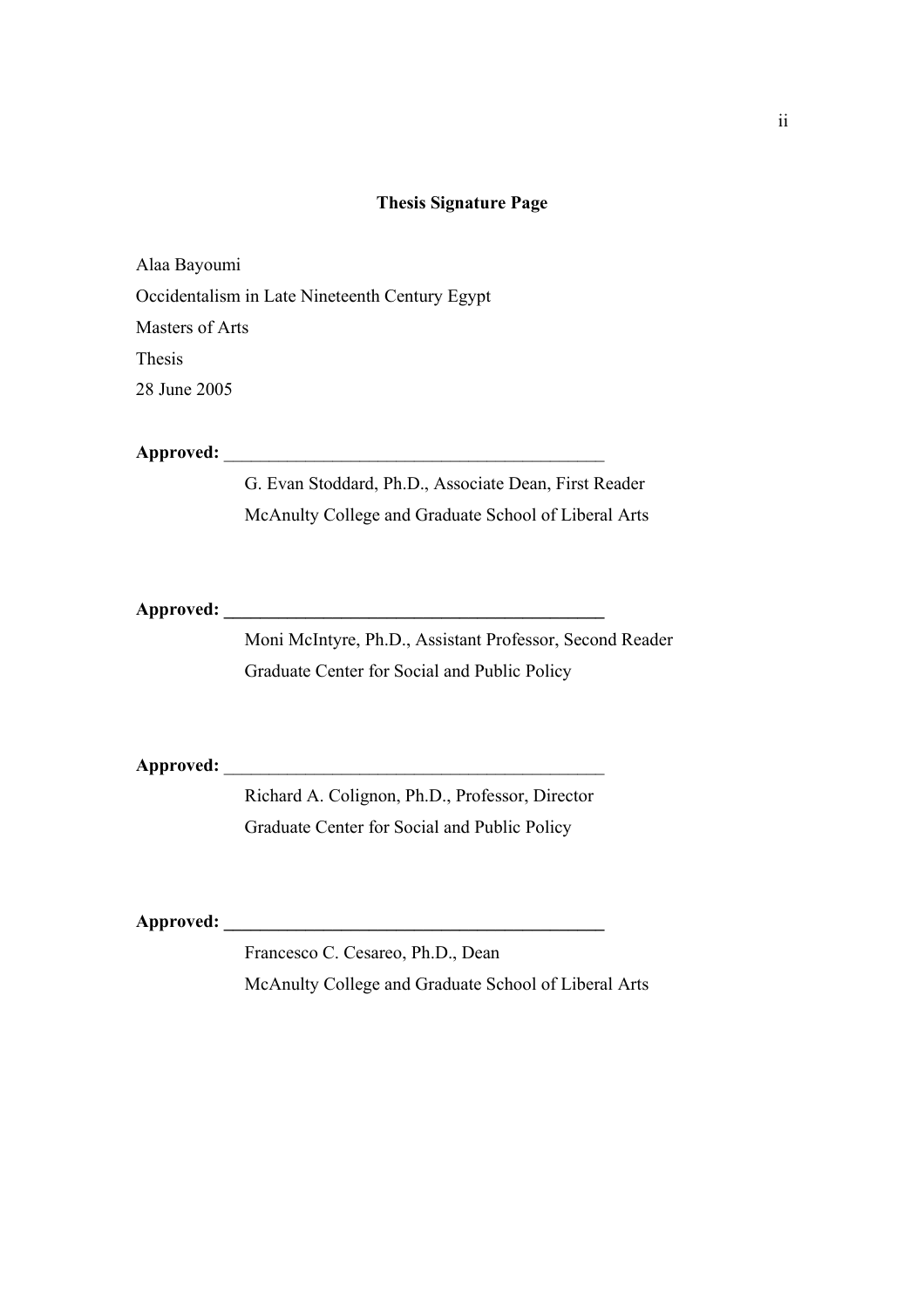Copyright © 2005 by Alaa Bayoumi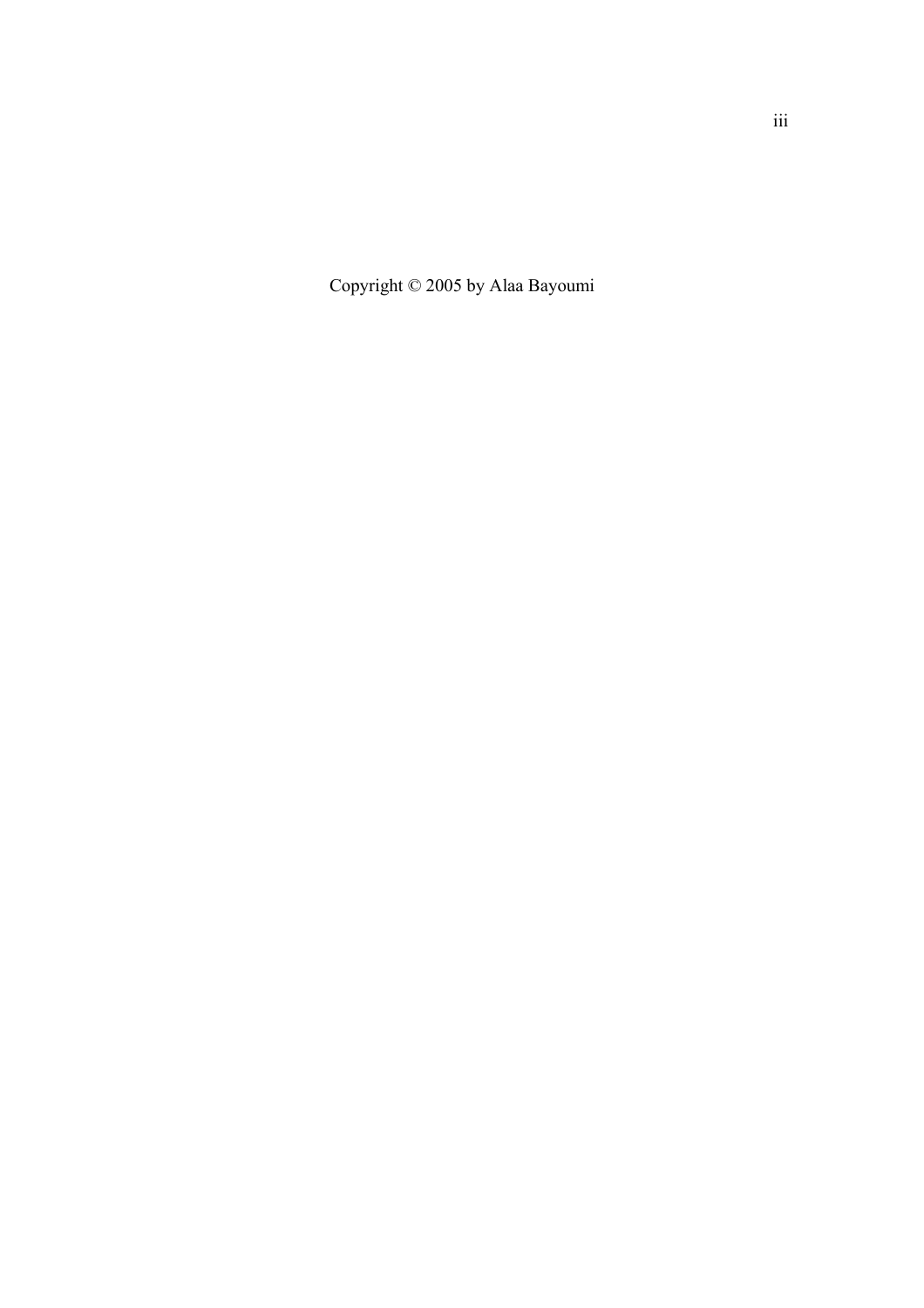**To my mother Samira,** 

**my wife Doaa,** 

**my sister Nermin,** 

**and my daughter Noor**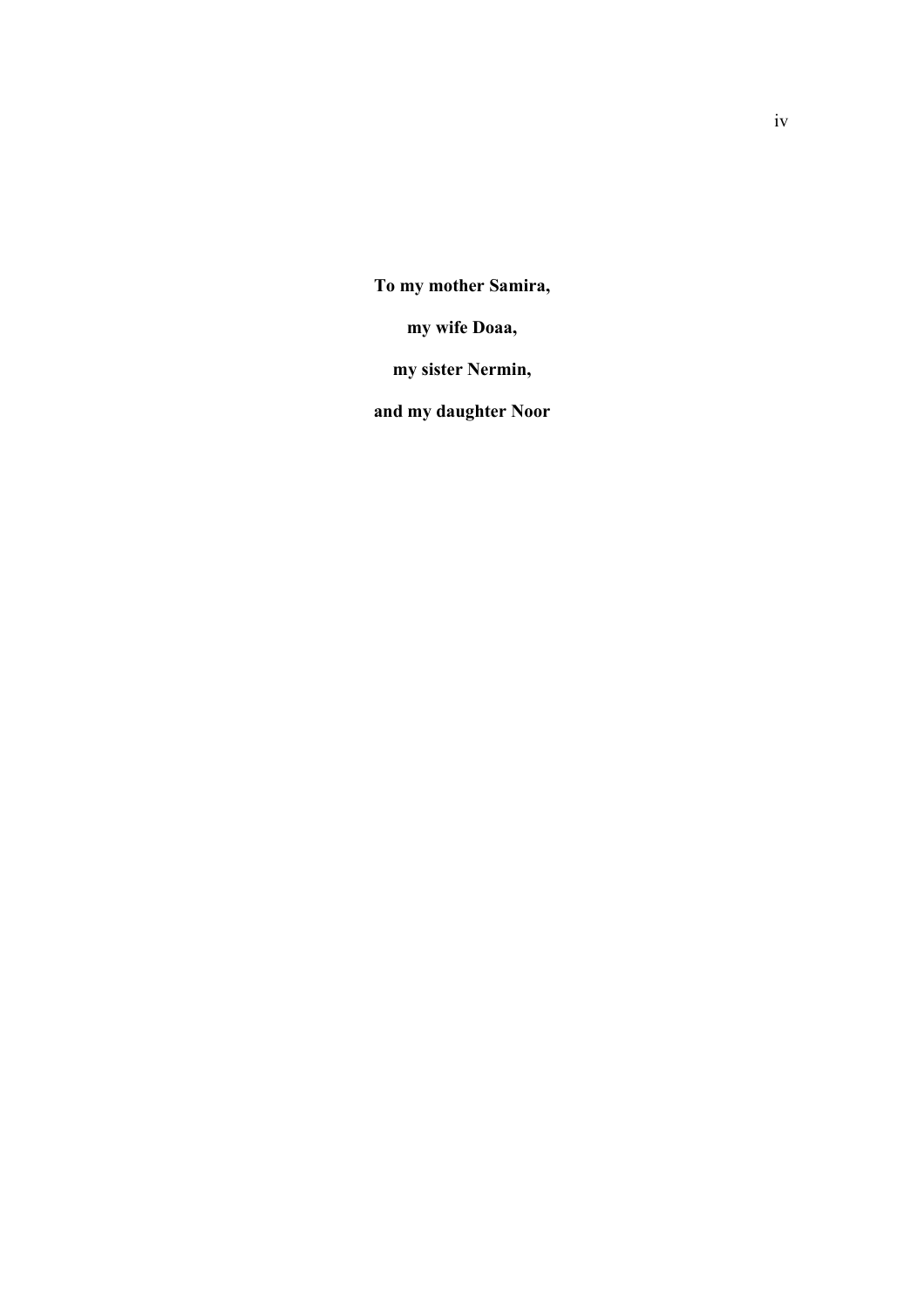#### **Acknowledgment**

 First, I want to thank my first reader Dr. Evan Stoddard, Ph.D., Associate Dean, McAnulty College and Graduate School of Liberal Arts, for all his help and support. Without Dr. Stoddard's academic advice and personal support and encouragement I could not have completed my thesis. My interactions with Dr. Stoddard during my school years at Duquesne and during the long process of completing my thesis have always been a source of pleasure and comfort for me. Such interactions have also greatly shaped my perception of the kind of positive relationship that can exist between an Easterner, like my self, and an American. I will always remember Dr. Stoddard as a friend and as a father figure in my life.

 I would also like to thank my second reader, Dr. Moni McIntyre, Assistant Professor, Graduate Center for Social and Public Policy, for her invaluable academic contributions to my thesis and for leading me to highlight the policy implications of my thesis in a way that I did not expect before. I was also encouraged during my thesis presentation by Dr. McIntyre's welcoming and supportive attitude.

 I also owe a lot of gratitude to Dr. Richard A. Colignon, Ph.D., Professor and Director Graduate Center for Social and Public Policy, for leading me through the methodological aspects of my thesis. Dr. Colignon's advice to learn about Orientalism and to use its approach to study Occidentalism has greatly transformed my methodology and my understanding of Occidentalism. In addition, Dr. Colignon's insights have been a source of enlightenment throughout the process of completing my thesis.

 Finally, I would like to thank all my teachers and colleagues at Duquesne. The two years that I spent at Duquesne have been the best in my life so far. I will always be indebted to Duquesne.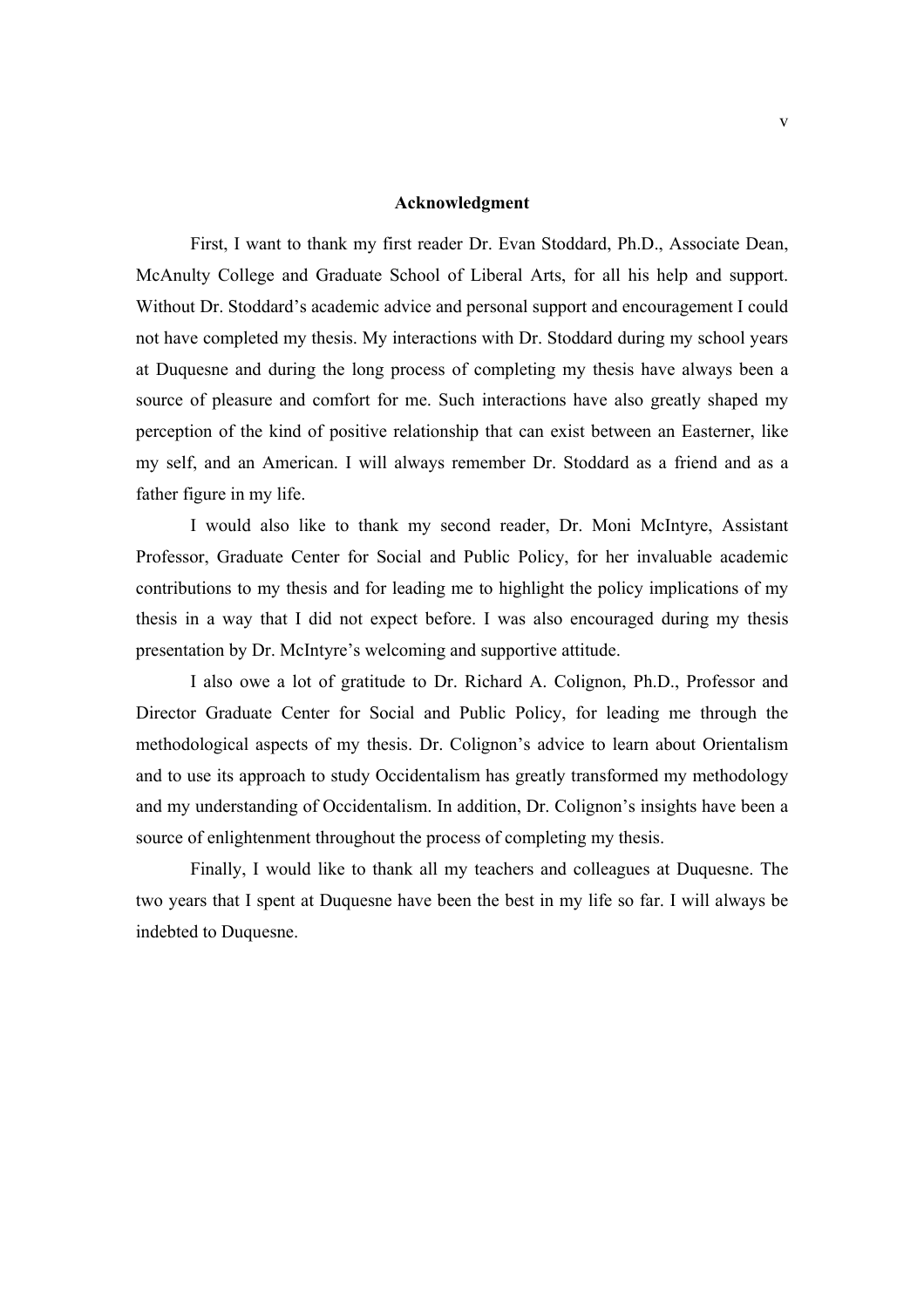#### **Abstract**

This thesis analyzes the Occidental discourses of three intellectual leaders of late nineteenth century Egypt, Jamal al-Din al-Afghani, Qasim Amin, and Abd al-Rahman al-Kawakibi. It highlights four main factors that shaped the three writers' views of the West. These factors are: the way each writer saw reform as a process, the way each writer viewed the effects of Western foreign policies on the Muslim world, and the attitudes of each writer toward Muslim governments and toward the socially conservative Muslim masses. At the policy level, the study argues that any policy seeking to reform Arabs' perceptions of the US and the West should simultaneously attempt to promote democracy in Muslim societies, to reform Western foreign policies toward the Muslim world, to educate Muslims about the social and moral values of the West, and to spread a view of reform as a gradual, educational, and nonviolent process.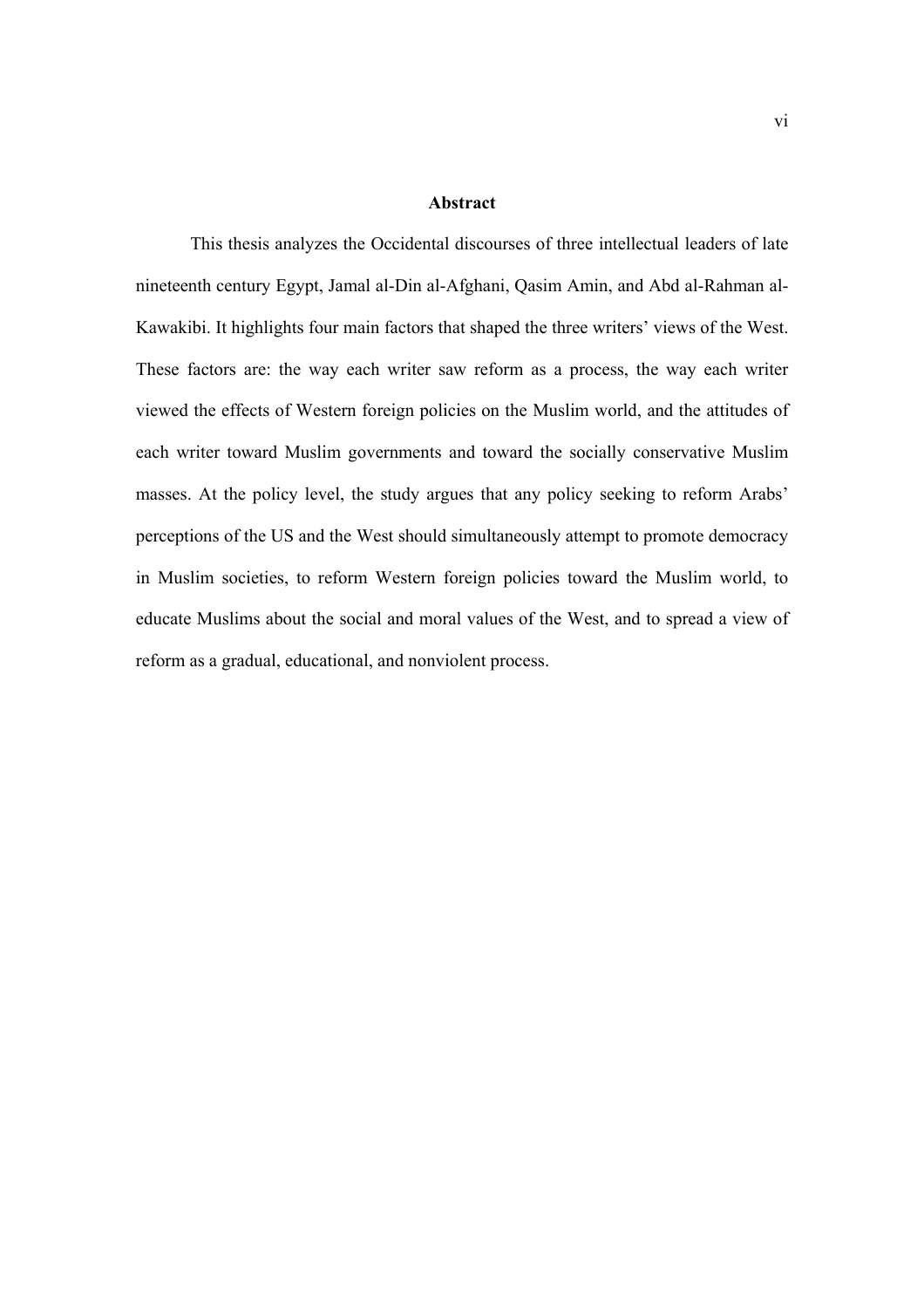### **Table of Contents**

| <b>Chapter 1: Introduction</b>                                                                                                                                                                                                                          | 1                                |
|---------------------------------------------------------------------------------------------------------------------------------------------------------------------------------------------------------------------------------------------------------|----------------------------------|
| 1) Critique of Contemporary Debate on Arab Occidentalism<br>2) Study Objective, Importance, and Main Arguments<br>3) Study Methodology and Main Concepts<br>4) Research Plan and Limitations                                                            | $\overline{4}$<br>8<br>20<br>31  |
| <b>Chapter 2: Circumstances of Late Nineteenth Century Egypt</b>                                                                                                                                                                                        | 33                               |
| 1) Egypt under the Mamlukes<br>2) Conditions of Nineteenth-Century Egypt<br>1. Political Life<br>2. Economic Life and Social Classes<br>3. Ideological life<br>3) Conclusion                                                                            | 34<br>38<br>38<br>44<br>47<br>51 |
| <b>Chapter 3: The Occidental Discourse of Jamal Al-Din Al-Afghani</b>                                                                                                                                                                                   | 54                               |
| 1) Afghani's Life<br>2) Afghani's View of Reform<br>3) Afghani's Occidental Discourse<br>4) Afghani's View of America<br>5) Role of Islam in Afghani's Occidental Discourse<br>6) Conclusion: General Characteristics of Afghani's Occidental Discourse | 55<br>59<br>63<br>70<br>71<br>73 |
| <b>Chapter 4: The Occidental Discourse of Qasim Amin</b>                                                                                                                                                                                                | 76                               |
| 1) Amin's Life<br>2) Amin's View of Reform<br>3) Amin's Occidental Discourse<br>4) Amin's View of America<br>5) Role of Islam in Amin's Occidental Discourse<br>6) Conclusion: Main characteristics of Qasim Amin's Occidental<br>Discourse             | 77<br>80<br>83<br>93<br>95<br>97 |
| <b>Chapter 5: The Occidental Discourse of Abdul Al-Rahman Al-Kawakibi</b>                                                                                                                                                                               | 100                              |
| 1) Kawakibi's Life<br>2) Kawakibi's View of Reform<br>3) Kawakibi's Occidental Discourse<br>4) Kawakibi's View of America                                                                                                                               | 101<br>104<br>108<br>118         |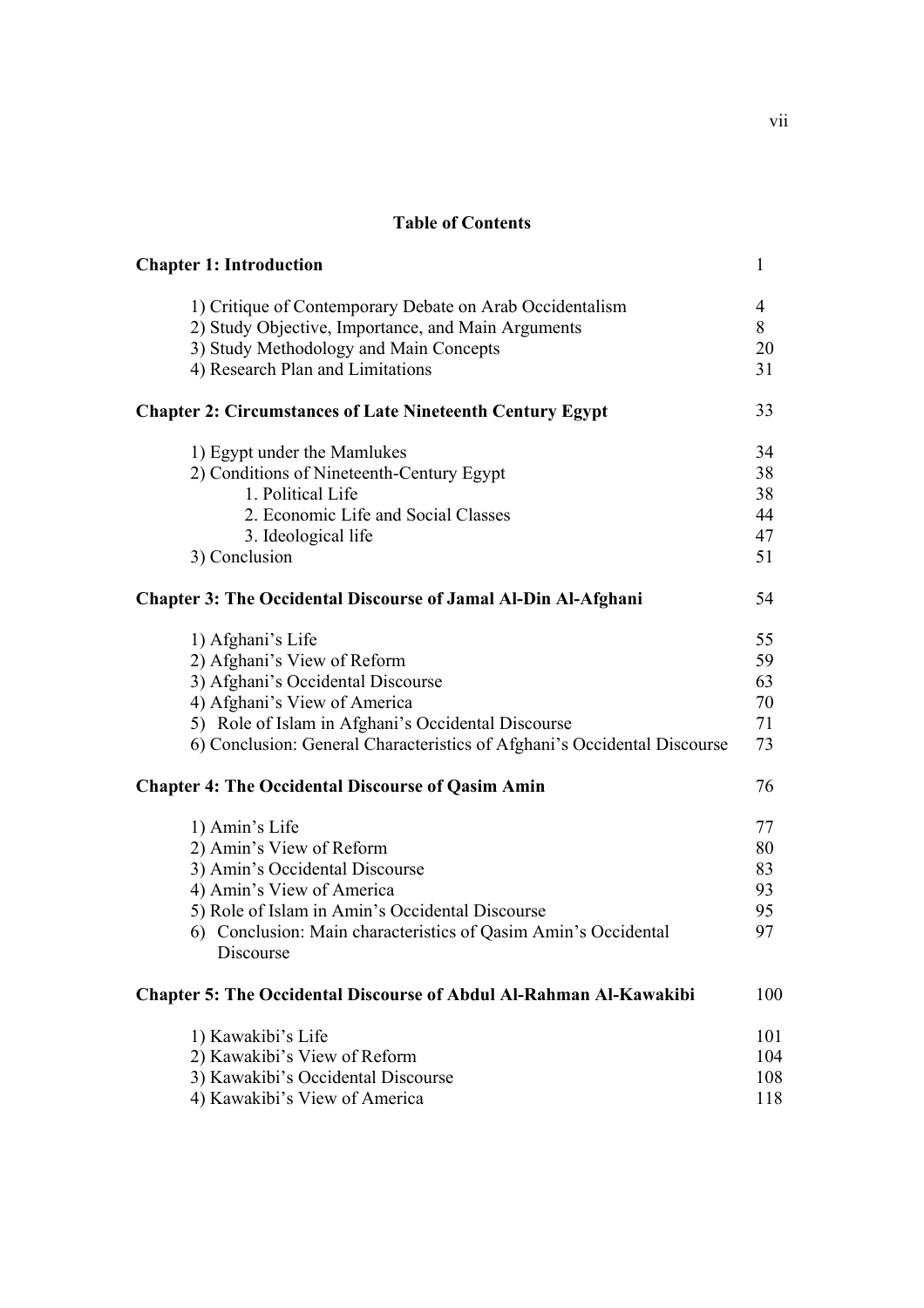| 5) The Role of Islam in Kawakibi's Occidental Discourse                                              | 119 |
|------------------------------------------------------------------------------------------------------|-----|
| 6) Conclusion: Main Characteristics of Kawakibi's Occidental Discourse                               | 120 |
| <b>Conclusions and Policy Implications: Occidentalism in Late Nineteenth</b><br><b>Century Egypt</b> | 124 |
|                                                                                                      |     |
| Reference List                                                                                       | 139 |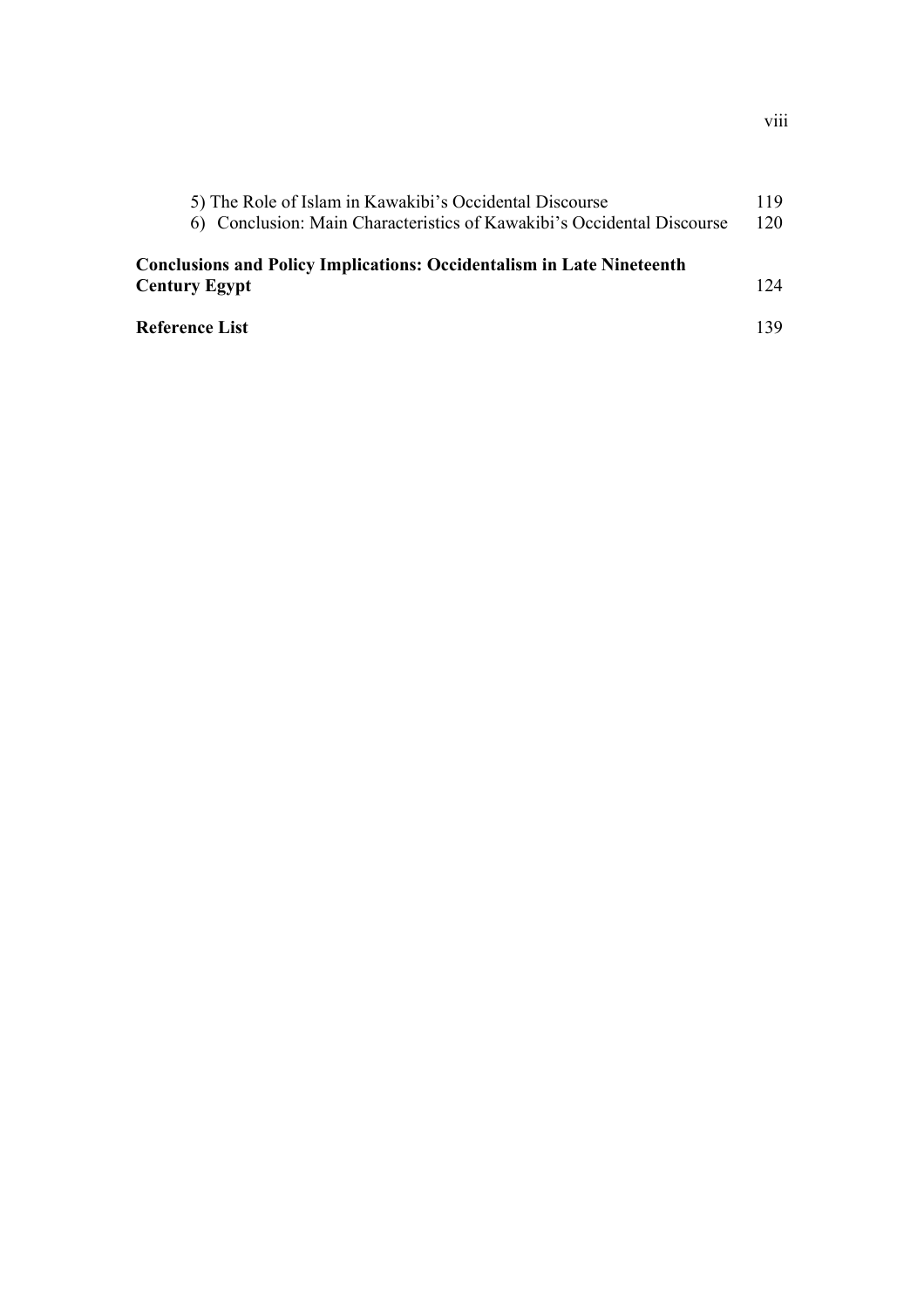#### **Chapter 1**

#### **Introduction**

In the years following the tragic events of September 11, 2001, American media, public, and policy makers paid unprecedented attention to the way Arabs view America and the West, Arab Occidentalism. As a result, two main approaches crystallized to explain the nature and root causes of Arabs' Occidental views and how such perceptions could be improved.

The first theory was that Arabs' views of America and the West are encrypted in the Arab culture in general and in the Muslim religion in particular. It also posited that Arabs' negative views of the West reflect the gloomy circumstances of Arab societies and scapegoat the West and its foreign policies for those circumstances. As a result, advocates of this theory argued that America and the West don't have to change their current foreign policies in order to improve their image in the Arab world. Instead, they urged the West to focus its efforts on pressuring Arab governments to reform the conditions of the Arab societies and on educating Arabs about the West, its values, civilization, and foreign policies.

On the contrary, the second theory saw American and Western foreign policies as the main cause of Arabs' anti-American and anti-Western perceptions, looked at current and future Western policies with suspicion, and urged America and the West not to intervene in the internal affairs of Arab societies because it regarded such intervention as the fundamental cause of Arabs' discontent with the West.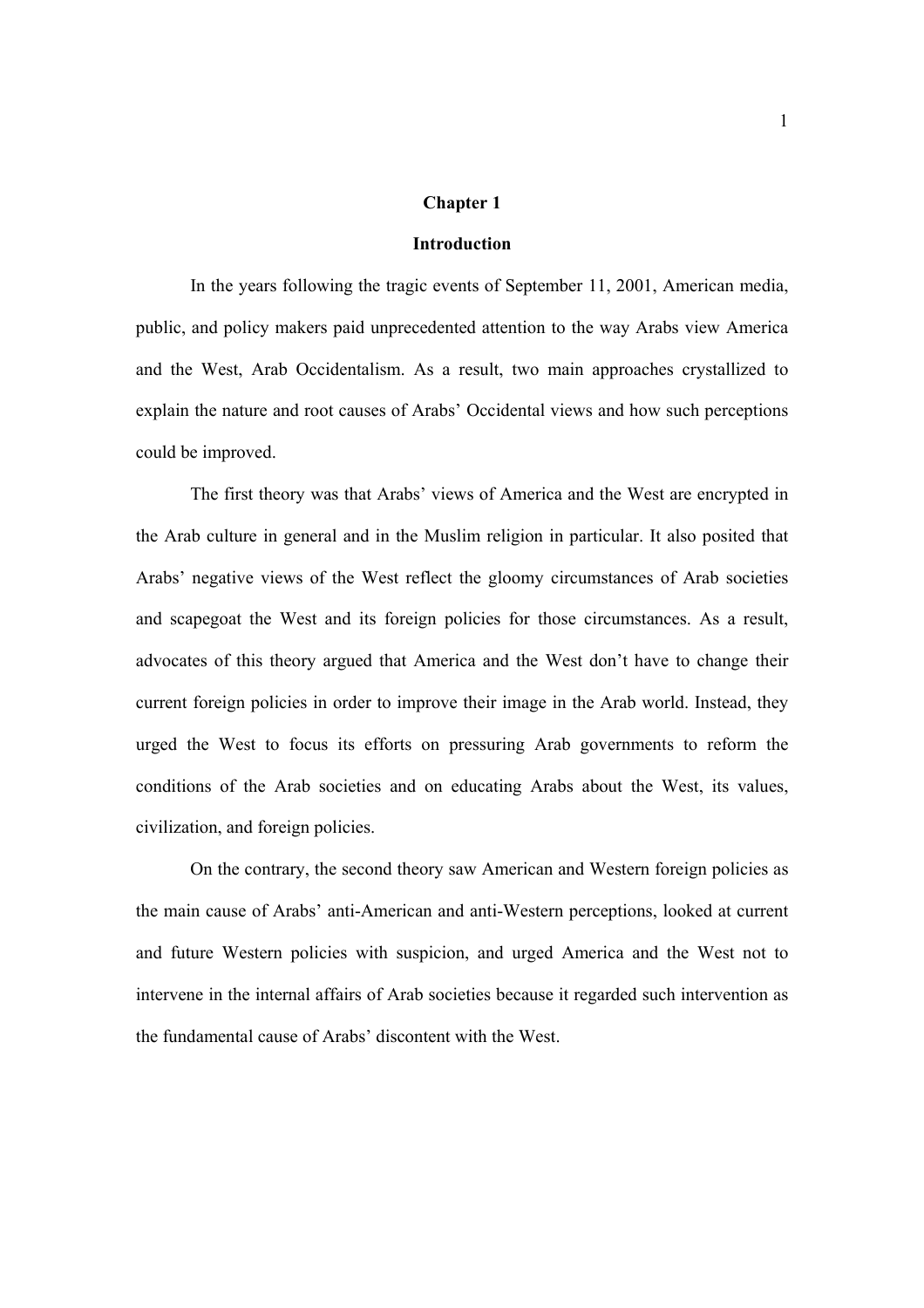In response to this debate, the current study intends to contribute to the general understanding of the nature and root causes of Arabs' views of America and the West by analyzing the Occidental discourses of three intellectual leaders of late nineteenth century Egypt, Jamal al-Din al-Afghani (1838-1897), Qasim Amin (1863-1908), and Abd al-Rahman al-Kawakibi (1854 – 1902). The Occidental views of these writers are important to our subject for at least four main reasons.

First, the three writers together constitute a group of three influential, diverse, and widely respected intellectual fathers of modern Arab thought and Occidentalism. The ideas of each of them helped lay the foundation for one or more of today's most dominant Arab ideologies, such as liberalism, Arab nationalism, and Islamism and for the way the followers of these ideologies see America and the West today.

Second, the Occidental discourses of the three writers reveal important details about the nature and root causes of Arab Occidentalism. In brief, they reveal that Arab Occidentalism is something more than an automatic reflection of Arabs' culture and internal circumstances or a mindless reaction to Western foreign policies toward the Arab world. Instead, they reflect Arabs' search for reform and awakening. Such search, the study argues, dominated the thinking of the three writers and led them to manipulate their knowledge about the West in unique ways revealed by the study.

Third, the Occidental perspectives of the three writers demonstrate that any serious effort to improve the image of the Occident in Arabs' eyes cannot depend only on fixing Western foreign polices or merely on reforming Arabs' circumstances and on teaching Arabs about the values of the West. However, such an approach should include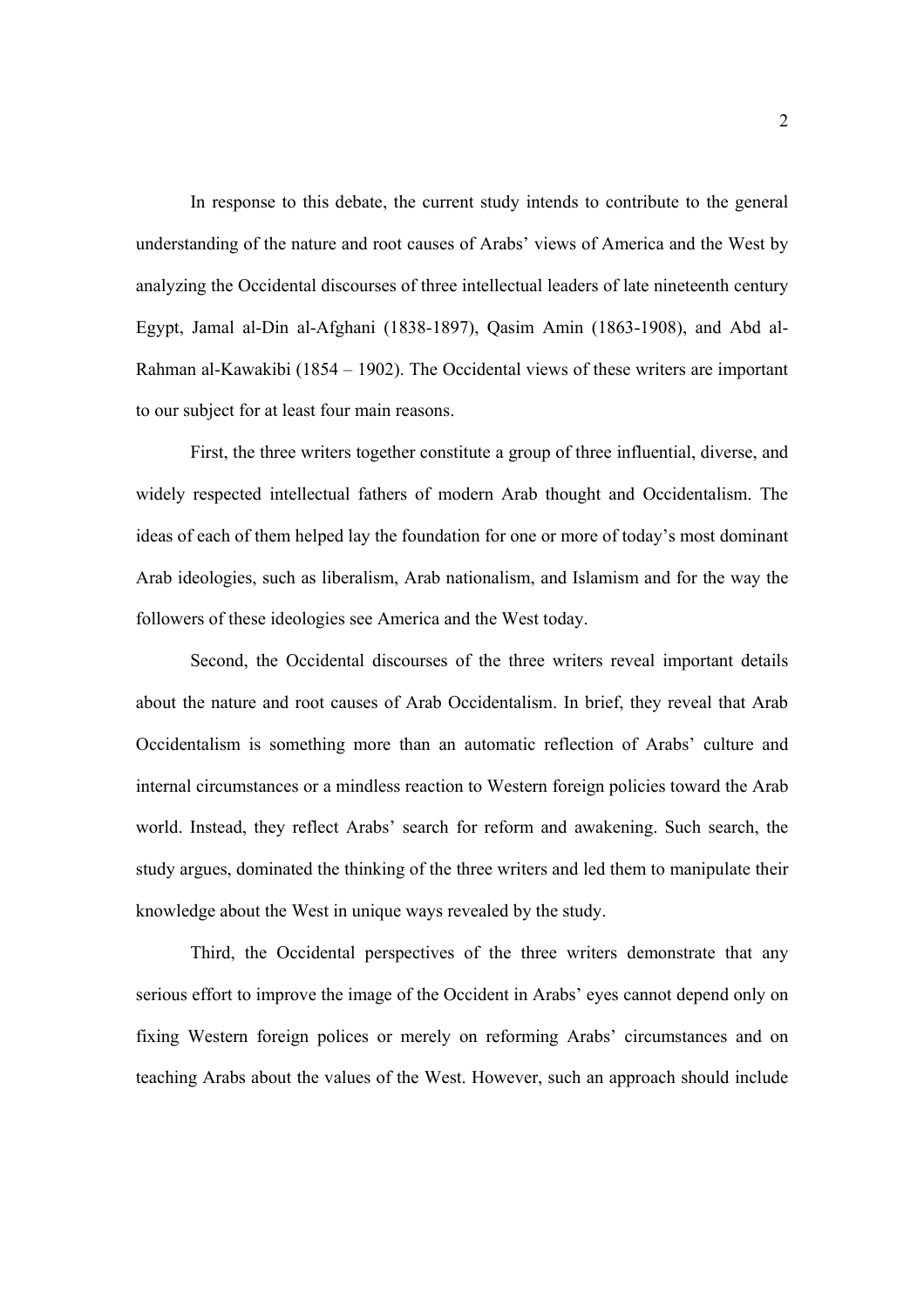all three of those steps in addition to encouraging Arabs to seek reform in gradual, educational, and non-violent ways. This is because the Occidental discourses of the three writers show a clear connection, explained in detail later, between the spread of political, radical, and violent reform and the rise of anti-Western views.

Finally, the Occidental discourses of the three writers are uniform in their pronounced rejection of religion as the main basis of the conflict between the East and the West. In this regard, the study shows that the three writers belonged to a different era of modern Arabic thought, the late nineteenth century, when Arabs and Muslims were more willing to learn from the West and less worried about the threat posed by the West to their cultural and religious identities. This led Arab and Muslim intellectuals, such as the three writers studied here, to encourage their audience to learn from the West and to clearly state their beliefs that the conflict between the East and the West was more based on political and economic reasons than on religious and cultural ones. I believe that such views, if revived and promoted, should help reduce contemporary religious tensions between Easterners and Westerners.

In the rest of this introductory chapter, and before analyzing the Occidental discourses of the three writers in the following chapters, I will focus on highlighting the study's main argument and methodology.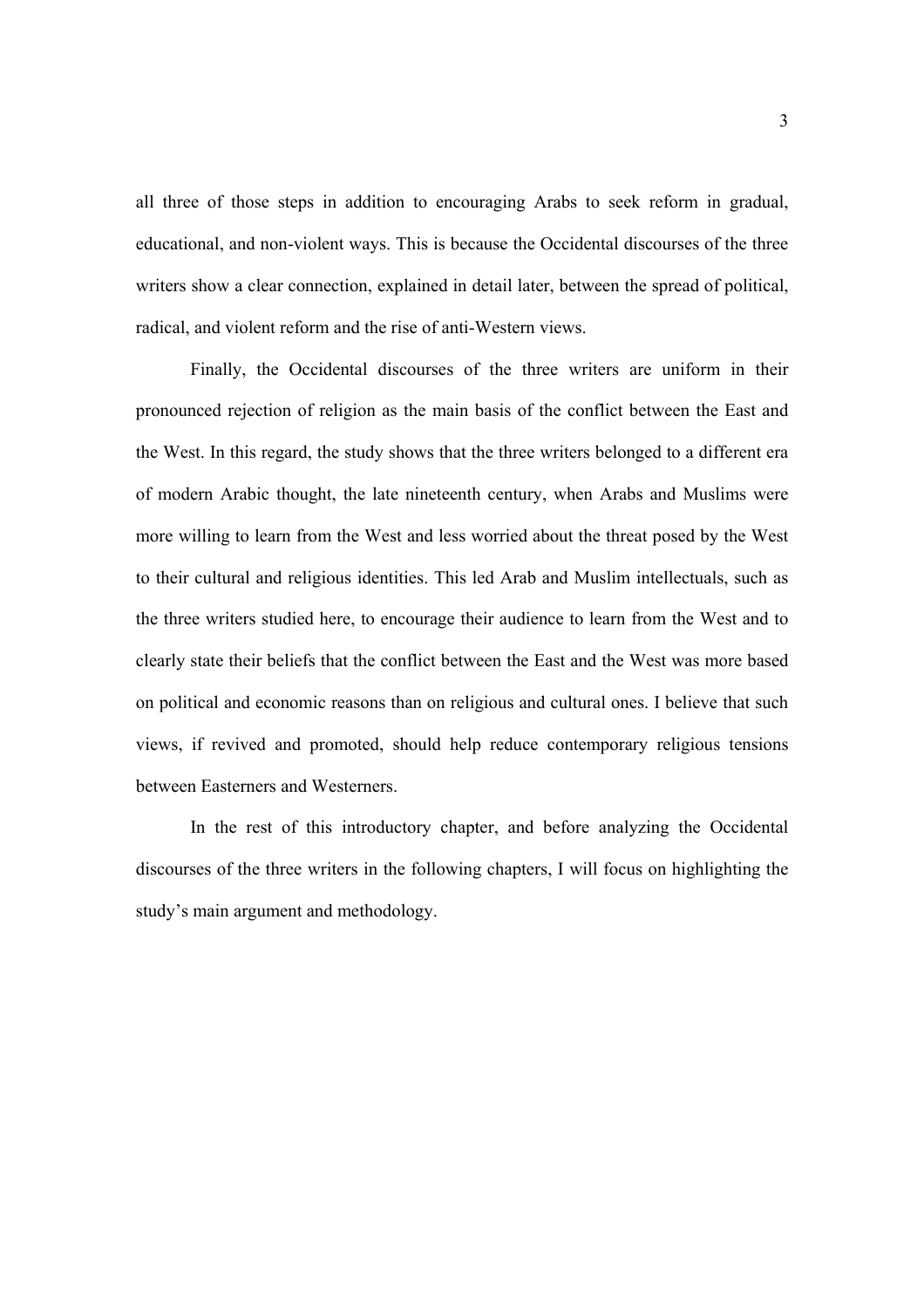#### *1) Critique of Contemporary Debate on Arab Occidentalism*

The current debate about the nature and root causes of Arabs' contemporary views of America and the West, Arab Occidentalism, gained rising importance since the terrorist attacks on Washington, D.C., and New York on September 11, 2001, which demonstrated to the American people and government that their country enjoys a generally negative image in the Arab world, from which the 19 hijackers came. In response, the American administration, pressured by the need to win Arabs' support for the war on terrorism, launched several public diplomacy initiatives aiming to improve Arabs' perceptions of America in particular and the West in general (U.S. Advisory Commission on Public Diplomacy 2002; Djerejian 2003; Blinken 2002; Tolson 2003). In addition, countless books, articles, and public opinion surveys were released seeking to explain the nature and root causes of Arabs' contemporary discontent with America and the West (Friedman 2002; Friedman 2004, Buruma and Margalit 2004; AbuKhalil 2004; Lewis 2003; Hirsh 2004; Huntington 2001, Warren 2004).

Although it may be difficult to draw generalizations about the main theoretical perspectives recently used to explain Arab Occidentalism in the American media and public circles, one can easily notice the influential presence of two contrasting approaches. The first approach is promoted by intellectuals who believe that Arabs' attitudes toward America and the West mainly reflect the cultures and circumstances of Arab and Muslim societies. Some of these intellectuals see Islam as a religion that holds deep animosity toward non-Muslims and that seeks to obtain the submission of all other religions, by force if necessary (Hollander 2002:15; Fradkin 2001:28; Rollins 2001:27).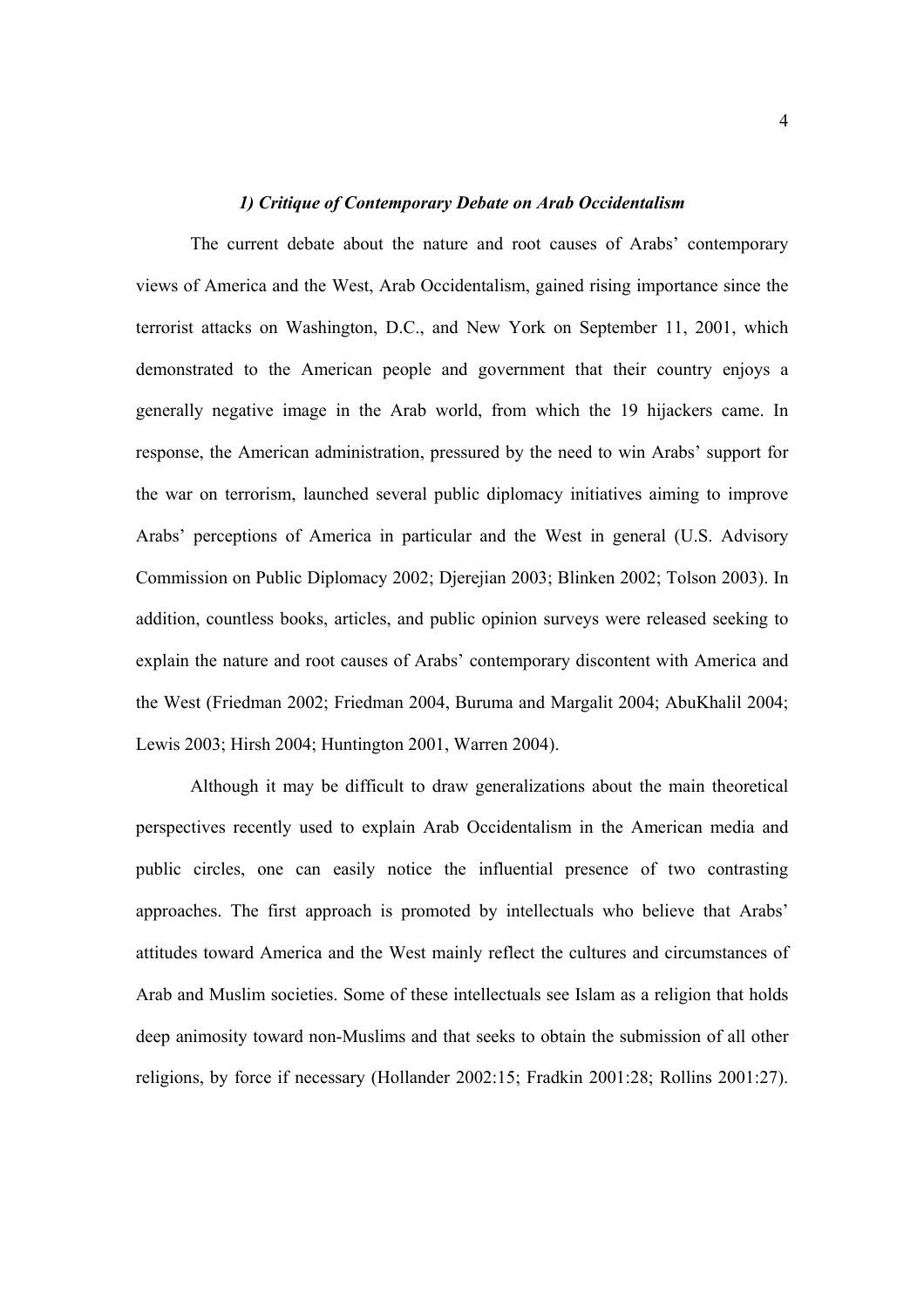They perceive Arab and Muslim societies as "sick" ones that failed to modernize themselves, leaving contemporary Muslims with nothing but a feeling of hatred and envy toward the powerful and more advanced West (Fradkin 2001:28; Rosworth 2001). They reject the notion that American foreign policy has contributed to Arabs' negative perceptions of the United Sates. In contrast, they believe that America has often aligned itself with the interests of the Arab and Muslim worlds, which in response made America the scapegoat for the serious problems facing their societies, such as the lack of democracy, economic reform, and freedoms (Fradkin 2001:28; Rubin 2002:74& 81; Cornell 2002).

As a result, they believe that the West does not need to change its policies toward the Arab and Muslims worlds. Instead, they urge American and Western governments to pressure their Arab and Muslim counterparts to open the Arab and Muslim countries for political and economic reform. They also don't mind increasing America's efforts to educate Arabs and Muslims about its values, culture, and policies.

 On the contrary, the second approach rejects the notion that Arabs and Muslims hate America because of its values or culture (Brumberg 2002:4; Telhami 2003; Andoni 2002). Instead, it focuses on America's foreign policy, especially toward the Arab-Israeli conflict, as the major source of Arabs' negative attitudes toward America (The White House Bulletin. 2002; Asali 2002:7; Fuller 2003:152). Followers of this theory criticize America for supporting several authoritarian regimes in the Arab and Muslim worlds, for imposing sanctions on Iraq during the 1990s, and for invading Iraq in 2003 (Robberson 2003; Talbot 2003:30). Some of them consider American foreign policy as a continuation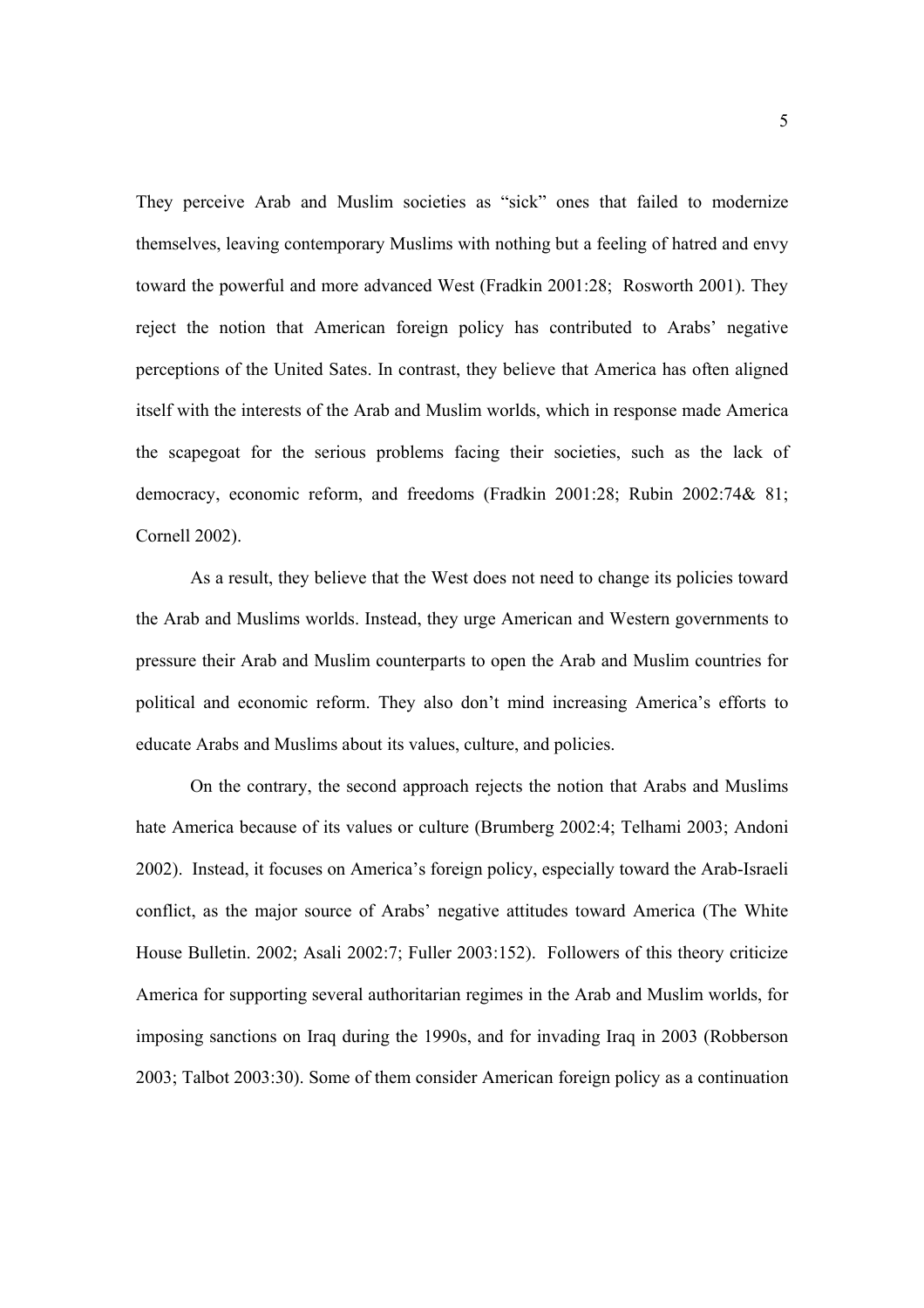of the policies of European colonialism (MacFarquhar 2003; Al-Barghouti 2003). They distrust America's current intentions and interventions in the Middle East and believe that America's policies in the Arab and Muslim worlds are based on America's selfish political and economic interests rather than on the American values of freedom, human rights, and democracy (MacFarquhar 2003; Lynch 2003; Al-Barghouti 2003, Said Aug 2003, Said Jul 2003).

 At the policy level, advocates of this theory believe that America's image can only improve if America changes its policies toward the Arab and Muslim worlds, especially toward the Palestinian-Israeli conflict. They also mistrust America's attempts to promote democracy and reform in the Muslim world and pay little interest to the need to educate Arabs about American and Western values and cultures.

The two previous approaches have many limitations. First, they provide two simplistic and dichotomous views of the nature and root causes of Arab Occidentalism. The first theory views contemporary Arab perceptions of America and the West mainly as mindless reflections of Arab history and culture, especially of the teachings of the Islamic religion, which the proponents consider to be inherently hostile to non-Muslim cultures, religions, and peoples. On the other hand, the second theory considers Arabs' perceptions of America as a mechanical reaction to America's foreign policies toward the Middle East.

Second, the first theory looks at Arabs' views of America as if they are homogenous and stagnant, which leaves little room, if any, for explaining why pro-American and pro-Western attitudes may exist in the Arab world. It also fails to explain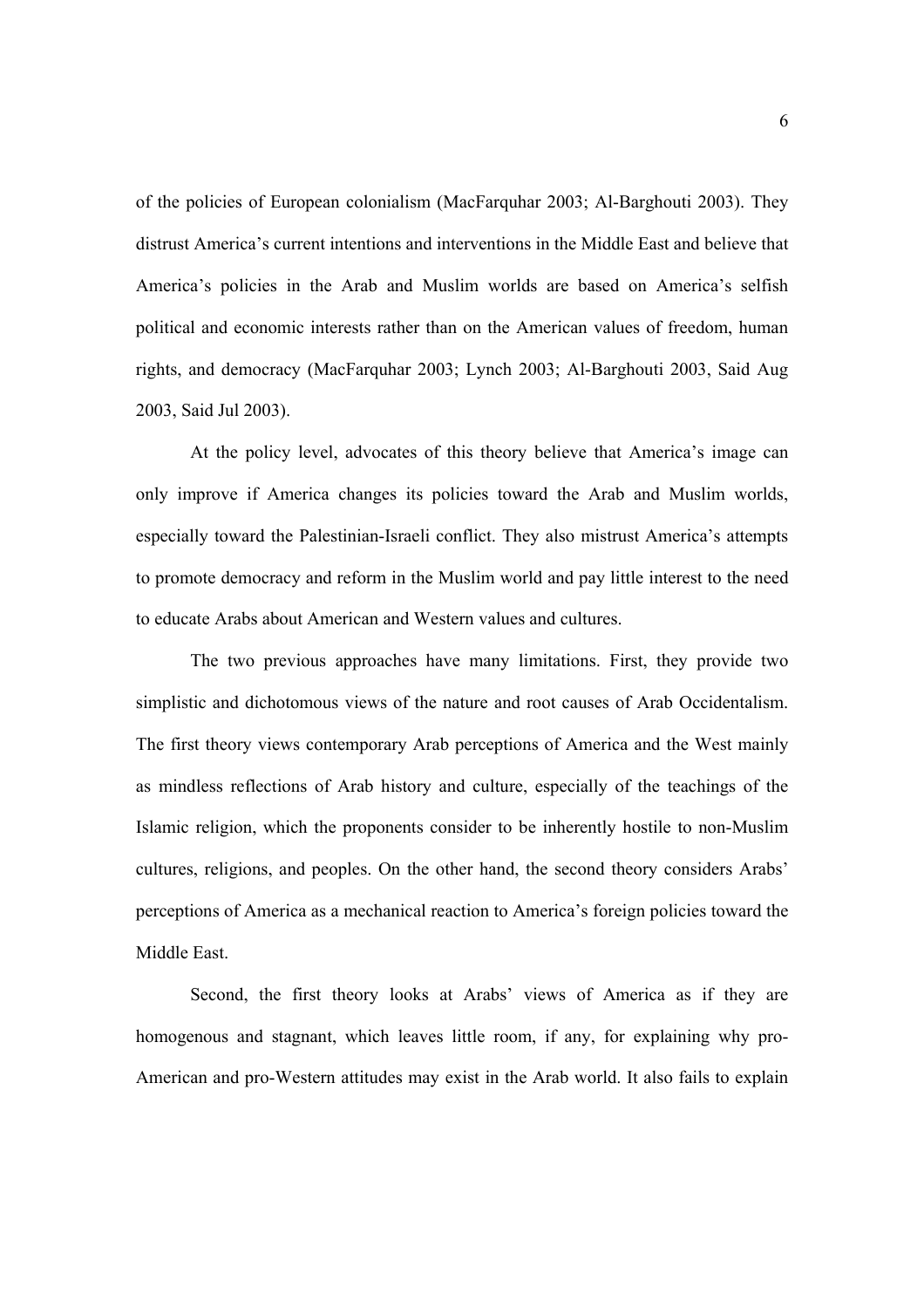how Arabs' perceptions of America change over time and across place. On the other hand, the second approach underestimates the influence of Arabs' own circumstances and ideas on their perceptions of America and the West because it sees Arab Occidentalism primarily as a mere reaction to Western foreign policies.

At the policy level, the two approaches seem to be fixed to a limited number of inflexible policy options. In this regard, the first theory leaves little room for reviewing and reevaluating current American foreign policies toward the Arab and Muslim worlds although many public opinion surveys show that America's foreign policies are concerning to large segments of the Arab and Muslim populations. On the other hand, the second theory does not provide many policy options other than the West's need to change its own policies. It also denies, to some extent, Arabs' need to be educated about Western values and cultures.

In addition to the previous problems, many of the contemporary writings on Arabs' views of the West in general and of America in particular lack a deeper understanding of the historical roots of such views. Recent writings often focus on the period after the Second World War, if not on the last few years. Therefore, such writings neglect earlier stages, when America used to enjoy a different image in the Arab and Muslim worlds (Makdisi 2002; Prados 2001:2; Khalidi 2004:30-36). They also fail to offer a deeper understanding of the historical roots and development of Arab Occidentalism (Kinnane 2004:95).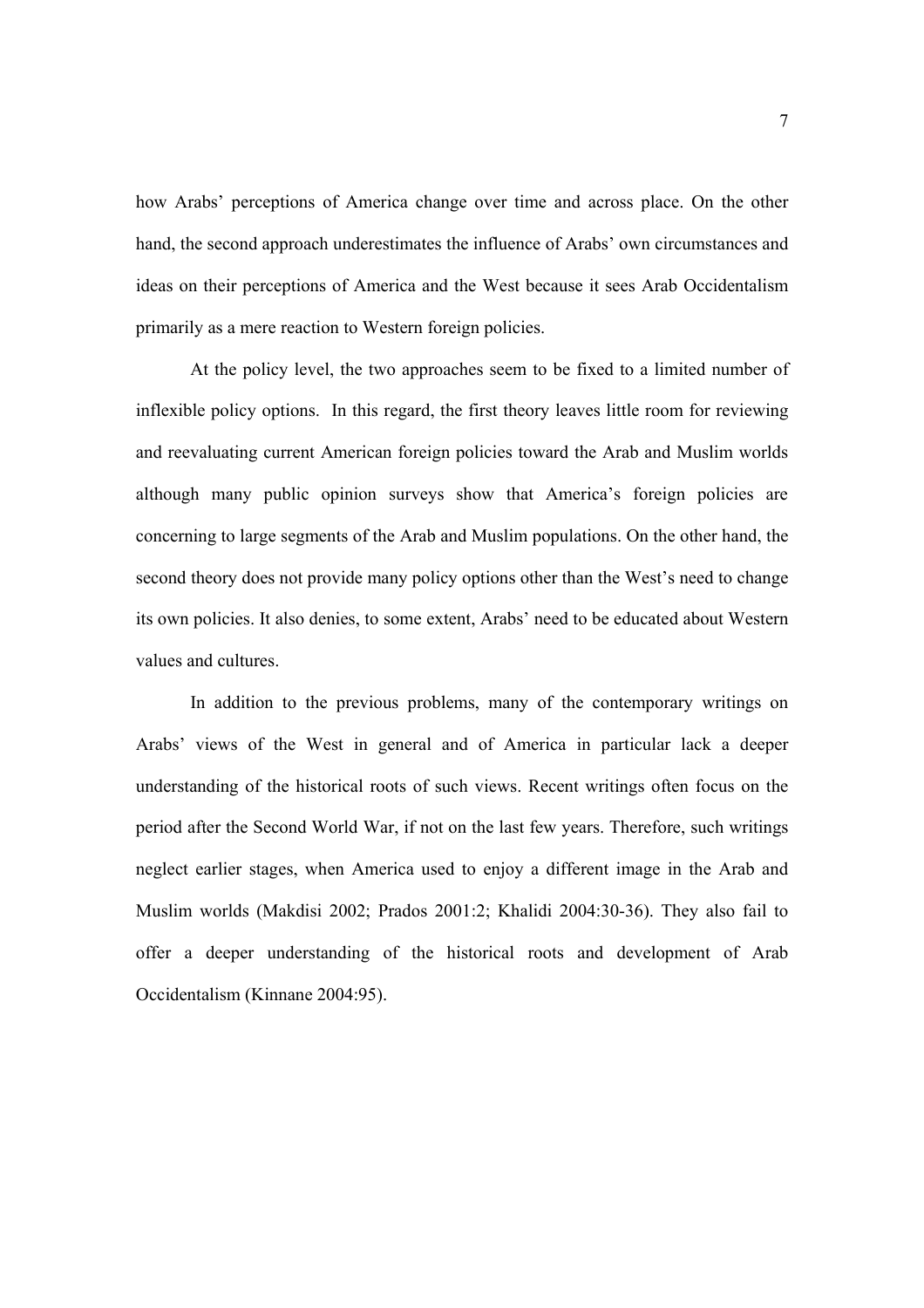#### *2) Study Objective, Importance, and Main Arguments*

In this context, the current study hopes to contribute to the contemporary debate on the nature and root causes of Arab Occidentalism by highlighting the Occidental discourses of three intellectual leaders of late nineteenth century Egypt, Jamal al-Din al-Afghani (1838-1897), Qasim Amin (1863-1908), and Abd al-Rahman al-Kawakibi (1854–1902). Analyzing the Occidental views of these three intellectual pioneers should contribute to our understanding of Arab Occidentalism for five main reasons.

*First*, Egypt at the end of the nineteenth century was the birthplace of major political and intellectual movements that transformed Arabs' modern views of themselves and the West. This is because the middle of the nineteenth century witnessed the rapid military and economic decline of the Ottoman Empire, the largest Muslim empire since the fifteenth century. This retreat weakened the Ottomans' ability to defend the Arab and Muslim countries against the incursions of European colonialism, which succeeded in gaining control over the majority of the Arab and Muslim countries by the end of the nineteenth century. In response, Arab governments and intellectuals launched several political and intellectual reform movements, which laid the foundation for some of today's most dominant Arab ideologies, Islamism, Arab nationalism, and liberalism, and transformed Arab's perceptions of themselves and others.

There was no place in the Arab world at the end of the nineteenth century where these transformations and reform movements were more radical and influential than in Egypt. At the beginning of the nineteenth century, Egypt went through a successful modernization process that improved the productivity of Egypt's agricultural economy,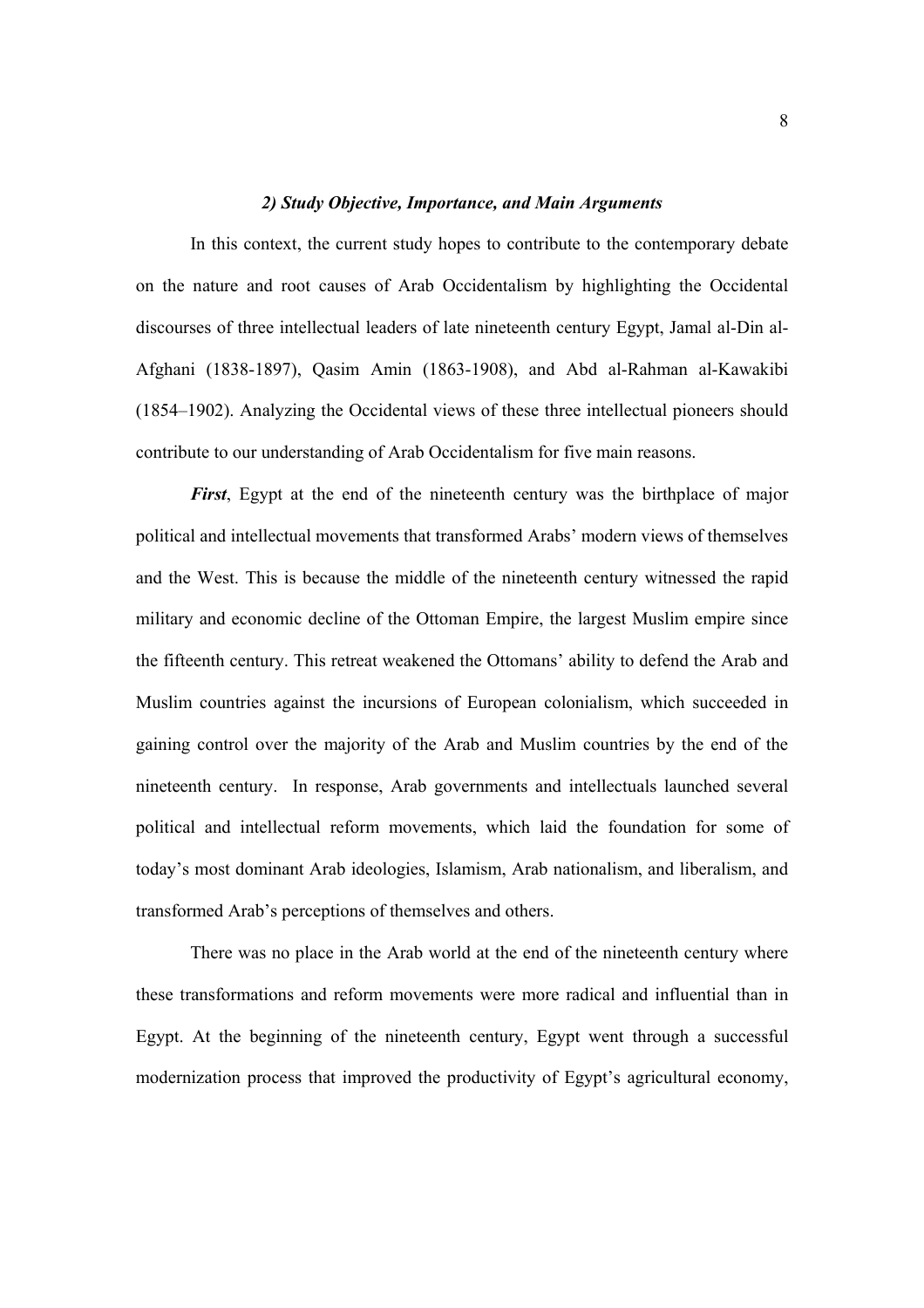introduced new industries, built a strong Egyptian military, opened Western-style educational institutions, sent Egyptians to learn modern sciences in Europe, and employed many Europeans in the Egyptian administrative system. Yet, Egypt's progress was interrupted in the 1840s, after several major European countries allied with the Ottoman Empire to put an end to Egypt's rising economic and military power. After that, Egypt went on a path of continuous economic and political decline that led to its colonization by the British in 1882.

However, despite its decline, Egypt was, during the second half of the nineteenth century, one of the most modernized Arab countries, with a relatively large number of scholars and strong Islamic institutions, such as Al-Azhar. This made Egypt the intellectual center of the Arab world, to which leading non-Egyptian Arab scholars, such as Abd al-Rahman al-Kawakibi, and non-Arab Muslim intellectuals, such as Jamal al-Din al-Afghani, migrated to live and spread their new ideas. At the same time, Egypt witnessed the birth and growth of one of the early nationalistic movements in the Arab world, as native Egyptian military officers and scholars, some of them educated in Europe, sought since the 1887s to build an Egyptian national front. That movement played an important and pioneering role in reforming Egypt and in resisting the hegemony of European colonialism.

*Second*, studying the Occidental discourses of Jamal al-Din al-Afghani, Qasim Amin, and Abd al-Rahman al-Kawakibi, will explain the way some of today's most influential political and intellectual Arab movements, Islamism, Arab nationalism, and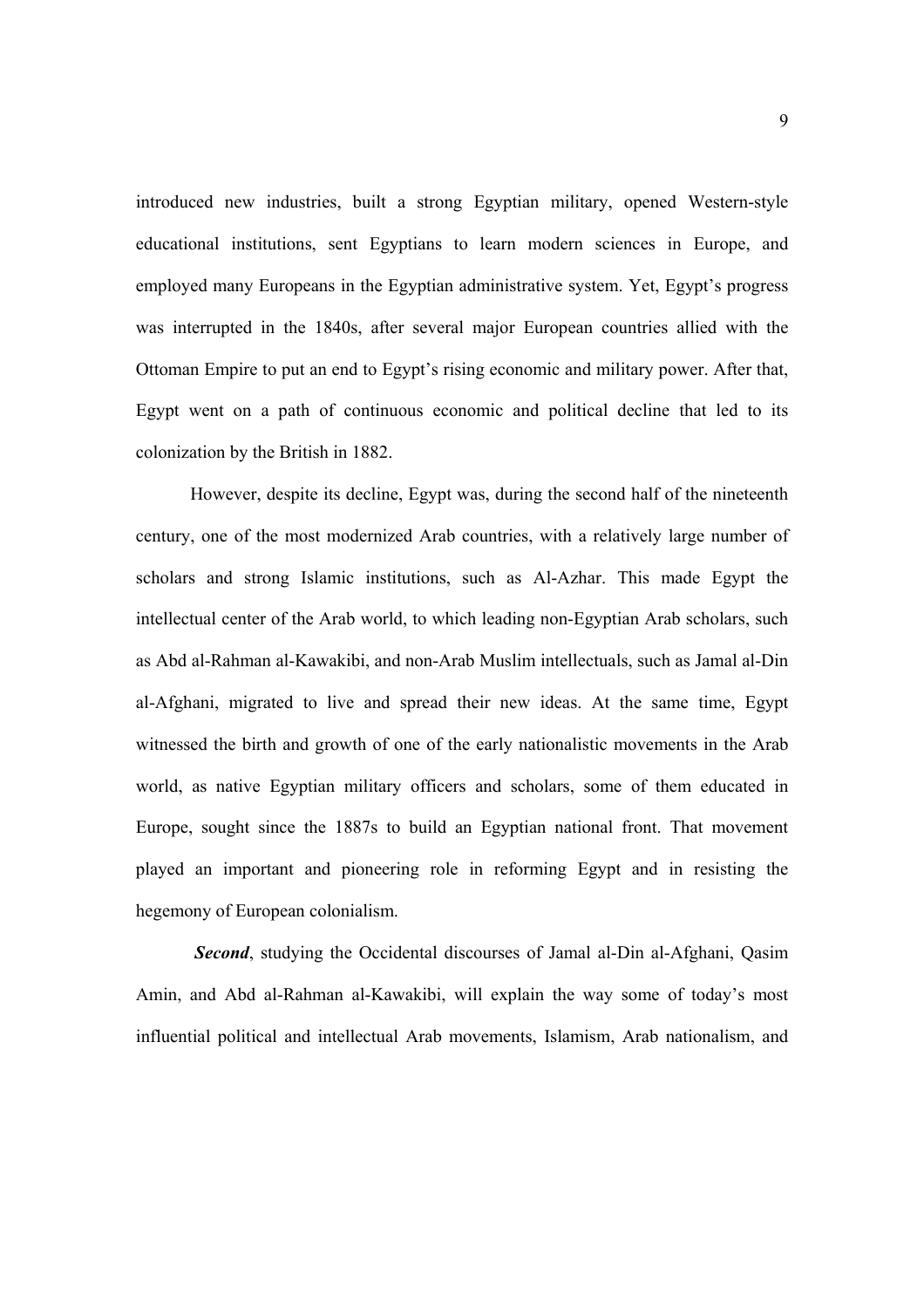liberalism, see America and the West through the eyes of some of their most influential, diverse, and inspiring founders.

This is because each of the three intellectuals helped lay the foundations for one or more of some of today's most dominant Arab intellectual and political movements. Afghani is considered to be one of the most powerful and influential Muslim intellectuals who lived in the nineteenth century. He is credited to be the founder of the Islamic reform movement that spread all over the Muslim world in the second half of the nineteenth century, as the chief agitator against the incursion of European colonialism into the Muslim world during his life, and as the founder of the national movements in several Muslim countries, such as Egypt, Persia, and Turkey (Imarah 1981). "Afghani," Arthur Goldschmidt, Jr., (2002:180) noted, "pops up in almost every political movement that stirred in the Middle East in the late nineteenth century."

The ideas of Qasim Amin and Abd al-Rahman al-Kawakibi were less influential during their lives compared with Afghani's, but they were not less groundbreaking and inspiring for later Arab generations. Qasim Amin, a European-educated Egyptian lawyer, is famous for his Egyptian nationalistic attitudes and for promoting liberal values and ideas, especially regarding the importance of educating and liberating Muslim women. Amin's liberal views that challenged some of the most dominant social taboos of his time made him a subject of strong critique during and after his life. Yet Amin is celebrated today by many liberal and conservative Arab thinkers alike as a major founder of Arab modern thinking, who devoted most of his writings to defending the rights of Muslim women (Imarrah 1989:13; Esposito 1995:58).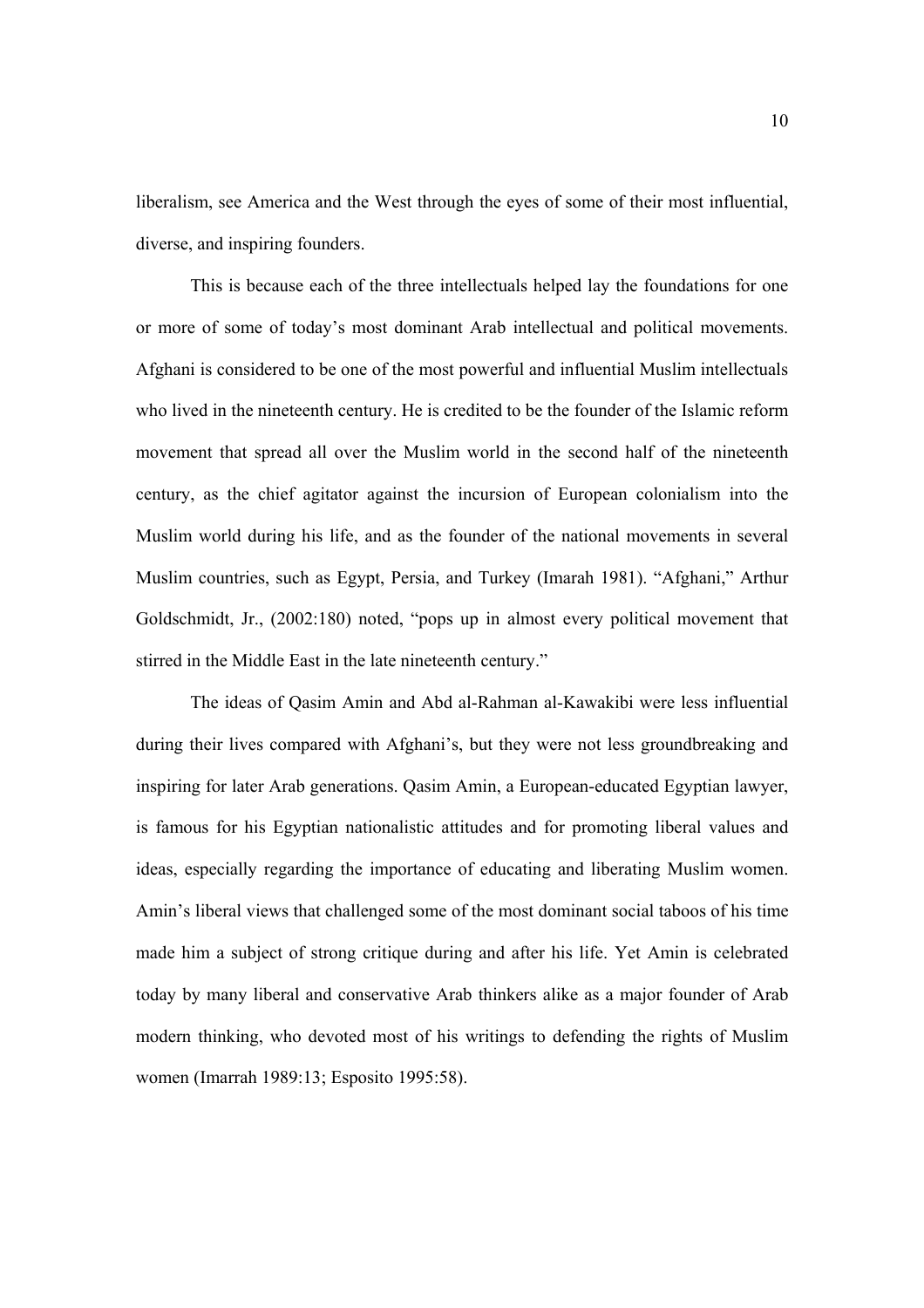If the conservative social agenda of the Arab masses made Amin's ideas less popular at his time, it was Abd al-Rahman al-Kawakibi's pro-democratic ideas that led many Arab and Muslim governments to fight his ideas during and after his life. Kawakibi left at least two main contributions to modern Arabic political thinking. First, he is seen as one of the early Muslim founders of Arab nationalism, a cause that was initially championed by Arab Christian intellectuals against the Islamic nationalistic views spread by the Ottoman Empire. Second, Kawakibi wrote one of the most inspiring and celebrated books on the anatomy of tyranny and tyrannical rule in the Arab world. Kawakibi's anti-authoritarian political views led to his persecution during his life and to the persecution of his ideas after his death. Yet Kawakibi's ideas have continued to inspire the writings of many pro-democracy Arab intellectuals (Al-Hulu 2005; Al-Rabi'i 2004). Kawakibi's ideas on the nature of authoritarian regimes have been regularly cited since the fall of the regime of Saddam Hussein, in 2003, which was seen by many Arab intellectuals as one of the most tyrannical Arab regimes (Dajani 2004; Jelbi 2003).

In addition, the Occidental views of the three leaders are not just influential; they are also diverse. Afghani was a religious leader who sought to motivate the Muslim masses and governments against the incursions of European colonialism in the Muslim world. Qasim Amin was a liberal nationalistic intellectual who focused on social and cultural reform and was willing to challenge the conservative agenda of the Muslim masses in order to promote his liberal views. Kawakibi spoke out strongly against Muslim governments while respecting the conservative nature of the Muslim masses.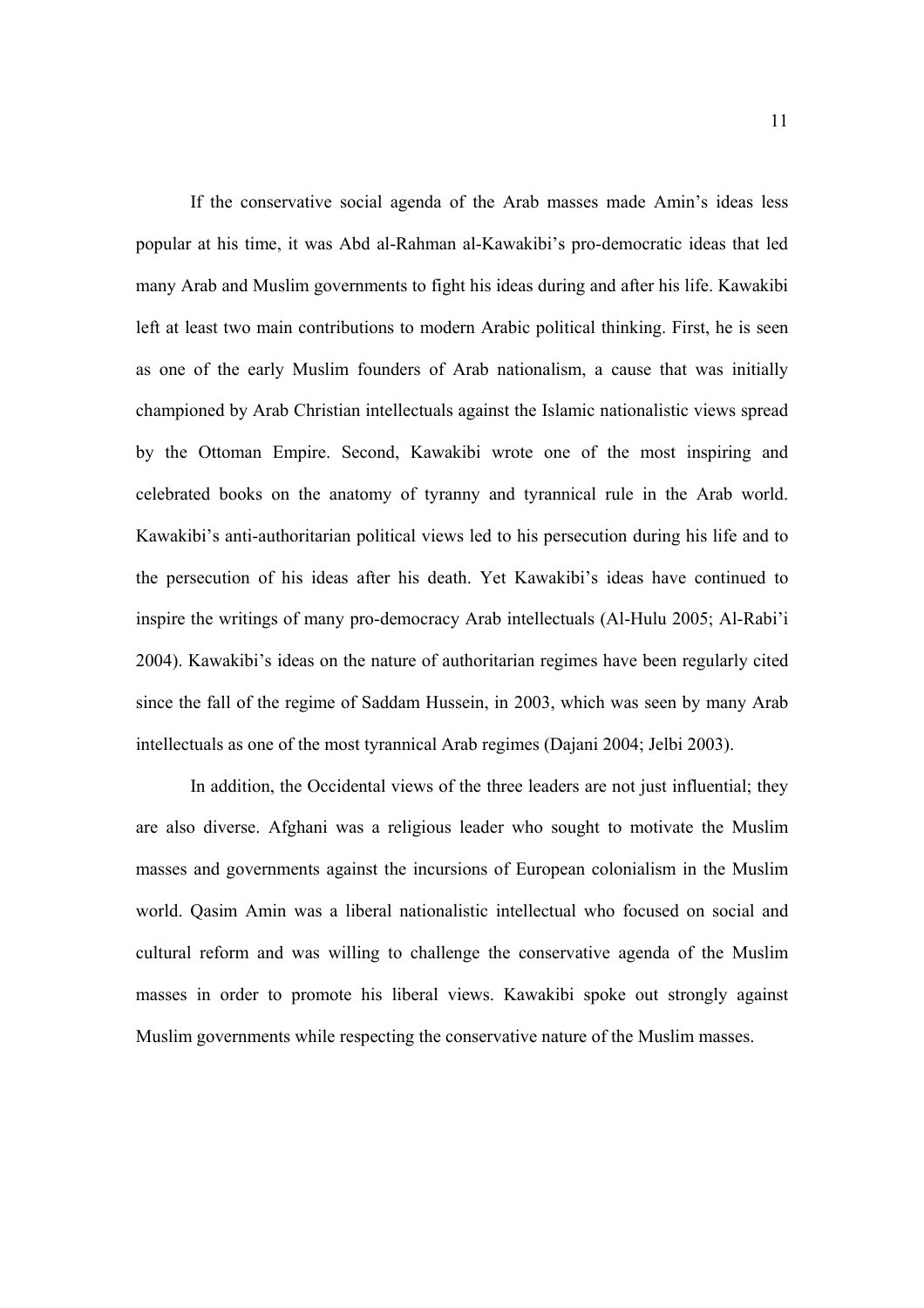There have been few studies that have focused on analyzing the Occidental views of the three thinkers. Those who study Afghani tend to focus on his influence on contemporary Muslim movements, although some highlight his critical views of the West. Those who study Qasim Amin usually highlight his defense of women's rights. Those who study Kawakibi tend to focus on his arguments for Arab nationalism and against tyrannical rule. By focusing on the Occidental views of the three thinkers, this study hopes to explore new areas in the ideas and legacies of these three pioneers.

*Third*, by using discourse analysis, as utilized by Edward Said in his study of Orientalism and as later improved by post-colonial theory, to analyze the Occidental views of Afghani, Qasim Amin, and Kawakibi, the study hopes to provide a better understanding of the factors that shaped Arab Occidentalism, as it appears in the writings of the three intellectuals in late nineteenth century Egypt.

In this regard, the study argues that the Occidental discourses of Afghani, Qasim Amin, and Kawakibi, were part of a wider and more dominant Arab discourse on reform and awakening that dominated the thinking and writings of the three intellectuals and many other Arab and Muslim intellectuals at their time. These reformist discourses were shaped by the writers' understanding of their circumstances and culture and of the process of reform and how it should be achieved, by their ambivalent attitudes toward the West both as an obstacle against reform that should be mocked and as a model for reform that should be mimicked, and by their attitudes toward and willingness to work with their contemporary authoritarian Muslim governments and economically impoverished, politically weak, and socially conservative Muslim masses.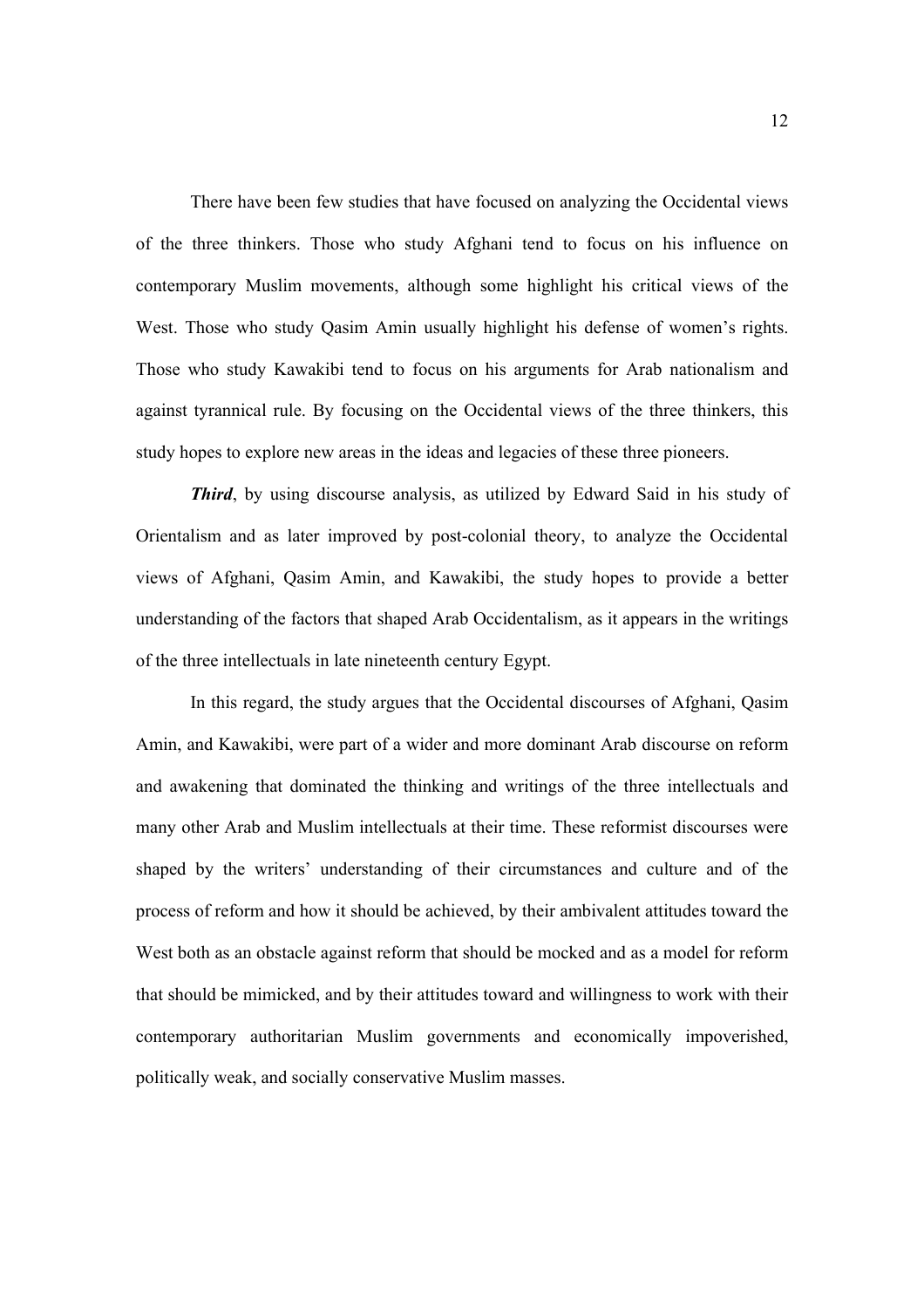To be more specific, the study argues that the Occidental discourses of Afghani, Qasim Amin, and Kawakibi, were clearly influenced by four main variables:

- (1) The political circumstances of their contemporary Muslim societies. In this regard, intellectuals who attempted to work in unity with the tyrannical Muslim regimes were more likely to hold anti-Western views.
- (2) The conservative culture of the Muslim masses. In this regard, intellectuals who were less critical of the conservative agenda of the Muslim masses held more anti-Western views. The study also shows that all three intellectuals held negative attitudes toward the nature of the Western individual in particular, who was seen as a selfish, materialistic individual.
- (3) Western foreign policies toward the Arab and Muslim worlds. In this regard, all three intellectuals viewed Western foreign policies negatively.
- (4) Reform and how it should be achieved. In this respect, intellectuals who saw reform as a gradual and educational process held more pro-Western views than those who saw reform as a political and radical process.

In addition, the thesis argues that the three intellectuals, to serve their reform agendas, mobilized the information they had about the West, used ambivalent discourses that sought to mimic and mock the West at the same time; and two of them used double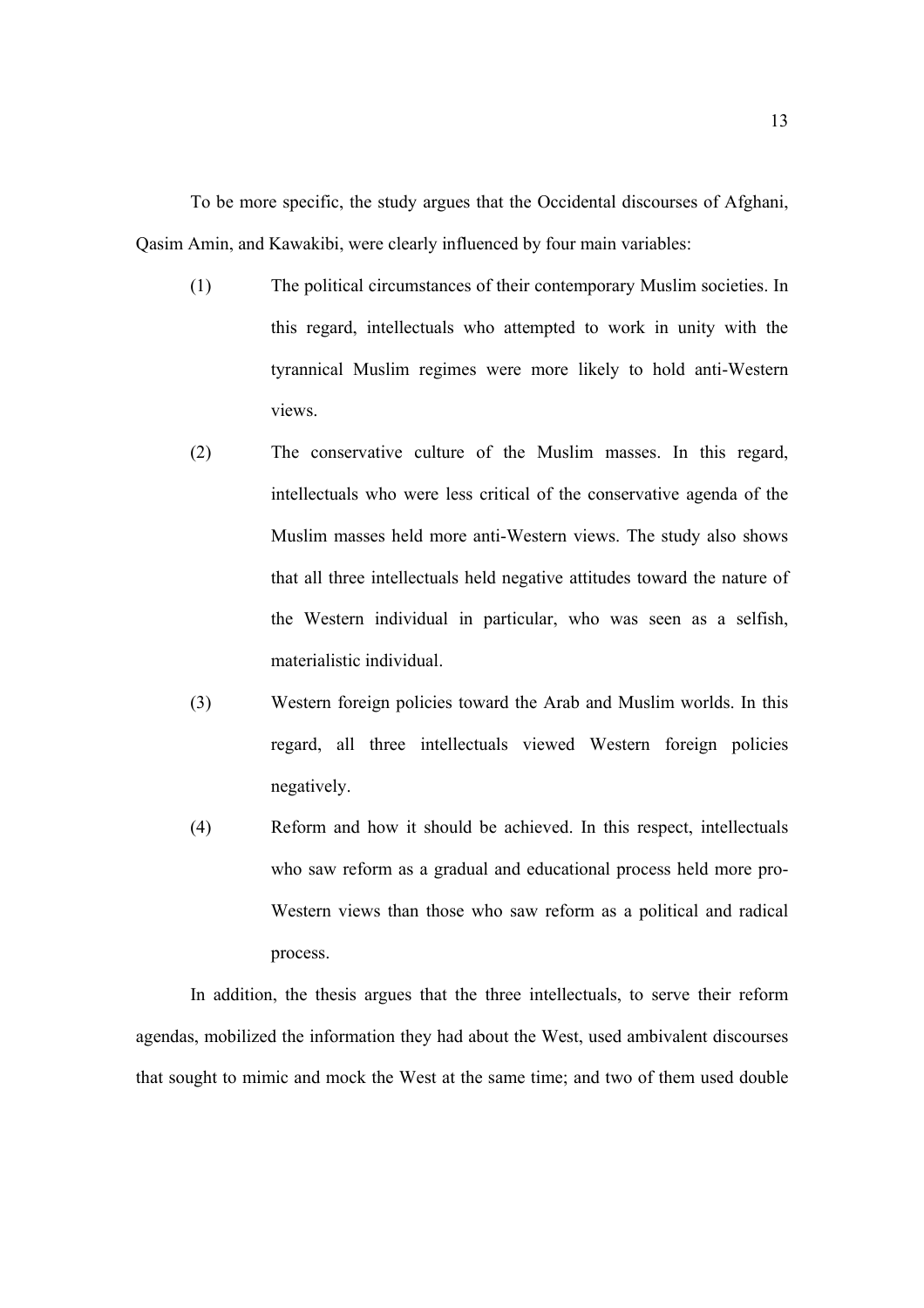discourses, one when talking to Muslims and another when talking to Westerners, in order to remain consistent before their Muslim audience.

This led to the crystallization of at least three distinct Occidental discourses. The first discourse, used by Jamal al-Din al-Afghani, sought to achieve reform by calling on the Muslim masses and governments to unite together against Western colonialism. This goal led Afghani to emphasize an image of the West as a threat to the unity and progress of the Muslim countries. At the same time, Afghani deemphasized his perception of the West as a model for intellectual and political reform in the Muslim world. Afghani's Occidental discourse is discussed in detail in the second chapter of this thesis.

Qasim Amin, whose Occidental discourse is analyzed in the third chapter, despised politics, focused instead on social and cultural reform, and was willing to challenge some of the social and cultural taboos, which he perceived to be wrong, at his time. This led Amin to focus on the West as a model for social and cultural reform that should be mimicked. At the same time, Amin deemphasized the information he had about the negative aspects of Western civilization and the negative effects of Western colonialism on the progress of the Arab and Muslim societies.

The third Occidental discourse, used by Kawakibi and examined in the fourth chapter of this study, was very critical of the authoritarianism of the Muslim governments while being careful not to offend the conservative Muslim masses. This led Kawakibi to introduce the West as a model for political reform that should be mimicked. On the other hand, Kawakibi mocked the West at the cultural and religious levels.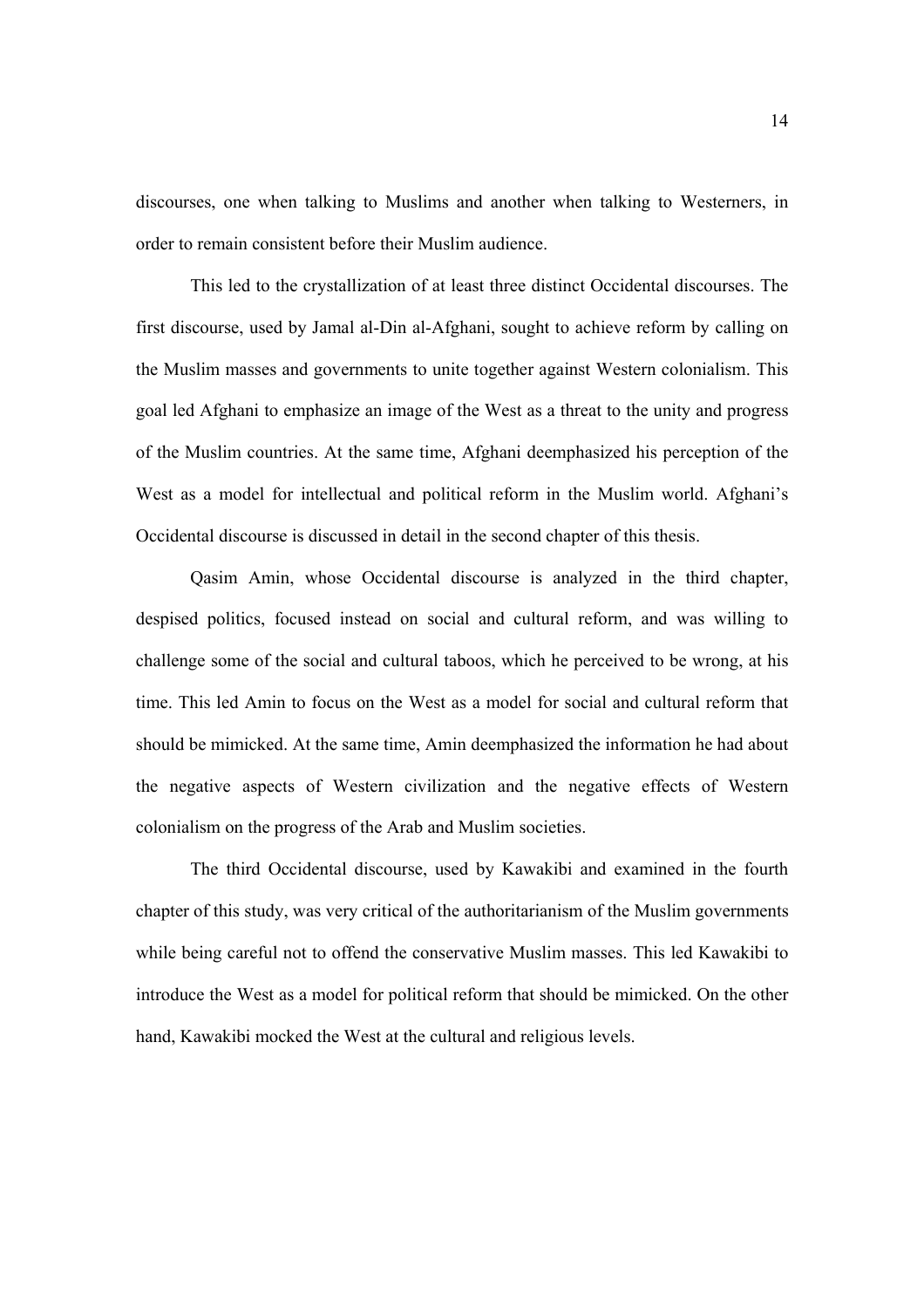The circumstances of Egyptian society in the second half of the nineteenth century, which shaped the former discourses, will be discussed in detail in the second chapter. I will attempt to show how Egyptians in particular and Arabs and Muslims in general came to realize, at the middle of the nineteenth century, the weakness of their civilization and to feel the need to reform their countries by democratizing their political regimes, reforming the thinking of the Muslim masses, and modernizing their economies and militaries. The chapter will also highlight some of the attempts that were taken to modernize Egypt and how these steps failed, because of internal and external obstacles, to change the conditions of the vast majority of the Egyptian masses, who remained economically impoverished, politically weak, and socially conservative.

I will conclude the study with a summary of the main characteristics of the Occidental discourses used by the three writers. I will pay special attention to the way they saw America in comparison with the rest of the West and to the way they saw the role of religion in general, and Islam in particular, in shaping the relationship between the Arab and Muslim world and the West.

*Fourth*, determining the main factors that shape Arabs' views of America and the West should help us understand what is needed, at the policy level, to improve such perceptions. In this regard, I have highlighted at the first few pages of this study how the current debate on Arab Occidentalism has reached a stalemate because of its dichotomous nature. Alternatively, I will seek to build a more comprehensive policy approach toward improving Arabs' views of America and the West. Such approach should be build on an inclusive understanding of the various factors that shape Arab Occidentalism.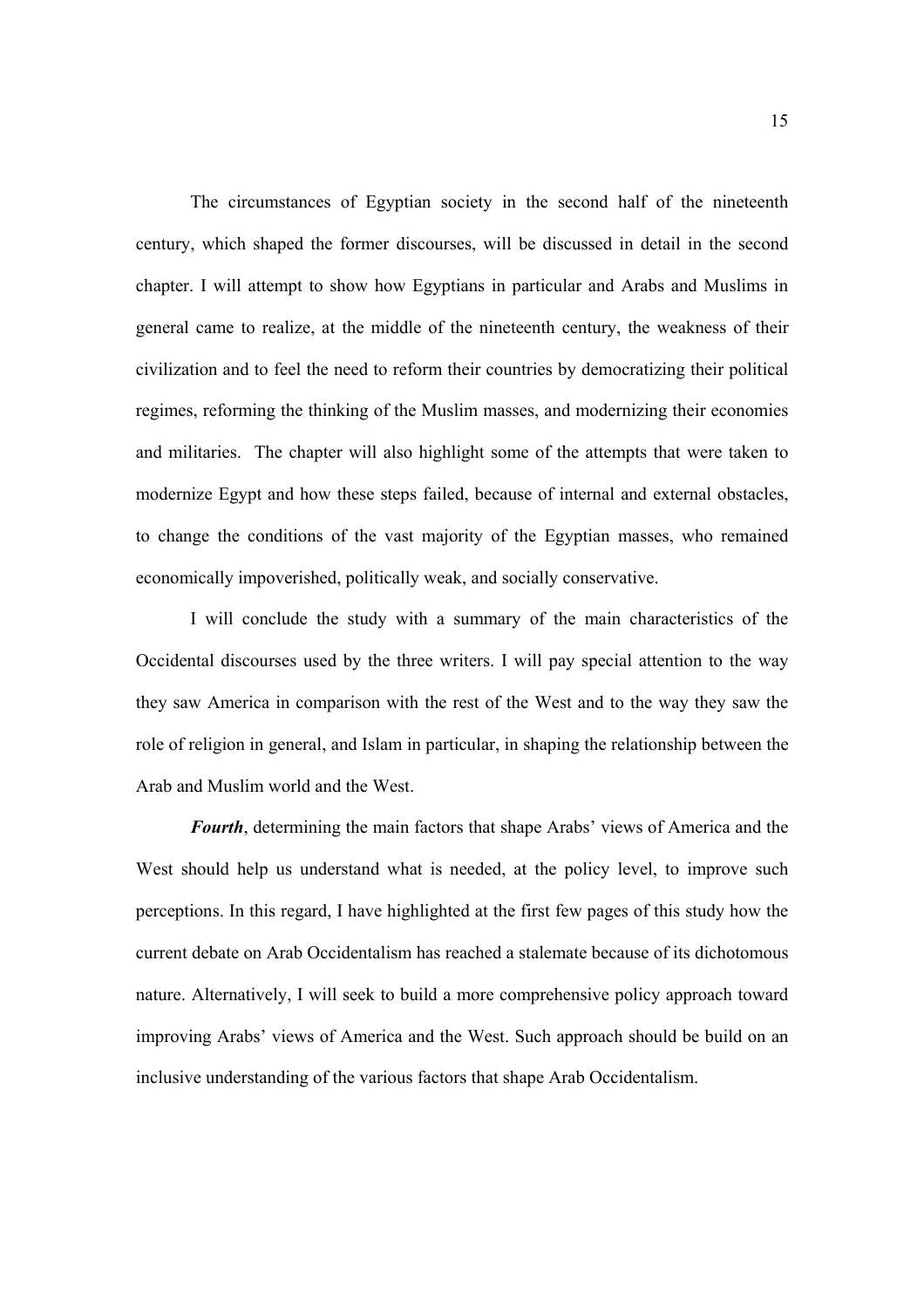*Fifth*, the study intends to highlight the way Islam appeared in and affected the Occidental views of each of the three intellectuals. This is because the role of religion, particularly Islam, in shaping Arab Occidentalism is widely disputed today. In this regard, it is important to remind the reader of how late nineteenth century Arab and Muslim intellectuals are viewed today. They, even the most religious among them, such as Afghani, are seen as liberal reformers, who sought to reinterpret the Islamic religion and traditions in a way that would encourage Muslim to learn form the West at as many levels as possible.

According to John Esposito (1992:55), late nineteenth century Arab and Muslim reformers, Afghani, Qasim Amin, and Kawakibi included, "did not seek to restore a pristine past but instead wished to reformulate [their] Islamic heritage in response to the political, scientific, and cultural challenge of the West. [They] provided an Islamic rationale for accepting modern ideas and institutions, whether scientific, technological, or political."

In this regard, late nineteenth century Arab and Muslim reformers were different from their predecessors and their followers in some important ways.

Arab and Muslim reformers who lived earlier, during the end of the eighteenth century and the first decades of the nineteenth century, did not witness the full retreat of the Ottoman Empire. Thus, they were occupied with how to rebuild the Ottoman Empire and Muslim states to catch up with the West again. However, at the end of the nineteenth century, Arab and Muslim reformers realized that their civilization and societies were far behind the West. Therefore, this second generation of reformers focused their attention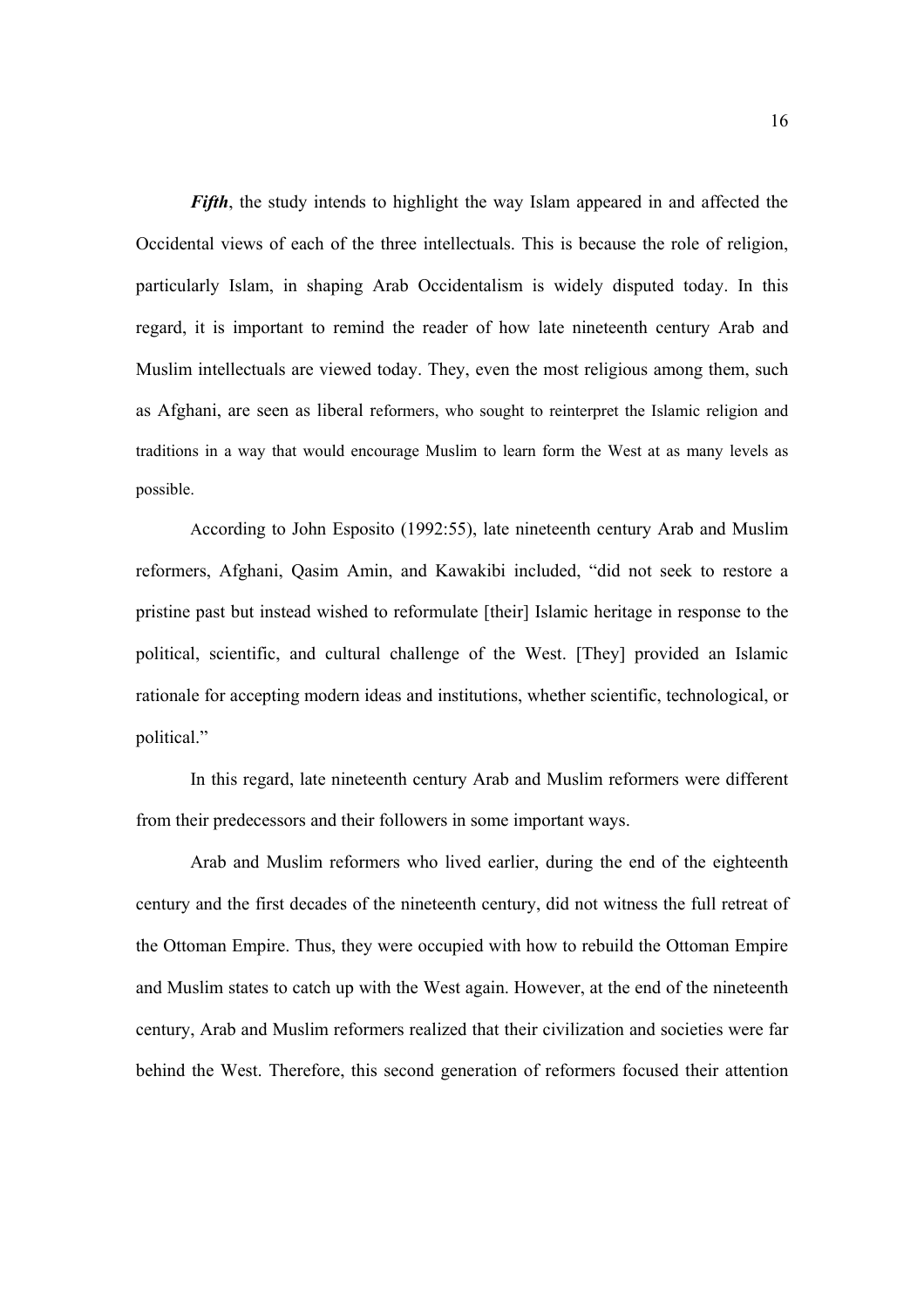on reforming the thinking of their Muslim followers and on convincing them of the necessity to learn from the more advanced Western civilization.

On the other hand, reformers, who lived in the first half of the twentieth century and after were confronted with a different set of challenges. At that time, the West was not only a political and economic challenge; it was also a cultural and ideological one. This is because European colonialism, which led to the occupation of the great majority of the Muslim countries after the end of the nineteenth century, constituted a deep threat to the cultural and religious identities of the Muslim masses that were less connected with the Islamic religious and cultural traditions, compared with the Muslim masses at the end of the nineteenth century. In other words, late nineteenth century Arab and Muslim reformers were addressing Muslim masses that were not suffering cultural and religious identity problems. So, nineteenth century reformers focused all their attention on convincing their religiously rooted Muslim masses of their need to learn from Western political, scientific, and intellectual achievements:

Afghani was addressing people whose primary commitment was to Islamic values, and in saying modern Western virtues were to be found in Islam he was trying to attain Muslim acceptance of those modern ideas. …By the 1930s, Islamic liberals were writing for an audience educated in Western ways, and when they conflated Islam and modern values they were trying to reinstate Islam with that audience, and to build a type of Islam that their hearers would find as acceptable as they did Western values. Or else they were speaking to people torn between Islam and secular Westernized loyalties, and trying to indicate that their newer ideas could be reconciled with Islam. (Keddie 1978: XVII & XVIII)

However, when the Muslim masses started losing their connection with their religious and cultural traditions, after being occupied for decades by European colonizers, Arab and Muslim reformers had to focus on portraying the cultural and religious threat posed by Western colonialism to the Arab and Muslim identities. That threat increased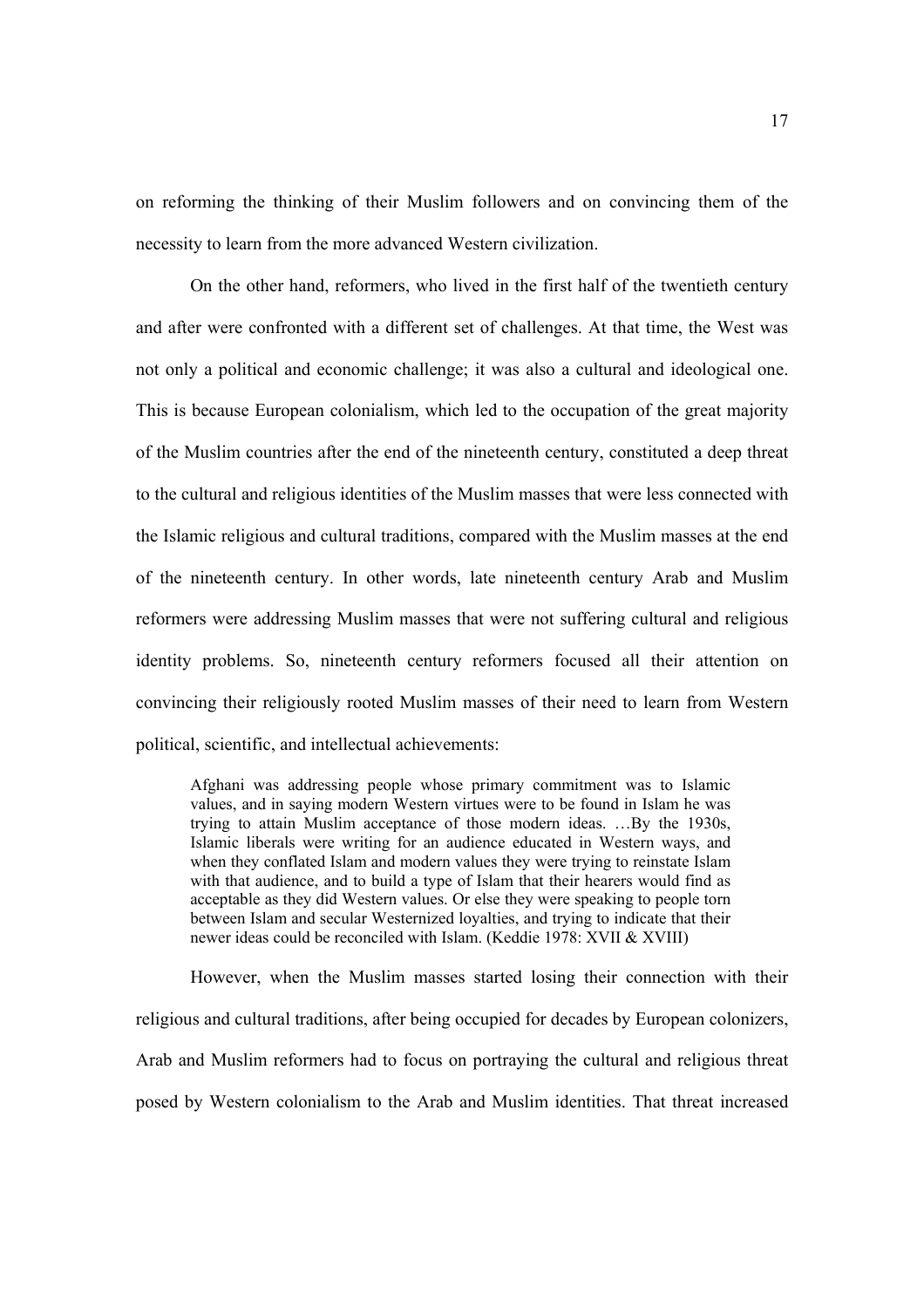after the decolonization of the Muslim countries in the second half of the nineteenth century, when post-colonial Arab and Muslim governments chose to follow secular Western ideologies, such as socialism, as their primary path to modernization. This choice led to a long wave of clashes, sometimes violent, between the Arab and Muslim governments and the pro-Islamic reformers and movements. This wave is still alive until today, and it is partly caused by the way the Arab and Muslim governments themselves, rather than the West, force Westernization on their masses.

In the aftermath of independence ... [when] newly emerging states struggled to establish themselves, the West proved a necessary and often popular source and model. Although the independence struggle left deep resentment and scars, most rulers appropriated their colonial institutional legacy and ties. Modernization was imposed from above by governments and Westernized elites. European languages remained the second (and, among modern elites, often their preferred) language. In some countries European languages were the official language of the government, the courts, and university education. Modern bureaucratic, educational, and legal systems continued intact, as did trade and commerce. Islamic law was generally confined to the area of personal status and family law. …Individuals, countries, cities, and institutions judged themselves, and were judged, to be modern by the degree to which they were Westernized—in language, dress, manners, knowledge, organizational structure and values, architecture, and infrastructure. (Esposito 1995:67-68)

Today's Islamic reform movements may share some common ground with Afghani, Qasim Amin, and Kawakibi, such as their respect for Islam as a religion and a way of life. However, contemporary movements depart from the three intellectuals in other aspects. In this regard, the current study intends to highlight some important statements that were made by the three intellectuals against using religion to fuel the conflict between the East and the West because such statements are not very common today.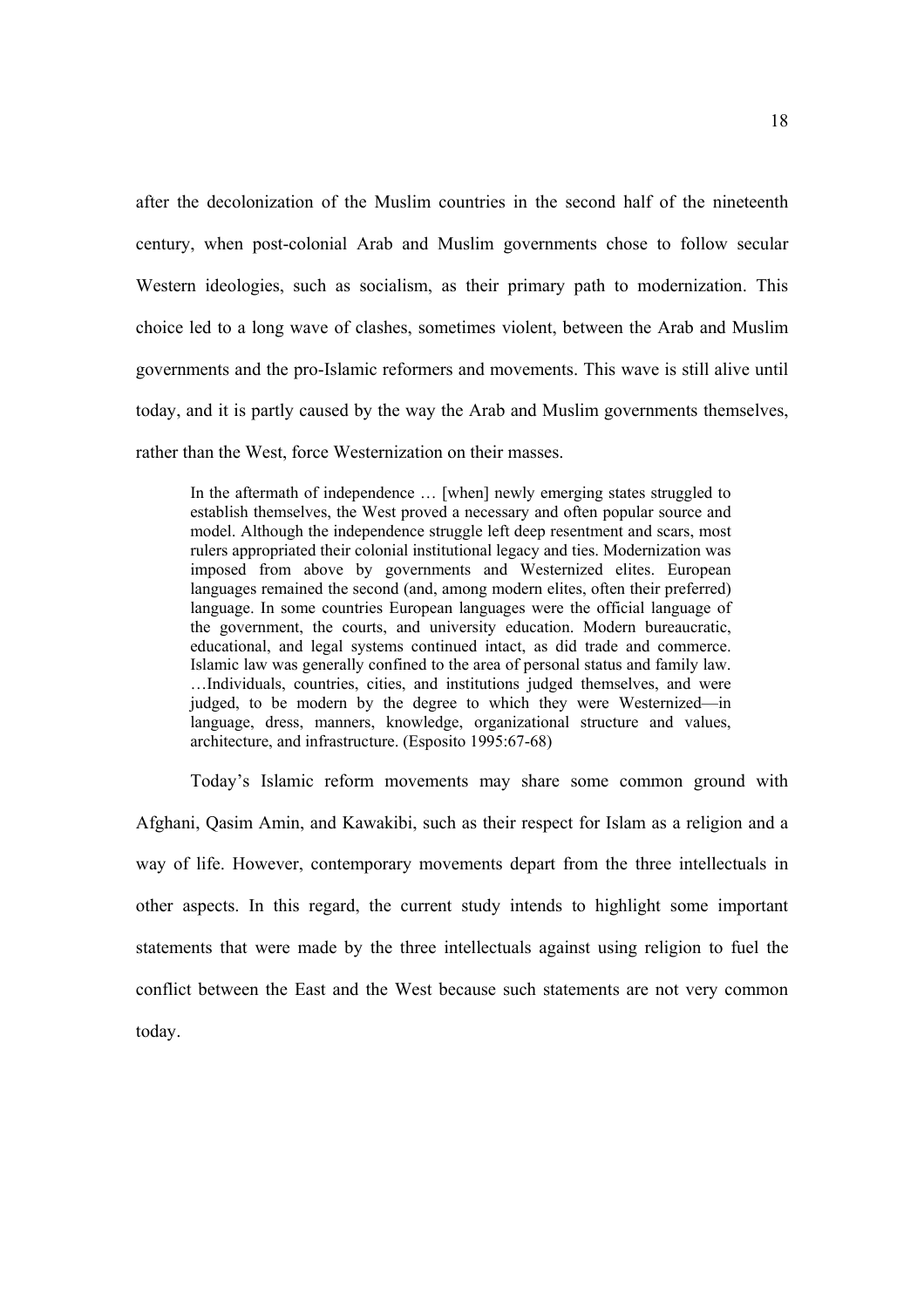This does not mean that none of the three writers expressed any anti-Western views that were religiously based or colored. Actually, as highlighted by future chapters, both Afghani and Kawakibi expressed some religiously negative views of the West. However, the three writers clearly expressed their beliefs that the conflict between the East and the West is motivated by political and material interests rather than by genuine religious ones. I believe that highlighting those positive statements should improve the Occidental views of those who follow and admire Afghani, Qasim Amin, and Kawakibi today.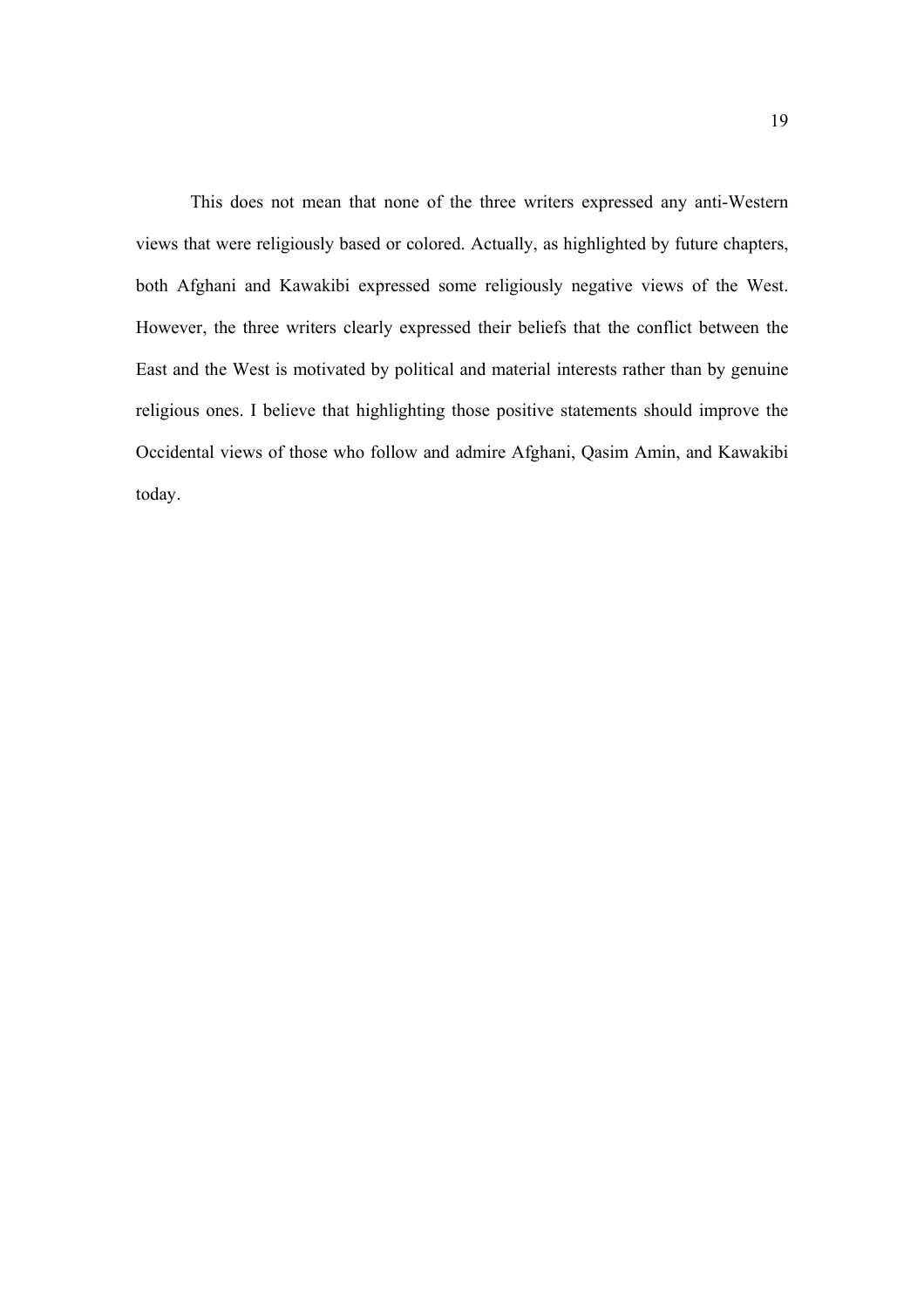#### *3) Study Methodology and Main Concepts*

 This study will count on discourse analysis, as used by Edward Said in his study of Orientalism and later improved by post-colonial theory, to analyze the Occidental views of the three Muslim thinkers examined in this study. Toward this end, I will introduce, in the following paragraphs, an overview of how Edward Said and postcolonial theory used discourse analysis to study the way human groups see each other. I will conclude with a definition of Occidentalism and with some useful concepts that I will use throughout the rest of the study to analyze the Occidental views of the three Muslim thinkers.

#### *1. Edward Said's Use of Discourse Analysis*

Edward Said's writings on Orientalism not only gave the theory of Orientalism new and intellectually stimulating meanings; it has also transformed the way Western academia thinks of its approach toward studying the Orient in particular and other groups and cultures in general (Smelser and Baltes 2001: 10976). Said saw Orientalism as a Western "academic field of study and knowledge" that has the East as its subject. He also saw Orientalism as a "style of thought" that is widespread within the West and that adopts a dichotomous view of "the Orient" and "the Occident" and makes essential statements about the Orient. Most importantly, Said thought of Orientalism as a discourse that serves the interests of the European colonial powers by making the Orient more governable (Said 1979: 2-3; Prasad 2003: 10).

Since the late eighteenth century as a very roughly defined starting point Orientalism can be discussed and analyzed as the corporate institution for dealing with the Orient—dealing with it by making statements about it, authorizing views of it, describing it, by teaching it, settling it, ruling over it: in short, Orientalism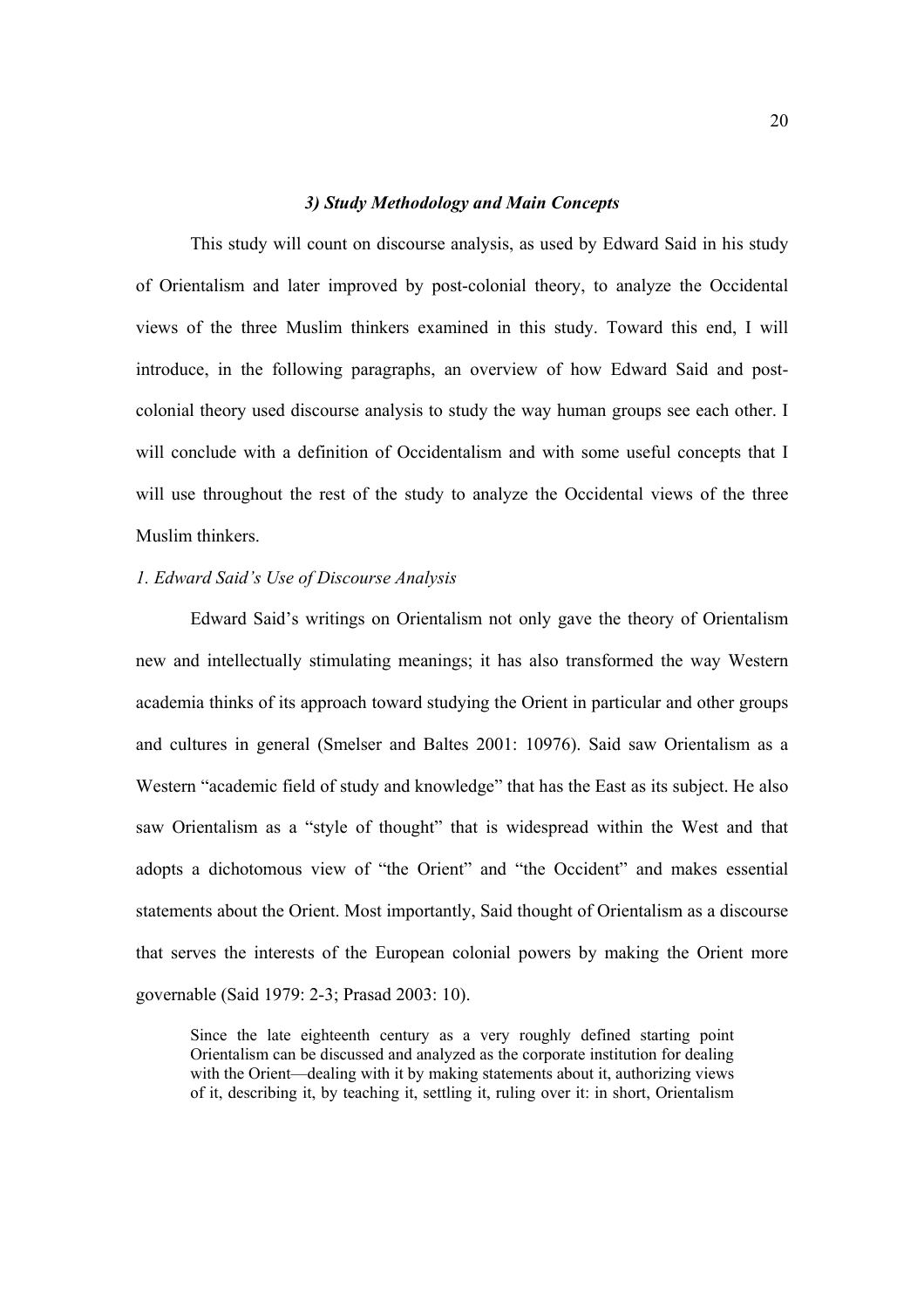as a Western style for dominating, restructuring, and having authority over the Orient. (Said 1979:3)

By defining Orientalism this way, Said offered scholars of cultural critiques numerous valuable theoretical tools to analyze the way human groups see each other.

First, Said separated ideas and images from the entities they claim to represent. He argued that the West constructed an image of the Orient that does not represent the real Orient, but reflects the way the West itself wants to see the Oriental other.

Second, Said exposed the relationship between culture and political interests on one side and scholarship and the movement of ideas on the other side. Said (1979:204) thought that Europe's bias toward the East was "aided by general cultural pressures that tended to make more rigid the sense of difference between the European and Asiatic parts of the world." He also believed that Orientalism was spread and promoted by the institutions of European colonialism that sought to develop a "a moral justification for colonialism" by portraying the East as a weaker and disadvantaged other waiting for a more powerful and civilized West to bring the Orient out of its dark ages (Prasad 2003: 12).

Third, Said offered some insights into the intellectual process through which a group of people can distort the image of another group. For instance, Said spoke about how the West reduced the Orient to a disadvantaged "other" that is structurally related to the West through a binary relationship (Ashcroft, Griffiths, and Tiffin 2000:24; Kennedy 2000:17). In the binary system, the West was always linked with the superior poles of the binaries, and the non-West was always linked to the inferior poles.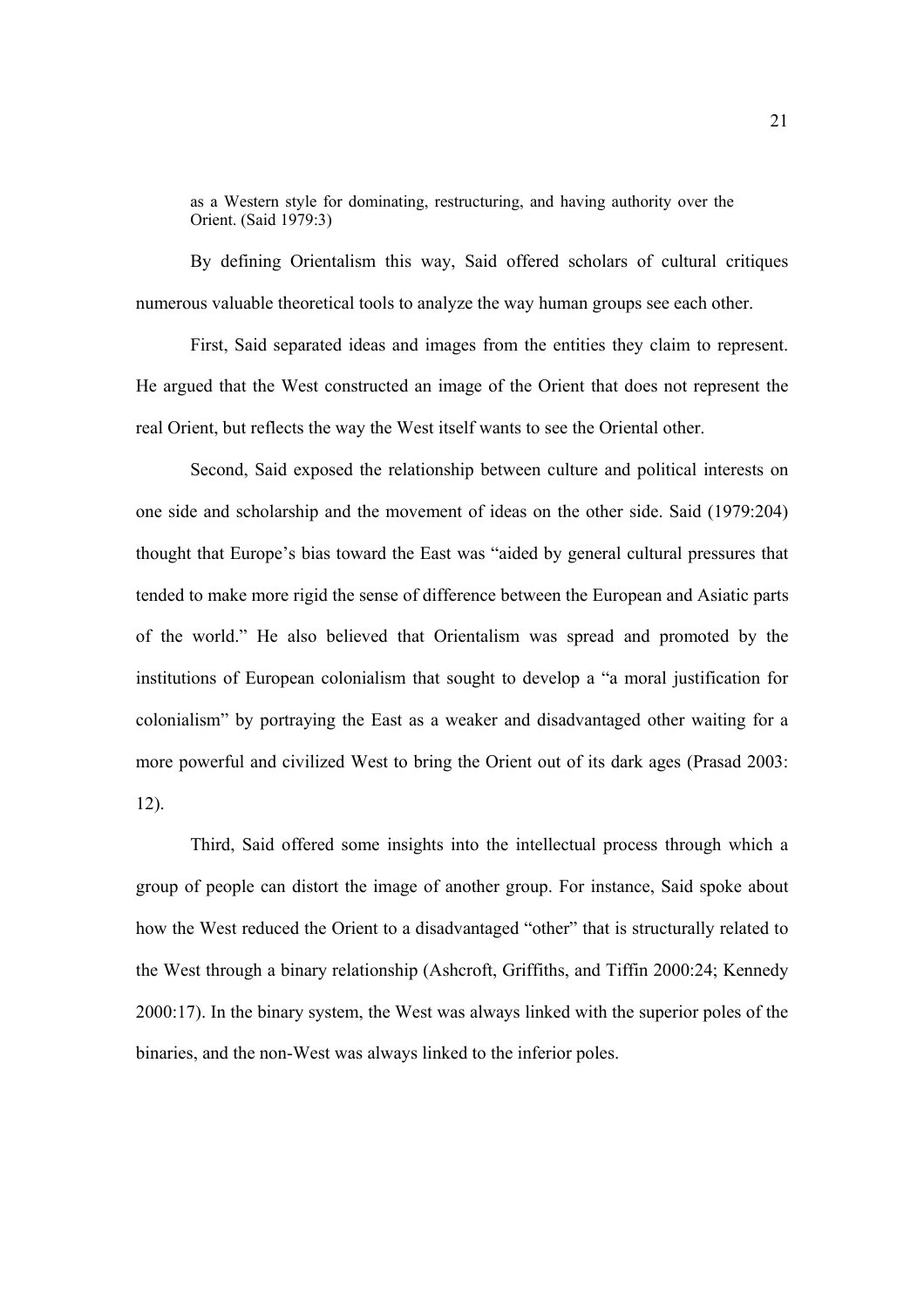In addition to these valuable ideas, some analysts believe that Said's most important contribution to the study of the way human groups see each other was his introduction of the concept of discourse as a main analytical tool that can be used to analyze the way European colonial powers influenced their colonies at the cultural level. According to Robert Young (2001: 384), before Said many theories, such as Marxism, provided strong criticism of European colonialism and its negative influence on the colonized nations at various levels. Yet those theories did not focus enough on colonialism's cultural influence. Therefore, when Said introduced the notion of colonial discourse he presented "a conceptual general paradigm" that can be used to analyze the cultural side of colonialism and imperialism.

In this regard, Said suggested that colonialism was reflected in the various texts that European colonialism produced. Those texts were created by numerous institutions, within the colonial societies, to reinforce those institutions' colonial tendencies and interests by creating an intellectual discourse that justifies colonialism. In other words, Said opened the door to studying colonialism through studying its texts, which were regarded by Said as reflections of the power the West has upon the Orient more than expressions of a Western desire to know the real Orient.

#### *2. Critiques of Edward Said's Orientalism*

Said's writings, especially *Orientalism* (1979), have generated many critiques (Young 2001:38-40). First, some scholars questioned the ability of the colonial texts to represent the history they claim to represent. This is because texts sometimes don't tell the truth. In addition, real history sometimes does not get recorded in texts. Second, Said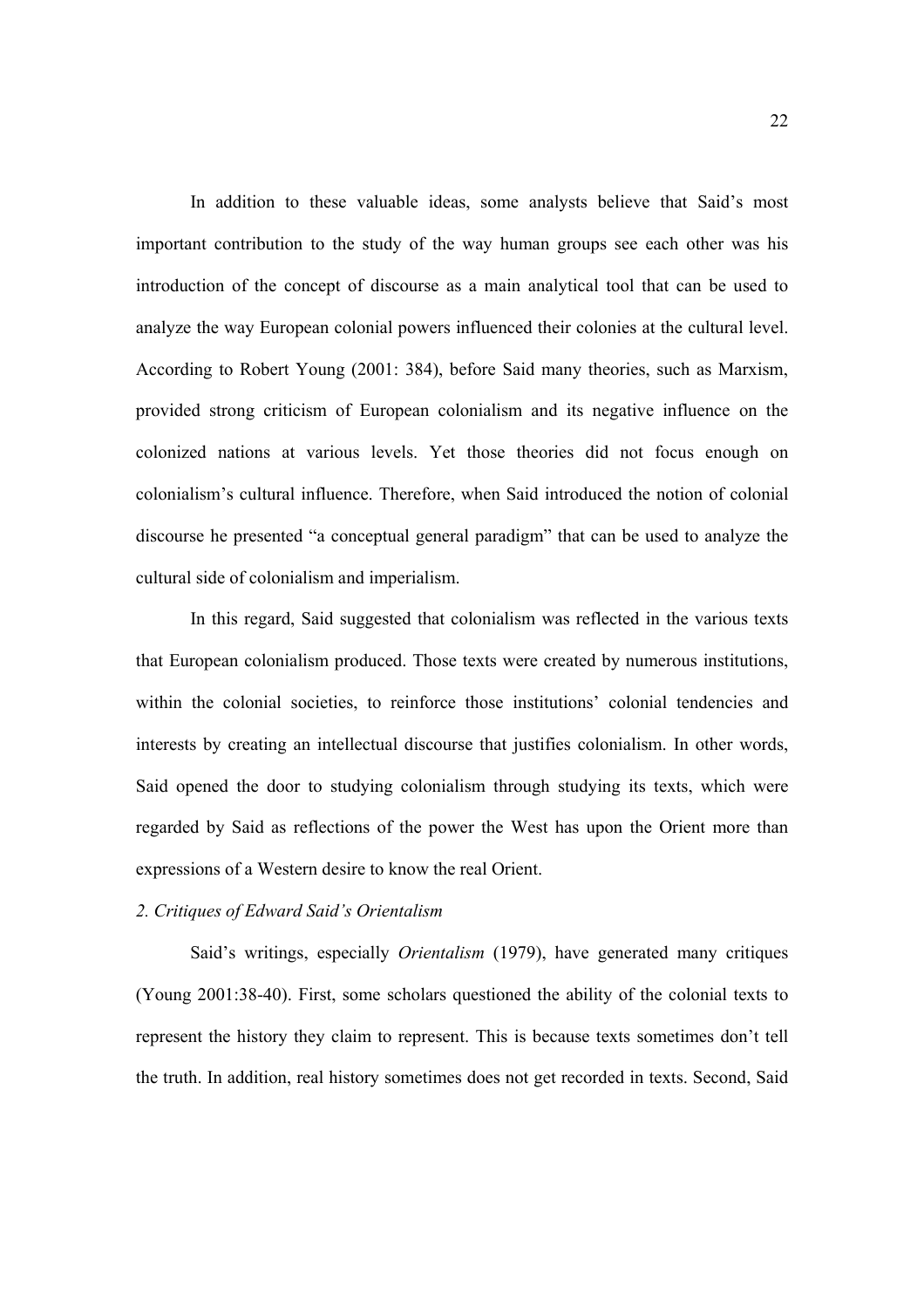was often accused of looking at colonial discourse as if it were a unified homogenous text that crosses times and geographical locations. In doing so, Said was accused of not permitting the appearance of competing colonial or anti-colonial discourses within the colonial countries. He was also accused of being selective and of focusing on minor writings that prove his theory while neglecting other major writings that may not fit his paradigm. According to Gyan Prakash (1995:202), "the claim that many scholars and several strains within the Orientalist tradition escaped its pernicious prejudices and politics has been a persistent theme in the critique of Said's work."

At a more political level, some writers questioned Said's motives and accused him of tactfully promoting a personal ideological agenda as a Palestinian refugee, who is seeking to over-blame and criticize the West because of its support of the state of Israel. For instance, Bruce Bawer (2002:629) saw Said as a "Palestinian spokesman" who viewed Israel as a "product of colonialism" and who over-criticized the West for being anti-Arab and anti-Muslim, using Western-developed standards of cultural critique while ignoring the "downside of recent Islamic history." Said's agenda, according to Bawer, led him to ask the West to "suspend judgment entirely" toward the Orient and to attack "the very notion of terrorism" as an "imprecise, ideologically charged, and—well—downright vulgar" concept. Said's ideas, Bawer thought (2002:634), weakened the West's ability to understand the real hatred that some Arab and Muslim groups have against the West. This led some writers, such as Charles Paul Freund (2001:63), to argue that Orientalist critique "does not fit the aftermath of the [9/11] attacks" because it neglects "the other side of the Orientalism coin: Occidentalism."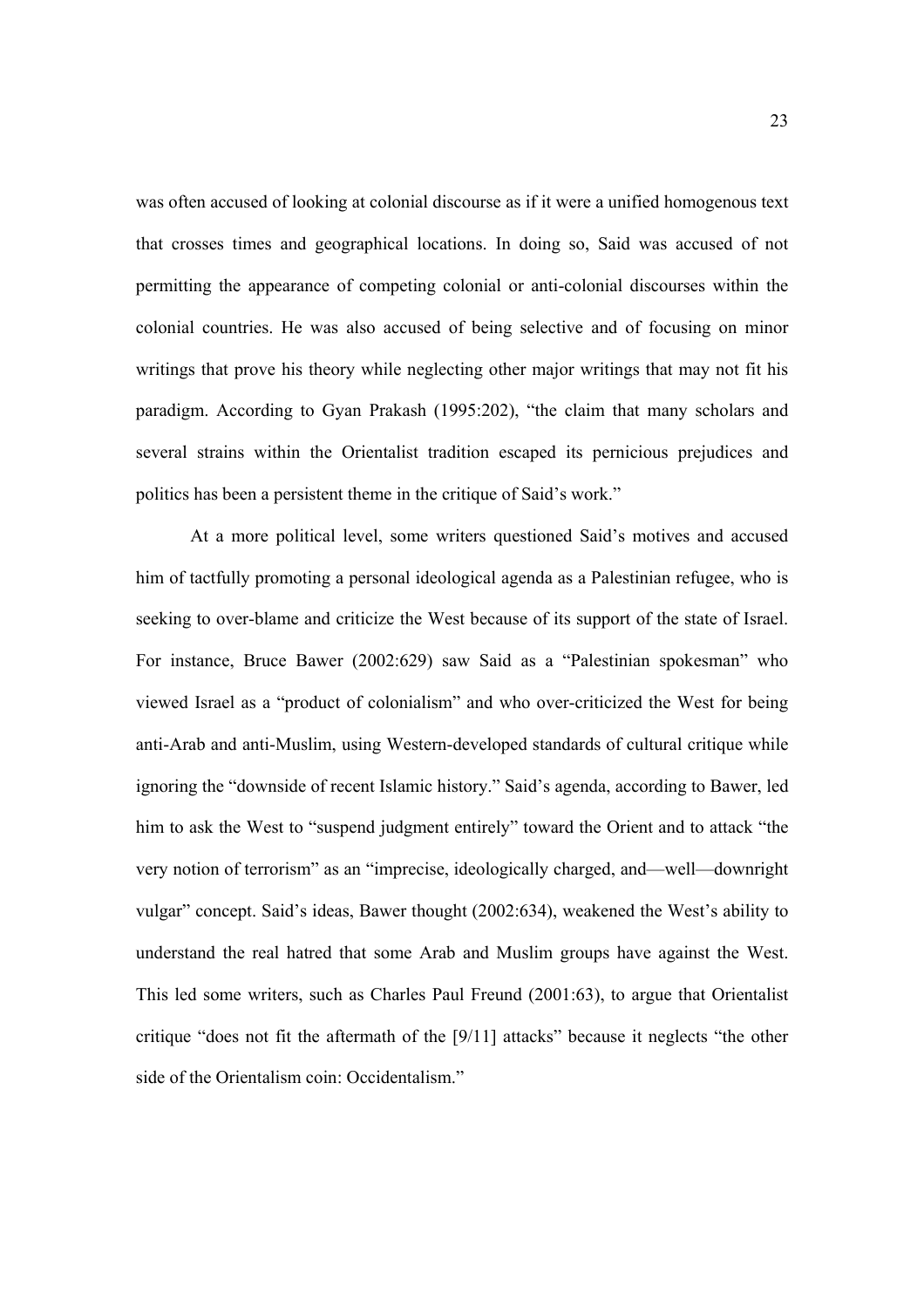#### *3. Post-Colonial Theory Analysis of Occidentalism*

It was Edward Said's critique in Orientalism (1978) of the cultural politics of academic knowledge, from the basis of his own experience of growing up as an "oriental" in two British colonies, that effectively founded postcolonial studies as an academic discipline. (Young 2001:383)

Scholars, such as Robert Young (2001:383-394) and Valerie Kennedy (2000:111- 120), believe that Said's writings were very influential in establishing post-colonial studies because of several reasons. First, Said was very capable of introducing his ideas, on colonialism and on anti-colonial movements, in a theoretical framework that relates them to important Western analytical theories, such as structuralism and poststructuralism. Second, Said's usage of the notion of discourse as a main analytical paradigm was intriguing and empowering to the field of cultural studies. Third, Said's Orientalism was always seen as "theoretically and politically problematic" and it survived an unprecedented number of critiques. In this regard, the many critiques and debates that Said's Orientalism has generated helped shape post-colonial theory. "In fact," Young argued (2001:384), "postcolonial studies has actually defined itself as an academic discipline through the range of objections, reworkings and counter-arguments that have been marshaled in such great variety against Said's work."

Afterward, post-colonial theory had a life of its own and started to develop a number of key concepts that can be used to analyze the Occident's views toward the Orient and vice versa. According to Robert Young (2001:57-61), post-colonial theory inherited several social and political movements that have been shaping European and world politics since the beginning of the  $20<sup>th</sup>$  century. Although distinct, these movements share together a critical view of colonialism and imperialism and a general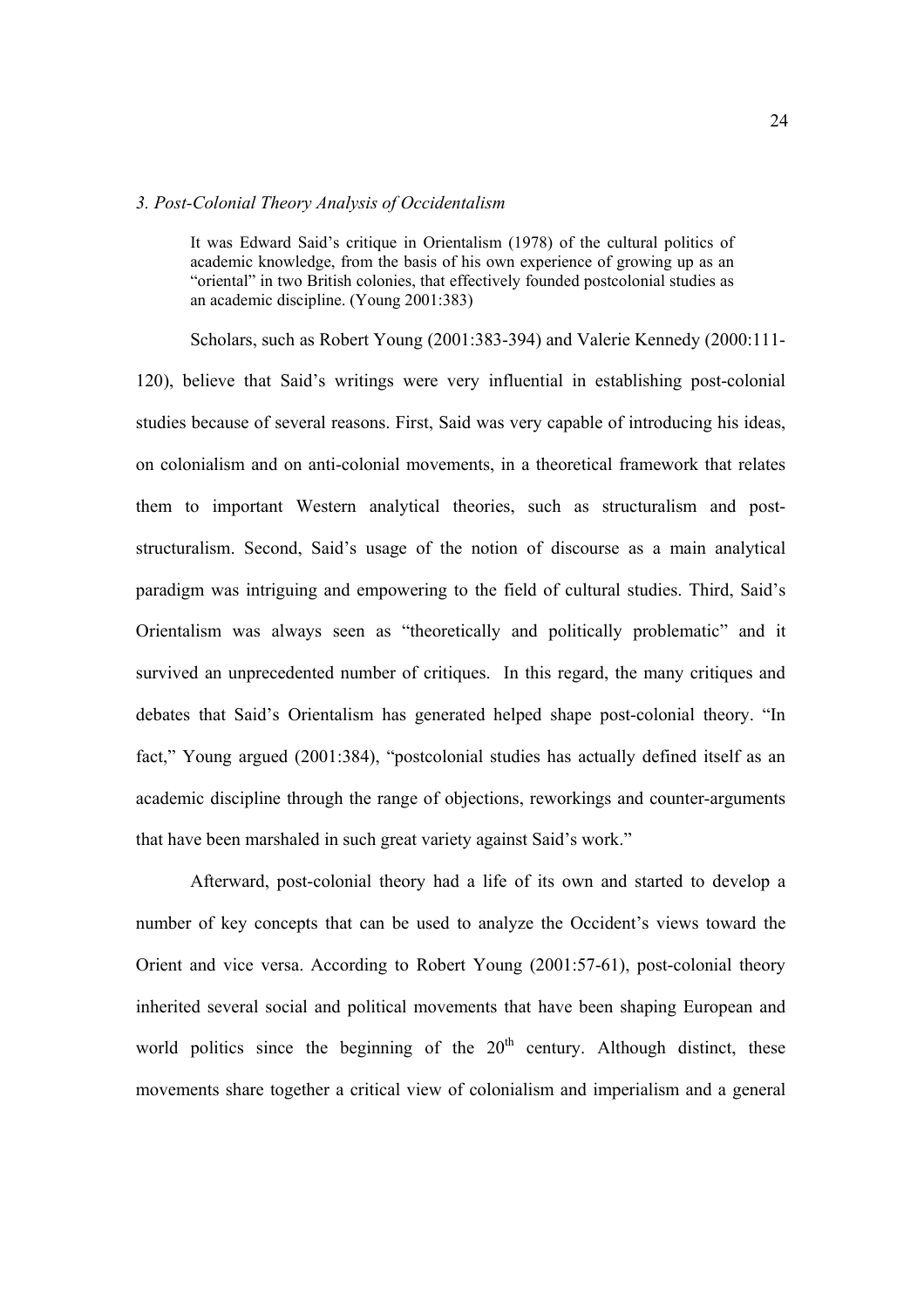support for the liberation of the colonized nations and their cultures. One of these movements is Marxism, which, although being itself a Western product, included strong criticism of colonialism and imperialism, especially for their economic manipulation of the colonized.

After the Second World War, post-colonial theory sought to provide at least three main types of cultural critiques. First, post-colonial theory continued to analyze the imperial and colonial aspects of the Western and European cultures. Second, postcolonial theory supported the cultural decolonization of the Third World and stood by the newly independent nations in their attempts to empower their native peoples and cultures. Third, as many of the independence movements failed to substantially change the power structures in their societies or to achieve their full cultural and political independence, post-colonial theory continued to analyze the new forms of Western influence on the Orient.

 In this context, post colonial theory developed several useful ideas and concepts for the study of the way Easterners see the West. These ideas and concepts were succinctly summarized by Bill Ashcroft, Gareth Griffiths, and Helen Tiffin in their book, *Post-Colonial Studies: the Key Concepts* (2000). This book provides many useful insights on how colonized people responded to colonialism. The authors speak about the resistance of the colonized people to their colonizers as a complex movement that included not just the rejection and mockery of the colonizer but also the appropriation of the colonizer's language, ideas, and institutions in order to be able to fight its hegemony (p.14). They believe that the hegemony of the colonizer over the colonized people was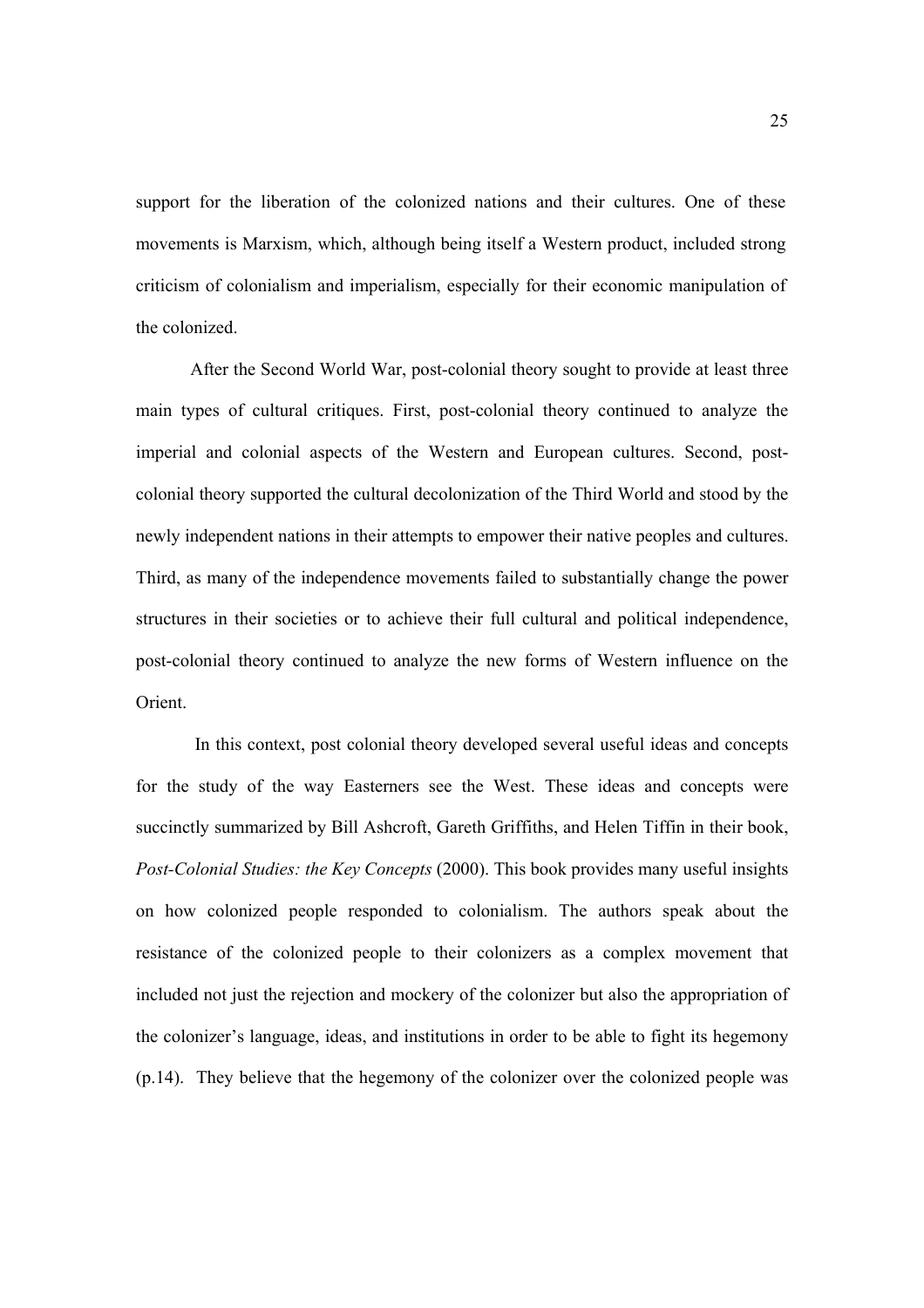not always achieved by military or other materialistic means. It was also achieved through ideological means, by persuading the colonized people to believe that the interests of the colonizers are the interests of all (p.116). In response, the colonized people sought to appropriate some aspects of the colonizer's language, discourse, and institutions in order to empower themselves with the required means to resist the materialistically and culturally powerful colonizers (pp.19-20). As a result, the discourse of the colonized people toward the colonizers was in many cases an ambivalent discourse that included a "simultaneous attraction toward and repulsion from" the colonizers (p.13). This made the desire of the colonized people to mimic their colonizers not far from and sometimes mixed with their desire to mock and criticize it (pp.139-142).

These ideas, I believe, are very helpful for my analysis of the Occidental views of Afghani, Qasim Amin, and Kawakibi because the three of them, as the study argues, simultaneously saw the West both as a model for progress that should be imitated and a threat that should be mocked and rejected.

 In addition to the previous important arguments, I would like to refer to the writings of Xuaomei Chen and Junhua Dia (2002) on Chinese Occidentalism. Junhua Dia believed that Orientalism and post-colonial theory unintentionally reaffirm some of the Eurocentric views that they claim to challenge because they were founded in Western and cultural critical theory. Therefore, Dia thought that any serious study of Occidentalism should be founded and rooted in the Orient itself and should focus on trying to understand the Orient's own reasons to look at the Occident from certain perspectives. In this regard, Dia thought that Occidentalism was adopted by Eastern developing nations to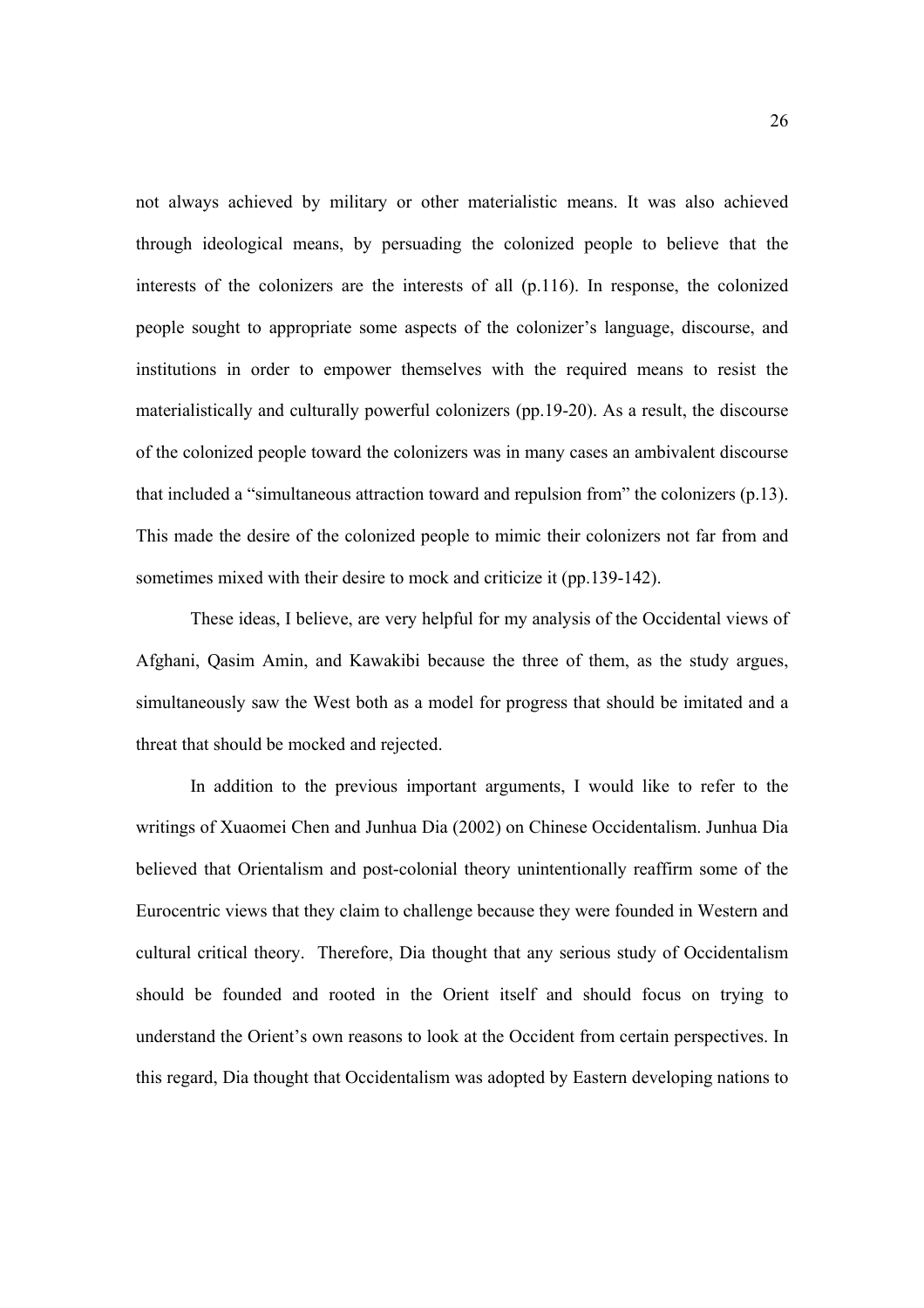achieve various reasons, such as affirming their legitimacy, constructing new ideologies and regimes, or even to oppress their own peoples. Dia and Chen define Occidentalism (2002:2) as a "discursive practice," in which Oriental entities contrast themselves with the Western other to achieve their own goals.

Occidentalism is a discourse that has been evolved by various and competing groups within Chinese society for a variety of different ends, largely though not exclusively, within domestic Chinese politics. As such, it has been both a discourse of oppression and a discourse of liberation. (Chen 2002:3)

In this regard, Xiaomei Chen believed that at least two distinct versions of Occidentalism existed in post-Mao China. The first version, which Chen calls "official Occidentalism," was used by the Chinese government to contrast itself with the West in order to support its nationalistic ideology and sometimes to oppress its own people. The other version of Occidentalism, which Chen calls "anti-official Occidentalism," was used by anti-government Chinese groups "as a metaphor for a political liberation against ideological oppression within a totalitarian society."

Following the same logic, this study argues that the Occidental views of Afghani, Qasim Amin, and Kawakibi were motivated by a larger discourse on reform that was deeply rooted in the circumstances of their society. In addition, the study argues that the three writers manipulated the information they had about the West in order to fit their reform agenda. This led to the rise of several distinct Occidental discourses, each of which was manipulated by its source's view of reform, view of the West, and view of the role of the Muslim masses and governments in achieving reform.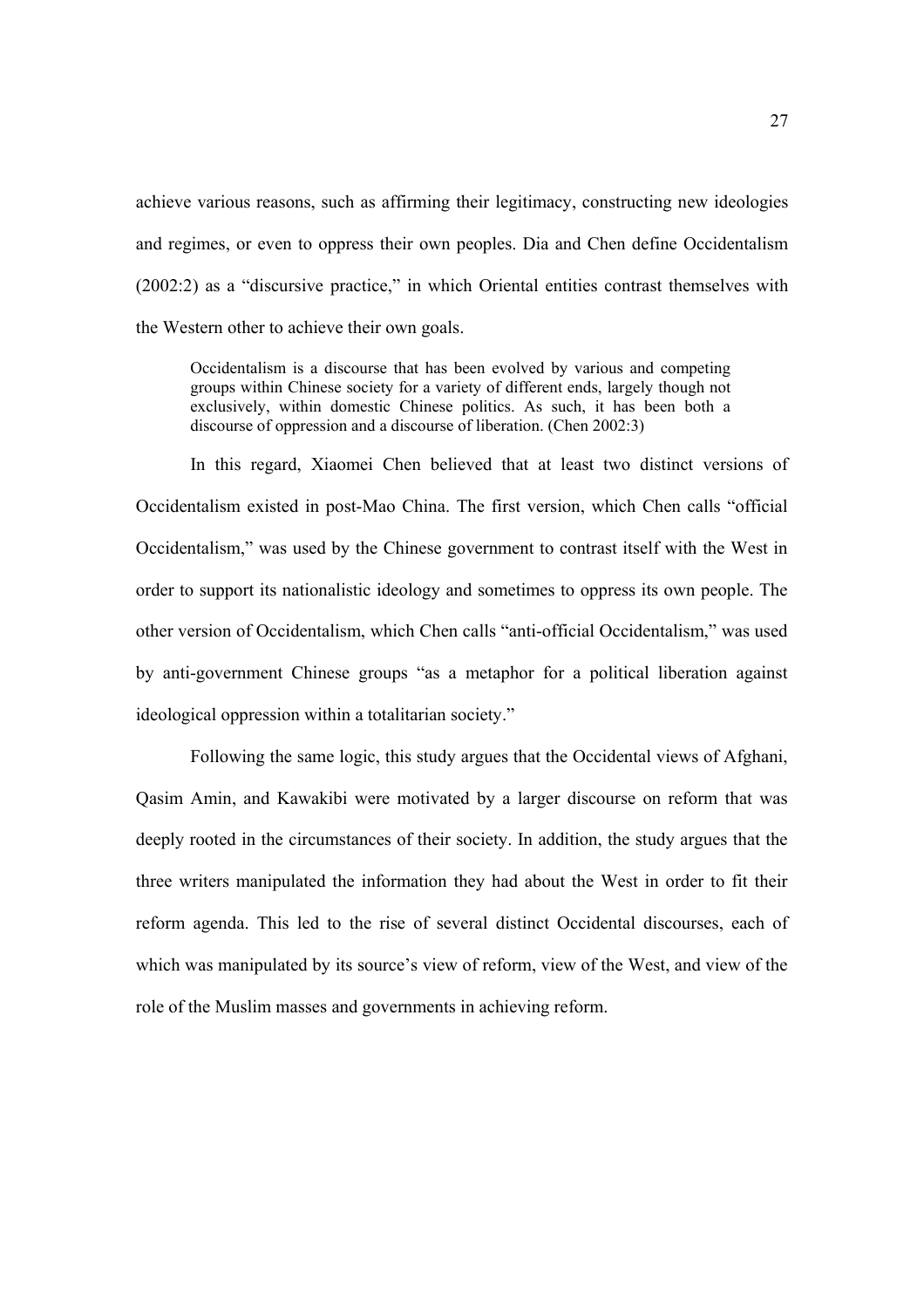# *4. Defining Occidentalism and Occidental Discourse*

Based on the theoretical framework outlined in the previous sections, I will attempt to highlight some useful analytical concepts that I will depend on throughout the rest of the study.

*Discourse*. According to Robert Young (2001: 398 -402), every discourse is made up of statements. Every statement is something more than just a text or a piece of language. Statements are constituted of specific events, subjects, and relations between events and subjects, in addition to language. Statements attempt to affect their surrounding circumstances and they are also shaped by those circumstances. Statements seek to reflect neutrally the realities they describe, but they are never a mere reflection of those realities. In any society, every discourse is influenced by its source and the status that source occupies in society. Because the components of discourse, such as concepts, events, and subjects, are in constant mobility and change, discourses may include "diverse and heterogeneous statements."

*Occidentalism.* Occidentalism is the way the Orient sees the Occident, the people of the Occident, and the relationship between the Occident and the Orient. According to Hassan Hanafi (1991:44), Occidentalism is as old as the relationship between the Orient and the Occident. However, modern Occidentalism has been shaped by the influence European colonialism has on the Orient. Therefore, contemporary colonialism is partly a reaction to European colonialism and partly an attempt to complete the decolonization of the Orient, especially at the ideological level. However, Occidentalism is not always a pro-decolonization and an anti-Western movement. Occidental discourse can be pro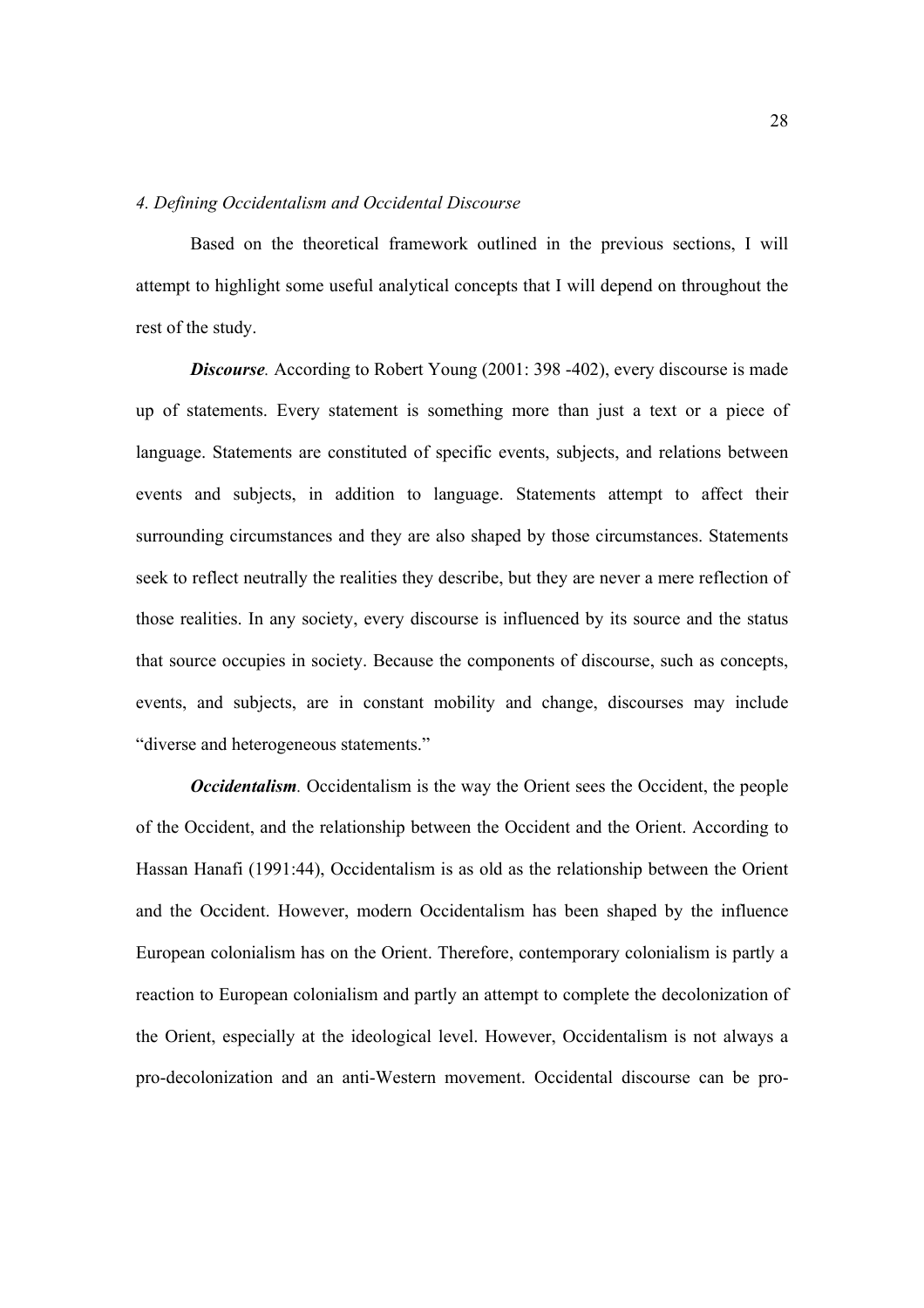Western, as in the case of many pro-Western Arab intellectuals, including Qasim Amin, whose writings will be analyzed by the current research. Moreover, Occidental discourse can even be used to oppress Eastern pro-liberation groups (Chen 2003:3).

*Occidental Discourse.* Occidental discourse is a system of statements that can be made about the West and Westerners and their relationships with each other and with the Orient (Ashcroft, Griffiths & Tiffin 2000:42). The goal of Occidental discourse is to affect its surrounding circumstances, which simultaneously affect the discourse and shape it. Occidental discourse is heterogeneous and in a contentious state of change. It can include contradictory notions and ideas at the same time, such as imitating Western technology while rejecting Western social and cultural norms.

 Occidental discourse attempts to reflect the realities of the Occident. However, it can never represent the Occident as it is, because Occidental discourse is always subjectively affected by its source and by its surrounding circumstances. The place and dominance of any Occidental discourse, in a specific Oriental society, depends on many variables, one of which is the place and power that the supporters of a particular discourse occupy in society.

According to Bill Ashcroft, Gareth Griffiths, and Helen Tiffin (2000:12-14) Occidental discourse can be an ambivalent one that includes a desire to mock the Occident and to mimic it at the same time. This is because the colonized people may seek to appropriate their colonizers' culture and institutions in order to empower themselves to be able to resist their colonizers' cultural and material hegemony.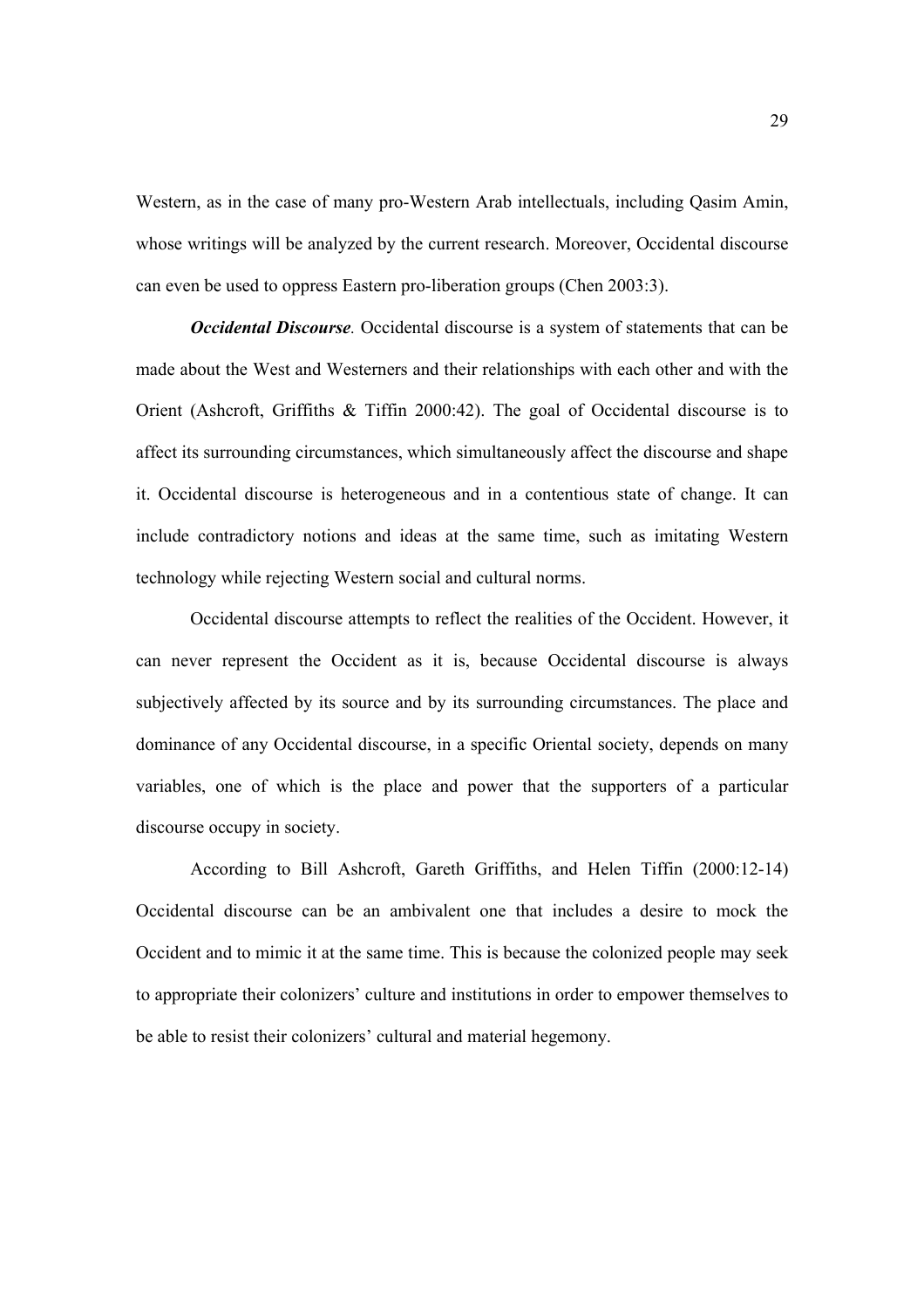*Colonialism.* According to Anshuman Prasad (2003:4), colonialism is an old phenomenon that started with colonial powers like the Roman and Ottoman Empires long before modern European colonialism started in the  $15<sup>th</sup>$  century. However, what distinguishes modern European colonialism is its focus on exploiting "the wealth of the colonized that contributed to the industrialization of Europe in a systematic way." In addition, European colonialism, according to Prasad (2003:5), was "new in that it attempted to subjugate its colonies in the realm of culture and ideology as well." Prasad (2003:5) defines colonialism as "the actual physical conquest, occupation, and administration of the territory of one country by another," which makes it different form imperialism which is "is an exercise of economic and political power by one country over another that may or may not involve direct occupation."

*Binarism.* According to Ashcroft, Griffiths and Tiffin (2000:23-24), binarism initially means "a combination of two things, a pair, two, or duality." It also means that the opposition between two entities is "the most extreme form of difference possible," such as in the difference between sun/moon, black/white, and birth/death. When binary opposition is used to define the relationship between groups, such as colonizers and colonies, it creates a division that is difficult to overcome.

*Other / Othering.* According to Ashcroft, Griffiths & Tiffin (2000:169-173), the other is "anyone who is separate from one's self." The relationship between the self and the other does not have to be a negative or a conflicting one. However, when the relationship between the self and the other is about power and when one entity is more powerful than the other, the powerful party may try to create an "other" that is completely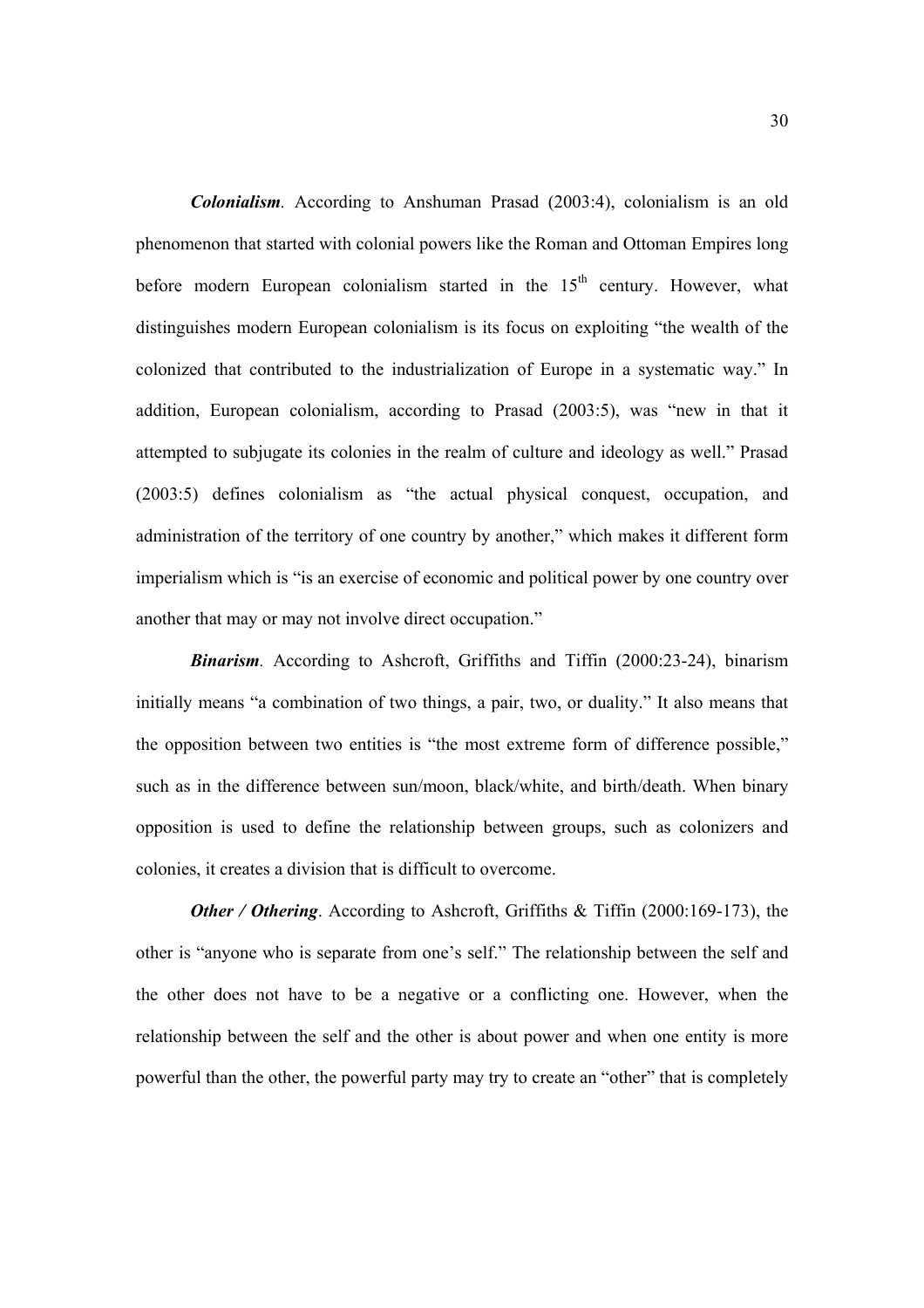opposite or weaker than its own self. The process of creating an opposite, or controlled other, is called "othering."

# *4) Research Plan and Limitations*

In the second chapter of this study, I will explain the general ideological, political, and economic circumstances in which Egyptians lived at the end of the nineteenth century. I believe that understanding those conditions is an essential requirement for our understanding of the Occidental views that were prominent in Egypt at that time.

In each chapter, from three to five, I will analyze the Occidental discourse used by one of the writers examined by this study. In chapter three I will analyze the Occidental views of Jamal al-Din al-Afghani (1838-1897). In chapter four I will study the ideas of Qasim Amin (1863-1908). The Occidental discourse of Abd al-Rahman al-Kawakibi (1854–1902) will be examined in the fifth chapter.

 I will conclude the study with a summary of the main characteristics of the Occidental discourses used by the three writers. I will also pay special attention to the way they saw America in comparison with the rest of the West and to the way they saw the role of religion in general, and Islam in particular, in shaping the relationship between the Arab and Muslim world and the West. Finally, I will examine the implications of the current study at the policy level.

*Limitations of the Study.* I would like to remind the reader of the limitations of this study. Using discourse analysis to analyze the way Egyptians saw America and the West at the end of the nineteenth century is a very useful method that is capable of performing many analytical tasks. Yet because of the limited resources of this research,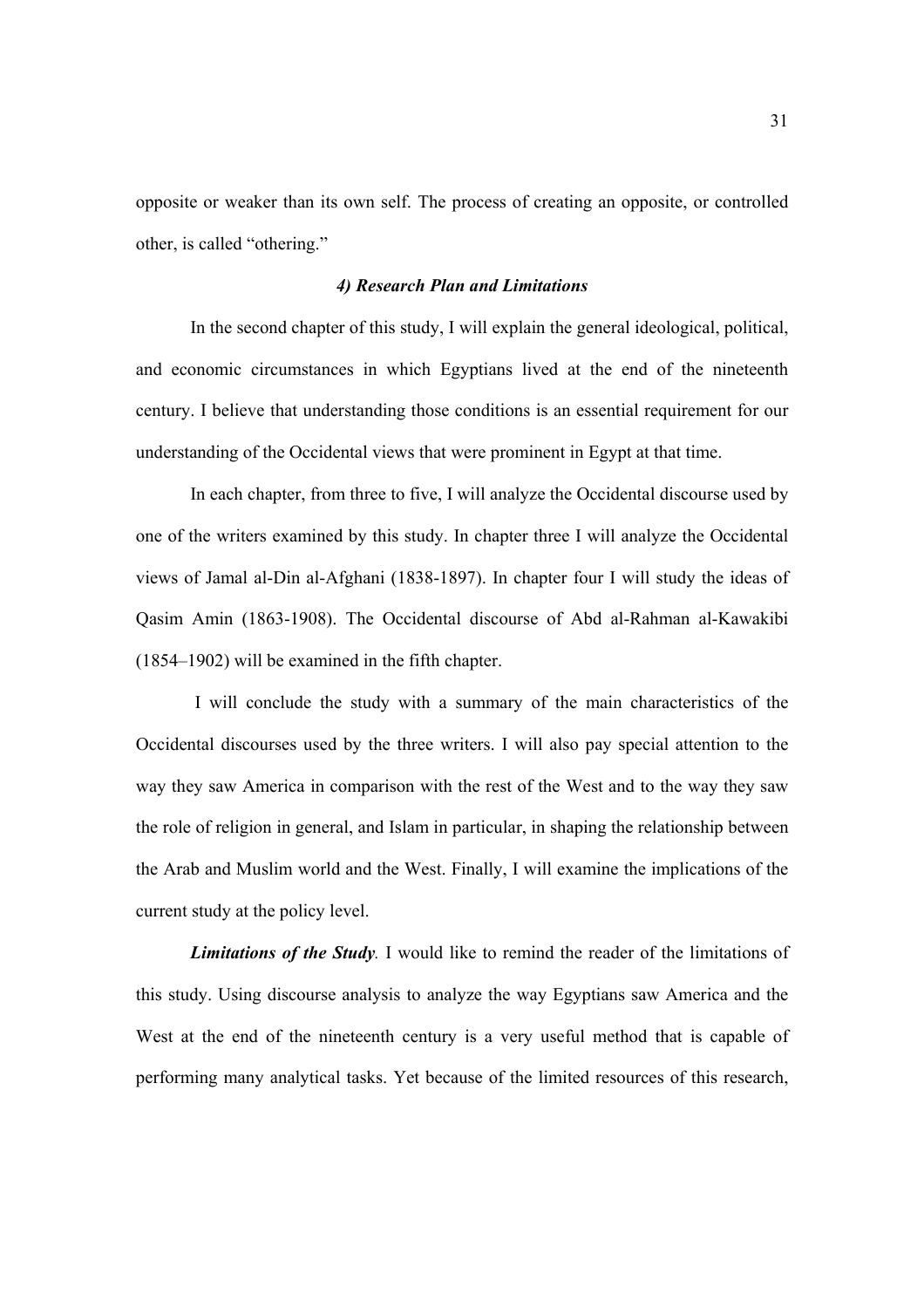in terms of time and scope, I will not be able to utilize discourse analysis to its full analytical capabilities. To be more specific I don't expect the current research to achieve the following possible goals:

1) To introduce a full account of how Egyptians viewed America and the West at the end of the nineteenth century or before or after that time.

2) To compare in depth the Occidental discourses used by Afghani, Amin, and Kawakbi with other Occidental discourses that were prominent in Egypt or in the Arab world during their lives.

3) To give a full account of the institutions or conditions of Egyptian society at the end of the  $19<sup>th</sup>$  century and how those institutions or conditions shaped the various Occidental discourses that were present at that time.

Rather, the main objective of the next chapters is to introduce an accurate and lively picture of some of the main Occidental discourses that were prominent in late nineteenth century Egypt. In this regard, I will attempt to introduce a picture that is capable of recognizing the full Occidental debate presented in the writings of the three studied thinkers. My goal is to expose this debate and to show its different and sometimes contradictory dimensions. In addition, I will highlight how each of the selected thinkers viewed the United States in particular and viewed the role of Islam in shaping the relationship between the Arab and Muslim worlds and the West. I will also conclude the study with some policy recommendation on how to improve Arabs' perceptions of the West.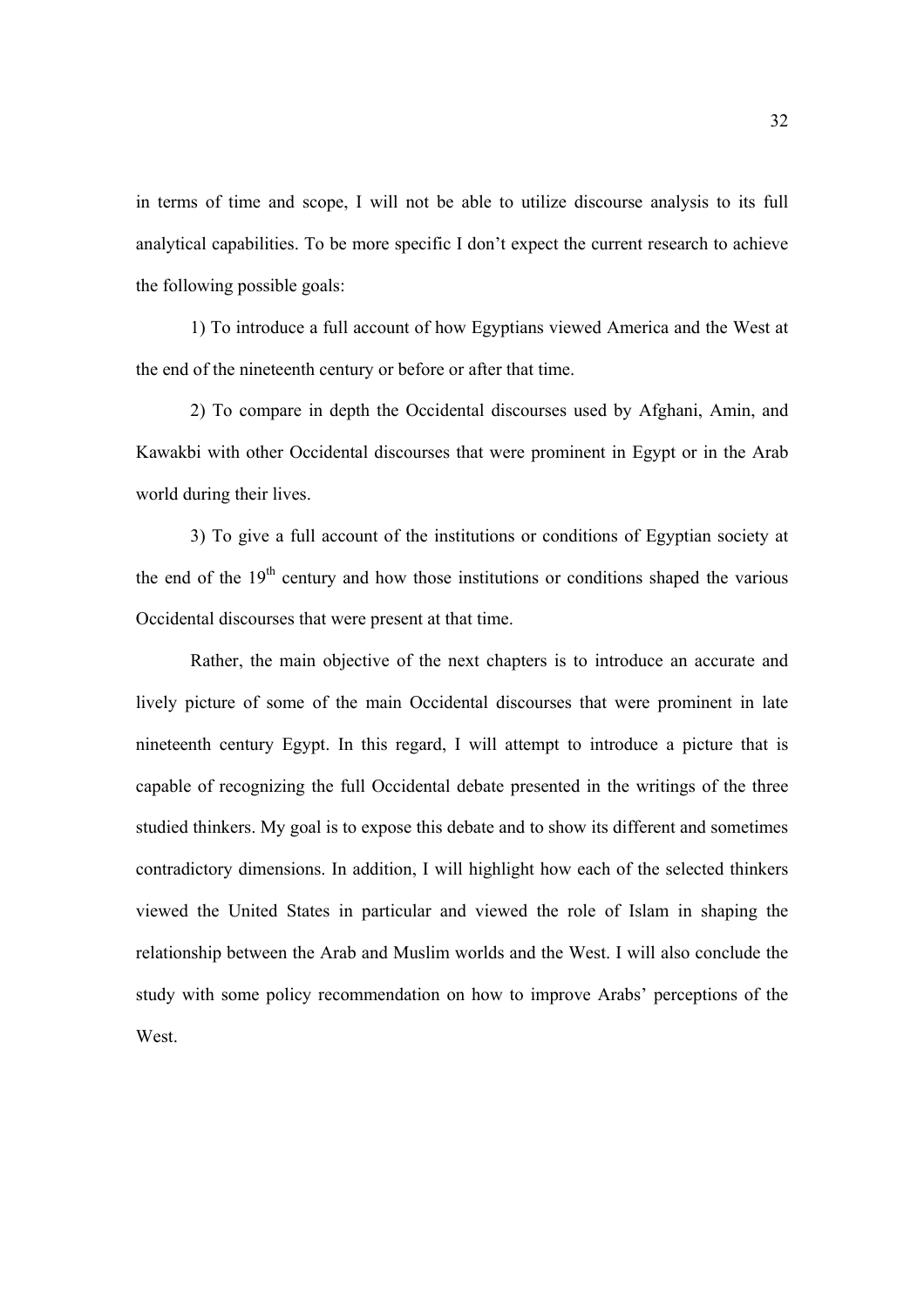### **Chapter 2**

## **Circumstances of Late Nineteenth Century Egypt**

The objective of this chapter is to highlight the historical context within which the Occidental discourses analyzed by this study emerged. To achieve this goal, I will start with a quick introduction to the history of Islamic Egypt. I will focus on the period since the middle of the thirteenth century, which witnessed the beginning of the decline of the Arab Middle East. Then I will focus in the rest of the chapter on describing the political, economic, and ideological conditions of nineteenth century Egypt. I will show how Egyptians felt at the beginning of the nineteenth century a strong need to reform their country, how they tried to achieve reform and development throughout the century, and how they failed, by the end of the century, in achieving this goal.

 The study argues that these circumstances greatly influenced the Occidental views of Jamal al-Din al-Afghani, Qasim Amin, and Abd al-Rahman al-Kawakibi in several ways. These conditions kept the three writers occupied with reform as their main priority. They led the three intellectuals to see the West ambivalently, both as a colonizer that was a threat to progress and as a more advanced civilization that could be a model for reform. The same circumstances made it very difficult for the three thinkers to align themselves either with the Muslim governments, who were largely authoritarian, or with the Muslim masses, who were politically oppressed, economically impoverished, and culturally conservative.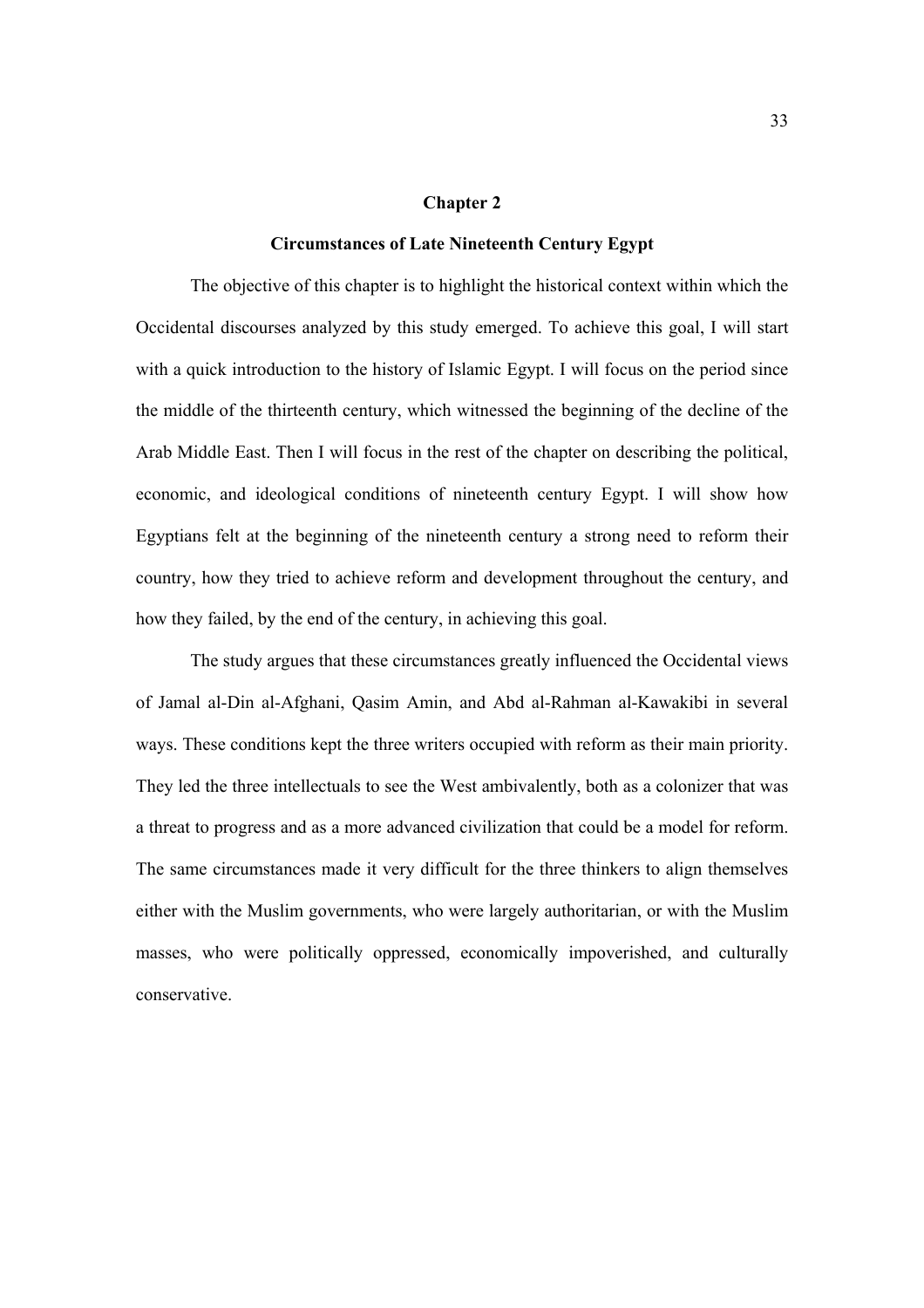## *1) Egypt under the Mamlukes*

At the beginning of the nineteenth century, Egypt was simultaneously governed by two forces, the Mamlukes and the Ottomans. The Mamlukes had governed Egypt since the middle of the thirteenth century, which witnessed the fall of the Abbasid Empire, which was the last major Arab Muslim Empire. As the capital of the Abbasid Empire, Baghdad was captured by the Mongols in 1258. Since then many Muslim Empires arose, but none of them was governed by Arabs and had the vast control over the Muslim world that the Abbasids did.

The Mamlukes were Turkish slave soldiers who were imported by successive Muslim caliphs from middle Asia to be trained as loyal soldiers to the caliphs (Goldschmidt 2002:120-122). Eventually the Mamluke soldiers gained increasing powers after their percentage increased in the Muslim militaries, and they were able to build a small empire centered in Egypt. The Mamlukes ruled Egypt from the middle of the thirteenth century until the Ottomans conquered it in 1517.

What was very unique about the Mamluke Empire was its pattern of power succession. The Mamluke soldiers were divided into numerous fractions. Every group was controlled by an *amir* (leader/ prince). After the death of each Mamluke sultan, his son would succeed him for a brief period of time, during which the Mamluke princes would fight each other until one of them subjugated the rest and rose to power. This made the Mamluke Empire literally an empire controlled by continuously fighting groups. However, according to Peter Mansfield (1991:23), the continual fighting among the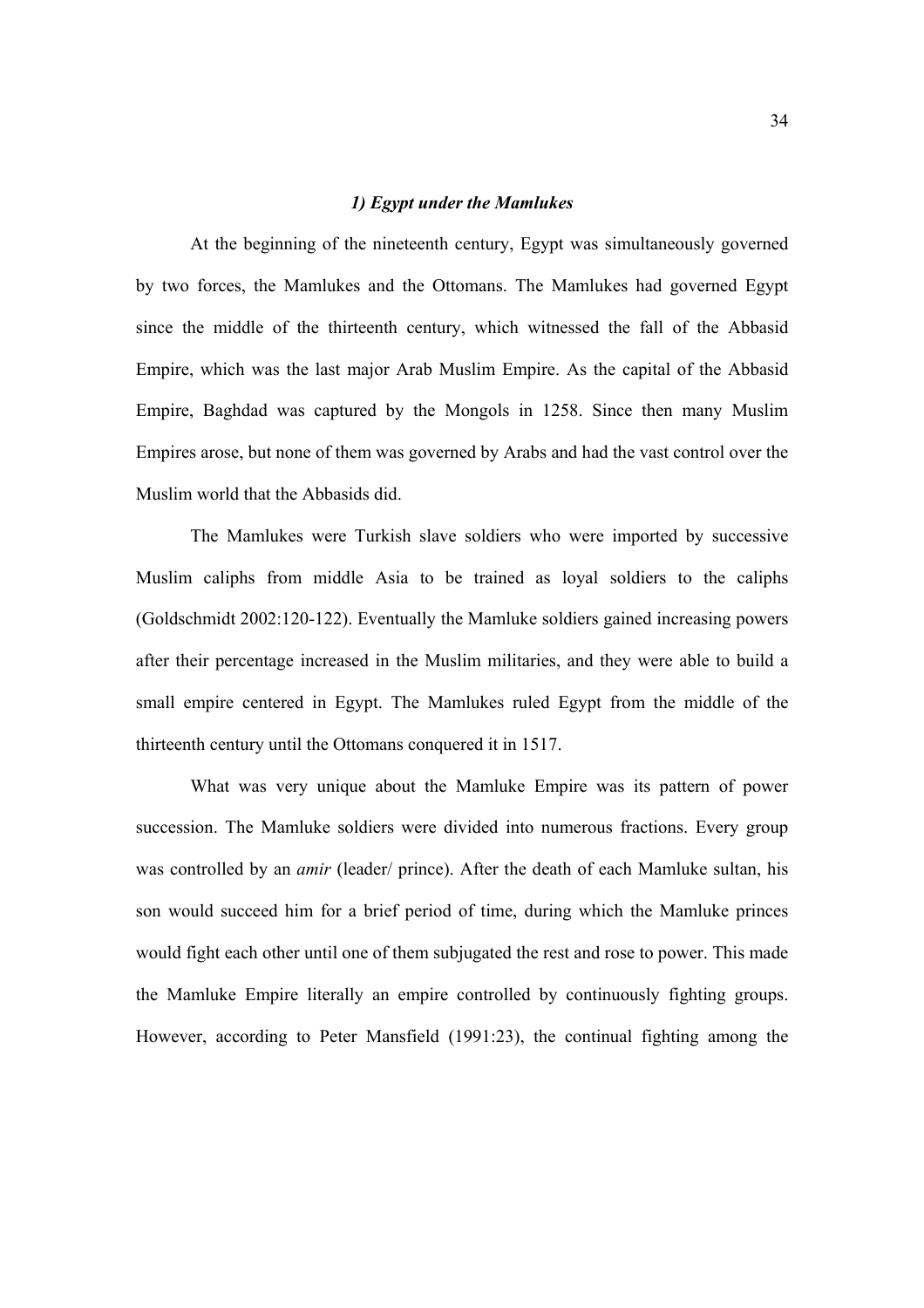Mamlukes did not prevent them from showing in Egypt "many aspects of an advanced civilization."

 At the beginning of the sixteenth century, the Mamlukes faced a series of defeats at the hands of a new, rising Muslim empire, the Ottoman. The Ottomans started to rise in the thirteenth century, but they first went west, focusing their attention on invading their Christian neighbors. They invaded the Balkan states and captured Constantinople in 1453, ending the Byzantine Empire. Then they turned their attention toward Asia. During the period from 1502 until 1517, the Ottomans captured Persia, Iraq, Syria, Palestine, and Egypt and became a Muslim empire. However, contrary to previous Muslim empires, the Ottomans chose a capital, Constantinople, that was far distant from the heartland of Islam, moving the center of Islamic civilization away from the Arab Middle East.

 The Ottoman Empire started to decline in the second half of the seventeenth century. In the eighteenth century, the Ottomans started losing land to the rising European colonial powers, and in the nineteenth century, the Ottoman Empire became "the sick man of Europe" (Mansfield 1991:35-45). The decline of the Ottoman Empire had many manifestations.

Economically, European countries controlled the sea, trade, and trade routes. They developed new industries and flooded the markets of the Muslim countries with manufactured products and in return bought cheaper raw materials. They used a system of "capitulations" to freely live, move, and trade in the Muslim countries in return for very low taxes, if any. According to Arthur Goldschmidt (2002:139), the practice of issuing "capitulations" goes back to previous Muslim empires, which signed agreements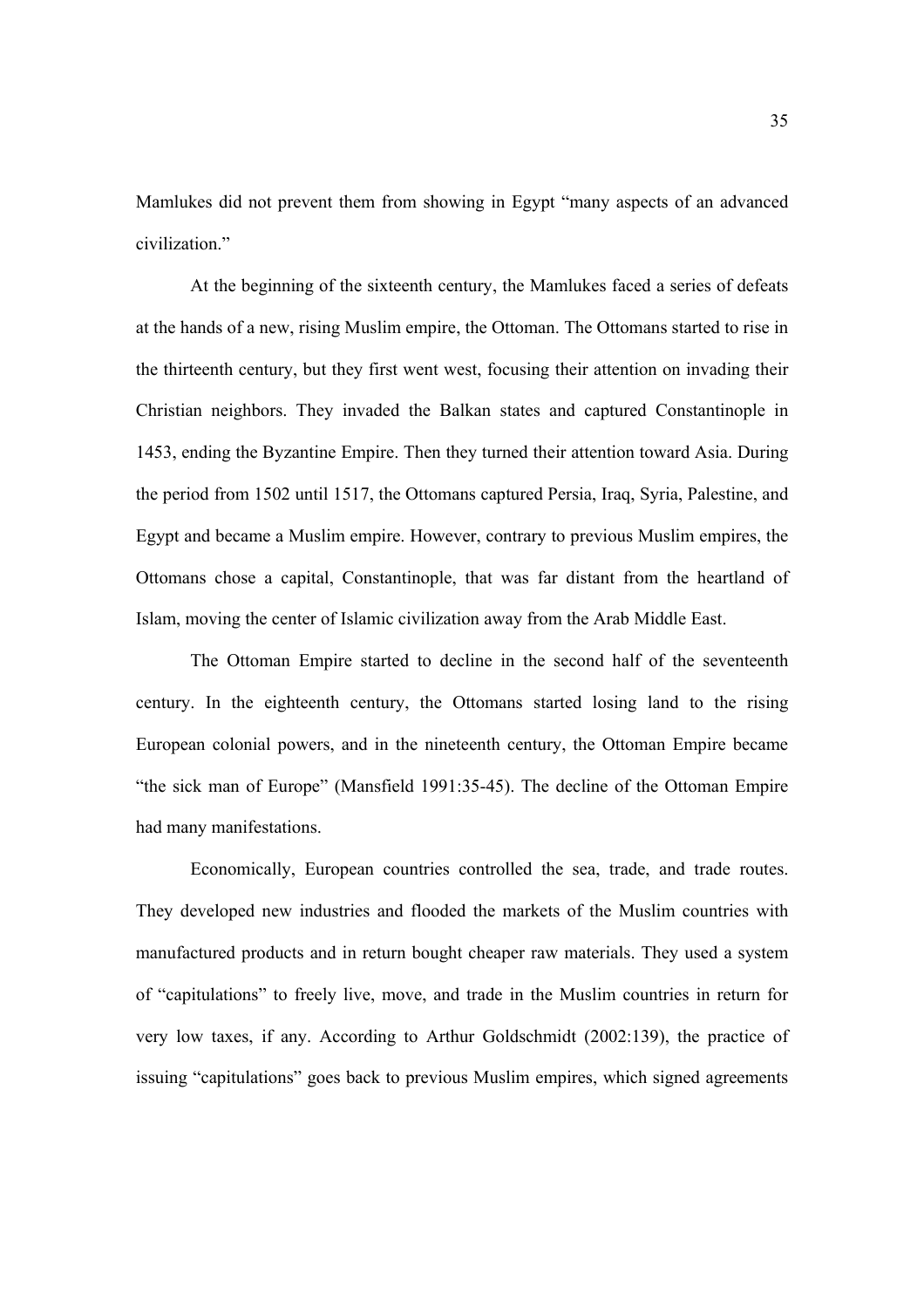to exempt Muslims who lived in non-Muslim countries from being subjugated to the laws of those countries. In return, foreign citizens living in the Muslim empires received the same treatment. The Ottomans encouraged those agreements when they were the world's superior power. Yet, when the Ottomans declined, those agreements had negative effects. The "capitulations" freed the European merchants from paying local taxes to the Muslim countries where they lived, traded, and prospered.

In addition, according to Peter Mansfield (1991:28), the Ottoman Empire was "a highly centralized" one, where "virtually all land within the Empire belonged to the Ottoman state," which prevented the rise of private ownership or of a "feudal nobility" that could balance the power of the sultan. The centralization of power in the Ottoman Empire was more apparent at the political level. Many Muslim countries, under Ottoman rule, were governed by Turkish or other foreign rulers, who were appointed by the sultan, and the masses lacked any political power or experience.

At the international level, European countries used various justifications to intervene in the internal affairs of the Ottoman Empire and to control some Muslim countries and ports. France and Russia intervened to protect the Christian religious minorities in the Ottoman Empire. Spain, Portugal and the British fought with each other over the control of important Muslim sea ports in the Gulf and India. And many Europeans were appointed by the Ottoman sultans and governors to high administrative posts to help reform the Ottoman Empire and the Muslim countries.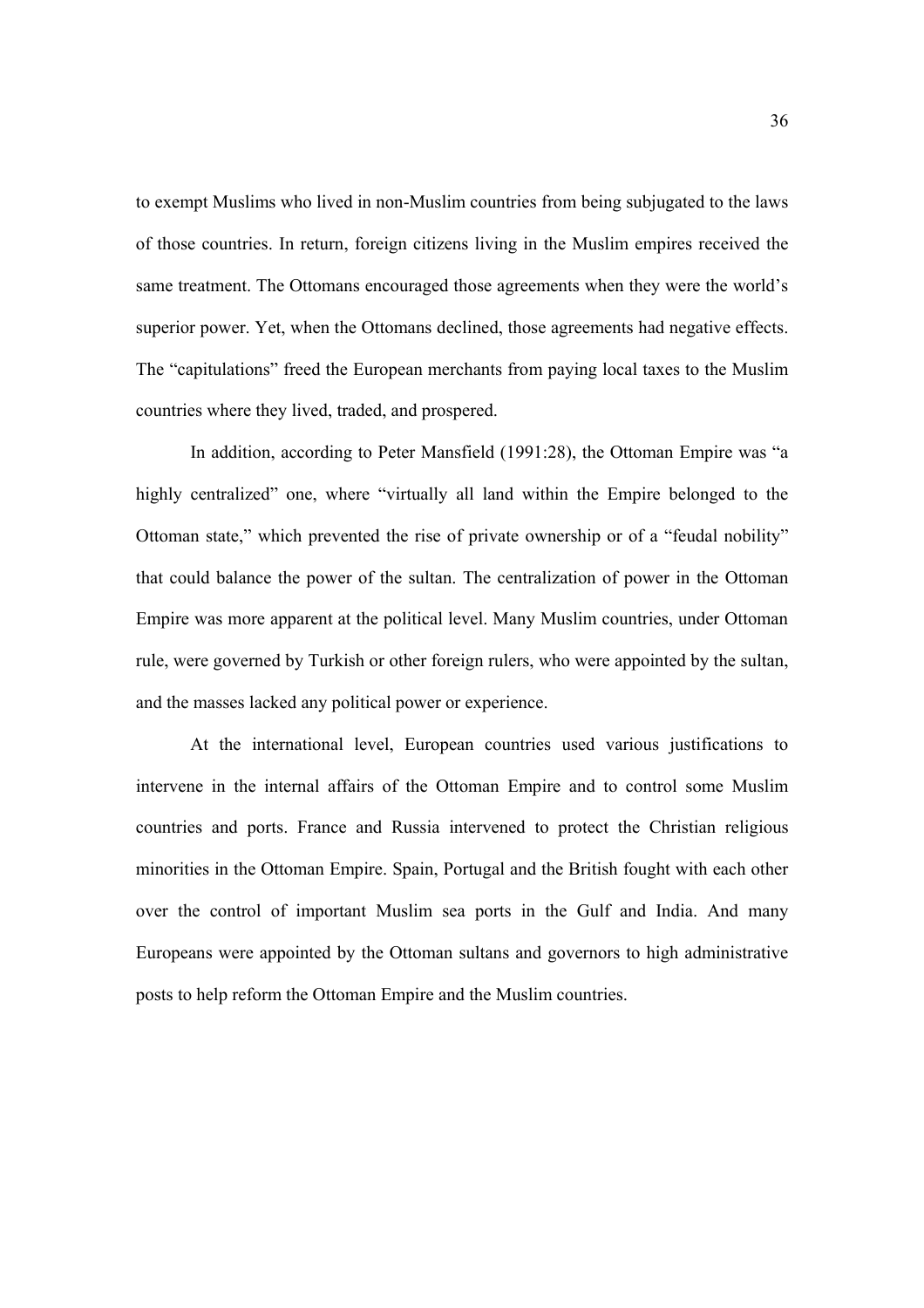At the ideological and cultural levels, the Ottoman Empire and the Muslim countries went through numerous and continuous attempts at reform by introducing Western-style educational, administrative, and legal systems.

In Egypt, after defeating the Mamlukes in 1517, the Ottomans kept on sending Ottoman rulers for Egypt, but in reality they left most of the actual authority in the hands of the Mamlukes and their princes. According to William Cleveland (2000:65), Egypt "by the late eighteenth century had become in reality if not in name an autonomous state under a revived Mamluk order." What happened was that the Ottoman governors of Egypt delegated too many administrative and financial authorities to the Mamluke amirs. Every Mamluke prince controlled some troops and a piece of land; from its peasants he collected high taxes. From time to time, one Mamluke prince was able to attract sufficient troops and wealth to subjugate the rest of the competing Mamluke factions under his control for a short period of time. But eventually the strong prince would be weakened and defeated due to the continuous fighting among the Mamlukes. As a result, the Mamluke regime weakened the central government and created a huge power vacuum, the Egyptians were squeezed for taxes, and the Mamluke regime was "unstable, oppressive, and unpopular."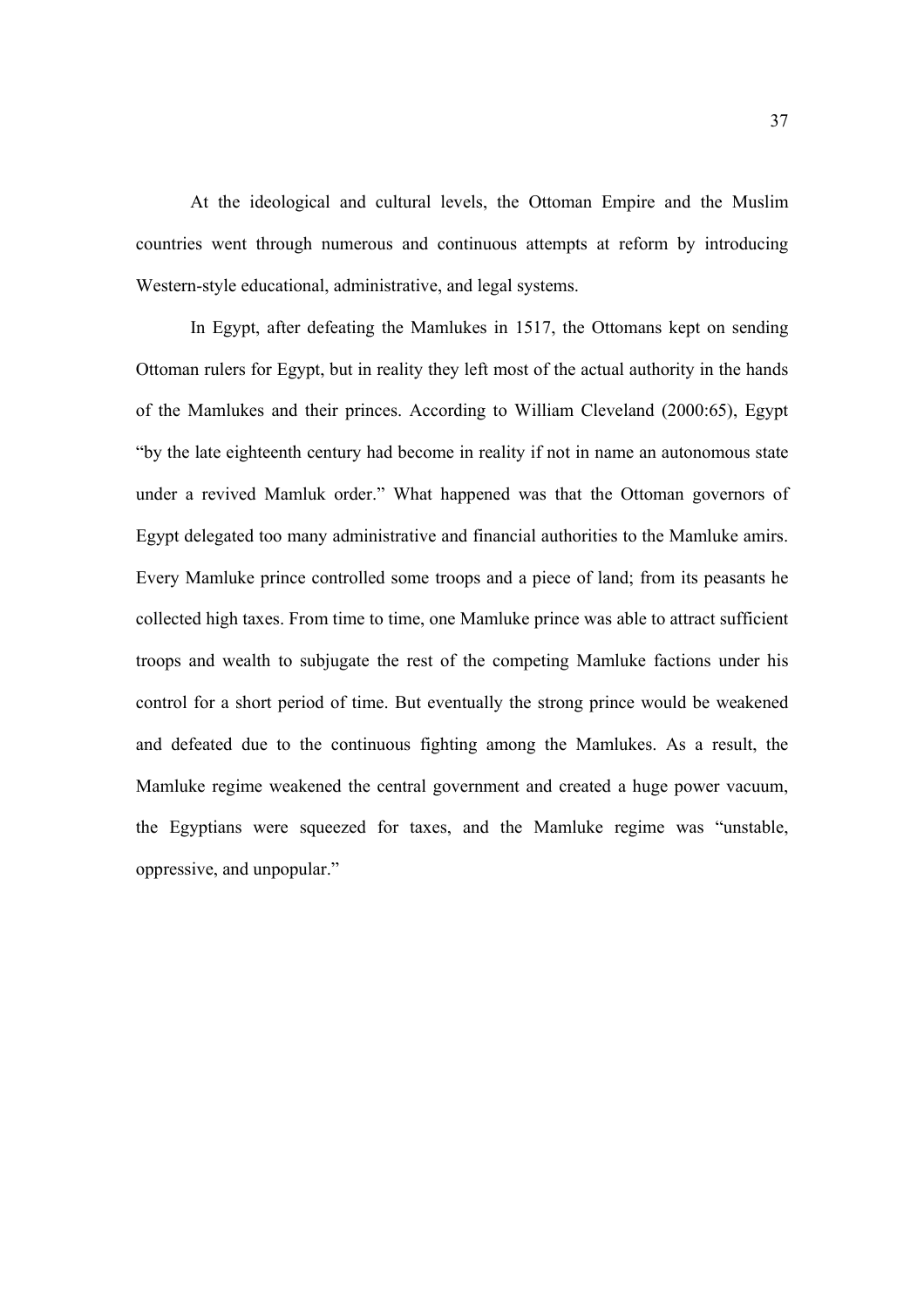## *2) Conditions of Nineteenth-Century Egypt*

Egypt made the fastest and most dramatic transformation of any Middle Eastern country in the nineteenth century. (Goldschmidt 2002:161)

At the end of the eighteenth century, Egypt was miserably governed by competing Mamluke factions. At the turn of the nineteenth century, Egypt was invaded by France, threw off its invaders, then rose militarily and economically to become a regional Muslim power that would threaten Constantinople itself. Yet by the middle of the nineteenth century Egypt's power declined again, and in 1882 Egypt fell under British occupation. The major transformations through which Egyptian society went during the nineteenth century uniquely shaped Egyptians' life at all levels. In the rest of this chapter, I will discuss the effects of those dramatic changes on three main levels: the political, the economic, and the ideological.

### *1. Political Life*

*The French Invasion of Egypt.* In 1798, Napoleon Bonaparte led a French military expedition to successfully invade Egypt, aiming to expand the French Empire and to weaken its main rival, the British, by controlling the trade route to one of Britain's main colonies, India. Bonaparte easily defeated the Mamlukes and occupied Egypt, forming what Peter Mansfield (1991:43) called "the first non-Muslim invasion of the heartland of Islam." In three years, the Ottomans, helped by the British, were able to expel the French. According to Arthur Goldschmidt (2002:163), the French expedition, although unsuccessful, shaped Egypt's future in three important ways. First, the French occupation of Egypt alerted the other European powers, especially Britain, to Egypt's strategic "geographical position at the hinge of the Asian and African Continents,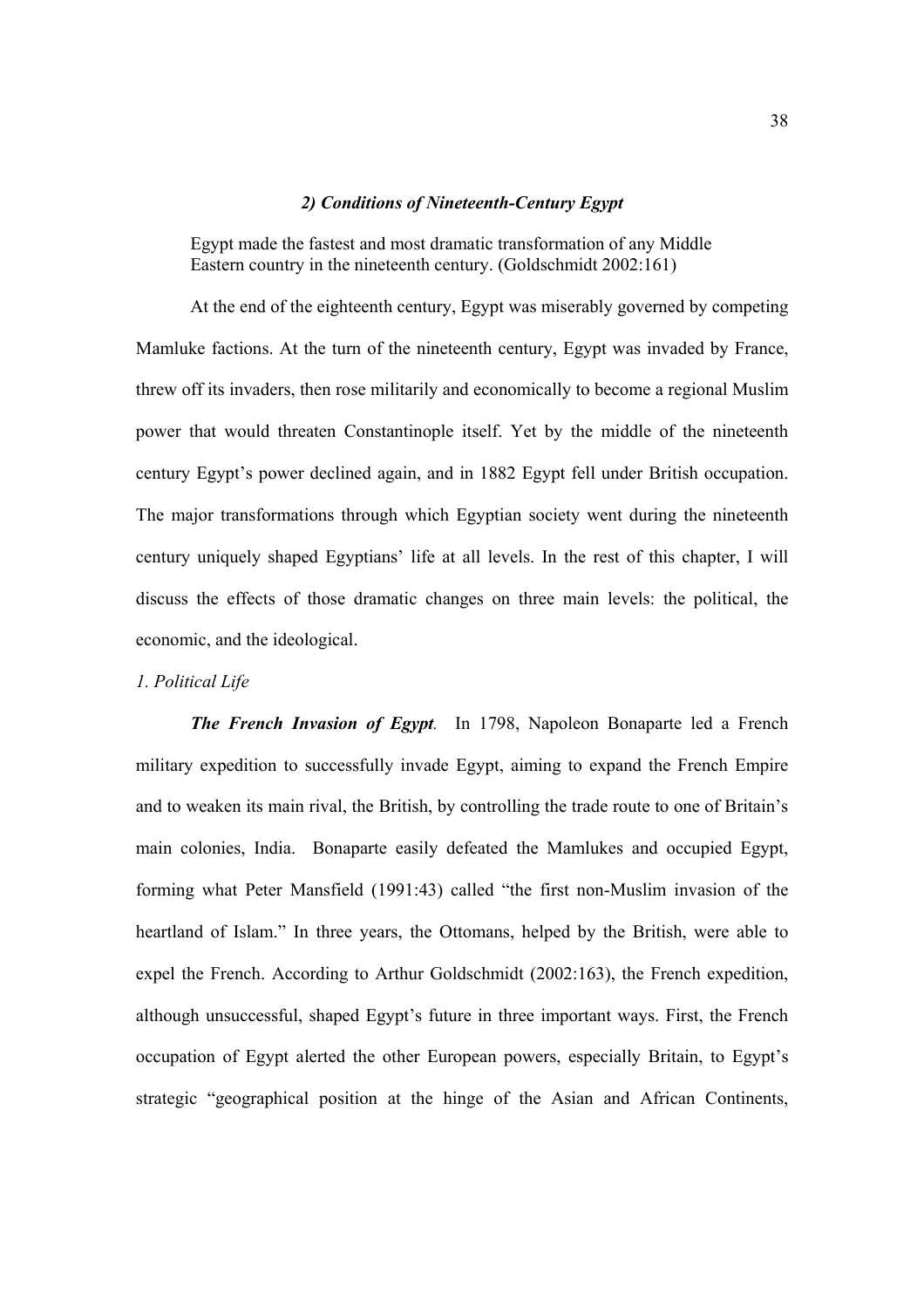guarding the principal route to India and the East" (Mansfield 1991:43). Second, the French occupation of Egypt demonstrated to Muslims beyond a doubt their decline and weakness and destroyed their wrong conviction of the superiority of the Ottoman Empire over Europe. Third, Bonaparte defeated the Mamlukes and created a huge power vacuum that they could not fill any more.

*Mohamed Ali's Dynasty*. After the French left, Egypt spent several years in chaos until it was stabilized again under the rule of a tough but politically brilliant leader, Mohamed Ali, who would create modern Egypt and whose family would rule Egypt till 1952. An ethnic Albanian born in Macedonia, Mohamed Ali was sent to Egypt by the Ottoman sultan at the head (second in command) of an Albanian force to stabilize Egypt after the French had left. By 1805, Mohamed Ali was able to defeat the Mamlukes and rise to power. During his rule, which extended till 1848, Mohamed Ali transformed Egypt into a regional military and economic power. He stabilized the country and ended corruption, used European experts to modernize the irrigation system, introduced new crops (especially long-staple cotton), built new factories and protected them by imposing heavy tariffs against imports, and sent hundreds of Egyptians to Europe for education. As a result, Egyptian peasants were able to raise three crops a year in fields that used to produce just one crop, an estimated one million new acres of land were cultivated, and about 40,000 Egyptians were employed in industrial enterprises. In addition, Mohamed Ali was able to create a huge military, which he used to extend his rule over Sudan and Syria and to help the Ottoman Empire defeat its enemies. By the end of the 1830s, Egypt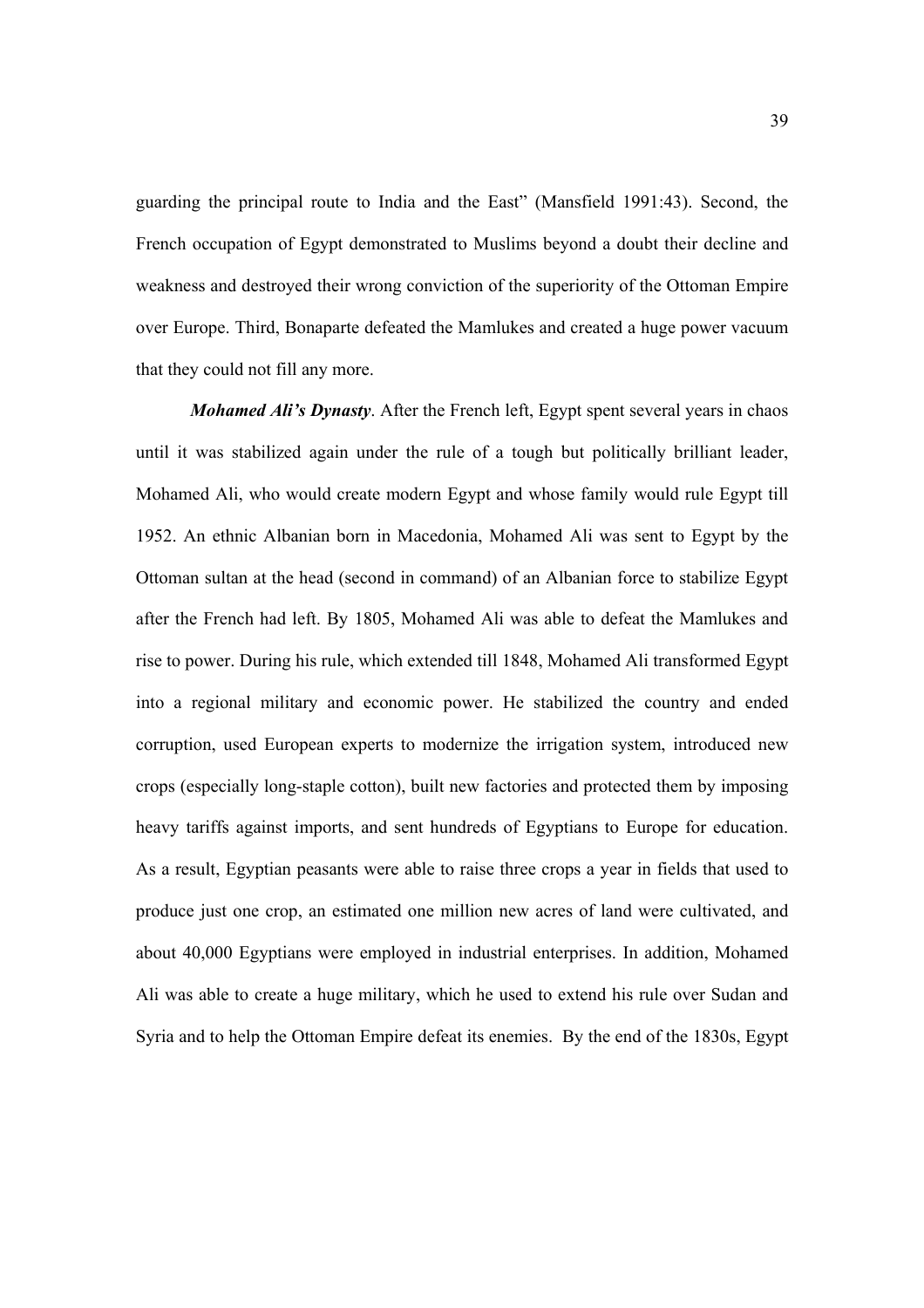became a regional power that was feared by the Ottoman Empire itself (Mansfield 1991:49, Goldschmidt 2002:163, Cleveland 2000:66-70).

At the end of the 1830s, Europe united with the Ottoman Empire to put an end to Mohamed Ali's ambitions. The European nations did not like Mohamed Ali's rising power for several reasons. First, they "preferred that a weakened Ottoman Empire should survive rather than be dismantled and swallowed by one of its rivals" (Mansfield 1991:56). Second, Britain in particular had growing political and economic interests in the Ottoman Empire. "In the 1830s," Arthur Goldschmidt (2002:154) explained, "Britain decided that the Ottoman Empire would be the best guardian of its routes to India and soon committed itself to the Empire's defense, signed trade treaties with the Ottomans, and by 1850 the Ottomans had become the leading customer of British manufactures and a major supplier of foodstuffs and raw materials to Britain."

In 1838 the British signed a treaty with the Ottoman sultan that gave Britain and the other European powers the right to trade throughout the Ottoman Empire in return for a tariff of only three per cent. Enforcing this treaty on Egypt meant the destruction of its fragile industries, which were protected by heavy tariffs. When Mohamed Ali refused to accept the treaty, Britain led an international coalition that included France, Prussia, Austria, and Russia to force a humiliating treaty on Mohamed Ali. The European powers forced Mohamed Ali to withdraw his troops from Syria, to reduce his military from 250,000 to 18,000 soldiers, and to open Egypt's economy and market to European products and traders. As a result, the European powers allied with the Ottoman sultan ended Mohamed Ali's ambitions (Toledano 1990:1-2).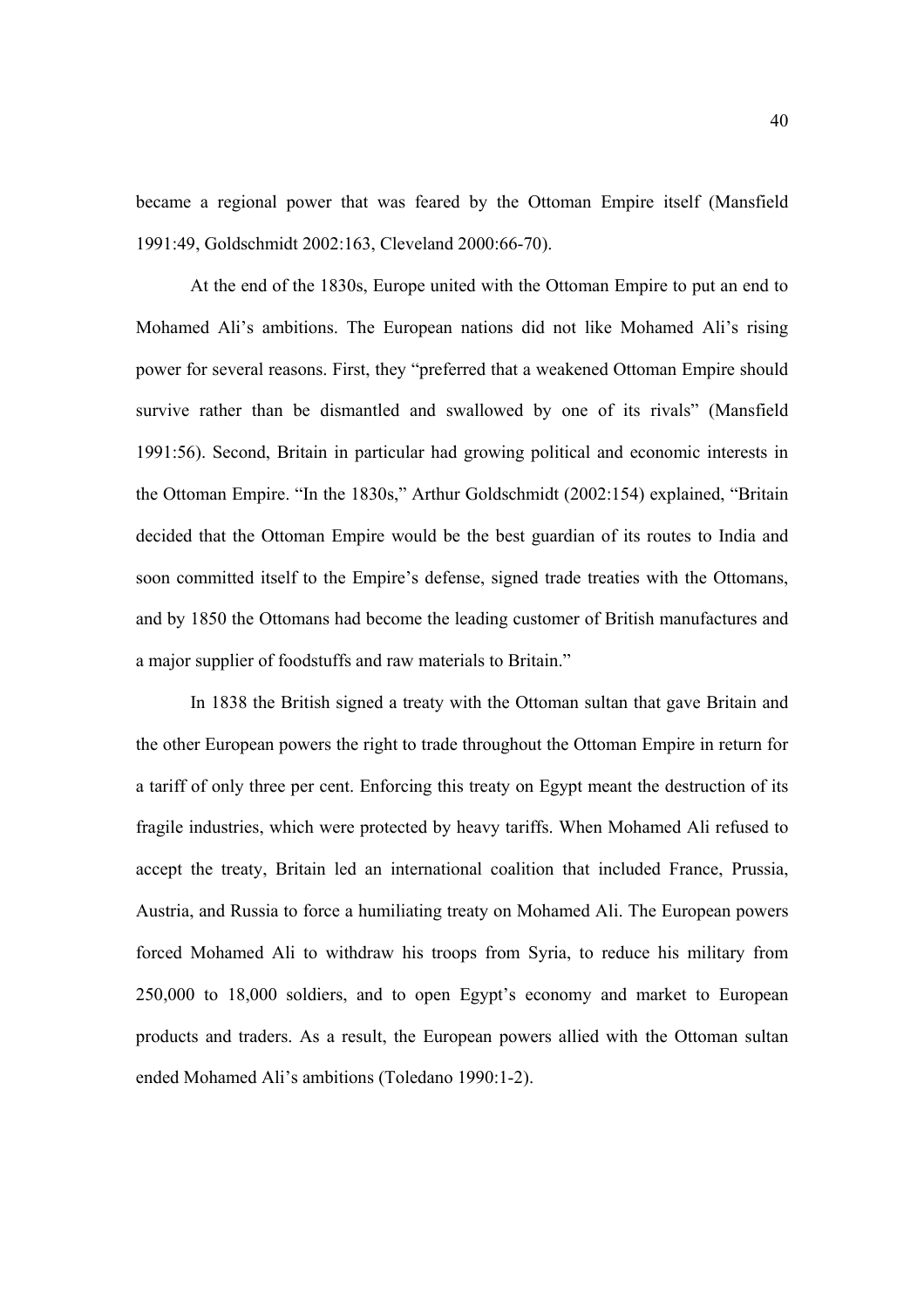Mohamed Ali was succeeded by his son Ibrahim in 1848, and then by a line of grandsons, Abbas (ruled 1848-1854), Said (1854-1863), Ismail (1863-1879), Tawfik (1879-1892), and Abbas Helmi (1892-1914). "Mehmet [Mohamed] Ali cast a giant shadow over the fortunes of his successors. His image loomed larger than life," noted Toledano (1990:6).

*Egypt after Mohamed Ali.* Mohamed Ali left his successors with "a cohesive semi-independent state" (Mansfiled 1990:85). But, he also left them with many growing problems, such as the opening of Egypt to European trade and economic pressure, the reduction of Egypt's military power and its ability to defend itself, and the impoverishment of the vast majority of the Egyptian masses as land and wealth were concentrated in the hands of a small elite.

Both Said and Ismail tried to implement ambitious modernization programs for Egypt. Those programs included digging new canals, repairing dams, expanding both railways and streamer transport on the Nile, and building bridges and lighthouses. According to Peter Mansfield (1990:88), "the [Egyptian] cultivated area was extended by some 15 per cent and between 1862 and 1879 the value of exports and imports nearly tripled." More importantly, Said started the digging of the Suez Canal and Ismail completed it. Those projects required a lot of money. When Egypt's budget could not finance those huge projects, Said and Ismail resorted to an unfortunate and dangerous source of money: they took loans with high interest from European financial institutions.

In April 1876, Egypt announced bankruptcy. Soon after, the British imposed financial control over Egypt to guarantee the rights of their bond-holders. Then France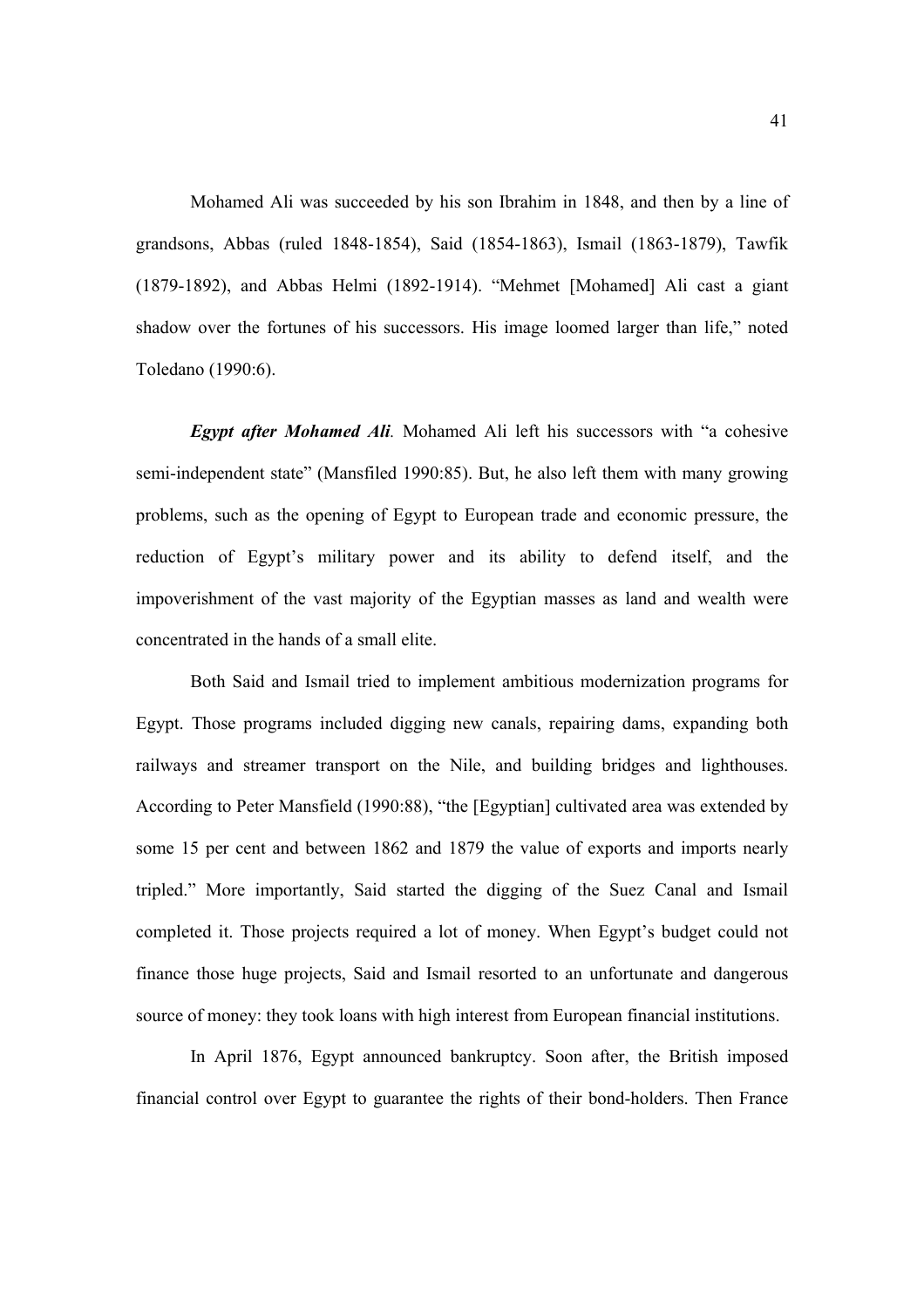sent a financial mission to Egypt. A Nile flood and cotton pest caused Egypt more financial damages. The British and the French found that Egypt's financial crisis was partly caused by Ismail's unlimited authority and uncalculated policies. Therefore they pressure Ismail to delegate more authority to his ministers. In response, Ismail selected a cabinet that included a British minister of finance and a French minister of public works.

A series of confrontations between Ismail and the Europeans on one side and between Ismail and his military on another front, led to the removal of Ismail in 1879. According to Arthur Goldschmidt (2002:179), "when Ismail turned over the Khedivate to his son, Tawfik, and left Egypt in July 1879, the state debt stood at 93 million Egyptian pounds. It had been 3 million when he came to power in 1863."

Tawfik inherited Egypt's debt in addition to an unstable situation. Domestically, three main Egyptian elite groups pressured Tawfik to open the country for political reform and constitutional governance. The first was a group of religious reformers led by Jamal al-Din al-Afghani and his disciples, who called for religious and political reform. The second group was the Egyptian officers in the Egyptian military. After being neglected and denied higher positions in the military for decades, some Egyptian officers reached higher ranks in the military and wanted to prove their capabilities and to acquire more power. At the end of the 1870s, the Egyptian soldiers united behind an Egyptian colonel named Ahmed Orabi, who led them to revolt against Ismail and Tawfik and to fight the British invasion of Egypt in 1882 before being defeated and exiled. The third group consisted of civil servants, land-owners, and other notables who favored political reform. Many of them were part of the Turkish elite but identified themselves with the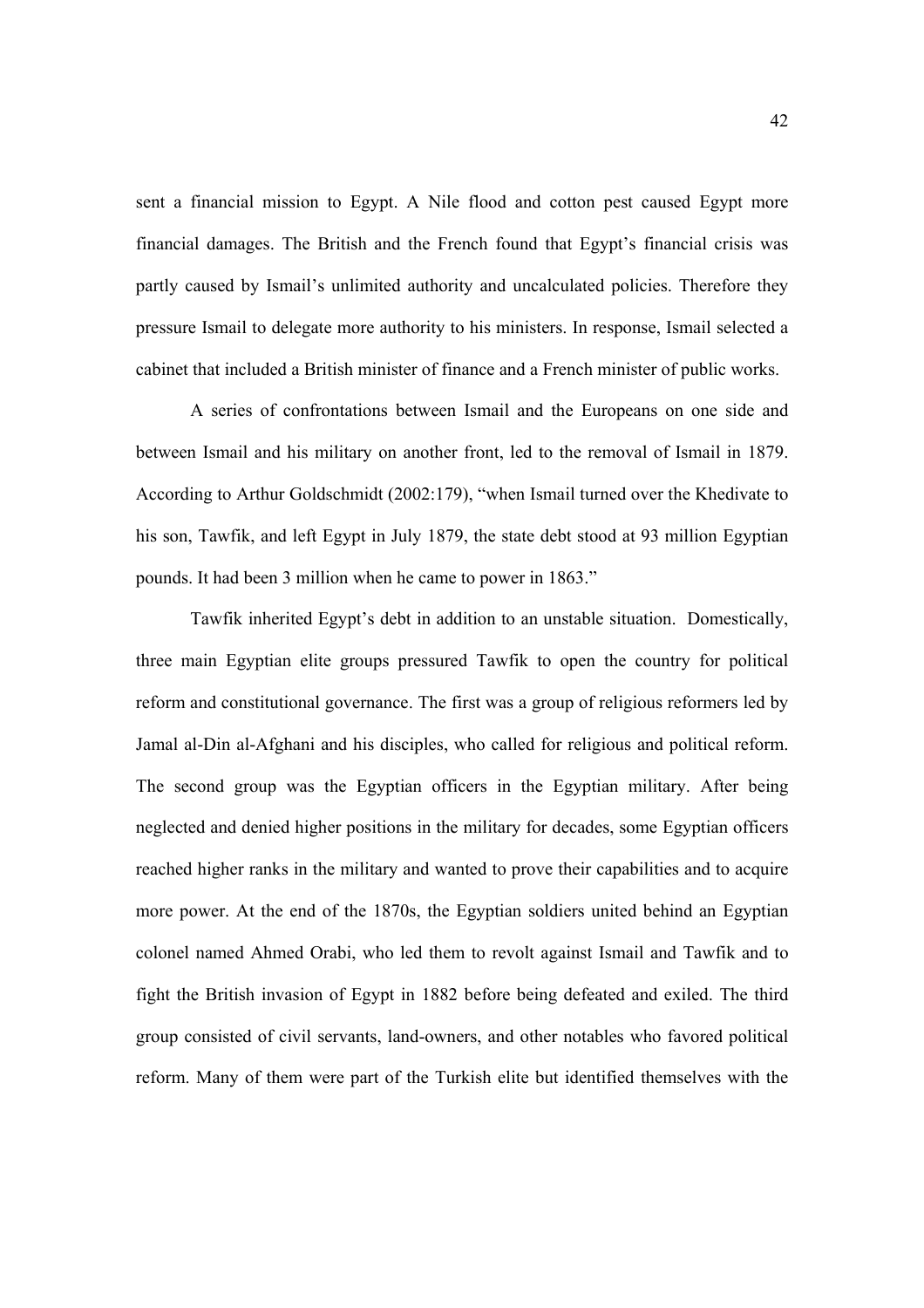aspirations of the Egyptian people. However, this third group was not friendly to the masses. They supported reform to some extent, but they despised public uprisings and mass revolutions. The three groups together formed a front at the end of the 1870s that led the national demand for reform and national opposition to Europe's intervention in Egypt's affairs.

*Egypt under the British Occupation.* A series of clashes between Orabi and Tawfik led to the military intervention of the British in the summer of 1882 to protect the interests of their bond-holders in Egypt's economy. Orabi led thousands of Egyptians in a bloody resistance against the British incursion. The public uprising worried the rich members of the Egyptian national front. The national movement therefore divided, Orbai was defeated, and the British occupied Egypt.

After the British entered Egypt, they restored the authority of Tawfik, but, in reality they controlled and ran the country. According to Peter Mansfield (1990:97), Egypt became "the most important link in Britain's imperial system," and the British officials responsible for the relationship between Egypt and Britain became the real rulers of Egypt. One of those officials, Evelyn Baring (know later as Lord Cromer), became the effective ruler of Egypt from 1883 to 1907.

Cromer set a tough financial control system over Egypt's budget to help pay Ismail's debt. Paying the debts absorbed more than half of Egypt's revenues. Cromer also limited the expenditures of the government on public works, especially on education. When Cromer retired in 1907, about 1.5 per cent of Egypt's population was receiving primary education as compared with 1.7 per cent in 1873, and the rest remained illiterate.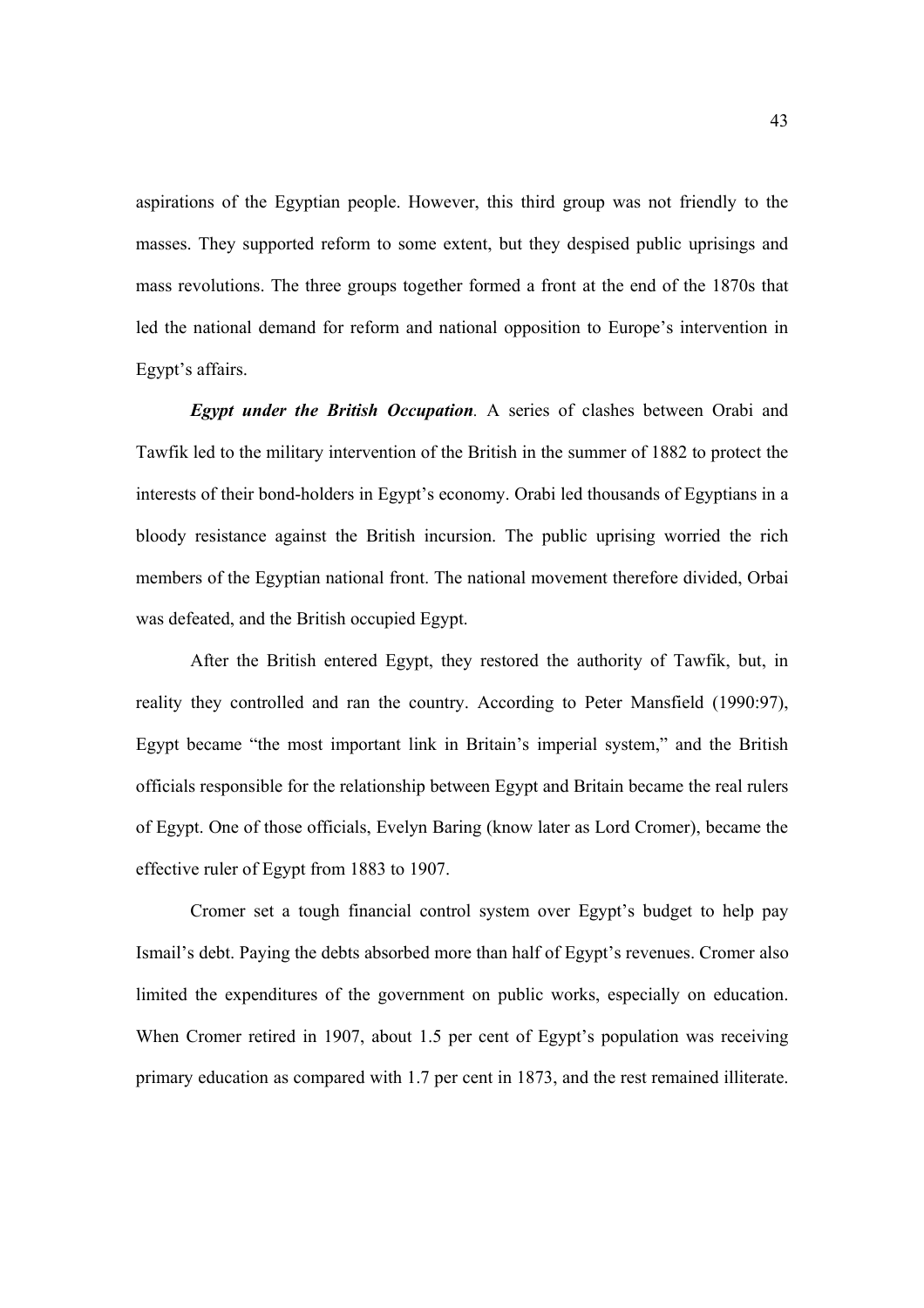Cromer did not believe in Egyptians' ability to occupy high administrative posts. Rather, he counted on highly paid foreign administrative experts. Therefore, the number of Egyptians in the higher civil service posts declined. Yet, Cromer kept improving Egypt's irrigation system, and by the 1890s the Egyptian economy showed some signs of recovery.

When Tawfik died in 1892 he was succeeded by his son Abbas Hilmi, who constituted a major challenge to the British. Abbas Hilmi supported the growing Egyptian national movement led by Western-educated Egyptian nationalists, such as Mustafa Kamel. The movement could be seen as an extension of the national movement that mobilized Egypt at the end of the 1870s. However, the new movement was supported by new factors, such as an increasing number of Western-educated Egyptians and a more open political system under the British occupation, which supported freedom of the press. *2. Economic Life and Social Classes* 

 According to Charles Issawi (1993:177-190), during the nineteenth century Egypt witnessed an economic boom at many levels. The Egyptian population rose from 3 million in 1800 to about 10 million at the end of the nineteenth century. Total world investment in Egypt reached in 1914 about 200 million British pounds (the largest in the Middle East), of which 94 million pounds were public debt and the rest were investments in the private sector. Because of the Suez Canal, Egypt's location, and the growth of steamship navigation, Egypt's ports were main centers for international navigations, and domestic transportation improved dramatically. "In the late 1830s," Issawi noted (1993:181), "Britian, France, and Austrian steam navigation provided regular services to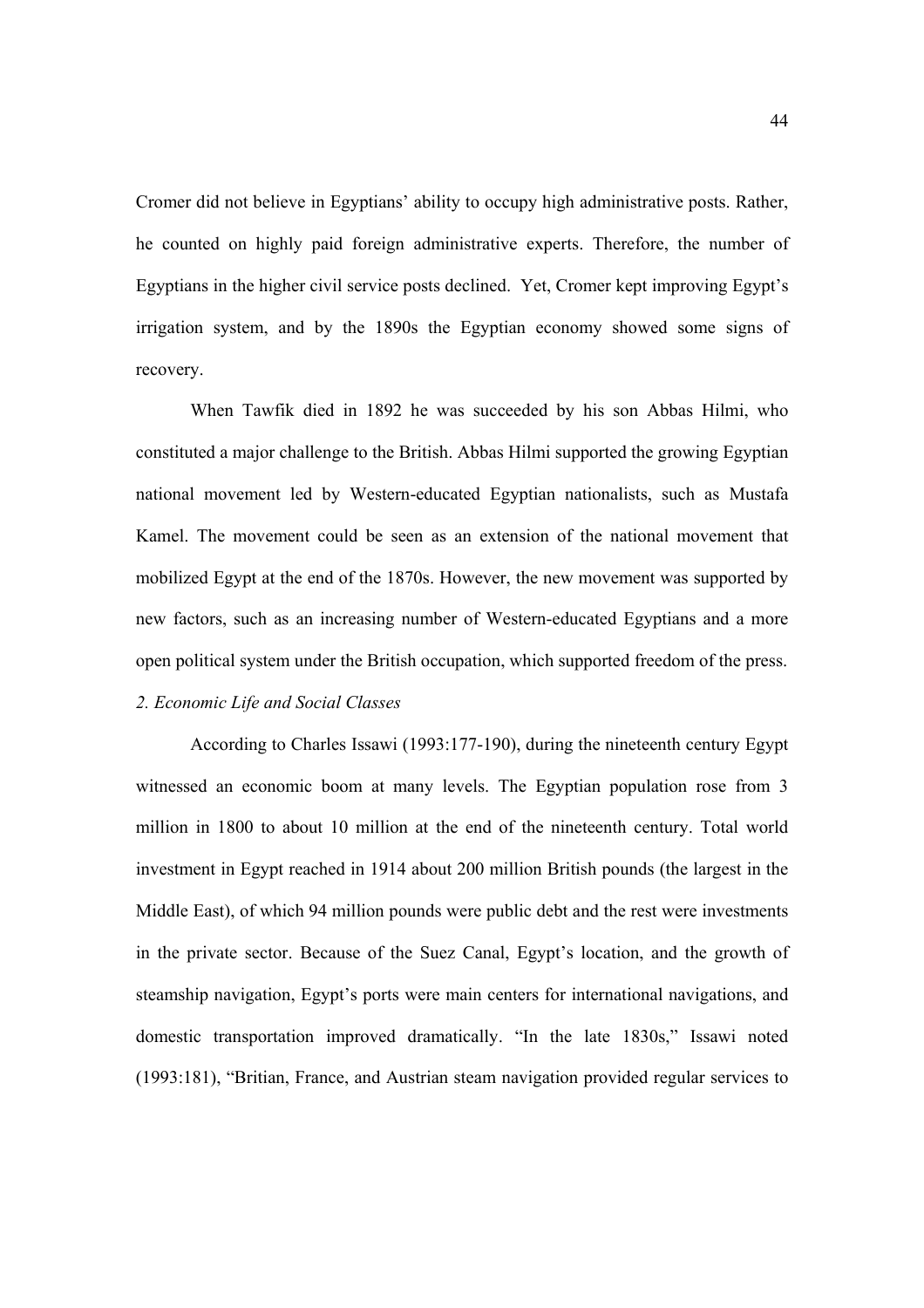Egypt, Syria, and Turkey." Domestically, by 1913 total railway track in Egypt was 4,300 kilometers compared to 3,500 in the Ottoman Empire. Total trade in Egypt was higher than the world average. The cultivated land was tremendously expanded, and a small industrial base was established during Mohamed Ali's regime. These improvements resulted from two main factors: the integration of Egypt into the world economy and the efforts of Mohamed Ali and his grandsons.

*Unequal Distribution of Wealth.* Although those changes may have improved the level of living of the regular Egyptian during some periods, generally the level of living of the masses did not improve, and a huge gap separated the masses from the elite (Issawi 1993:177). This was due to several reasons. First, Egypt's Turkish rulers counted on foreign elites (Turkish or European) in developing and running the country. Therefore, the fruits of any achieved progress went to the leading foreign elites and were hardly shared with the general public. Second, few public projects, such as education and health care, had a direct effect on the level of living of regular Egyptians. Unfortunately, those projects did not get enough attention from the rulers. Most of the investment went to improving the economy and the irrigation system, which mainly benefited the ruling class and the land-owners. Third, the lack of political institutions and constitutional rule hindered the rise of an Egyptian middle class that was capable of forcing the elites to share the fruits of development with the rest of society (Issawi 1993:188-190).

 *Class Relations.* Egypt's economic conditions were clearly reflected in the class structure of Egyptian society. According to Roger Owen (1993:111-123), Egyptian society at the end of the nineteenth century was divided into two main groups, the elites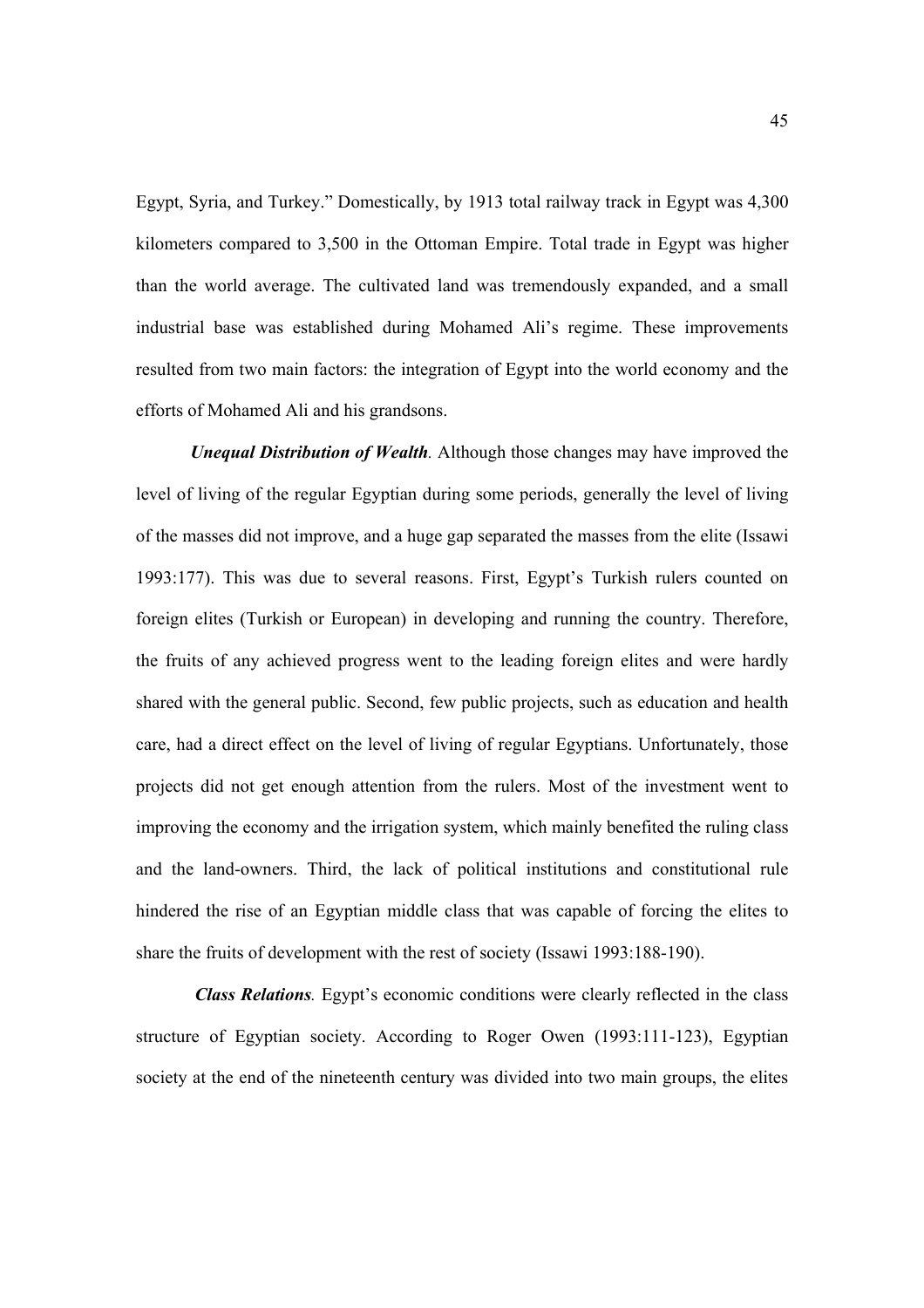and the masses. The elites consisted of four sub-groups. The first sub-group was the Turkish governing elite, which was gradually integrated into Egyptian society, due to intermarriage and Arabacization; but it also controlled the government and the bureaucracy and owned vast properties. The second sub-group was the Europeans who came to Egypt to work in trade, in the bureaucracy, or with the British occupation. According to Roger Owen (1993:117), the number of Europeans living in Egypt rose from about 10,000 in 1838 to over 90,000 in 1881. The third sub-group was the Egyptian land-owners, many of them part of the royal family, notables, former high military officers, or former top bureaucrats. The fourth sub-group was the civil servants and bureaucrats. This group included an increasing number of Egyptians, especially those educated in Europe or in Western-style Egyptian educational institutions. On the other side, the masses consisted of the rest of the Egyptian population, many of them peasants and a few craftsmen and small traders in the cities.

 According to Ehud Toledano (1990) and Amira Sonbol (2000), the division between the Egyptian elites and masses was strongly enforced and supported by a series of cultural norms and practices. The elites adopted a foreign culture (Turkish and then European languages) to separate themselves from the masses. The Egyptian masses (Muslims and Copts) kept their own Arabic-Egyptian culture that was "rooted in the Egyptian locale, replete with themes and images of both villages and city life in the Nile valley" (Toledano 1990:16-17).

 Egyptians had to acquire the elites' culture (Turkish or European) in order to climb up the social and class ladder. This meant joining Western-style educational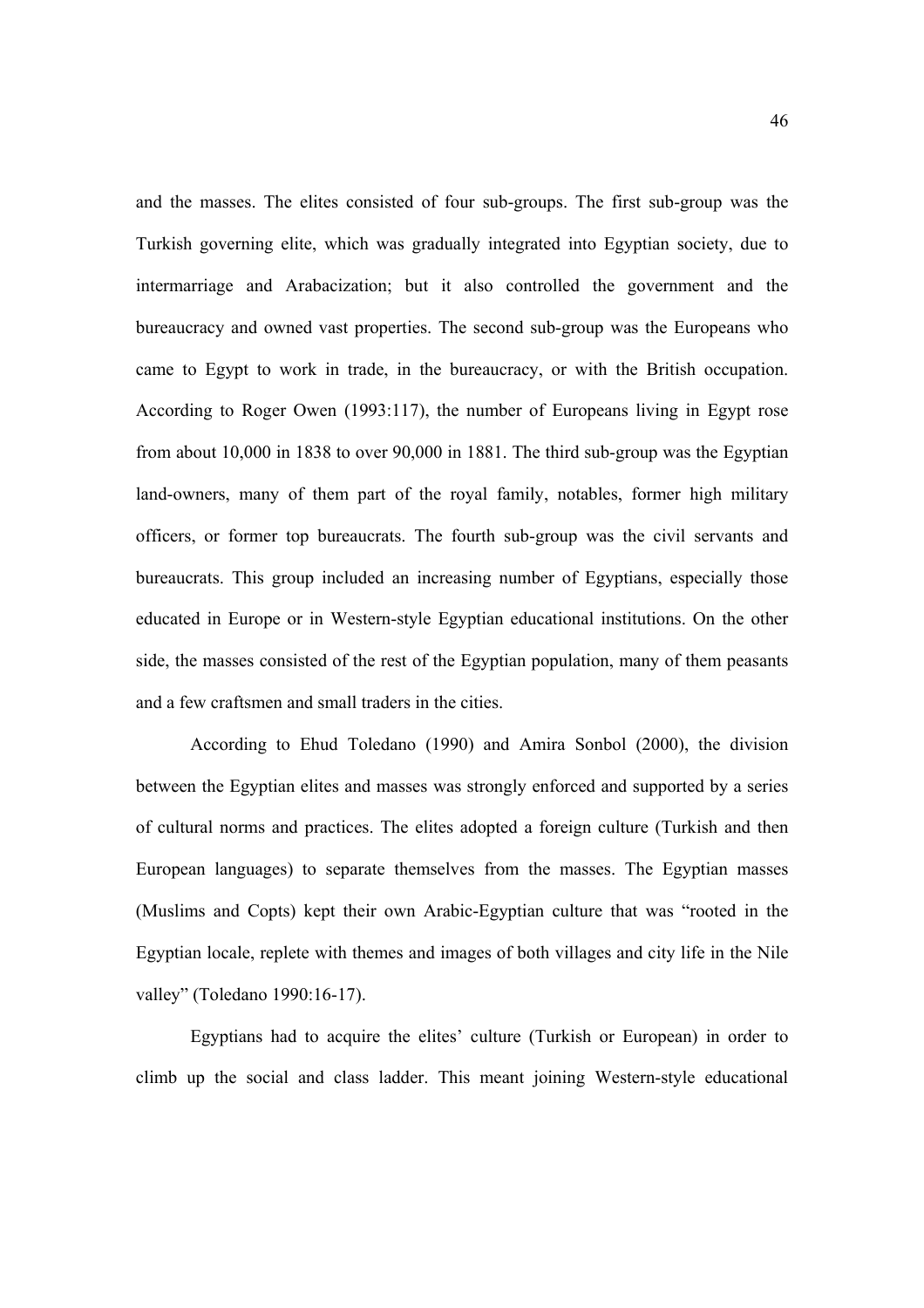institutions, being educated in Europe, and interacting with Europeans on a regular basis. According to Ehud Toledano (1990:19), "only a minority among members of the [Egyptian] lower strata had access to any of these [qualifications]." On the other side, the Egyptian culture and way of live affected many of the elite (especially Turks) who gradually learned Arabic, married Egyptians, and considered themselves Egyptian.

"Members of the royal family and the upper classes who spoke Arabic preferred to use French as the language of prestige and sophistication. Their families, particularly the women, were taught French rather than Arabic, which was a way of keeping the classes distinct one from the other. …using a foreign language in preference to Arabic mirrored a social structure in which a foreign elite and its indigenous allies were dominant." (Amira Sonbol 2000:216)

### *3. Ideological life*

Egypt was the most Westernized country in the nineteenth-century middle east. (Arthur Goldschmidt 2002:177)

 At least three main ideologies dominated Egypt's ideological life at the end of the nineteenth century; Islamic nationalism (pan-Islamism), Arab nationalism (pan-Arabism), and Egyptian nationalism. I will offer in the following paragraphs a short introduction to each of them.

*Pan-Islamism.* Islamic nationalists, such as Jamal al-Din Al-Afghani and Mohamed Abduh (1849-1905), sought to unite all Muslims under one Islamic state (caliphate), over which a righteous Muslim ruler (a caliph) would preside. They also sought to reform the Muslim masses' understanding of Islam, to encourage them to improve their lives and to revolt against the incursions of European colonialism (Adams 2000:13).

What was unique about the pan-Islamic thinkers was that they adopted a critical approach toward the way religion was studied and taught at their time. They were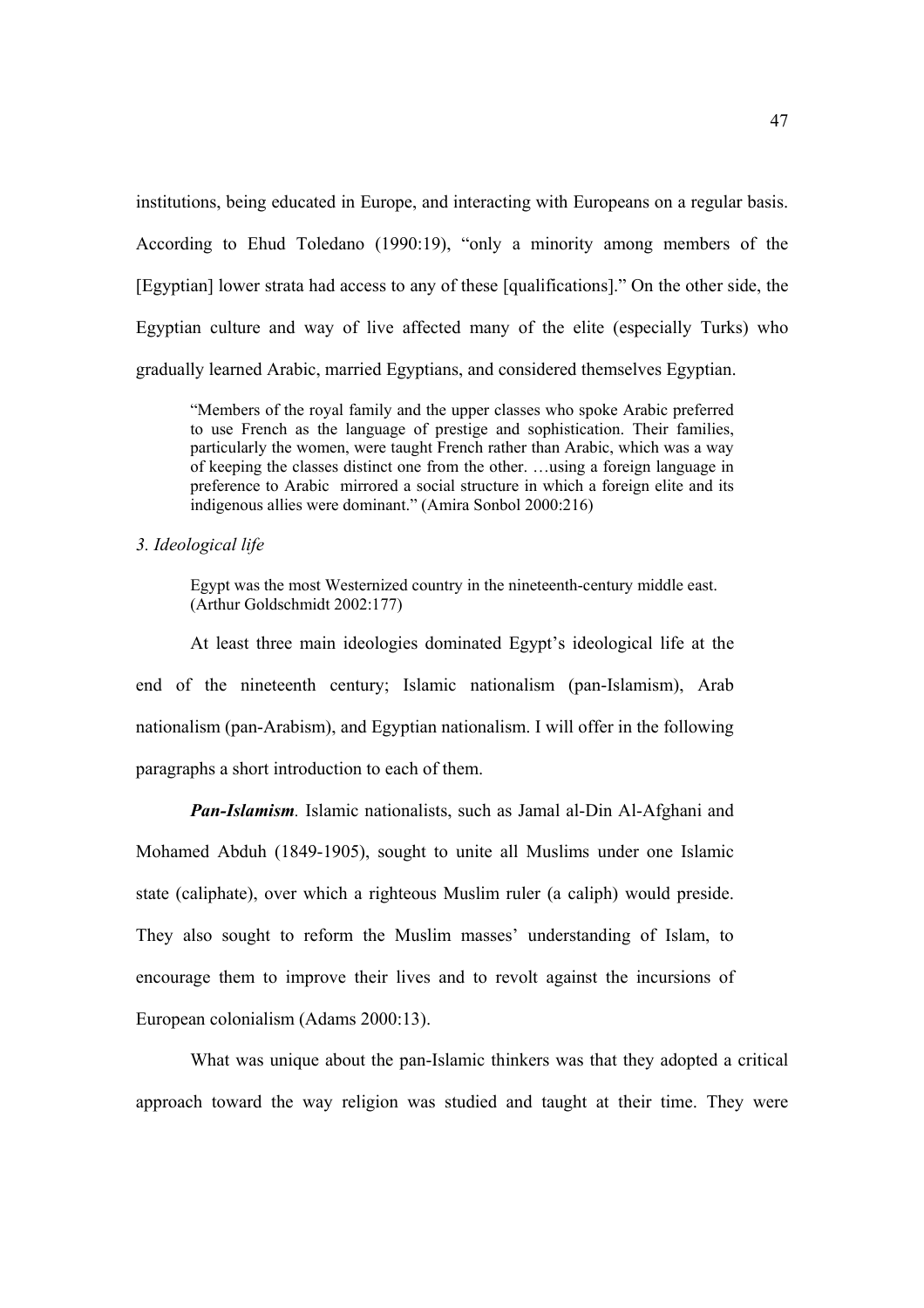addressing masses that were far from being Westernized. Therefore, they focused their attention on bridging the gap between the religious masses and the Westernized elites by trying to rationalize Muslims' understanding of Islam and make it compatible with modernity. They clashed with the orthodox religious institutions and adopted an open approach toward the West. They praised European civilization, affirmed the validity of science and of scientific knowledge, and favored constitutional and democratic reform (Esposito 1995, Keddie 1968:XVII & XVIII).

 *Arab Nationalism.* Arab nationalists saw Arabs, within the Muslim world, as a distinct nation that deserved to be united in one Arab state under an Arab government. According to Arthur Goldschmidt (2002:195), "Arab identity played no great part in Middle East politics up to the twentieth century." For most of the nineteenth century, Arabs felt loyal to the Islamic empire (the Ottomans). However, a series of important events led to the rise of anti-Turkish attitudes in the Arab world.

First, the Ottomans moved the center of the Islamic civilization for the first time since the rise of Islam away from the Arab world by adopting Constantinople as their capital. In addition, the Ottomans, as al-Afghani said (Imarah 1981:13), were "not good colonizers." The conditions of the Arab world deteriorated tremendously under the rule of the Ottomans, especially during the seventeenth and eighteenth centuries.

 Second, in the middle of the nineteenth century the Ottoman Empire, seeking to reform itself, adopted a series of reforms called *Tanzimat*, which included introducing new legal codes and opening Western-style educational institutions. One result of these reforms was the rise of a young Ottoman generation that was more interested in reform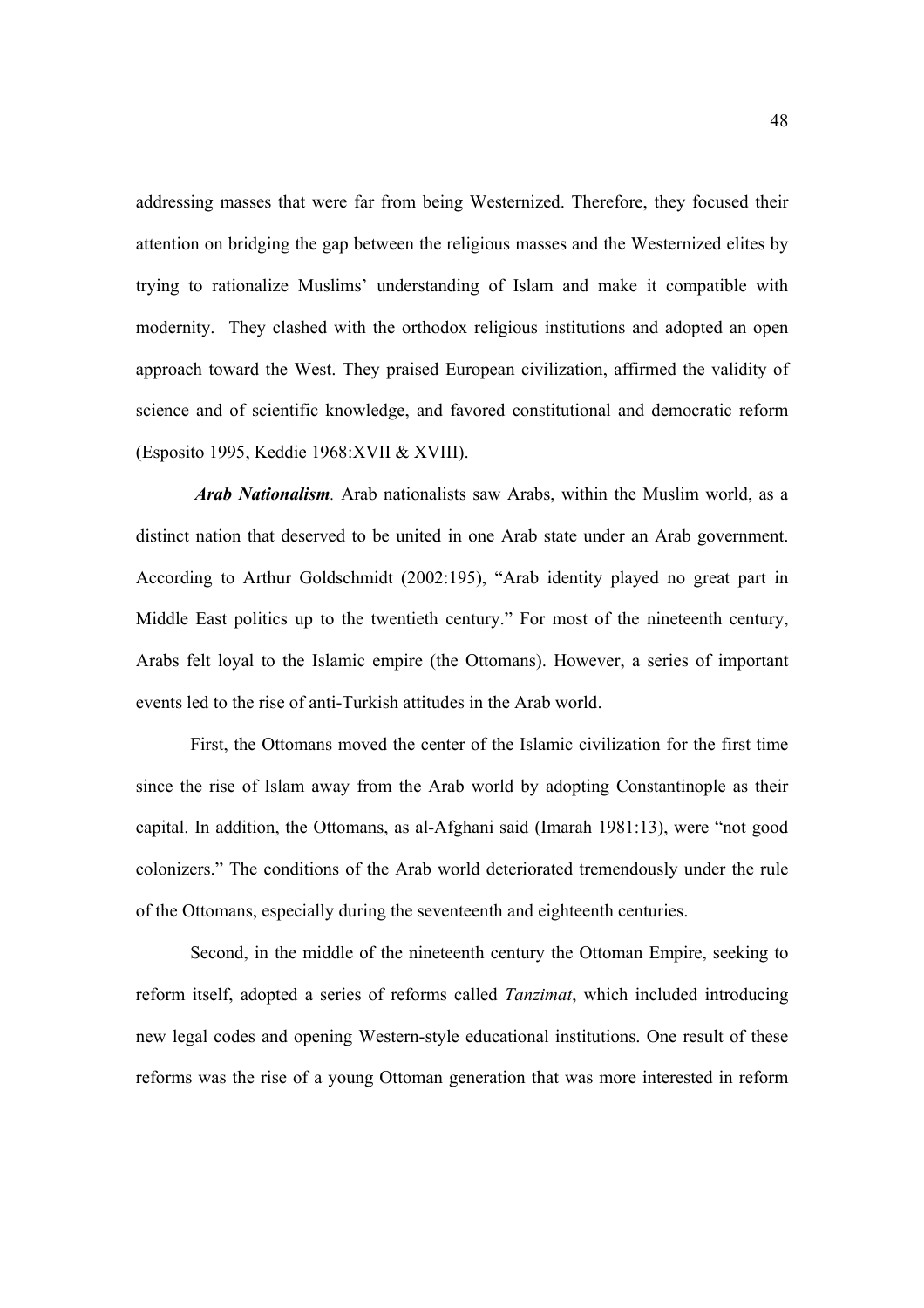and in Turkish nationalism. The young Turkish nationalists angered the Arabs and motivated them to develop their own nationalism.

 In addition, Arab nationalism, according to Arthur Goldschmidt (2002:195) spread more rapidly among Christian Arabs, who "were less likely to feel strong loyalty to the Ottoman Empire" and were more influenced by European liberal and nationalistic thought. Arab Christians were also more influenced by some schools built by American missionaries in Lebanon and Syria. Arab Muslims hesitated at the beginning to send their children to be educated at the American schools. Therefore, Arab Christians constituted the majority of the students of those schools, which were very influential in spreading liberal and nationalistic ideas. Eventually, Arab nationalism spread among Muslim nationalists, such as Abd al-Rahman al-Kawakibi, who represented "the first example of a truly Muslim strain within Arab nationalism" (2002:197).

*Egyptian Nationalism.* Egyptian nationalists saw Egypt as a separate state within the Arab and Muslim worlds. They also called for an Egyptian government that truly represented the Egyptian people and culture.

The rise of Egyptian nationalism was a result of several factors. First, as explained before, since the sixteenth century Egypt was dominated by small non-native elites (Turks and then Europeans) that kept themselves culturally separate from nativeborn Egyptians, who were called *fellahin* (peasants). Second, a small number of Egyptians were able through time to acquire higher education, join the military and the bureaucracy, and climb the social ladder. Third, Egypt's rulers, especially after the British occupation, used Egyptian nationalists and the Egyptian national movement as a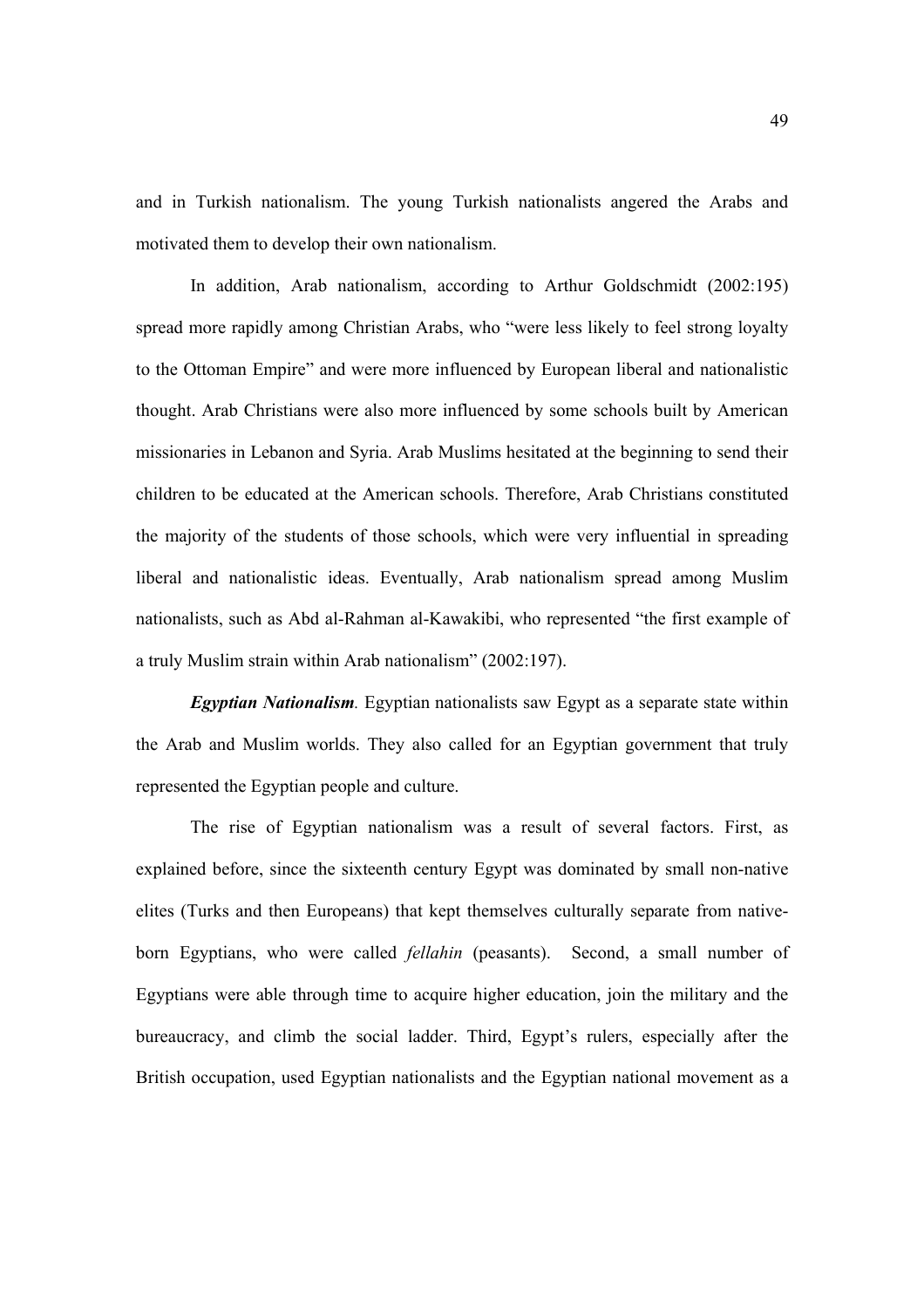tool against the British. Fourth, new transportation projects, such as railways and telegraph lines, brought Egyptians closer and helped spread feelings of unity and nationalism. As a result of the previous factors, a growing Egyptian nationalistic movement grew. It included Egyptian soldiers, bureaucrats, and scholars. It also included some landowners, and some Europeans and Turks who identified themselves with the ambitions of the Egyptian people.

However, it seems that the leaders of the national movement could not overcome the gap that separated the Egyptian elite, to which they belonged, from the Egyptian masses. For example, the leaders of the national movement such, as Moustafa Kamel and Qasim Amin, were French-educated lawyers who were part of the Egyptian elite. They were not real representatives of the poor Egyptian peasants.

*Ideological Duality*. It is important to note that the three ideological movements outlined above were inter-linked. For example, al-Afghani, the founder of the Islamic revival movement, was seen as one of the founders of the Egyptian national movement, although al-Afghani himself was not an Egyptian. In addition, an Arab nationalist, such as al-Kawakibi, and an Egyptian nationalist, such as Qasim Amin, had a great respect for Islamic teachings and civilization and for Islamic nationalism in general.

In addition, ideological movements in Egypt were marked throughout the nineteenth century by an institutional and cultural duality. This was because the need for learning from the more advanced West forced Egypt's rulers to adopt many Europeanstyle institutions (educational, industrial, judicial, etc.), while access to those institutions was limited to a very small minority of the Egyptian people. This duality influenced all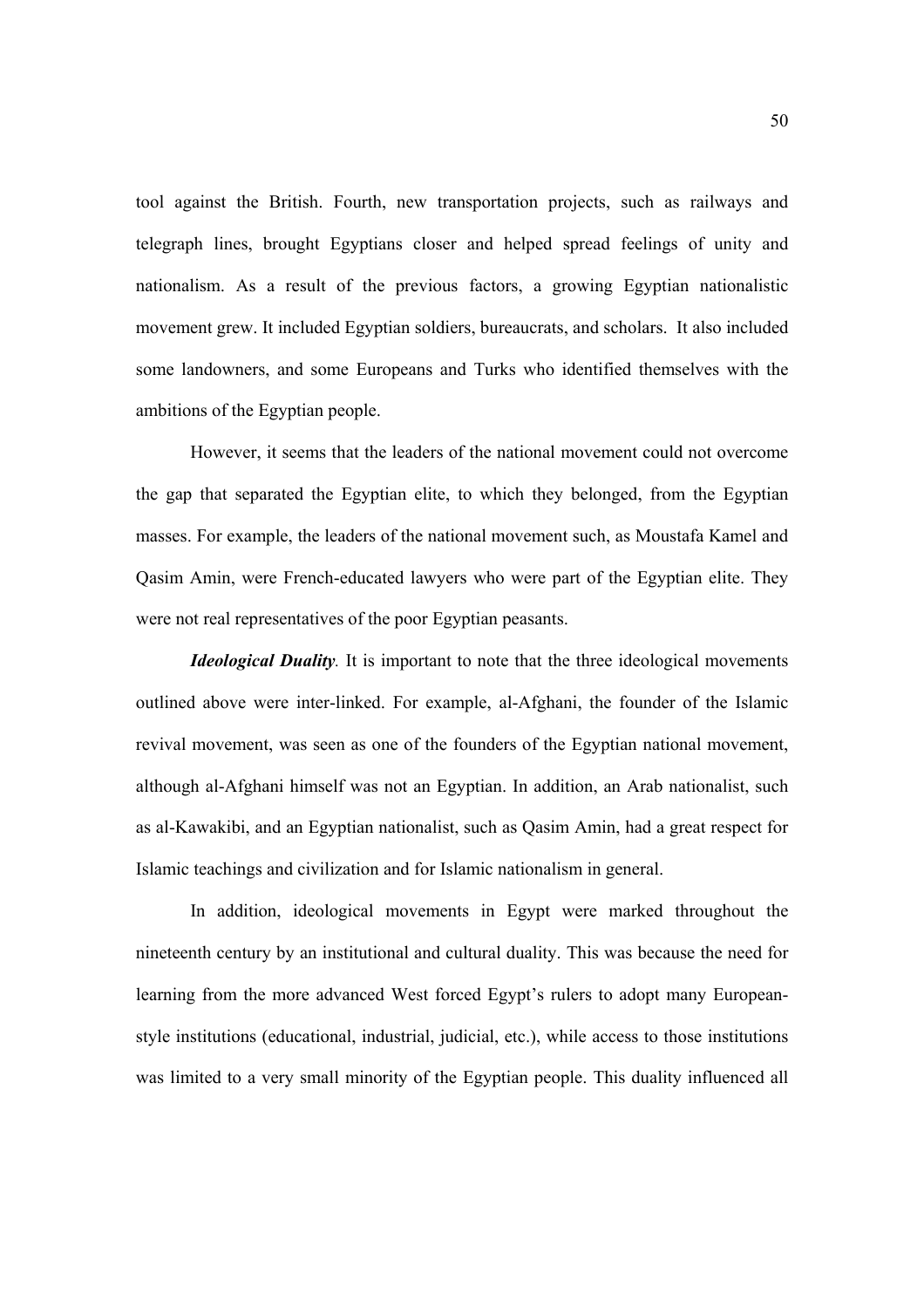aspects of Egyptian life and divided the society into two main groups, a small Westernized elite and a vast traditional lower class (Cleveland 2000:100).

## *3) Conclusion*

 The nineteenth century changed Egypt. At the beginning of the century, Egyptians in particular and Muslims in general came to realize the inferiority of their countries to the European countries. During the first four decades of the century, Mohamed Ali transformed Egypt to become a regional economic and political power. Yet, after several European nations united with the Ottoman Empire to defeat Mohamed Ali at the beginning of the 1840s, Egypt's conditions deteriorated again. This deterioration led to the occupation of Egypt by the British in 1882.

From these circumstances, four main phenomena important to our thesis emerged.

*First*, reform and development became one of the main objectives of Egypt, its successive governments, its intellectual leaders, and its people in general.

**Second**, the West played a dual role, both as an obstacle against and as a model for reform. This is because Europeans forced Egypt to open its markets to their products in an imbalanced economic relationship, allied with the Ottomans to defeat Mohamed Ali, enjoyed special economic and political privileges in Egypt, intervened in running the county politically and economically, and militarily occupied Egypt twice. In addition, foreigners who came to Egypt to trade, to work with the British colonization, or to work as experts and aides for the successive Egyptian governments were part of an elite class that enjoyed special economic and political privileges in Egypt. At the ideological level, the Egyptian higher class used the European languages, education, and style of life to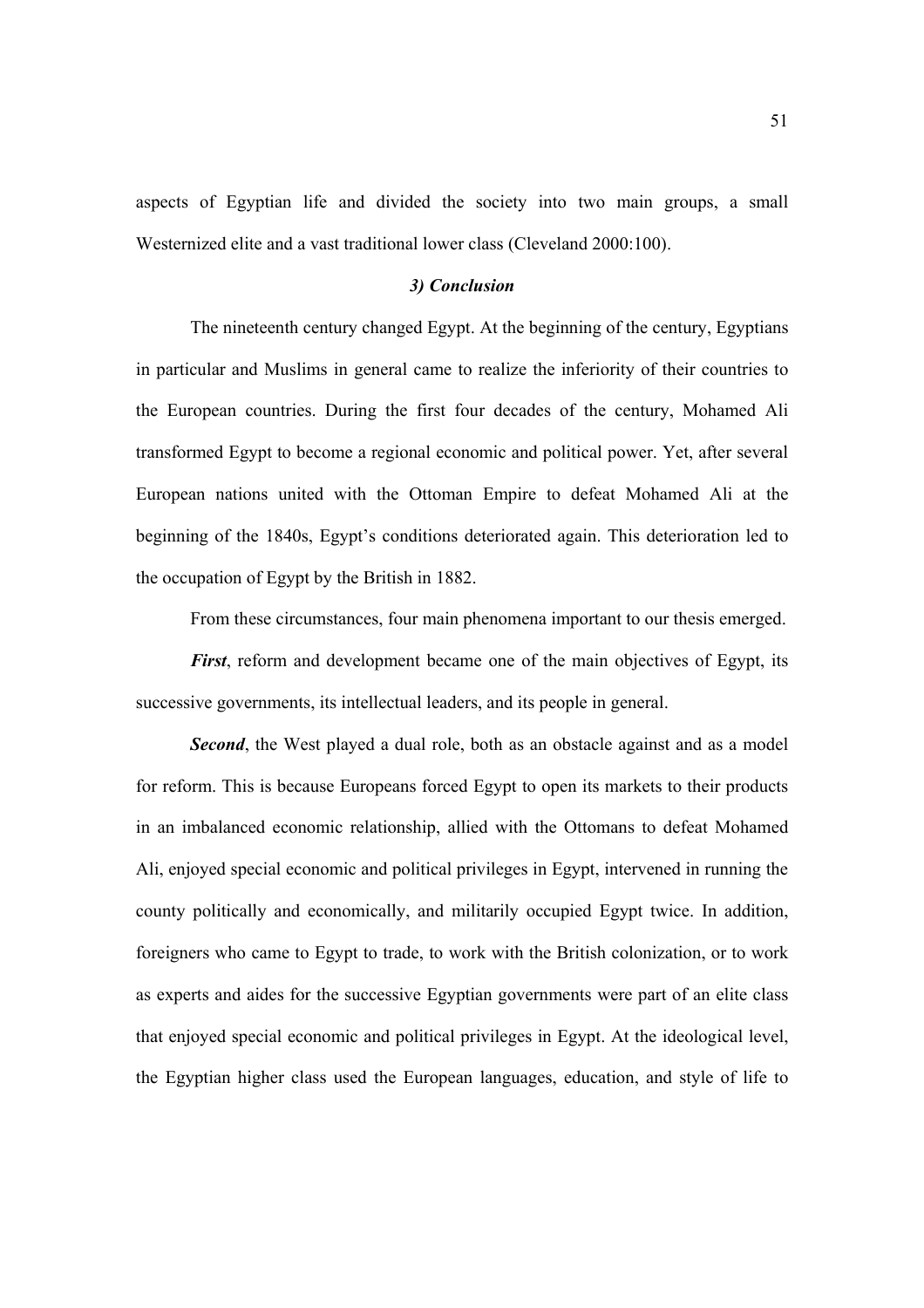strengthen its control over and separation from the great majority of the Egyptian masses. In other words, Egypt's rulers and higher classes used their knowledge of European sciences, technologies, and languages to further oppress the Egyptian masses.

On the positive side, successive Egyptian governments looked up to Europe as a model for progress and development. Thus, they sent Egyptian students to learn in Europe, hired European aides and experts to improve their governments, and opened Western-style educational systems. In addition, the struggle between the Egyptian governments and the British colonization after 1882 led the Egyptian governments to empower some segments of the Egyptian national front in order to be able use them as a leverage against the British, who forced the Egyptian governments to open up their political system and to loosen their control over the Egyptian press. This led to an atmosphere of relative freedom at the end of the nineteenth century, praised by later generations' reformers, such as Qasim Amin and Abd Al-Rahman Al-Kawakibi.

*Third*, the various attempts to reform Egypt failed in democratizing the Egyptian governments. At the end of the nineteenth century, Egypt was governed by a small group of rulers who were descendents of Mohamed Ali's family. These rulers, supported by a wider but still small elite, had hegemony over the vast majority of Egypt's economic resources. They also separated themselves from the Egyptian masses socially and culturally. It may be true that some members of the ruling elite eventually assimilated into Egyptian society and considered themselves to be Egyptians, yet what was clear was that native Egyptians had very little say in running their country compared with the members of this elite.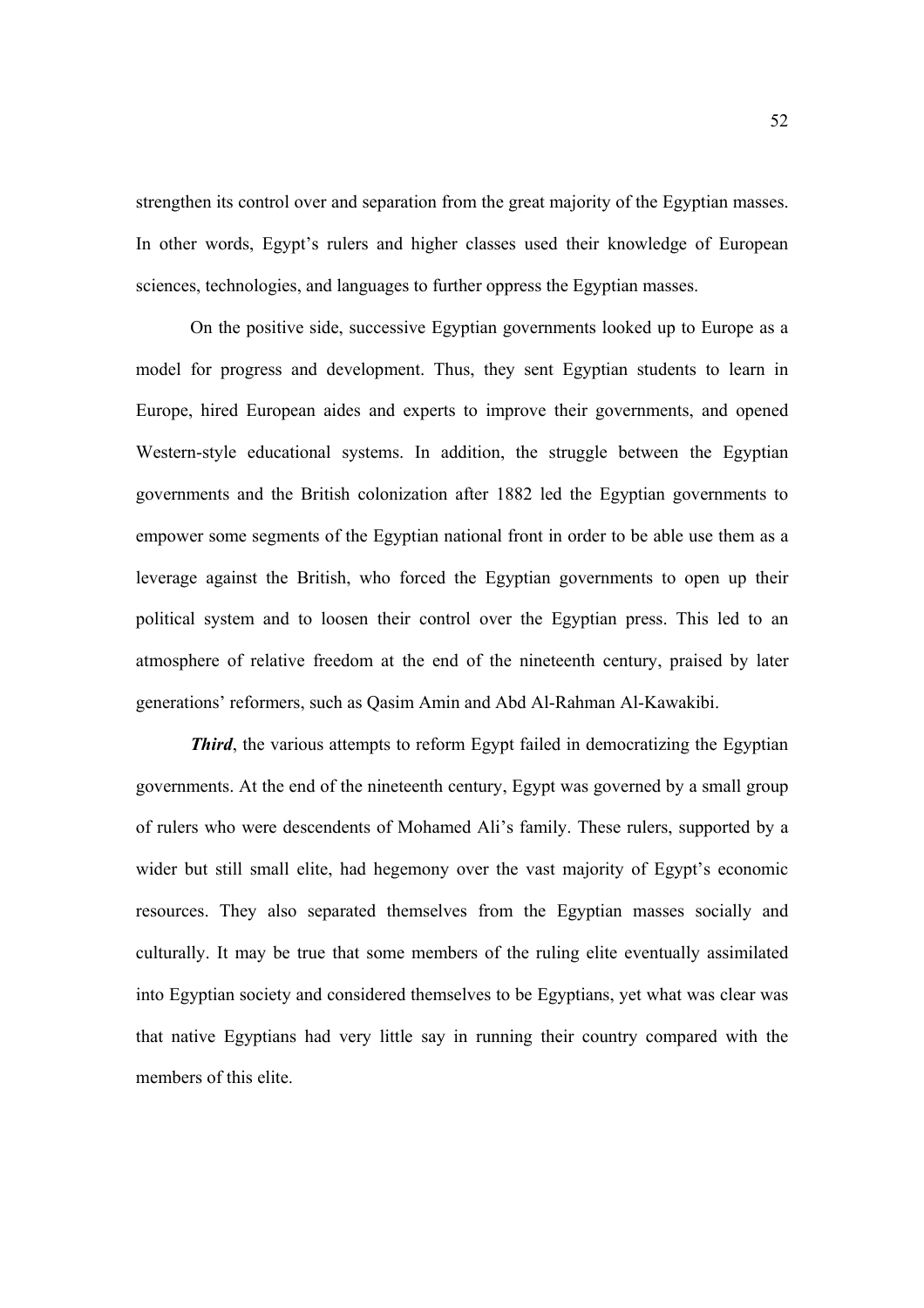Egypt's political elite had a dual approach toward the West. First, they rejected the pressures of the West on them to open their country politically and economically. In this regard, they were willing to empower the Egyptian national front to use it as leverage against the interventions of the West. On the other hand, the Egyptian governments were never willing to share power with the masses. Moreover, successive Egyptian governments were willing to use their knowledge of European culture, languages, and sciences to strengthen their hegemony over the Egyptian masses.

**Fourth**, reform failed to improve the conditions of the great majority of the Egyptian masses, who were left economically impoverished, illiterate, socially conservative, and politically weak. In this regard, the Egyptian masses were victimized by Western colonialism, by their Muslim regimes, and by their personal weakness and lack of opportunities.

 In the next chapters, I will show how these phenomena shaped the Occidental discourses of three influential intellectual leaders, Jamal Al-Din Al-Afghani, Qasim Amin, and Abd Al-Rahman Al-Kawakbi, who lived in Egypt at the end of the nineteenth century.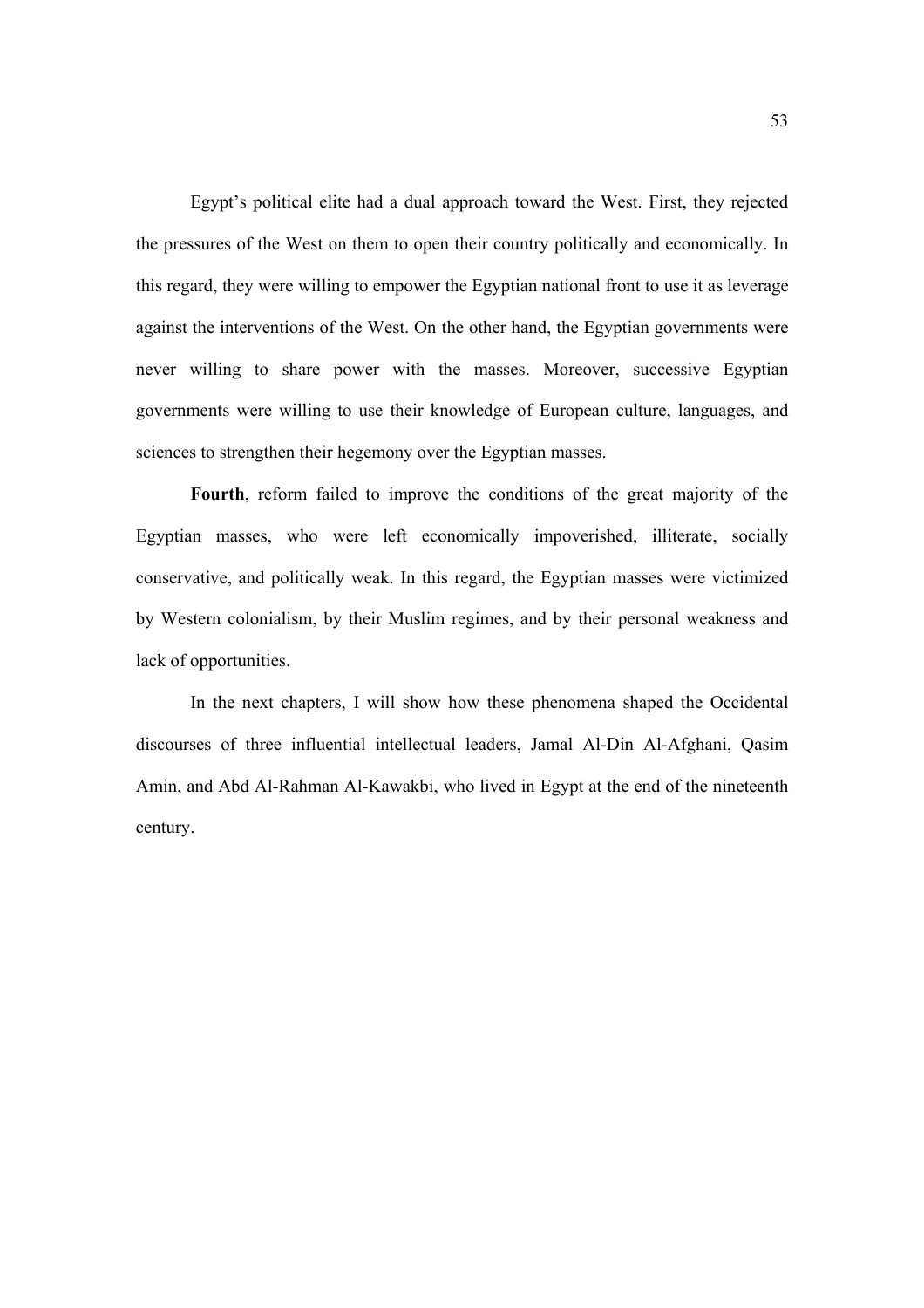## **Chapter 3**

#### **The Occidental Discourse of Jamal Al-Din Al-Afghani**

The activities of this remarkable man [Afghani] thus encompassed practically all the lands of Islam and also those European Countries the governments of which are involved in the affairs of Muhammadan peoples. Afghanistan, Persia, Turkey, Egypt, India, all, at one time or another, experienced his potent contact and were affected by it. (Adams 2000:12)

The goal of this chapter is to analyze the Occidental discourse of Jamal al-Din al-Afghani (1838-1897), who was one of the most influential and charismatic leaders of the Muslim world during the 1870s and who contributed to the future of Egypt in particular and of the Muslim world in general in several important ways, which I will explain in detail in the following paragraphs.

In this regard, the study argues that Afghani's Occidental discourse was part of his larger understanding of reform and how it should be achieved. It also argues that Afghani's interest in revolutionary political change and his willingness to work in unity with the Muslim governments and masses led him to promote many anti-Western views. The same factors also led Afghani to deemphasize his appreciation of the Western civilization and sciences when talking to Muslims and to focus instead on highlighting the threat Western colonialism posed to the Muslim world.

To prove the previous argument I will start with an overview of Afghani's life and ideas about reform. Then I will analyze how Afghani viewed the West in general and America in particular. I will also examine Afghani's views regarding the role of religion, particularly Islam, in the relationship between Islam and the West. I will conclude the chapter by summarizing the main characteristics of Afghani's Occidental discourse.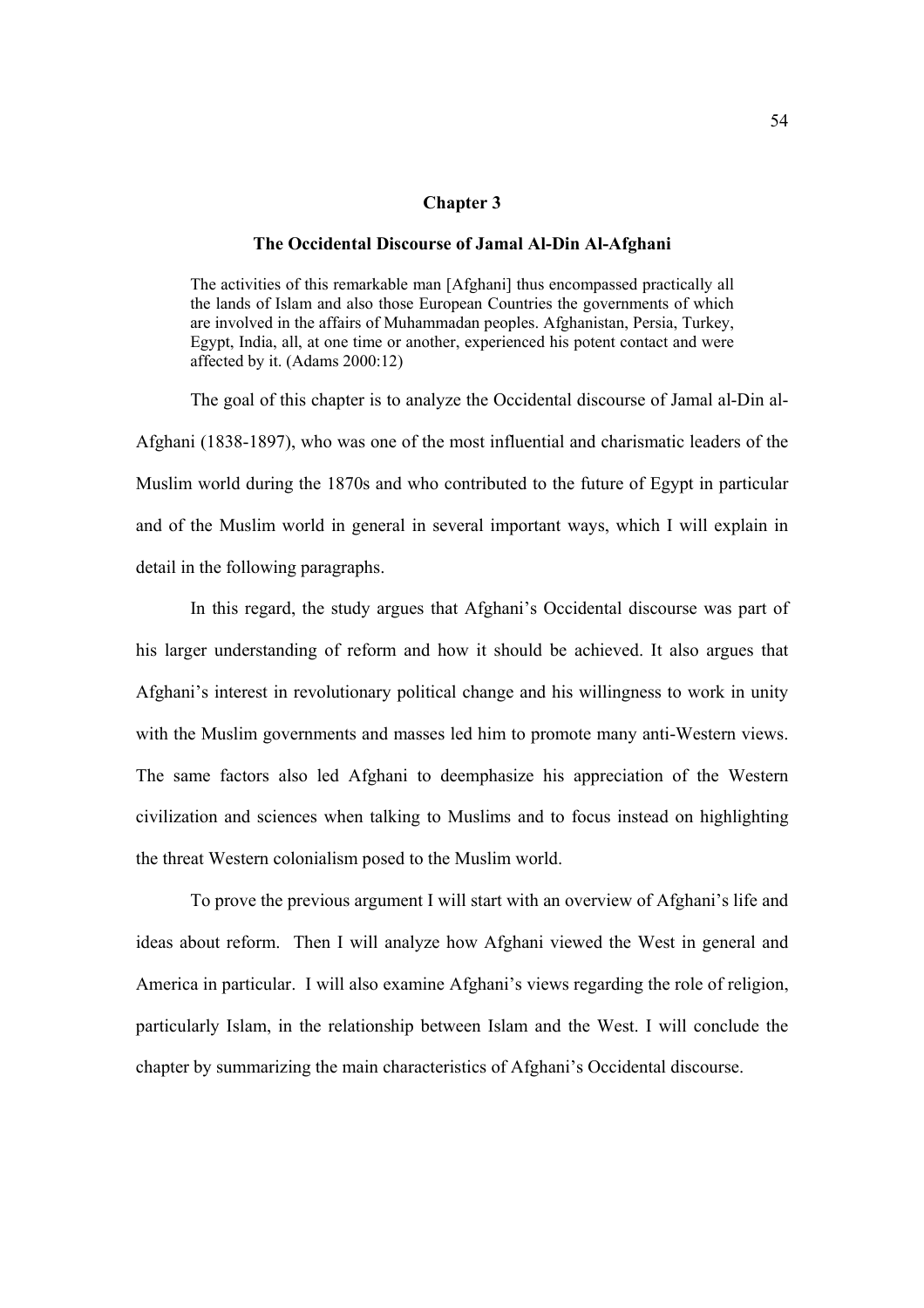# *1) Afghani's Life*

What are unique about Afghani's life, in addition to his wide influence, were his continuous attempts to combine religious reform with political change. In this regard, Afghani, whose national origin and religious background are disputed (as some scholars believe that Afghani is a Sunni Muslim born and raised in Afghanistan and many others claim that he is a Shi'i Muslim born and raised in Persia) led a very active and productive life as a religious scholar who wanted to use his religious knowledge and political charisma to reform the thinking and circumstances of his contemporary Muslims (Keddie 1968:4). Today, Afghani is seen as the founder of the Islamic reform movement that spread all over the Muslim world in the second half of the nineteenth century, as the chief agitator against the incursion of European colonialism into the Muslim world during his life, and as the founder of the national movements in several Muslim countries, such as Egypt, Persia, and Turkey.

Afghani lived the life of a traveler, who toured the Muslim world and Europe advocating his ideas and beliefs and looking for alliances (among the political elites, the religious scholars, and the masses) that could help him put his ideas into practice. "Afghani," Arthur Goldschmidt, Jr. (2002:180) noted, "pops up in almost every political movement that stirred in the Middle East in the late nineteenth century." At the beginning of the 1860s, Afghani lived in Afghanistan and participated in the civil war that was fought between the sons of Afghanistan's deceased ruler, Mohamed Khan. Afghani allied himself with of one the fighting brothers, Mohamed Azam, who was defeated by Shir Ali, who was supported by the British. In 1869, Afghani left Afghanistan and went on a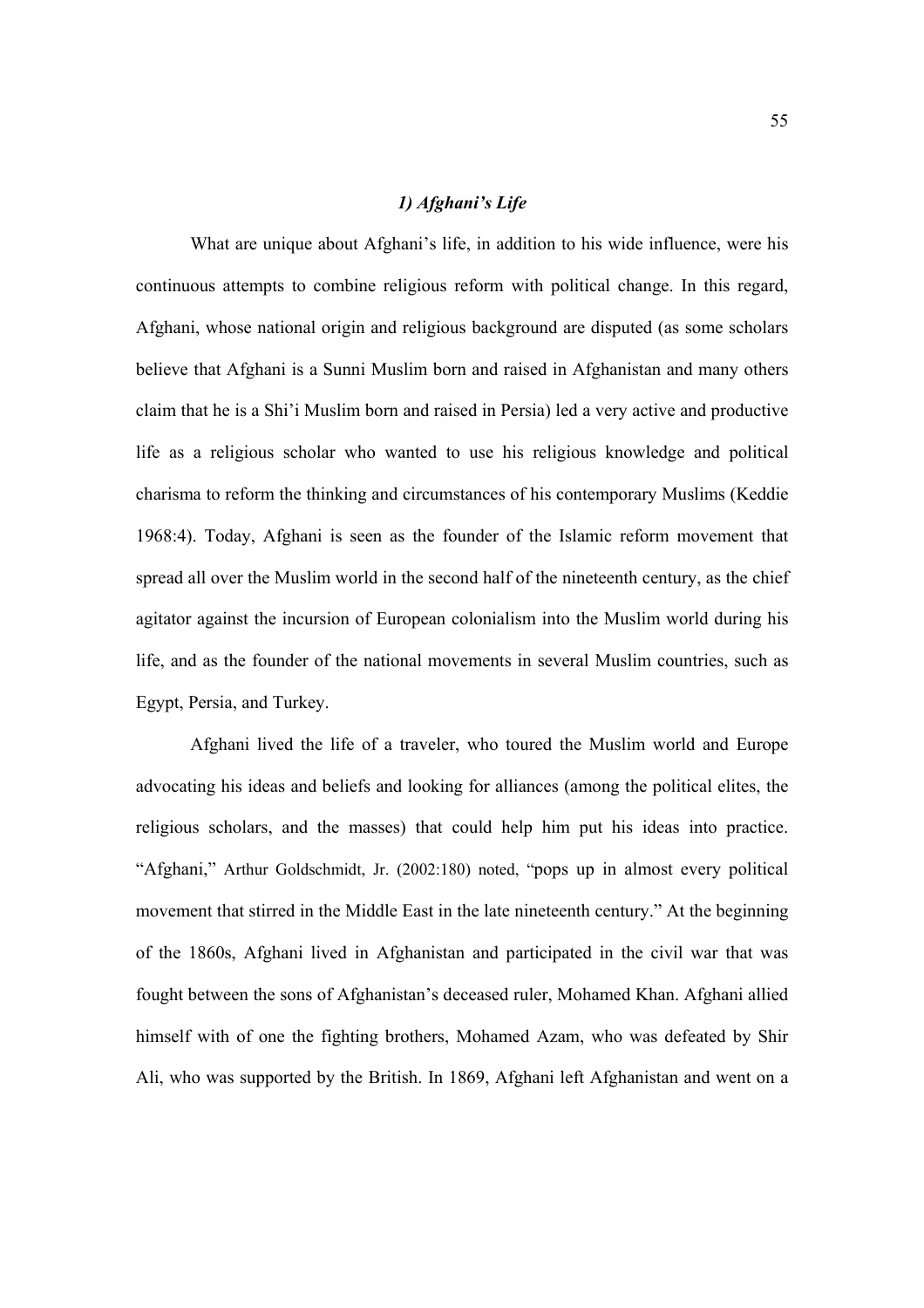tour, during which he briefly visited India, Egypt (forty days), Mecca, and Constantinople. In Constantinople, Afghani was warmly received by the Ottoman sultan, Abd al-Hamid and the leading scholars. Then, and as usual in Afghani's life, he quickly gained fame and influence in the intellectual and political circles of his place of residence, but he also gained the envy and animosity of the ruling elite (both scholars and politicians). In March 1871, Afghani was forced to leave Constantinople for Egypt, where he stayed until September 1879.

Afghani's years in Egypt were some of his life's most fruitful years for several reasons (Keddie 1968:1-35). First, the 1870s in Egypt were a time when the negative influence of European colonialism was being widely felt by the Egyptian masses. It was during the 1870s when Egypt's debt to Europeans rose dramatically and was followed by more European economic and political pressures on Egypt. Second, the 1870s were a time when an Egyptian national movement rose in popularity and sought to reform the country and to protect it against the incursion of the Europeans. Third, Egypt in the 1870s was one of the most modernized countries in the Middle East. Egypt had a large number of scholars and strong Islamic institutions (for example, Al-Azhar). Egypt also acted as an intellectual center for the Middle East, to which non-Egyptian Arab and Muslim intellectuals migrated to live and preach their ideas. For all the previous reasons, Egypt was a fertile soil for Afghani's ideas, which focused on reforming Islamic thinking and on uniting Muslims against the incursions of the European nations.

Yet this did not mean that Afghani's presence and activism in Egypt were welcomed by everybody. Afghani's ideas created many enemies among two main groups.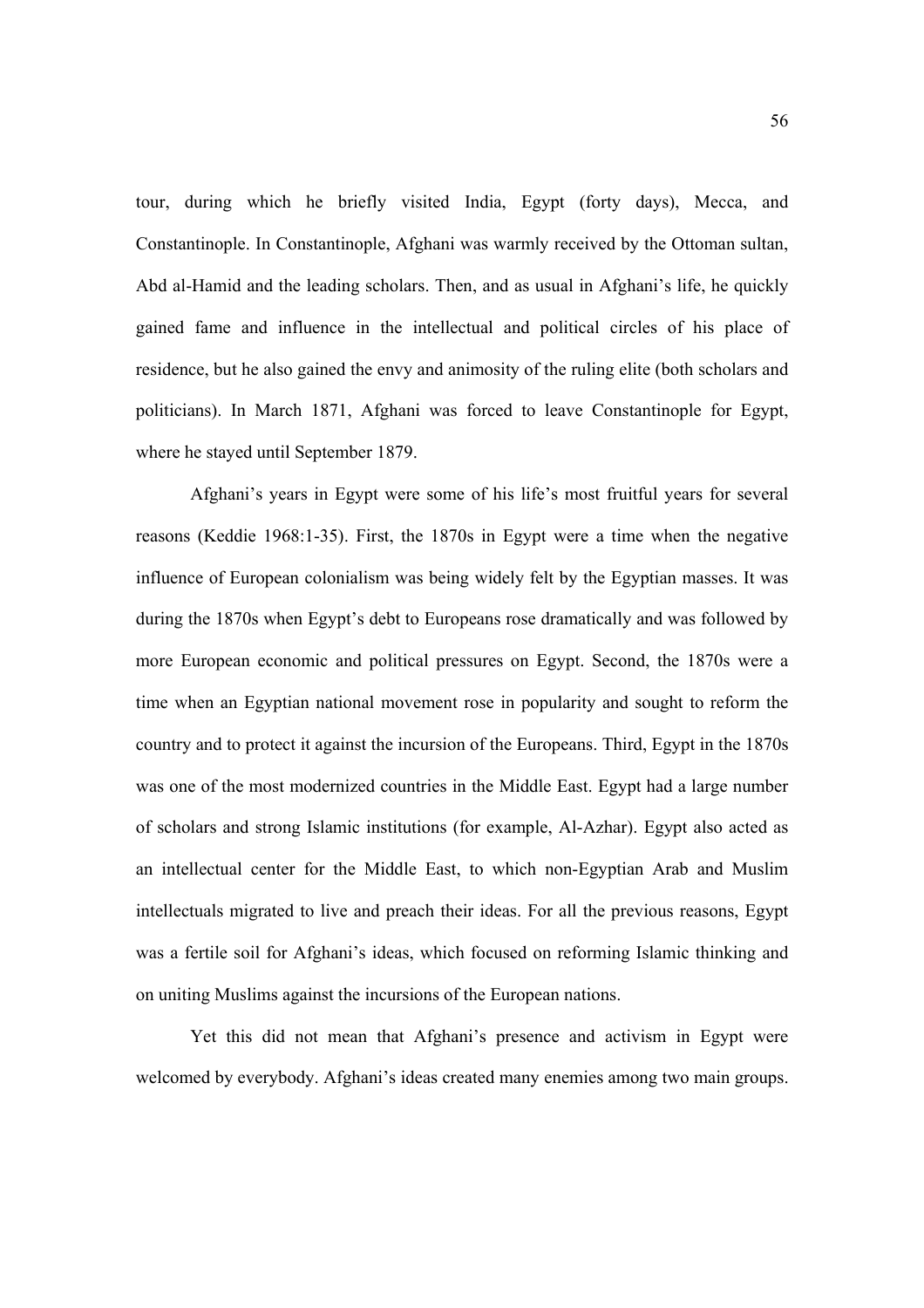First, Afghani sought to reform Islamic thinking and education by emphasizing reason and rational thinking, teaching philosophy and natural sciences, and criticizing the stagnation of religious thinking and institutions at his time. Therefore, Afghani's ideas gained many opponents among the Orthodox religious classes, who disagreed with Afghani's liberal and philosophical approach to religion. Second, Afghani mixed his religious ideas with a direct call to the Muslim masses and to the religious scholars for action. Afghani, according to Keddie (1968:35), "helped organize and disseminate such tools of modern political action and education as the journal of opinion, the leaflet, and the secret political society, all of which have been important in changing the face of the Muslim world." Afghani's political activism ultimately alarmed Egypt's political elite. Khedive Ismail welcomed Afghani and protected him. Yet soon after Ismail was forced to give up his chair to his son (Tawfiq), Afghani was expelled from Egypt.

 After leaving Egypt, Afghani spent two years in India. Then he was expelled from India. He went to France, where he stayed for three years. According to Charles Adams (2000:8), Afghani engaged during his stay in Paris in a kind of "international propaganda," to defend his agenda in Europe and to spread it from Europe to the Muslim world. In France, Afghani published editorials in the French press, engaged French writers, such as Ernest Renan, in intellectual dialogue on Islam and Islamic civilization. Thus, Afghani was perceived as an advocate for Muslim issues throughout Europe. In addition, Afghani worked with his closest Egyptian disciple (Mohamed Abduh) on publishing a weekly Arabic magazine that lasted for seven months. The magazine, called *Al-Urwah a—Wathkah* (*the Indissoluble Bond*), was printed in Paris and distributed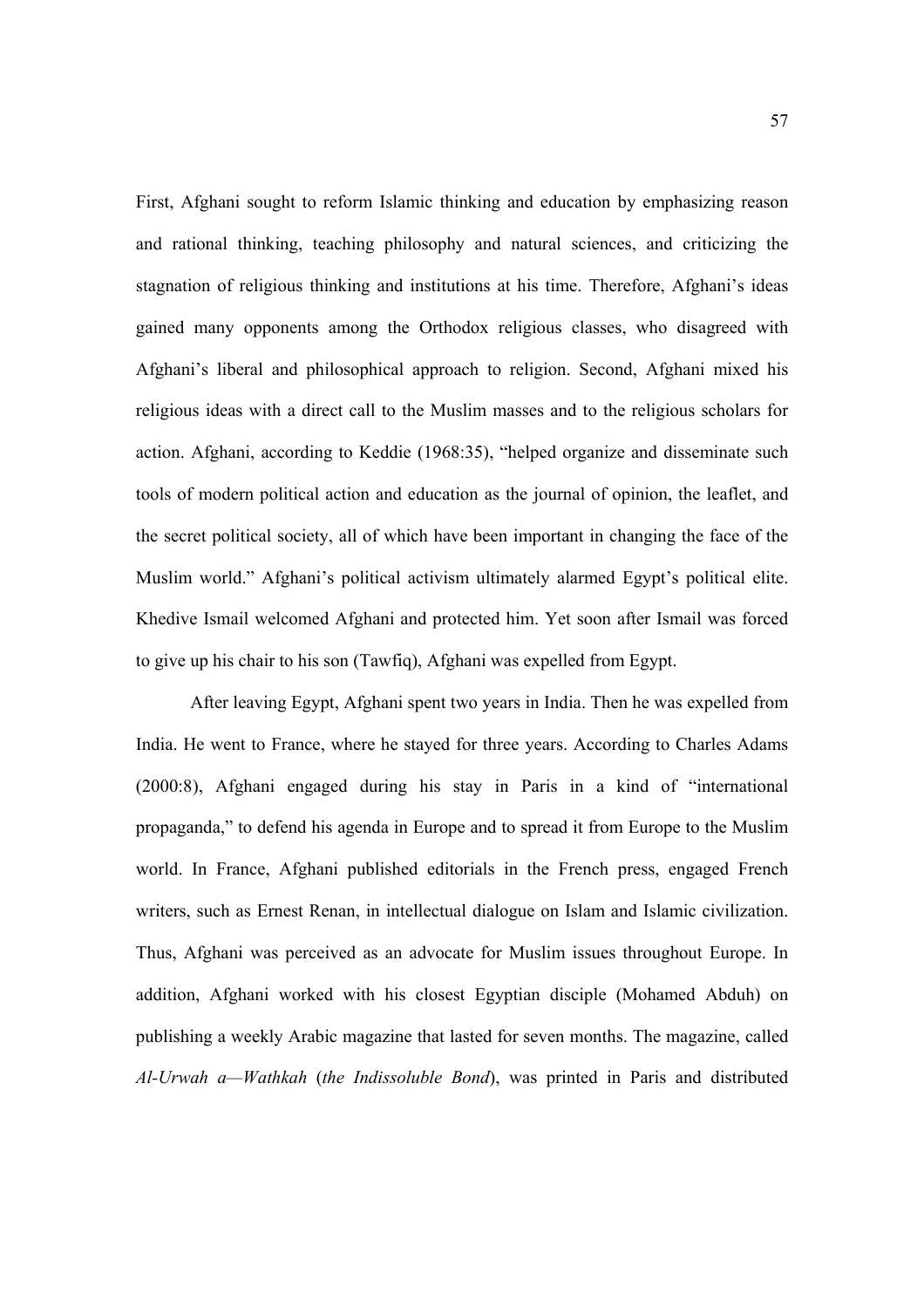throughout the Muslim world. The main goal of the magazine was to arouse Muslims against the incursions of the European colonialism. This pushed the British to ban the magazine from entering Egypt or India. Yet the magazine was distributed secretly and had a wide influence.

 After the collapse of the magazine in 1884, Afghani traveled to Britain and then went to Russia and stayed there for four years. In 1889 he traveled to Persia and worked closely with the Persian shah for some time. In about 1891 Afghani was expelled from Persia. Then Afghani went to Baghdad, then to London. In 1892 Afghani was welcomed by the Ottoman sultan Abd al-Hamid in Constantinople, where Afghani stayed in "gilded captivity" until his death in 1897 (Adams 2000:12).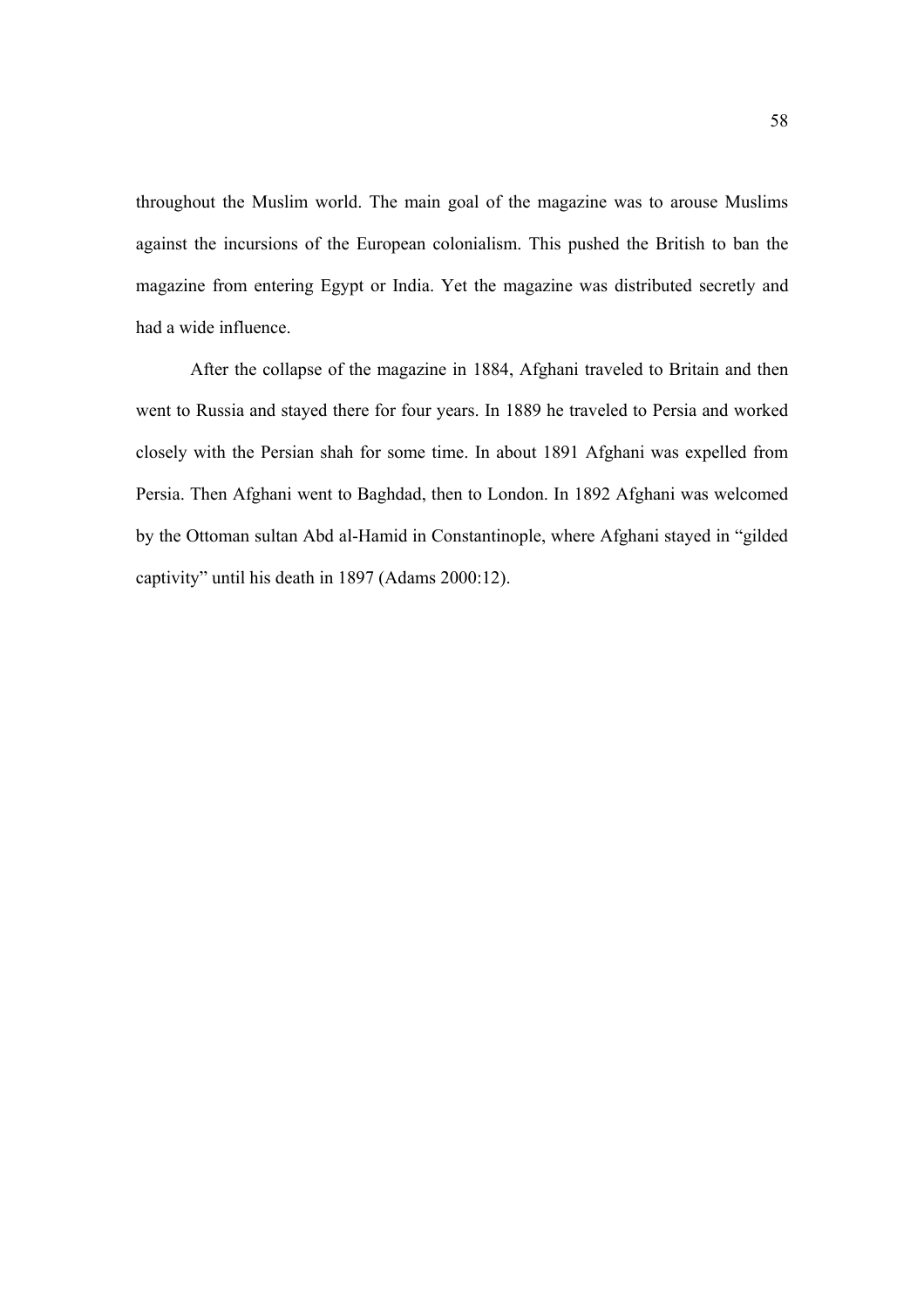# *2) Afghani's View of Reform*

The Europeans have now put their hands on every part of the world. The English have reached Afghanistan; the French have seized Tunisia. In reality this usurpation, aggression, and conquest has not come from the French or the English. Rather it is science that everywhere manifests its greatness and power. Ignorance had no alternative to prostrating itself humbly before science and acknowledges its submission. In reality sovereignty has never left the abode of science. However, this true ruler is continually changing capitals. Sometimes it has moved from East to West, and other times from West to East. (Keddie 1968:102-103)

Afghani devoted his life and ideas to reforming Muslims' conditions at two main levels: the religious and political. At the religious level, Afghani's ideas centered on the importance of teaching modern sciences and philosophy to Muslims. In this regard, he criticized the Orthodox Islamic scholars for "dividing science into two parts: one they call Muslim science, and one European science," which led them to forbid Muslims to learn "some useful sciences." He also criticized the new schools that were opened in some Muslim countries, such as Egypt, to teach modern sciences for being incapable of spreading the spirit of knowledge and learning among Muslims. According to Afghani, what was lacking in both the traditional and the modern schools was the teaching of philosophy. Afghani defined philosophy as "the science that deals with the state of external beings, and their causes, reason, needs, and requisites" (Keddie 1968:105-106). But in general, Afghani meant the teaching of the spirit of scientific inquiry, the teaching of logic, and the spread of the rational way of thinking.

At the political level, Afghani's ideas centered around two main notions. The first notion was Afghani's belief in Islam's ability to provide Muslims with an ideology that was capable of uniting them under the leadership of the Muslim caliphate and of encouraging them to change their circumstances (Imarah 1981:28-29). Throughout his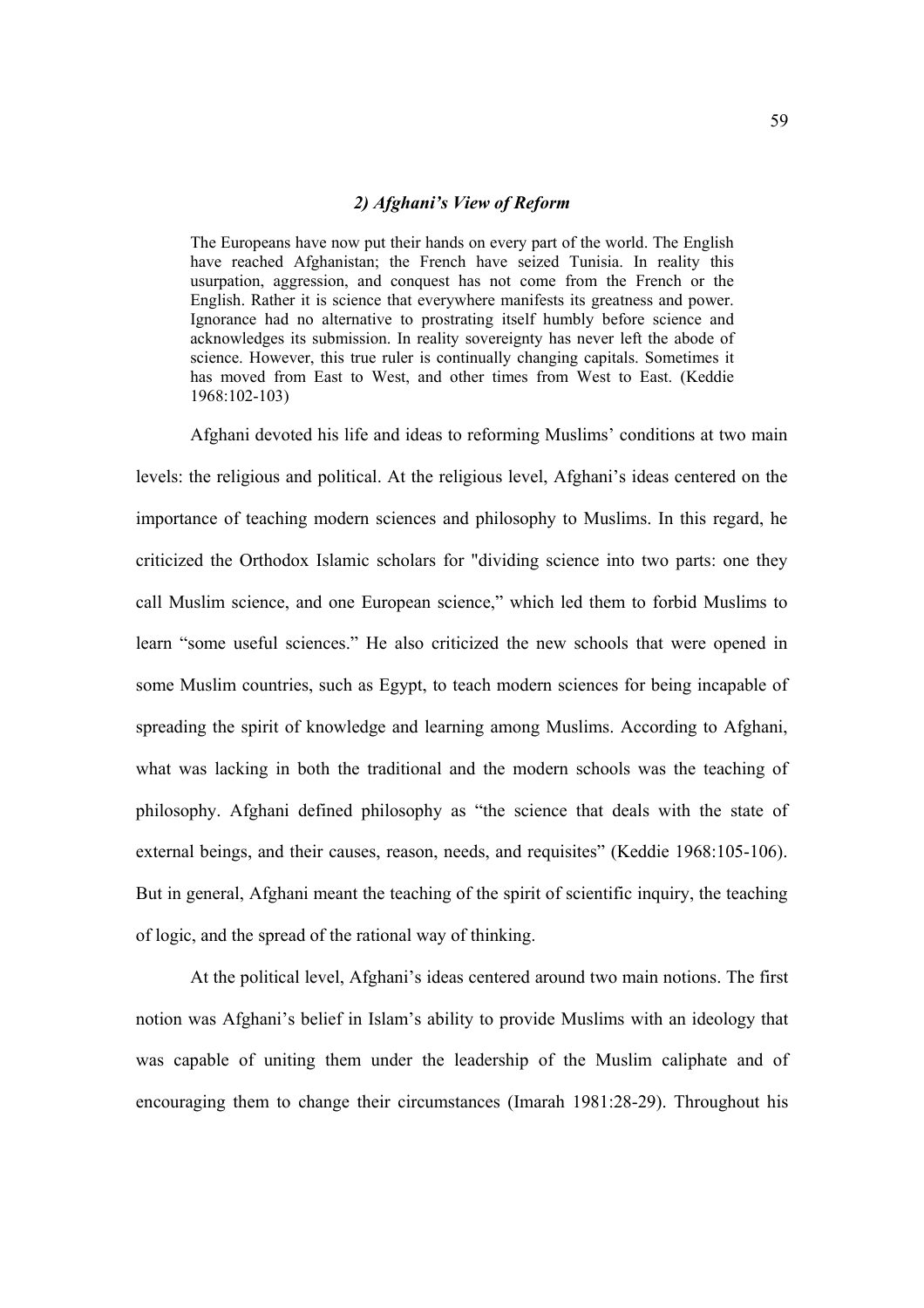writings, Afghani emphasized Islam's call for Muslims to unite. He repeatedly quoted Quraniq verses that call on Muslims to unite with each other and to consider other Muslims as their brothers and sisters. He also called upon his contemporary Muslims to consider Islam as the only source of nationalism. "Muslims," Afghani emphasized (Imarah 1981:35), "regardless of their countries, stay away from nationalities. They reject every kind of nationalism except Islamic nationalism. Once a believer in Islam truly believes, he would care less about his race and people [and care more about his religious link with other Muslims]."

Afghani blamed the disunity of Muslims on two main factors. The first factor was the Muslim rulers who, according to Afghani, cared about remaining in power and their prestige more than they cared about the interests of the Muslim masses. "The princes of the Orient," Afghani (Imarah 1981:293) noted, "don't care about what their titles really refer to. However, they care about having glorious titles and prestigious names. If an Eastern ruler loses his entire dynasty and money, and loses all his rights, but keeps his title he would be happy and would not care about what he lost."

He also criticized the Muslim rulers, especially the Ottoman caliphs, for depending on foreign (European and non-Muslim) aides in running the Muslim countries more than they depended on Muslim assistants. He believed that the foreign experts or aides did not care enough about the real interests of the Muslim nations because their loyalties belonged to their original countries and peoples (Imarah 1981:48). He also believed that the Muslim countries should be governed only by two kinds of elites, the first being their own native leaders, who care about the interests of their own native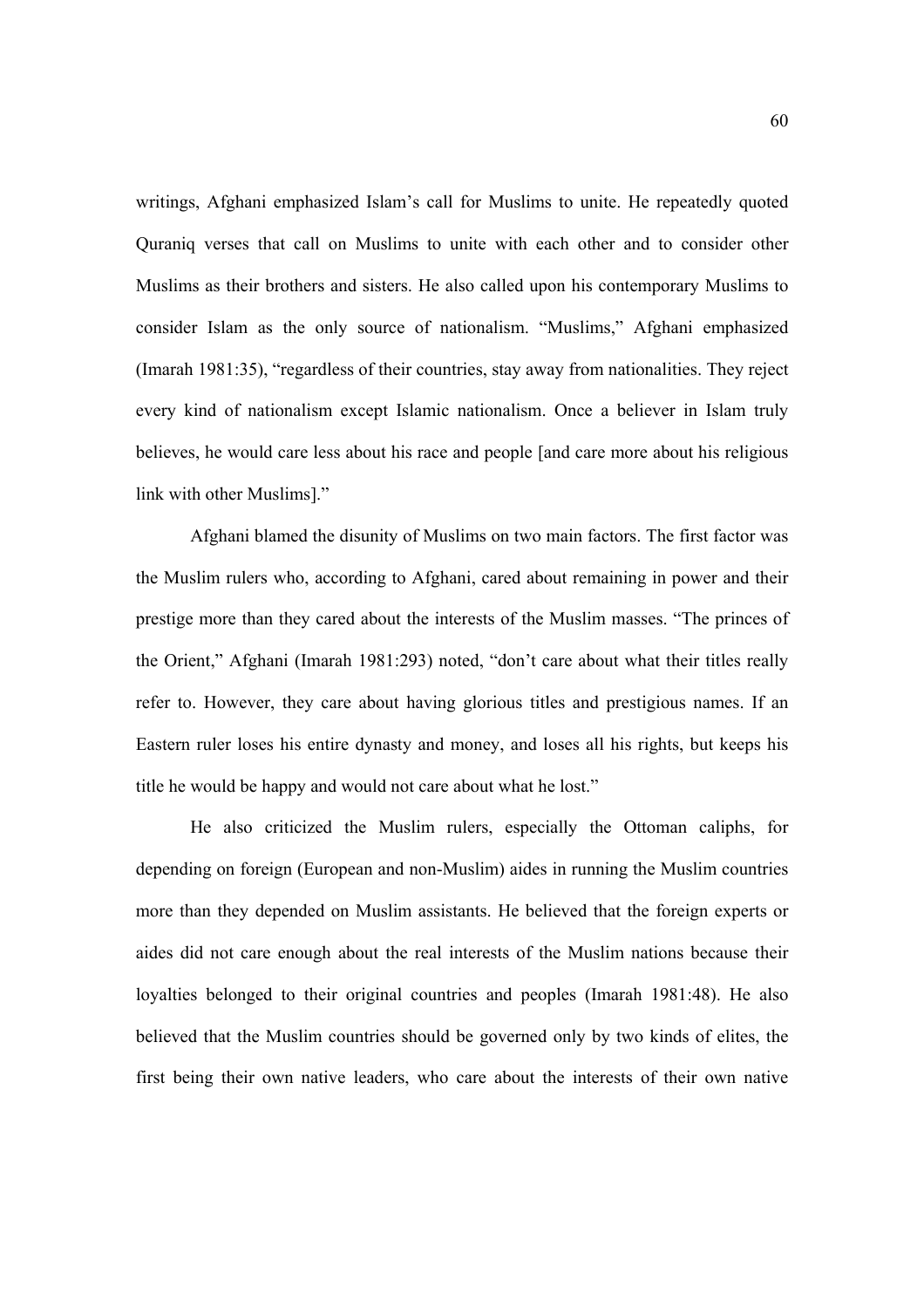people, and the second being the Muslim elites, even if they are foreigners, because Muslim elites should always care about the interests of Muslim masses in general (Imarah 1981:47-48).

The second factor that led to the disunity of Muslims, according to Afghani, was the lack of unity among the Muslim masses. In this regard, Afghani expressed frequently his disappointment in the lack of communication and caring among Muslims. "I cannot understand," Afghani wondered (Imarah 1981:289), "how the Muslim nations reached this stage of lack of communication and ignorance about each other although they are geographically connected and close. Afghanis know and care very little about their Iranian brothers. And both Afghanis and Iranians hardly know anything about what is going on in India."

Afghani believed that unity among the Muslim masses worldwide should start in the Islamic religious circles and schools (Imarah 1981:65). He also believed that the scholars were more capable than others of solving their differences, learning about other Muslim nations, and spreading Islamic unity and news among the Muslim masses. He felt that educating Muslims about their religious link with and duties toward other Muslims and educating them about the circumstances and suffering of other Muslims were first steps toward Islamic unity worldwide.

Afghani's second main political goal was to agitate Muslims against European, specifically British, colonialism, especially in Egypt and in India. Most of Afghani's Arabic political writings focused on describing the negative intentions of the British incursions into India and Egypt, on prescribing the actual and potential negative effects of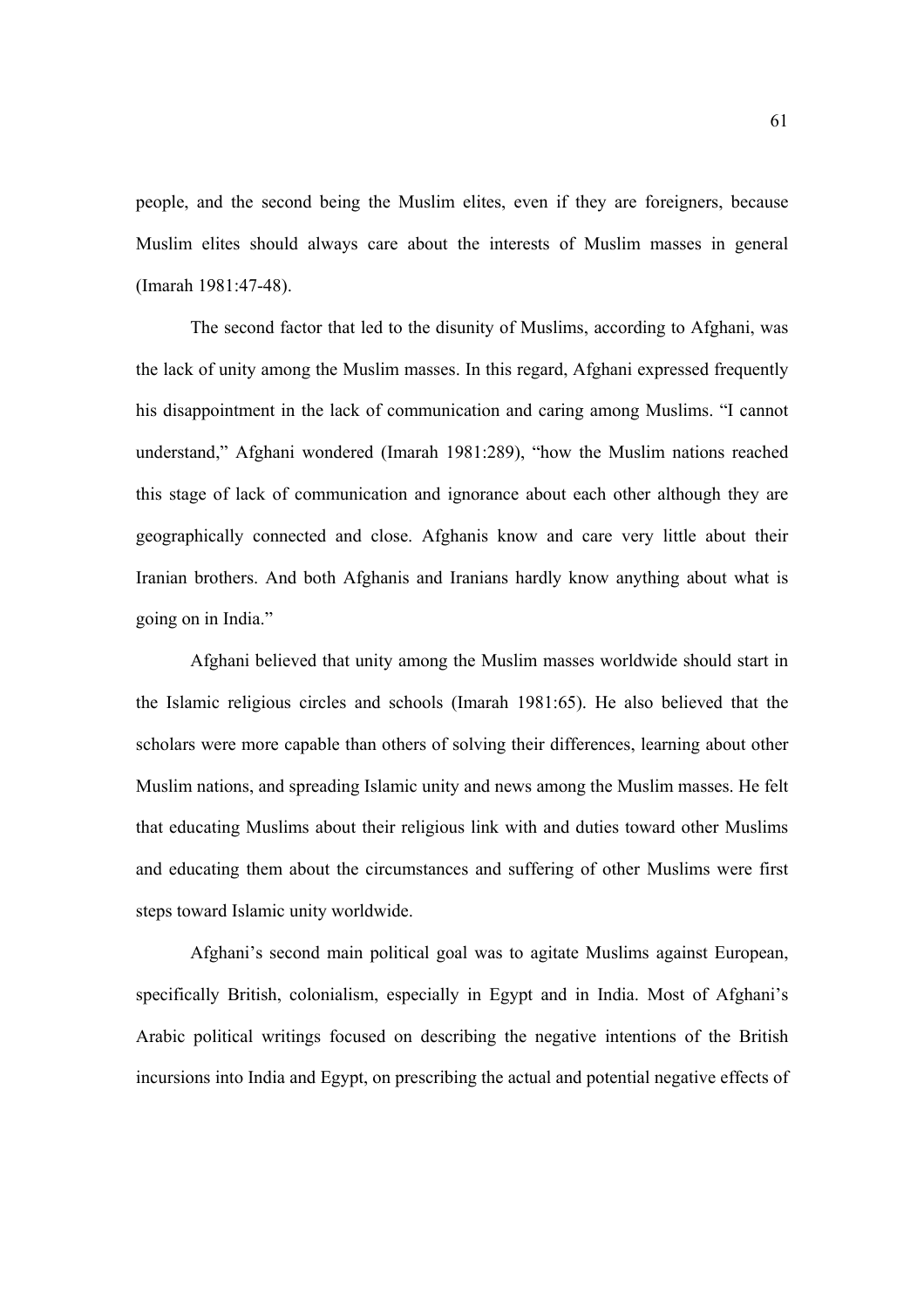those incursions, and on urging Muslims to unite with each other and to revolt against the British. Afghnai's familiarity with East Asia and with the British occupation of India made him play the role of an alarmist against the British occupation all over the Arab world. "Whoever travels through the British colonies, like India," Afghani warned (Imarah 1981:117), "can clearly see that the masses of those countries were subjugated to endless and immeasurable amounts of taxes and to temporary and permanent tariffs." He also believed that the British intentionally divided the political elites of the countries they occupied in order to weaken them.

Therefore, Afghani repeatedly (Imarah 1981:161) warned the Egyptian khedive and the Ottoman caliph that Britain's true intention was to occupy Egypt, which he considered (Imarah 1981:142) to be the "the most important Muslim nation" and the key to the Muslim East. Afghani's message was at a time, in the late 1870s, when the true nature and intentions of the British incursion in Egypt were not clear or articulated. In response, Afghani was always disappointed with the lack of action on the part of the Ottoman and Egyptian rulers when it came to defending Egypt against the British invasion (Imarah 1981:155, 234).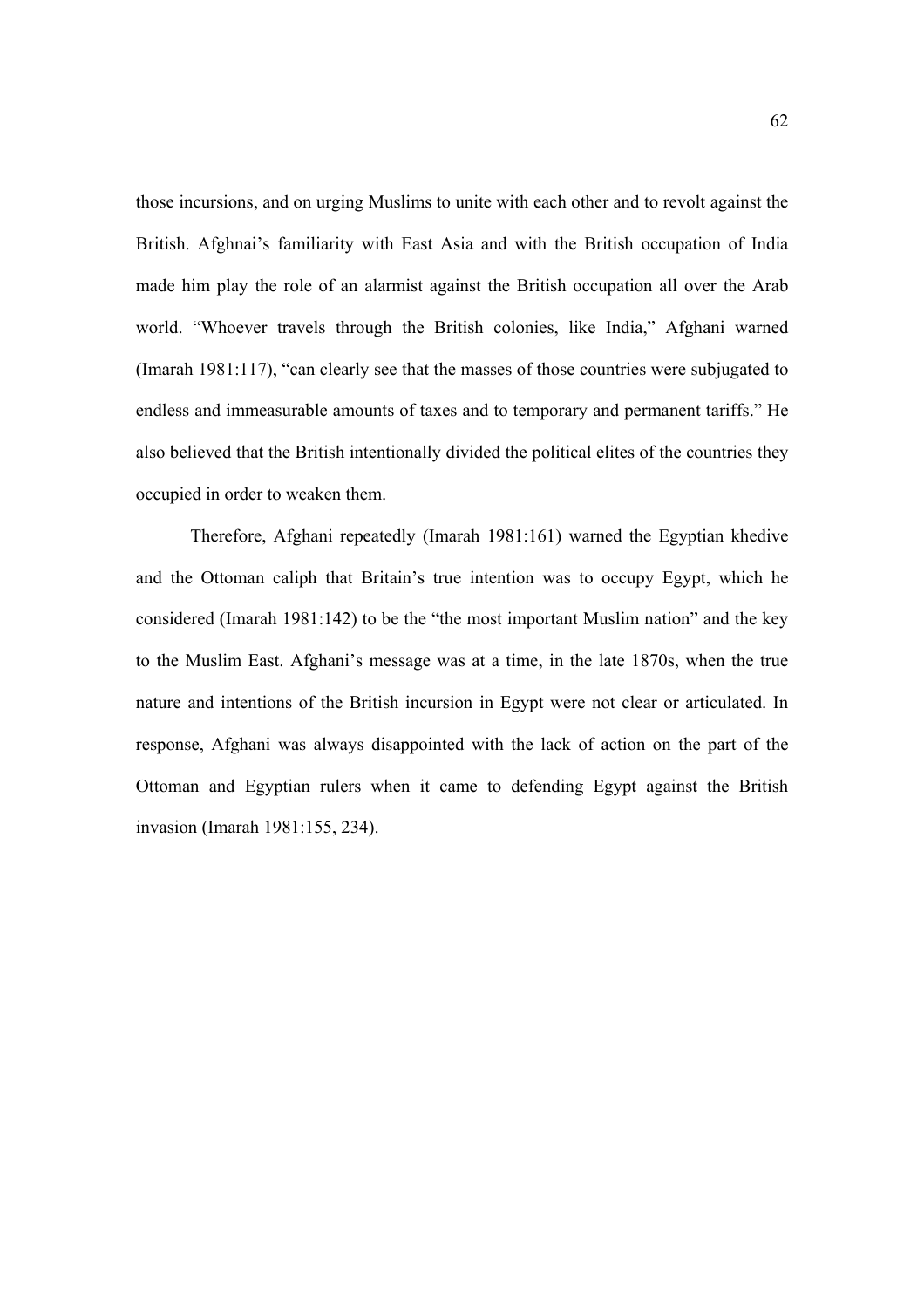## *3) Afghani's Occidental Discourse*

In the two previous sections I have explained how Afghani's life and view of reform led him to try to utilize his religious knowledge and political charisma to encourage the Muslim masses to work with their governments to reform their conditions. Afghani also lived at a time when Western colonialism was spreading quickly in the Muslim world. Afghani used his prior knowledge of the circumstances of some Eastern European colonies, India in particular, to warn Egyptians against the threat of British colonialism. In this section, I will explain how these views influenced Afghani's Occidental discourse and led him to hide his appreciation of some aspects of Western civilization.

# *1. Afghani's Appreciation of Western Civilization*

 In May 1883, Afghani wrote an article in a French journal called *Journal des Debats*, responding to an article written by the French thinker Ernest Renan. According to Nikki R. Keddie (1968:85), Renan, in his article, accused Islam of being "hostile to the scientific and philosophic spirit." He also criticized Arabs for being more hostile to science and philosophy than other Muslim nations. In response, Afghani wrote an article asking Renan to recognize the role Arabs played in leading the Muslim civilization and world and the role Muslims played in preserving and developing the sciences and philosophies originated by earlier civilizations, such as the Greeks, the Romans, and Persians.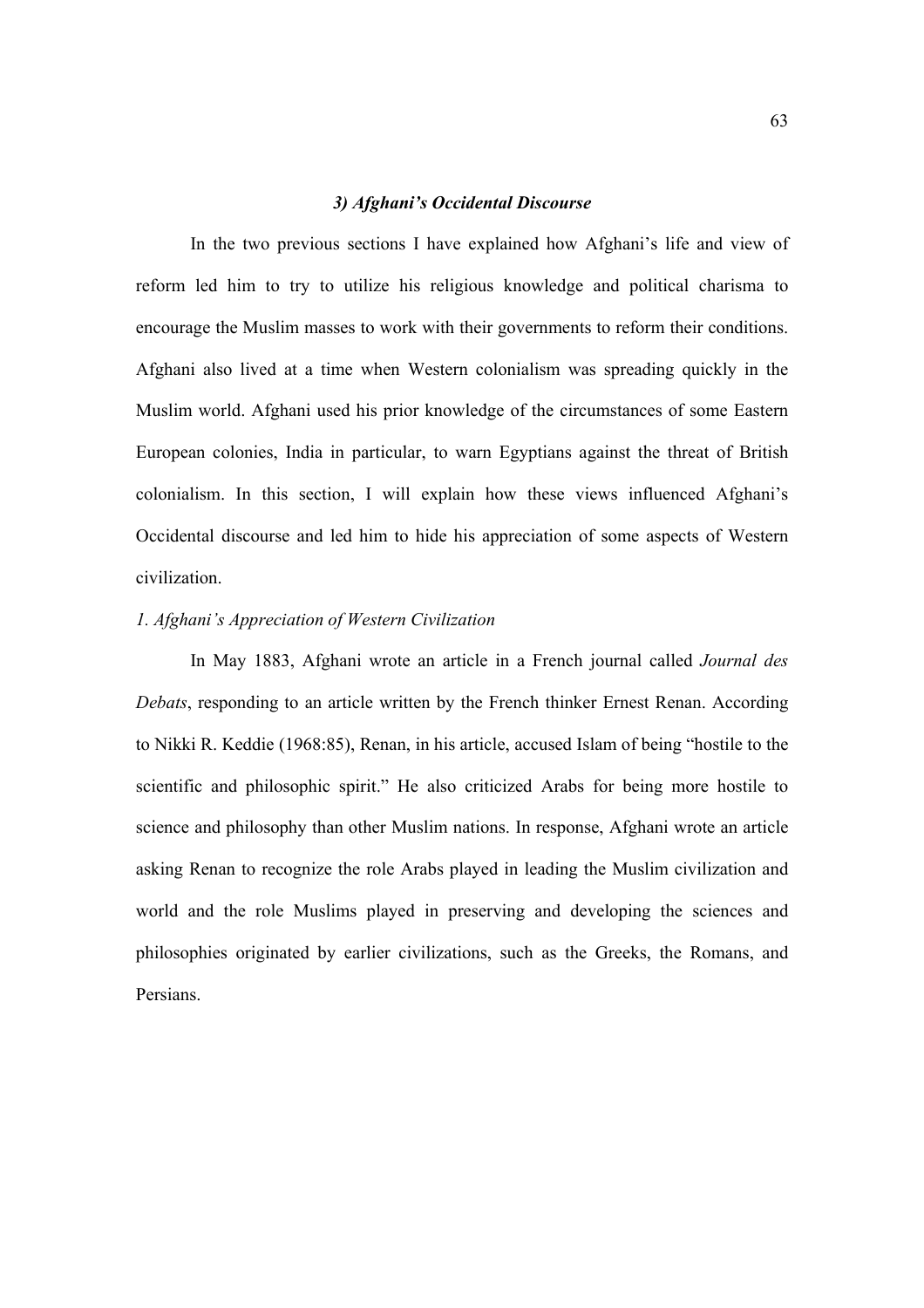The Arabs. …took up what had been abandoned by the civilized nations, rekindled the extinguished sciences, developed them and gave them a brilliance they had never had. Is not this the index and proof of their natural love for sciences? It is true that the Arabs took from the Greeks their philosophy as they stripped the Persians of what made their fame in antiquity; but these sciences, which they usurped by right of conquest, they developed, extended, clarified, perfected, completed, and coordinated with a perfect taste and a rare precision and exactitude. Besides, the French, the Germans, and the English were not so far from Rome and Byzantium as were the Arabs, whose capital was Baghdad. It was therefore easier for the former to exploit the scientific treasures that were buried in these two great cities. They made no effort in this direction until Arab civilization lit up with its reflection the summits of the Pyrenees and poured its light and riches on the Occident. (Keddie 1968:184-185)

 What is striking about Afghani's French article was that it included pro-Western views that were hardly expressed in Afghani's Arabic writings. In the French article, Afghani adopted an evolutionary view of the role religion plays in society. He believed that nations "Muslim, Christian, or pagan" at their birth are incapable of fully using "pure reason" to guide their own masses. Instead, nations use religious dogma to subjugate the masses and direct them. Therefore, nations, once mature enough, should adopt a more scientific and philosophical way of thinking (Keddie 1968:182-184). This evolutionary perspective led Afghani to admit some Occidental ideas that he never mentioned in his Arabic articles. First, he admitted that Muslim societies, like all Christian societies, should follow the evolutionary march from barbarism to advanced civilization. Second, he admitted that Islam at a certain point was an obstacle to the development of sciences. "In truth," Afghani said (Keddie 1968:183), "the Muslim religion has tried to stifle science and to stop its progress. It has thus succeeded in halting the philosophical or intellectual movement and in turning minds from the search for scientific truth." Third, he believed that Christian societies had advanced toward civilization more than the Muslim ones because they earlier freed themselves more from religion.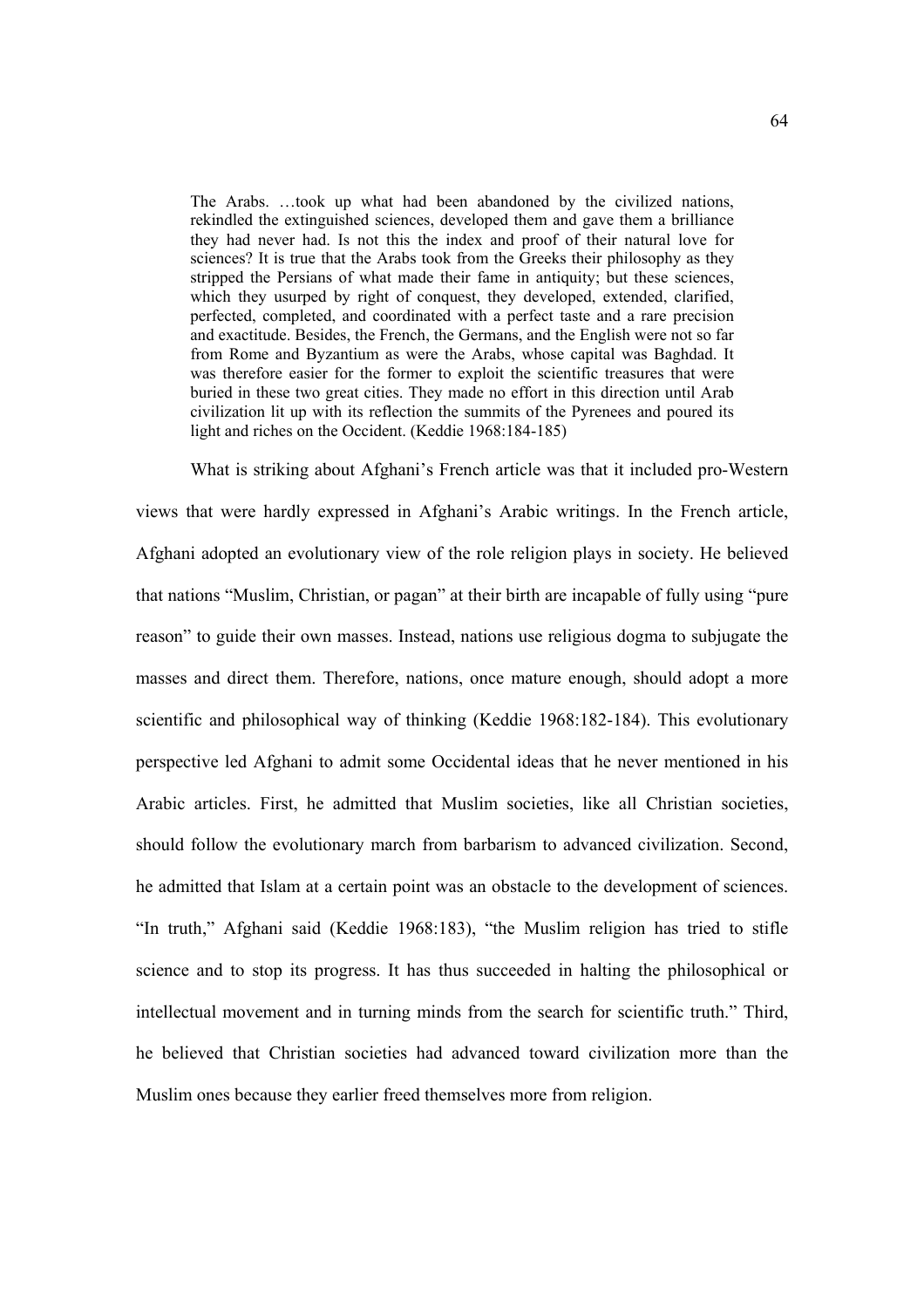All religions are intolerant, each one in its way. The Christian religion, I mean the society that follows its inspirations and its teachings and is formed in its image, has emerged from the first period to which I have just alluded; thenceforth free and independent, it seems to advance rapidly on the road of progress and science, whereas Muslim society has not yet freed itself from the tutelage of religion. ...I cannot help from hoping that Muhammadan society will succeed someday in breaking its bonds and marching resolutely in the path of civilization after the manner of Western society. (keddie 1968:183)

 The fact that Afghani hardly mentioned such Occidental perspectives in his Arabic writings, as I will show later, led some scholars, such as Nikki R. Keddie (1968:90), to accuse him of using double discourse, one directed toward the Muslim masses and the other directed toward Westerners. When speaking to the Muslim masses, Keddie believed that Afghani was more willing to use religion and religious discourse to motivate the masses politically. When talking to Westerners, Keddie thought (1968:90), Afghani used a more rational and philosophical approach that refrained from using religion. Regardless of the accuracy of Keddie's hypothesis, it is clear that Afghani's Occidental discourse when talking to Western audience was quite different from his Occidental discourse oriented toward the Muslim masses.

# *2. Afghani's Occidental Discourse When Talking to Muslims*

 Most of Afghani's Arabic Occidental discourse focused on one main goal, to encourage Arab Muslims to revolt against the British incursions in Egypt and India. To achieve his goal, Afghani developed and spread three main images of the West.

I will start with describing the British individual, in summary: he is possessed of little intelligence, steadfast, greedy and dissatisfied, stubborn, patient, and arrogant. The Arab or the Oriental is possessed of great intelligence, irresolute, satisfied, fearful, impatient, and humble. The British insists on his wrong opinion even if he has hastily said it. The Oriental will not insist on his correct opinion or on seeking his own rights. Therefore, the former (the British) will always overcome the latter because of his perseverance. And the latter (the Oriental) will lose all his rights because of his lack of patience. (Imarah 1981:75)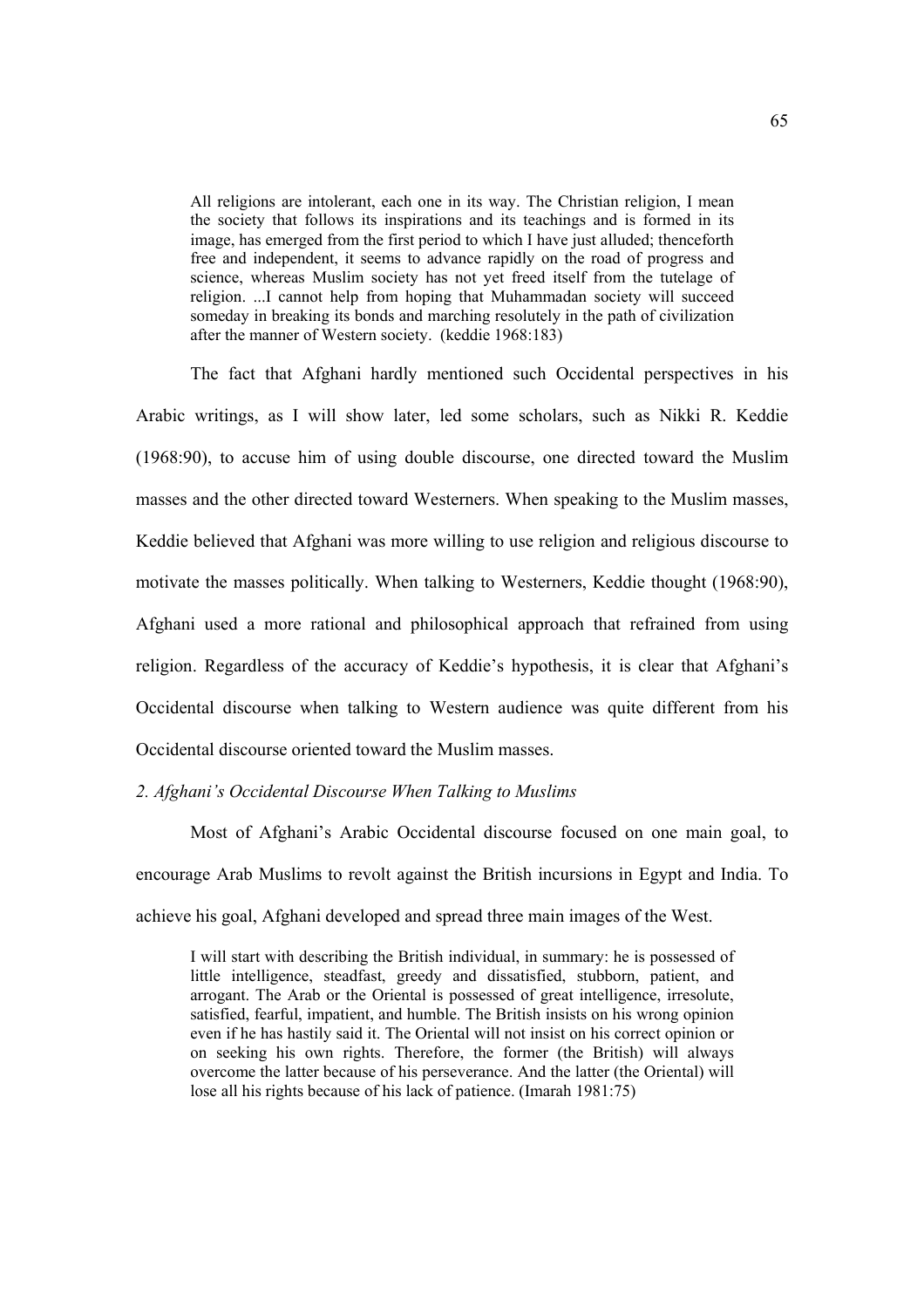The first image dealt with the British/Western individual in contrast to the Muslim/Oriental individual. At this level Afghani could not hide his admiration of the character of the European individual. He saw Westerners as risk-taking people who are willing to challenge their own selves and their surrounding circumstances in order to achieve their goals. In contrast, he saw Easterners as ignorant and fearful people who complain too much but lack the patience and resolve needed to achieve their goals. On the other hand, he accused Westerners of being greedy people seeking to exploit the resources of the weaker nations. He also accused the Western individual of being deceptive and unwilling to admit his mistakes even if he is sure about them. In contrast he saw Muslims as less ambitious people, who are not willing to stand up for their rights even when they feel that they are treated unjustly.

The British, as a nation, no body can deny that they are one of the most civilized nations. They know the meaning of justice, and apply it; but only in their country, with the British, with themselves. (Imarah 1981:85)

 The second image, which is the most widespread Occidental image in Afghani's writings, dealt with the British as a nation in its relations with the Muslim countries. At this level Afghani held his most anti-Western views. First, He saw the British society as a racist society that knew the true meaning of justice and human rights but applied them only among its own people. Second, he saw Britain as a greedy nation seeking to exploit others. Third, Afghani's most repeated image of the West is the image of Britain as a deceptive nation that skillfully hid its greed and animosity toward the Muslim/Eastern countries. In this regard, Afghani spoke constantly about how the British intervened in the Muslim nations under the guise of helping and supporting the Muslim masses and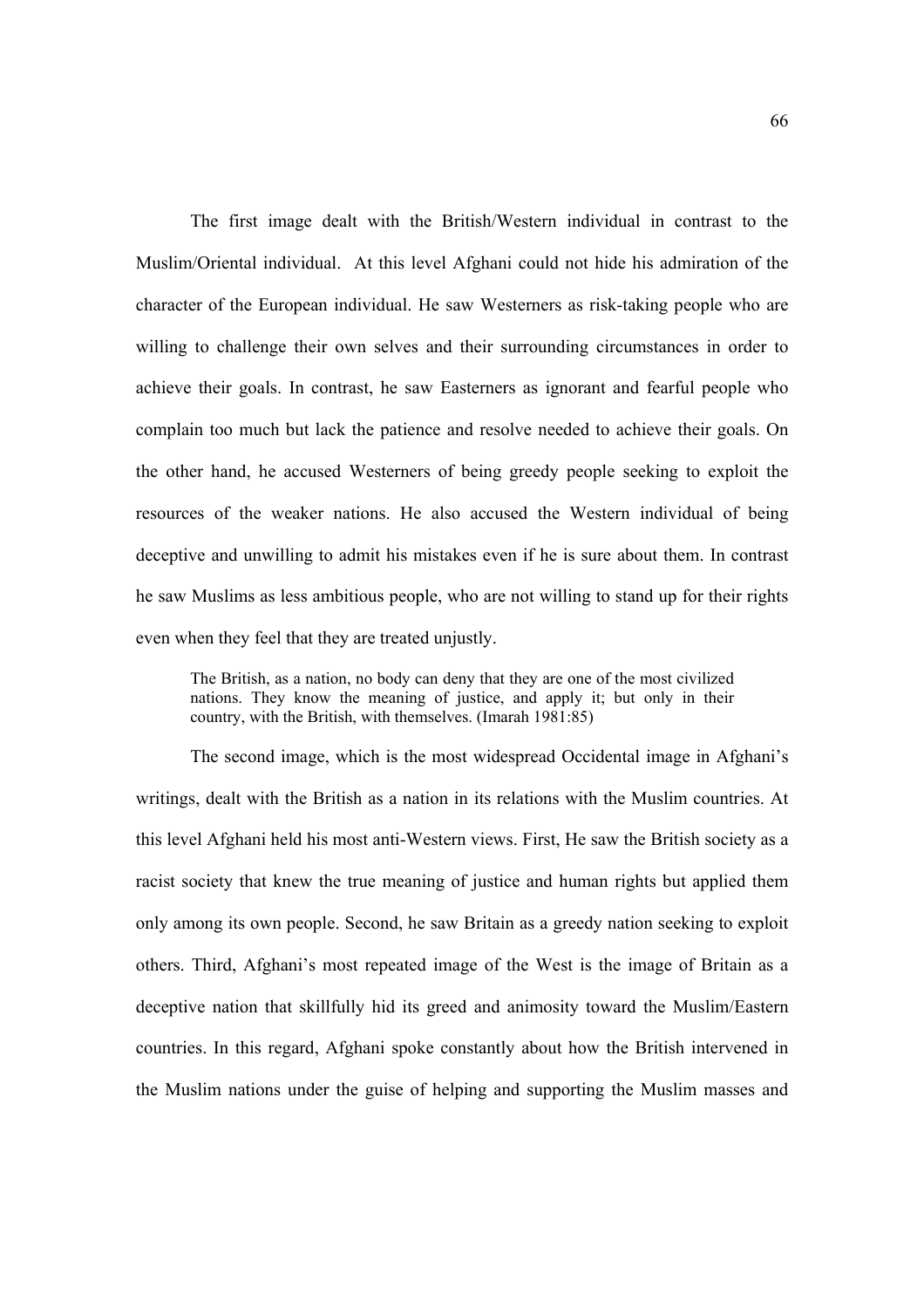rulers. However, as Afghani believed, the true intention of the British was to divide the Muslim societies and rule them. Afghani believed that the British hid their true intentions not only because they were evil, but also because the British disliked wars and preferred to take over the Muslim countries through political manipulation and economic control. Afghani also believed that the British tended to hide their intentions in order to minimize Muslims' resistance to their incursions and because they were militarily weak, especially in wars on land. He saw the British military as a weak military that lacked courage and that could be easily defeated if it was met with reasonable resistance by the Muslim masses.

Afghani believed that whenever the British entered a Muslim country they showed great respect to the country, its people, and its culture. They presented themselves as the best friends of the Muslim masses and the rulers. Then the British would start to agitate the various segments of the Muslim societies and elites against each other. They would provide the Muslim rulers with loans and weapons that they could use to fight their rival Muslim elites. Then, when all the various segments of the Muslim society were weak and defeated, the British intervened to impose their financial and military control over the Muslim countries. Therefore, Afghani advised Muslims repeatedly not to believe or trust the British.

The British controlled about one third of the world without shedding much of their blood or spending lots of money. …They did that by using the weapon of deception and dishonesty. They enter the countries and nations as cruel lions covered with the soft skin of snakes. They introduce themselves as honest servants and trustworthy aids, who only care about enforcing security and [providing] relief, improving order, stabilizing regimes, enforcing laws, empowering sultans, and through other types of tricks and conspiracies. When they want to intervene in the affairs of an Eastern country and find out that this country is ruled by a strong intelligent governor, and when this righteous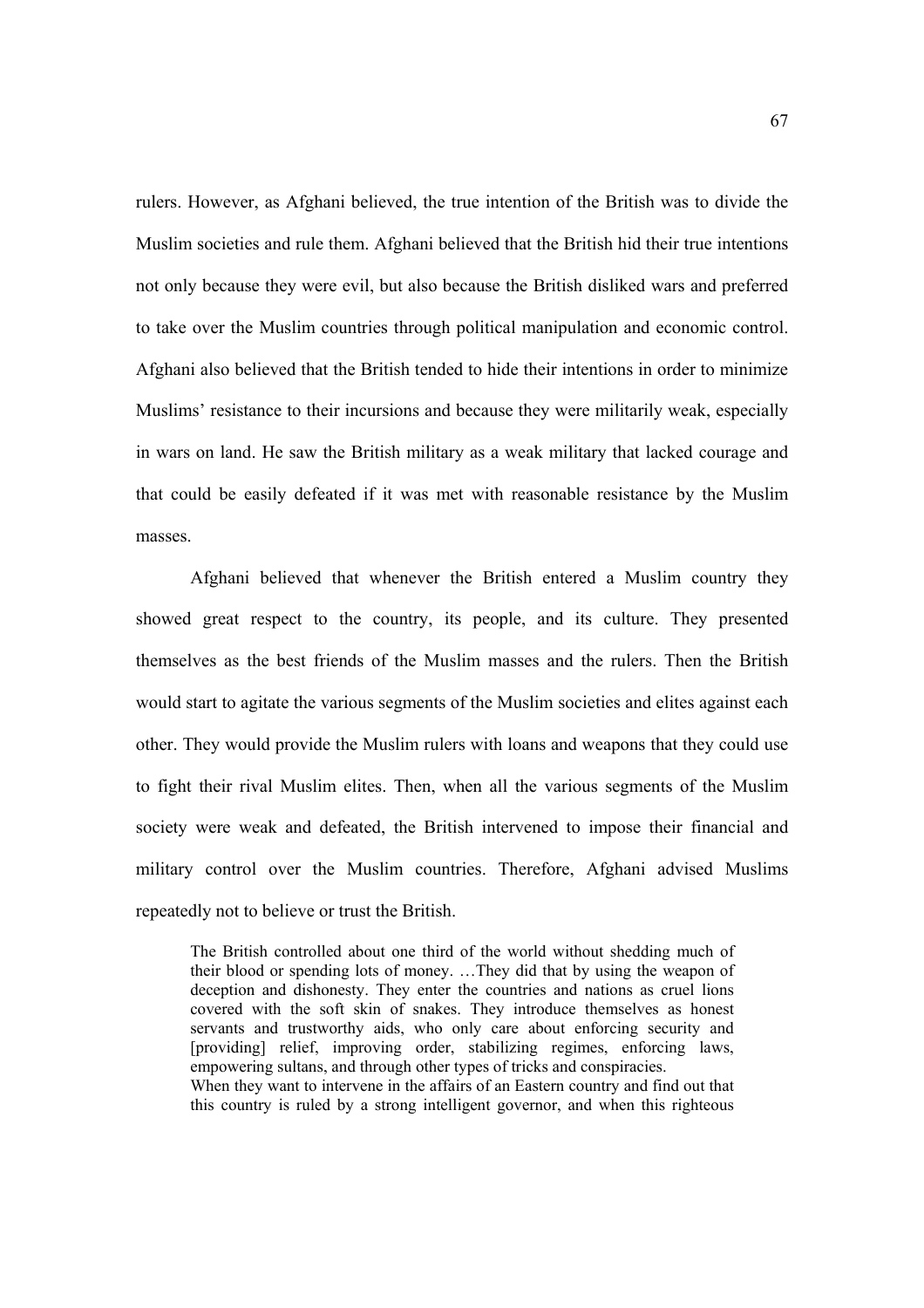Muslim governor starts to hinder their plans and delay their march toward their goal, they begin to agitate his people against him. …They encourage his enemies. …They induce some members of the ruling family to revolt against and challenge him. This will give them the opportunity to intervene in the fight between the ruler and his competitors.

They may also do what they did with the Indians, when they spread all over the country as traders and trading companies. …Then, they divided the world of Indian rulers and encouraged each Indian prince (*raja*) to seek independence from the country [India] until the country got dismantled into small dynasties. Then they encouraged each prince to fight against another prince seeking to defeat him and to take over his dynasty. Ultimately, the vast Indian lands became a stage for fighting and every prince fell in need for money and soldiers to defend his dynasty or to overcome his [Indian] enemy. At that time, the British [deceptively] intervened with open hearts to lend a hand to the fighting parties. (Imarah 1981:290)

Once the British controlled a Muslim country, as Afghani prescribed, they started

to dismantle its military and to fire the native employees from the administrative sector.

They depended on foreigners in running the country. They cut spending on education and

health care and devoted most of the country's resources to paying its mounting debt. This

scenario would lead the whole country, as Afghani predicted, into poverty and

deprivation.

Two years ago [the British] entered Egypt, the land of peace and tranquility, at a time when the Egyptians were living in good economic conditions and in security. Today, because of the British justice and the good British administration, Egypt became the land of conspiracies, and the land of corruption and disorder. The [British] justice ruled to deprive thousands of citizens and to expel them from their government jobs, while they have children and have no other source of income. And the British replaced them with British employees. The market went into recession. The farmers could not work in their fields because of the lack of security and the spread of rioting. …Poverty dominated the farmers and they became unable to pay their debts and unable to pay their due taxes to the government (Imarah 1981:148).

 In contrast to this image, Afghani saw Easterners as ignorant, unsophisticated people, who were easily deceived by the British at the beginning. Yet Afghani believed that Easterners came to realize quickly the negative effect of European colonialism on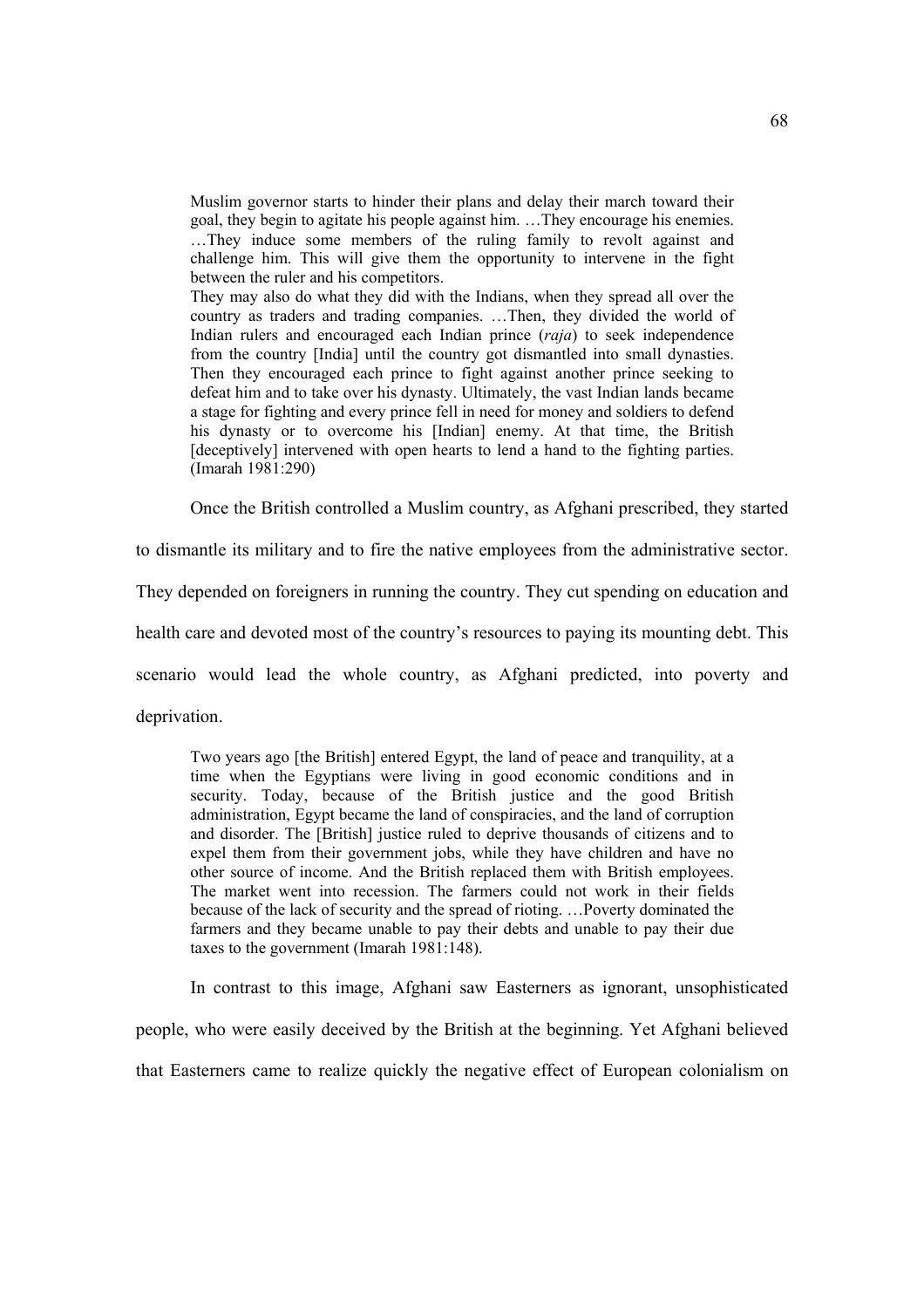them at all levels. At the same time, Afghani complained frequently about the lack of action on behalf of the Muslim masses when it came to revolting against the British. He also criticized the Ottoman and Egyptian rulers constantly for their lack of action to defend Egypt.

 The third image dealt with the relations among the European governments, especially the relations between the British and the French. At this level Afghani liked to refer to the existence of competition and animosity among the European nations over the control of the East. He believed that the European countries were driven in their internal competition with each other by their national interests and ambitions. In the early months following Britain's occupation of Egypt in 1882, Afghani hoped that the other European powers would force Britain to withdraw from or ease its control over Egypt. When Europe failed to pressure Britain, Afghani expressed his huge disappointment.

 The previous paragraphs reveal several important facts about Afghani's Occidental discourse. First, they show that Afghani liked and hated the West simultaneously. He liked Western philosophy and sciences and the character of the Western individual and at the same time hated Western colonialism and its manipulations of the resources of the Muslim world. This ambivalent attitude, in addition to Afghani's circumstance and view of reform, led him to hide his appreciation of the Western philosophy and sciences, to simultaneously praise and mock the character of the Western individual, and to use double discourse, one when talking to Muslims and the other when talking to Westerners.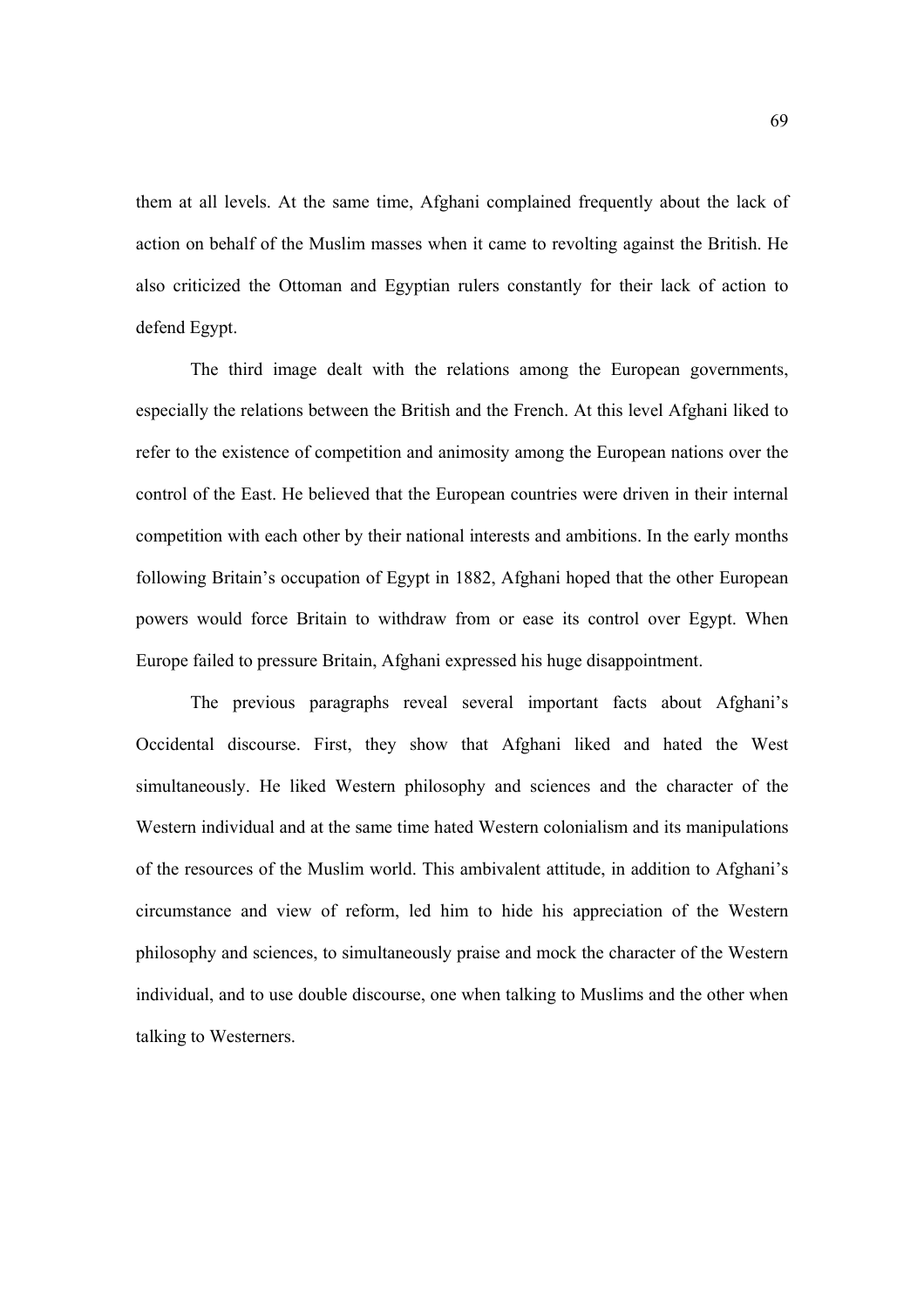### *4) Afghani's View of America*

Afghani used America to enforce his preconceived ideas about Western colonialism as a heartless system that was willing to discriminate against all of its colonies and that could only be resisted by the force of public uprisings. In this regard, Afghani only mentioned America twice in the Arabic writings I surveyed. In the first case, Afghani spoke proudly about Americans as an example of a people who revolted against British colonialism. Afghani (Imarah 1981:73) called George Washington "the great General Washington" because of Washington's role in leading the American independence movement from the British. Afghani also spoke about how the British and Americans shared the same religion, Christianity, and how this fact did not protect the Americans from British injustice. He spoke about how the British kept imposing more taxes on the Americans until the latter decided to revolt. The American Revolution, for Afghani, was a proof that complaining against British injustice would not lead Muslims anywhere unless they revolted against the British as the Americans did.

In the second instance, Afghani referred to America as the place to which the Irish immigrated, running away from the religious persecution of the British (Imarah 1981:147). In this instance, Afghani was trying to give another example of the injustice of the British and that the British were willing to persecute their colonies' masses, even if the colonized masses were Christian.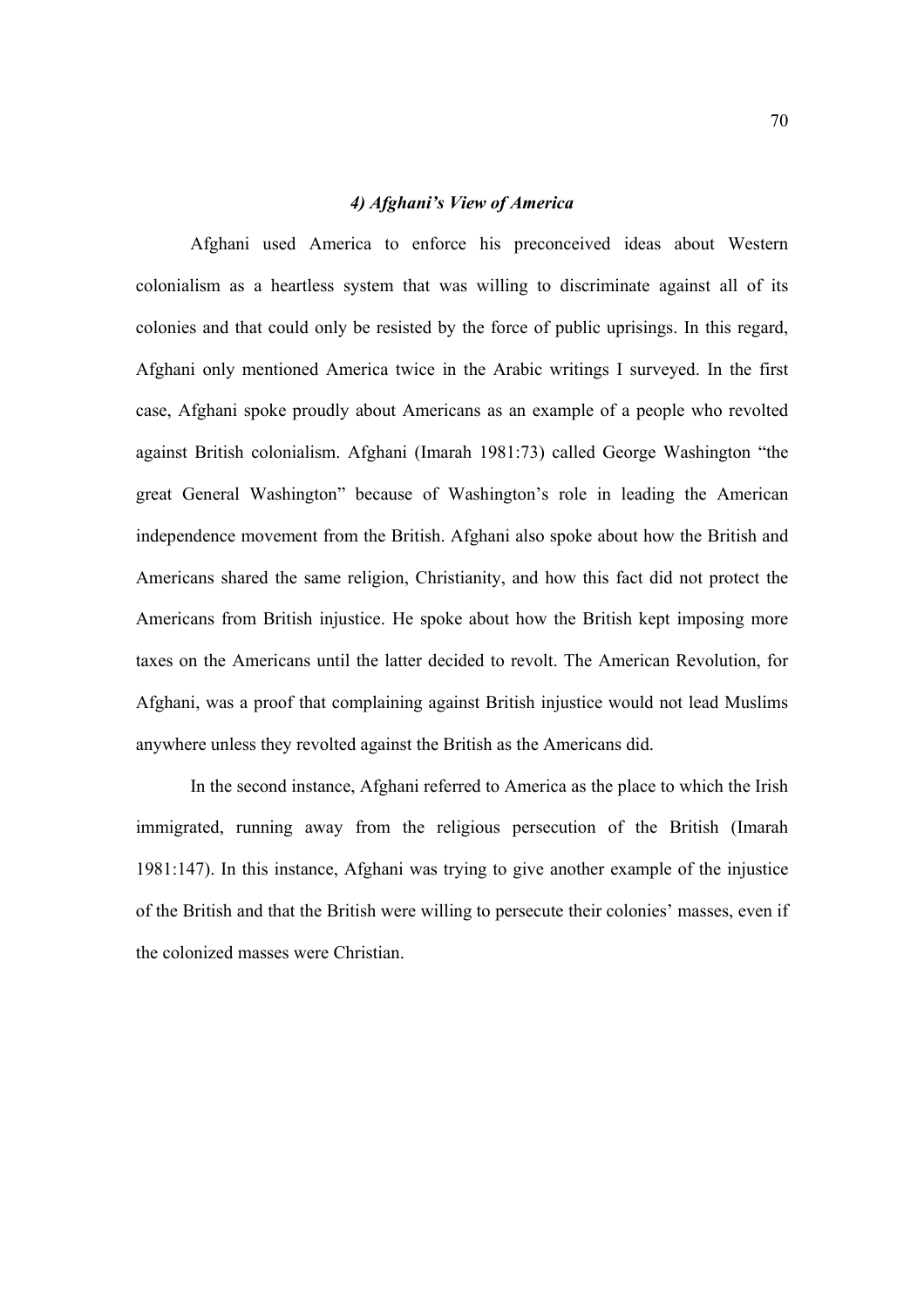# *5) Role of Islam in Afghani's Occidental Discourse*

The essence of the East's problem is the fight between the Easterner and the Westerner while each of them is putting on (disguised with) a religious disguise. The Westerner uses Christianity as a cause. The Easterner uses Islam. However, the peoples of the two religions resemble two deaf machines controlled by the hands of their movers. Those who dominate Christianity manipulate religion for the sake of the worldly life and they know the matters of their worldly life and what it requires. Those who practice Islam manipulate their worldly life for the sake of religion and because they don't follow their religion's guidance they lose both. (Imarah 1981:9)

In general, Afghani did not believe that Europe and the Muslim world were engaged in a religious war. He believed that the struggle between the East and the West was a struggle over power and resources and believed that whoever owned more knowledge and power could overcome and subjugate the other. Afghani (Imarah 1981:13) considered the Ottomans to be colonizers the same as the British and the Europeans. Moreover, he (Imarah 1981:16) saw the Ottomans as bad colonizers who had only mastered the art of war and did not know how to build civilizations. This is why he felt that it was normal for the Ottomans' colonies to revolt against the Ottoman rulers. He also believed that if the Ottomans were good colonizers they would have kept their various colonies under their control even if the masses of those colonies were not Muslim.

In addition, Afghani thought that the British were mainly driven by their interests and greed and that they treated weaker nations unjustly even if they were Christian. For a proof, Afghani referred to the example of the British persecution of the Americans and of the Catholic Irish. He also referred to the continuous competition among the European nations over wealth and resources although all of them were Christian.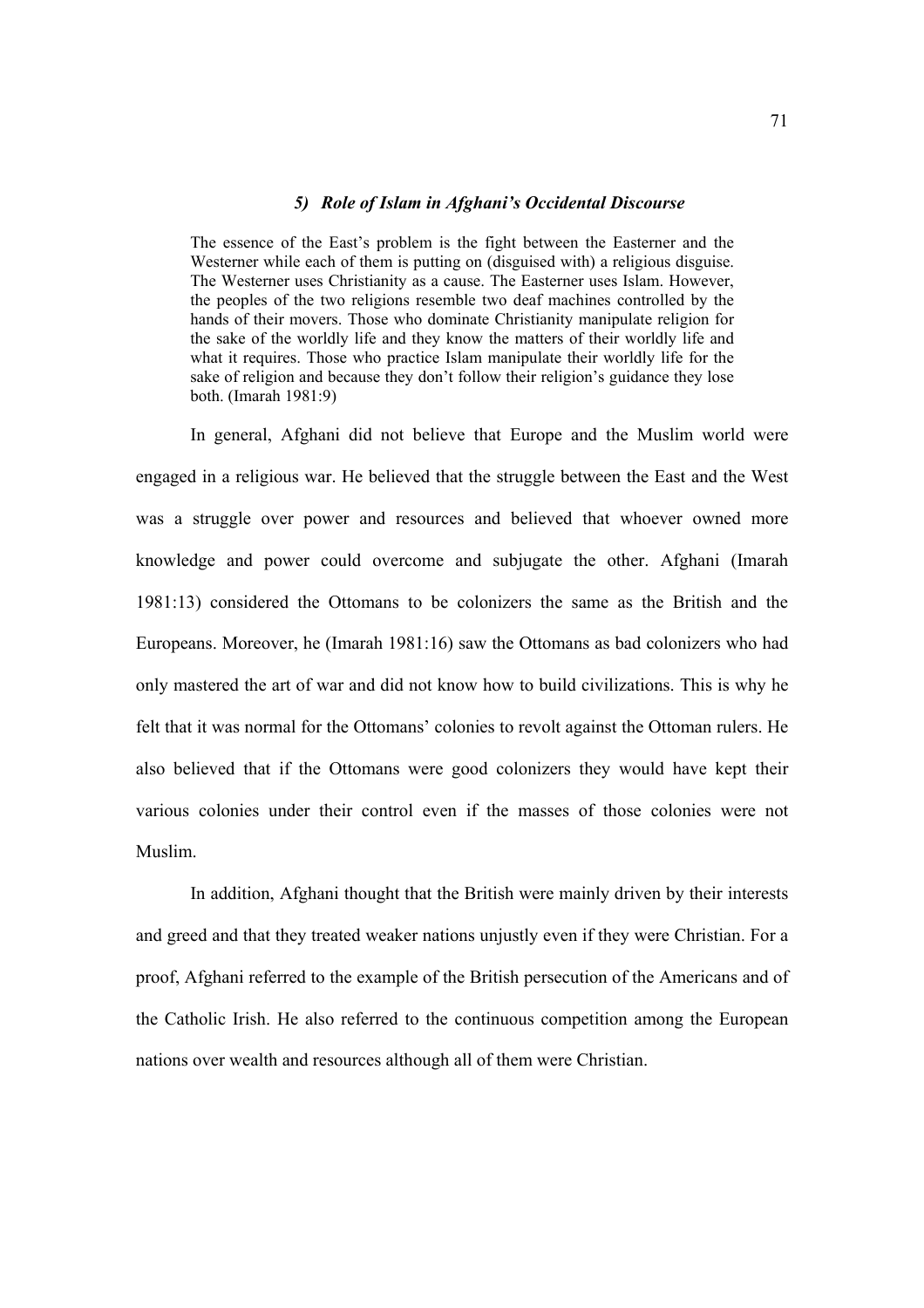Therefore, Afghani did not really believe that the European colonization of the Muslim world was pushed by religious motives. Yet Afghani, in a few instances, used religiously loaded language to agitate Muslims against the British. For instance, Afghani (Imarah 1981:143) described the British as "the enemy of Muslims" who were pushed by "strong animosity" to dominate the Muslim nations. In the same instance, Afghani described Britain's domination of Muslims as a way to "take revenge from the religion [Islam]." In another instance, Afghani (Imarah 1981:235) warned Muslims that "every Muslim should know that it is its [Britain's] intention to end this religion [Islam] and its people [Muslims] from the earth." In a third case, Afghani accused Britain of using religion to create divisions between the Sudanese, who were Muslims, and the people of Ethiopia (*Habasha*), who were Christian. Fourth, Afghani (Imarah 1981:293) accused the British of discriminating against Muslims and denying them jobs in the Indian government because of their Islamic religion.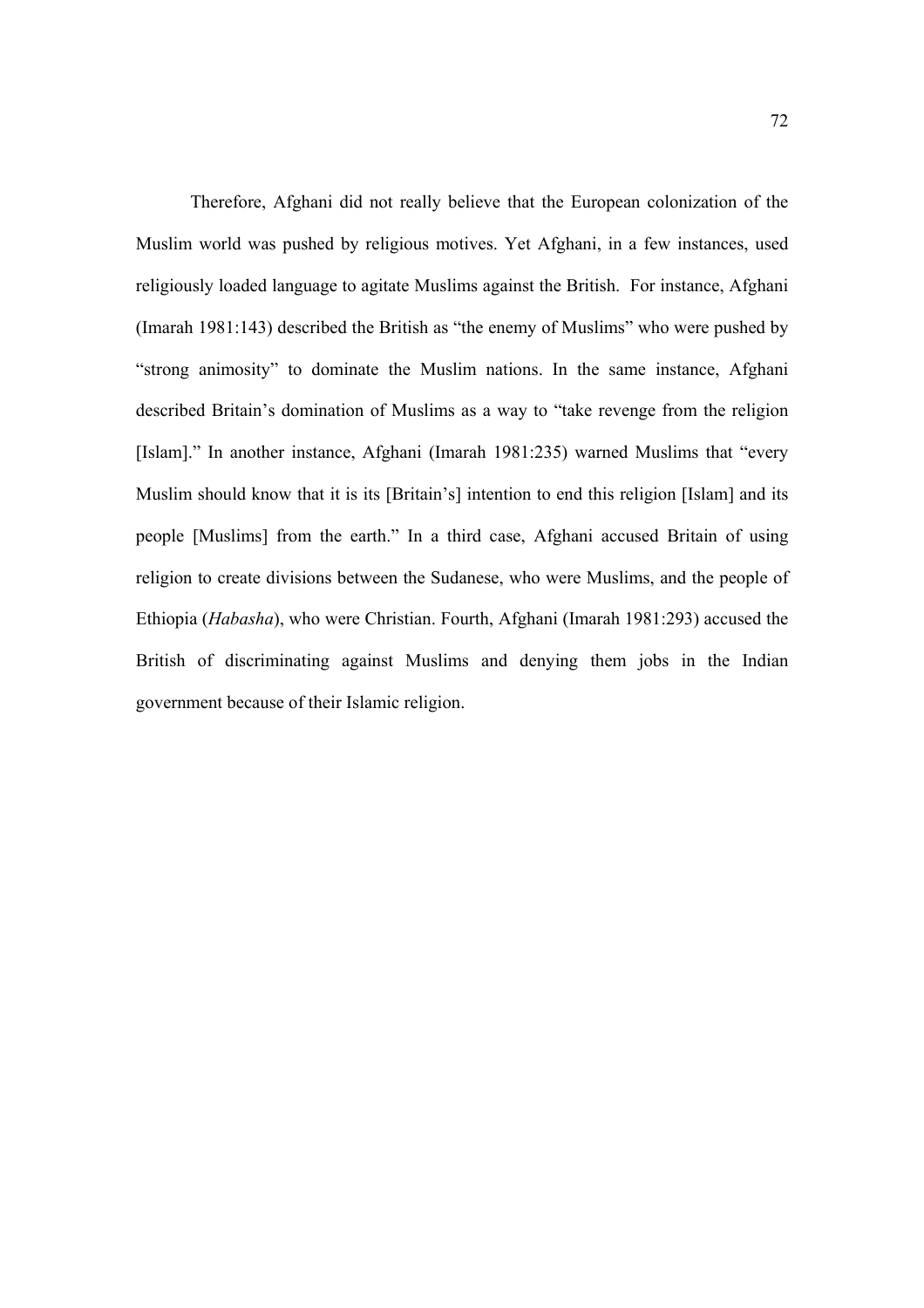# *6) Conclusion: General Characteristics of Afghani's Occidental Discourse*

I conclude this chapter by highlighting some key characteristics of Jamal al-Din al-Afghani's Occidental discourse.

First, Afghani lived in Egypt at a time, during the 1870s, when Western pressures on Egypt were real and were widely felt. Those pressured could be traced to the beginnings of the 1840s, when several European countries allied with the Ottoman Empire to put an end to Mohamed Ali's attempt to modernize Egypt. They were also felt during the 1850s, 1860s, and 1870s, when Egypt increasingly fell in debt to Europeans, who forced Egypt to appoint European observers over its economy. In addition, Afghani was able to predict the European occupation of Egypt that started three years after he left Egypt and lasted for more than seven decades.

Second, Afghani saw reform as the solution to Muslims' decay and to the threats of European colonialism. He believed Muslims can reform their circumstances if they reform their understanding of Islam in a way that leads them to improve their circumstances and to unite together under the leadership of a righteous Muslim caliphate. He also believed that once Muslims reformed their thinking and unite together they would be able to resist Western colonialism. To achieve this goal, Afghani devoted his life to educating the Muslim masses and governments about his ideas and to warn them against the threat of Western colonialism.

Third, despite Afghani's negative views of Western colonialism and its policies toward the Muslim world, he still looked up to Europe as a model of civilization that Muslims could learn from. In this regard, Afghani liked Western sciences, philosophy,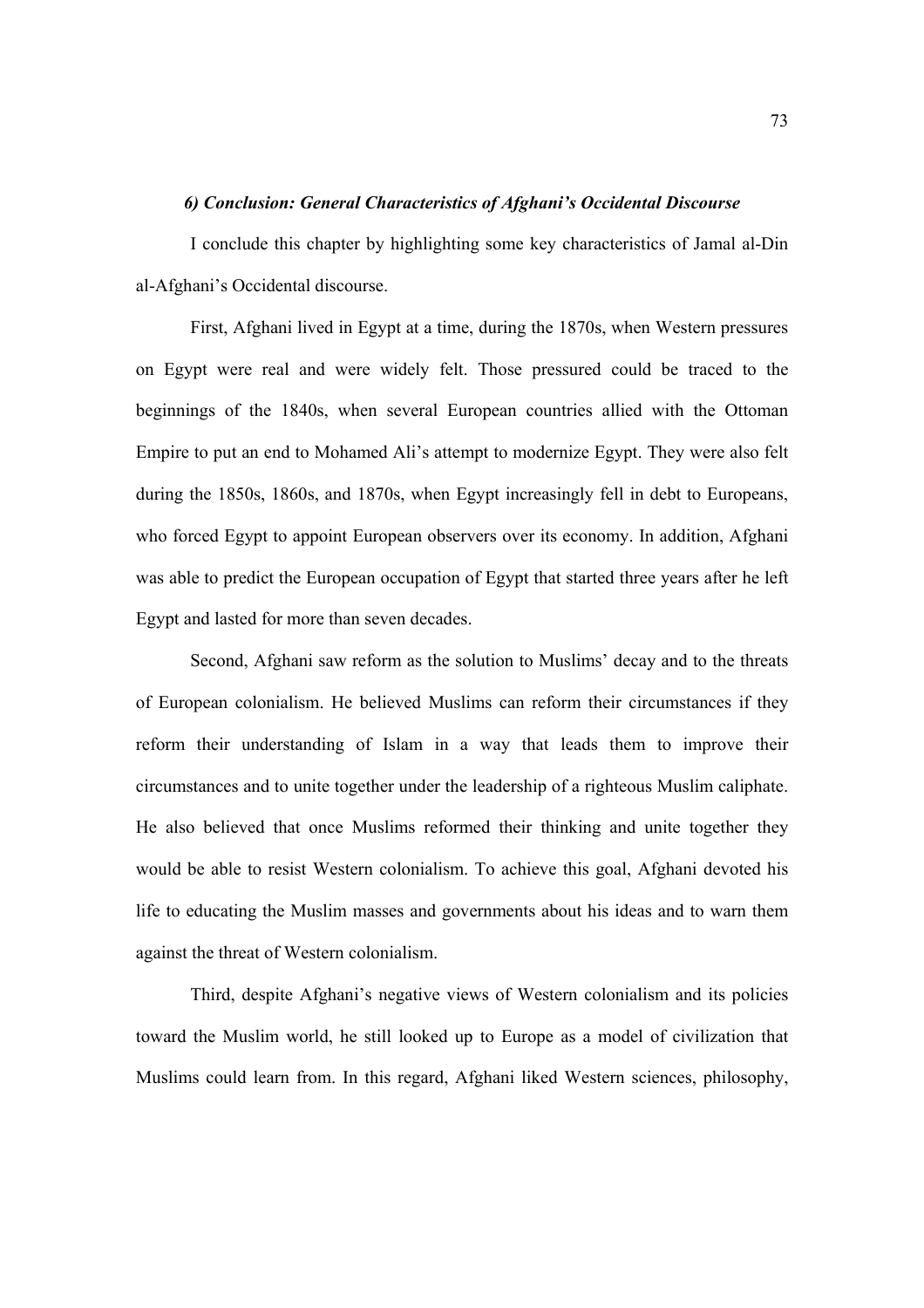and rationality. He also praised the Western individual for being active, independent, and risk-taking.

Fourth, to serve his reform project, Afghani used several discourse tactics to mobilize his information about the West and force Westerners to fit his agenda. In this regard, Afghani used the following distinct discourse strategies:

He used double discourse, one when talking to Muslims and another when talking to Westerners in order to remain consistent before his Muslim audience. When talking to Muslims Afghani emphasized his negative views of the West and deemphasized his positive ones.

Afghani exaggerated the weakness of the British soldiers and militaries in order to encourage Muslims to revolt against the British. He also exaggerated the readiness of Muslims to revolt against the British. He described Easterners as people who hated the British very much and saw no benefit or hope in the British occupation. He encouraged the Egyptian and Ottoman rulers to revolt against the British, promising them that if they revolted against the British, the Muslim masses would join and support them. He overemphasized the weakness of the British military and the animosity that other European countries held against the British. In response, his expectations always fell short and he constantly ended up expressing disappointment, especially regarding the lack of action on behalf of the Muslim masses and rulers.

Afghani used binary language to contrast the character of the Western individual with the character of the Eastern individual. In this regard, Afghani believed that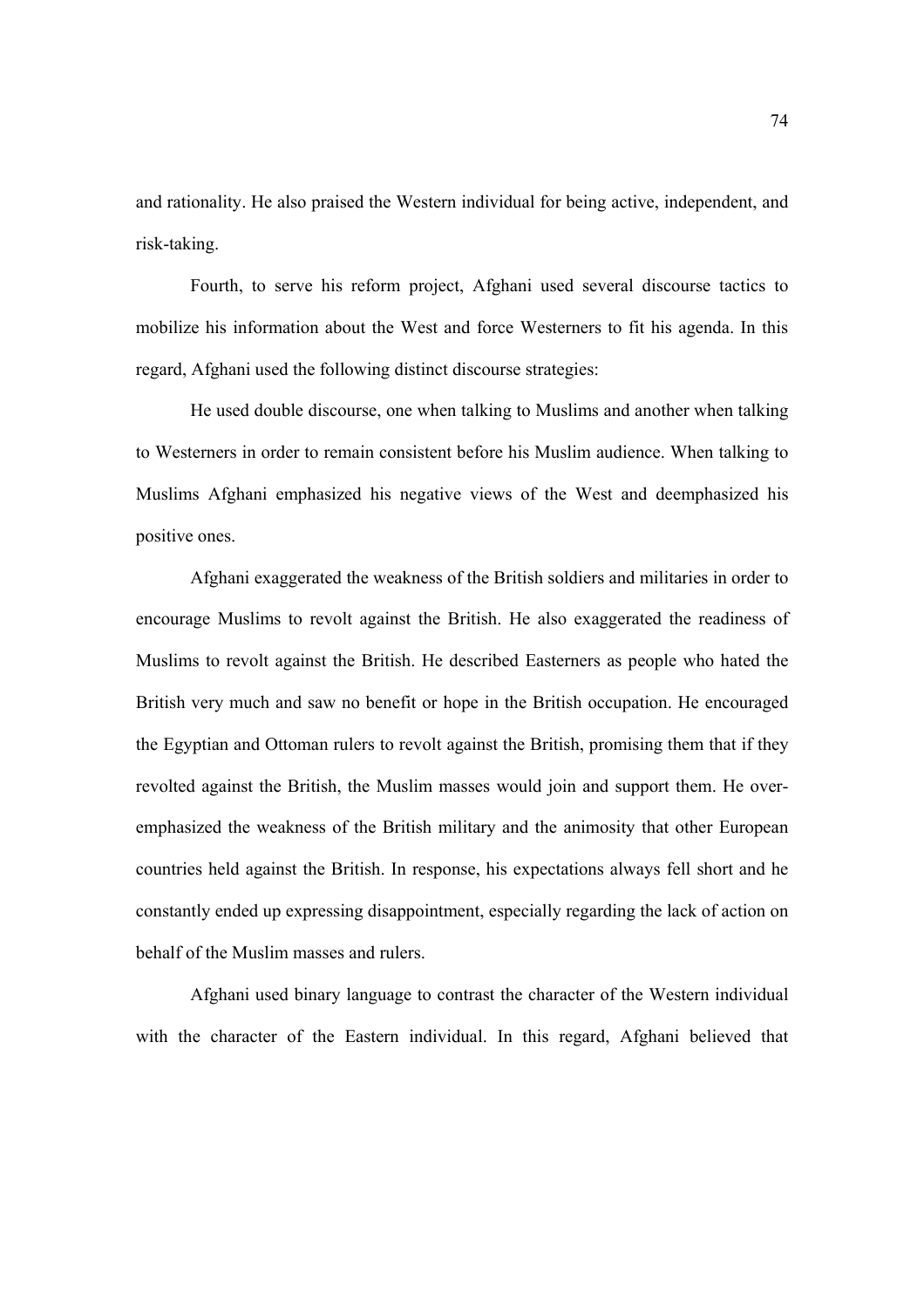Westerners were more active and resolute than Easterners. But he still believed that Westerners were greedy, stubborn, and deceptive.

Although Afghani viewed America as a Christian nation, he saw America in a different and more positive light than the rest of Western countries. Afghani viewed America mainly as a country that was colonized by Europe. By doing so, he associated America with the Muslim countries that were subjugated by European colonialism. He also introduced America to the Muslim world as a positive model of a country that freed itself from colonialism.

Although Afghani did not believe that Western policies were motivated by religion, he used religion a few times to agitate Muslims against the British. Deep in his mind Afghani did not consider religion to be the main cause for the conflict between the West and the Muslim world, as he believed that politics were motivated by political and materialistic motives and interests more than anything else. Yet Afghani provides a dangerous example of how religion can be used as a political means to agitate the Muslim masses. Afghani's political character and tendencies made him use religion in a few instances to agitate the Muslim masses against the British by portraying Britain as a nation whose policies in the Muslim world encompassed deep animosity to Islam and Muslims.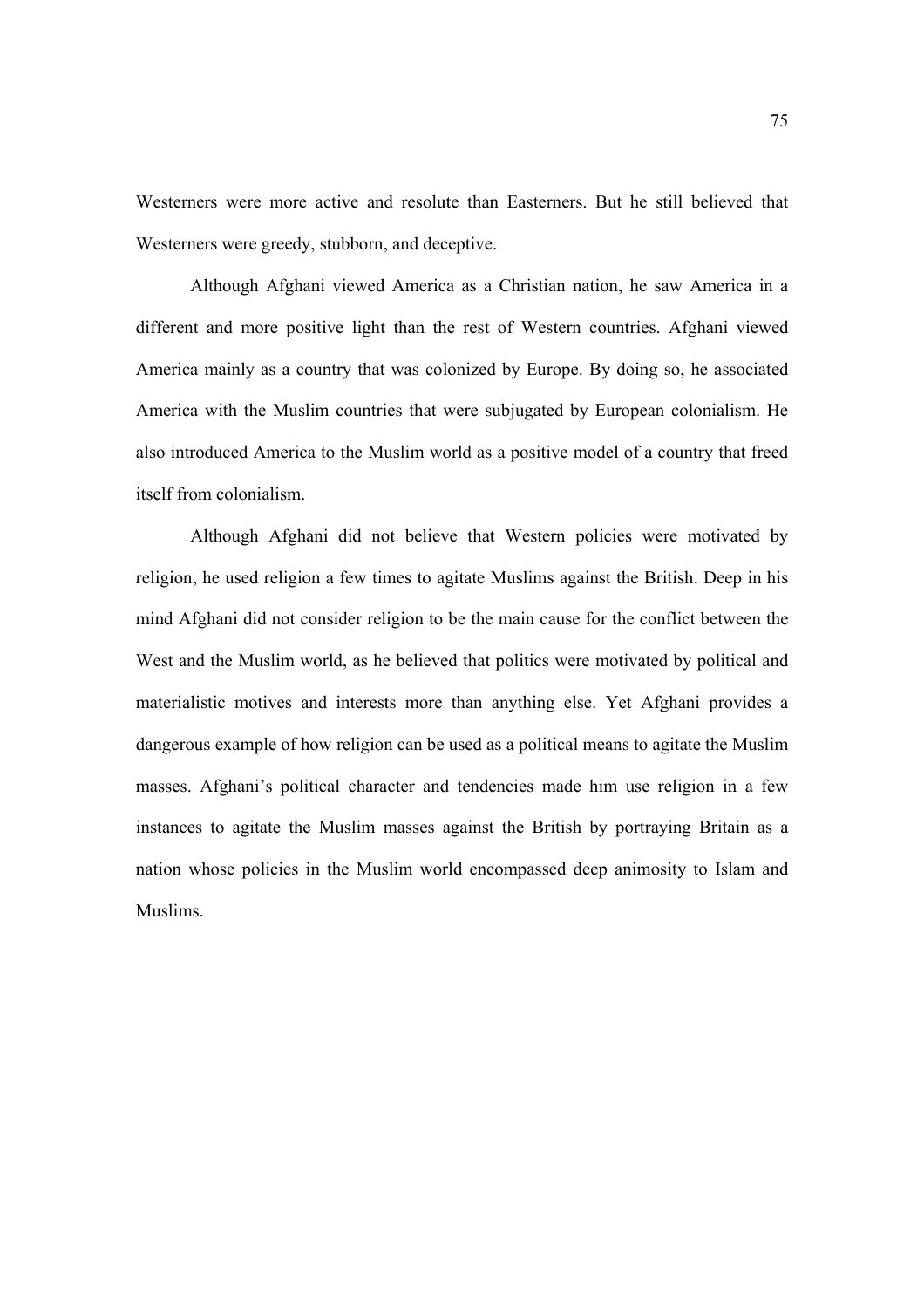#### **Chapter 4**

#### **The Occidental Discourse of Qasim Amin**

The objective of this chapter is to analyze the Occidental discourse of Qasim Amin (1863-1908), who is considered to be one of the main founders of Arab liberalism in general and of the Arab women's liberation movement in particular. Amin's Occidental views are unique and stimulating not only because of his intellectual influence but also because of his willingness to stand up to some of his time's most powerful social and cultural taboos, especially regarding the role of women in the Muslim societies. In addition, Amin saw the West as a model that should be mimicked at the social and cultural level, an idea that was unpopular at his time.

To explain the factors that shaped Amin's Occidental views, I argue that Amin's personal and historical circumstances, his view of reform that despised politics and focused instead on social and cultural reform, and his willingness to stand up against the will of public opinion allowed him to advocate Occidental views that were uncommon and unpopular at his time. In this regard, Amin who wanted his Egyptian audience to look up to Europe as a model for social and cultural reform, manipulated the information he had about the West, deemphasized his critiques of the negative effects of Western colonialism on the East, stressed his appreciation of Western civilization and culture, and used double discourse, one when talking to Muslims and the other when talking to Westerners, in order to remain consistent before his Muslim audience.

To illustrate the previous argument, I will start this chapter with an overview of Amin's life and main ideas. Then I will analyze Amin's views of the West in general and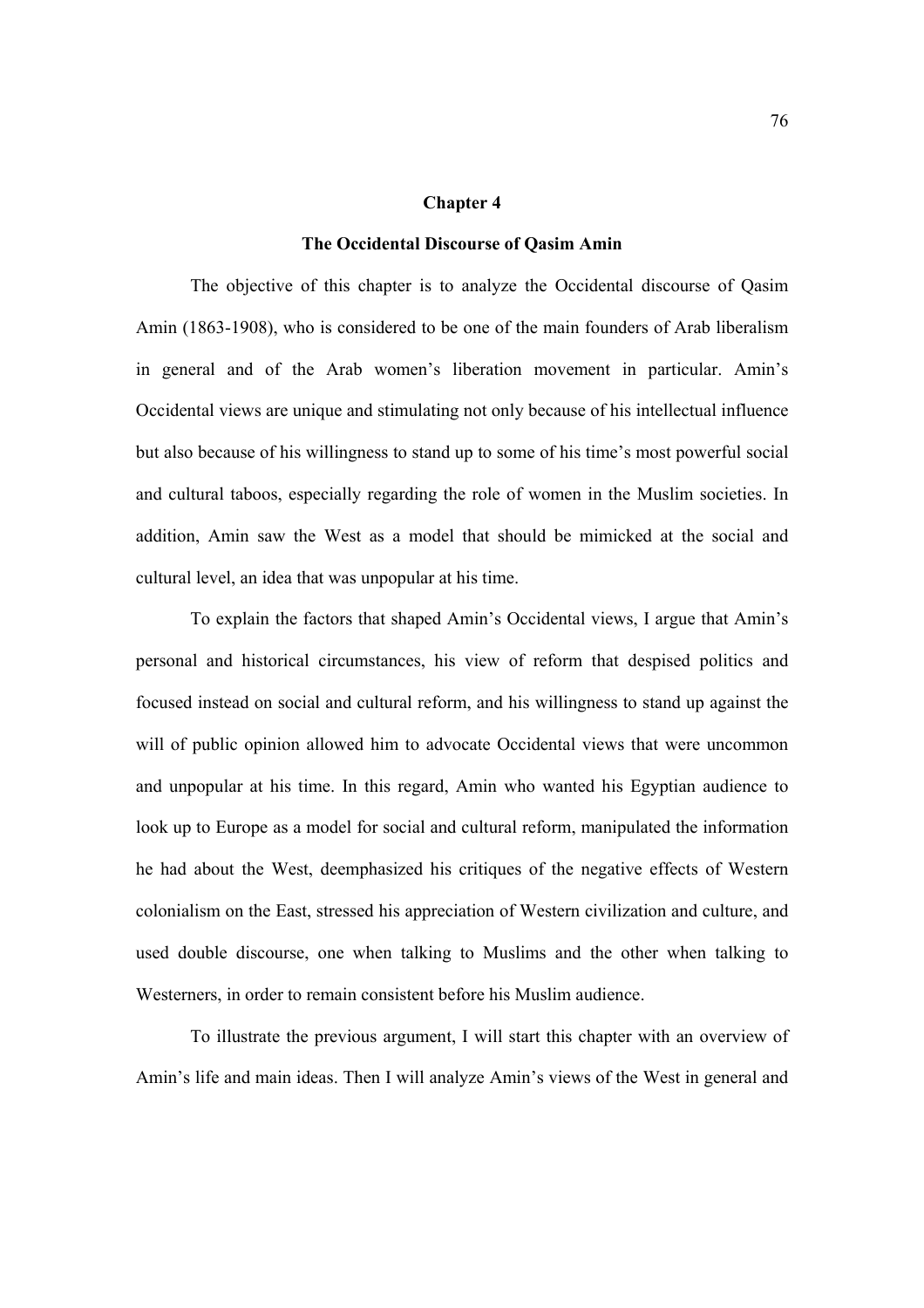of the United States in particular. I will also examine Amin's understanding of the role religion plays in the relationship between Islam and the West. I will conclude this chapter by highlighting some key characteristics of Amin's Occidental discourse.

# *1) Amin's Life*

I don't write to gain the praise of the ignorant or of the masses, who, if they listen to the words of Allah, whose words are eloquent and whose meanings are clear, would not understand them unless they are distorted by the opinion of a religious scholar, who is the most ignorant among all people about his religion; and who [the masses] don't love their country unless it looks in their eyes in an ugly picture, in wrong ethics, and in idiot traditions. However, I write to the people of knowledge. In particular [I write] to the new generation, who are our hope for the future (Imarah 1989:421).

 Amin lived a life of an intellectual who stayed away from politics and devoted his life to social and cultural reform. In this regard, Amin cared for the masses, but he was not willing to hold his ideas captive to the masses' conservative agenda. Instead, Amin introduced social and cultural ideas that were taboos at his time and hoped that the next generations would understand him and benefit from his ideas. Several factors led Amin to think this way.

First, Amin could be considered part of the Egyptian elite that held new and different ideas from the rest of scholars and the conservative masses. Amin was born in Egypt in 1863 to a Turkish father who worked as a high officer in the Egyptian military, and an aristocratic Egyptian mother. Amin acquired an undergraduate degree in law in 1881 and traveled to France in the same year to study law for four years. After his return to Egypt in 1885, Amin worked as a public prosecutor and then as a judge. He wrote articles in the Egyptian press and authored two books on the status of women's rights in Egypt.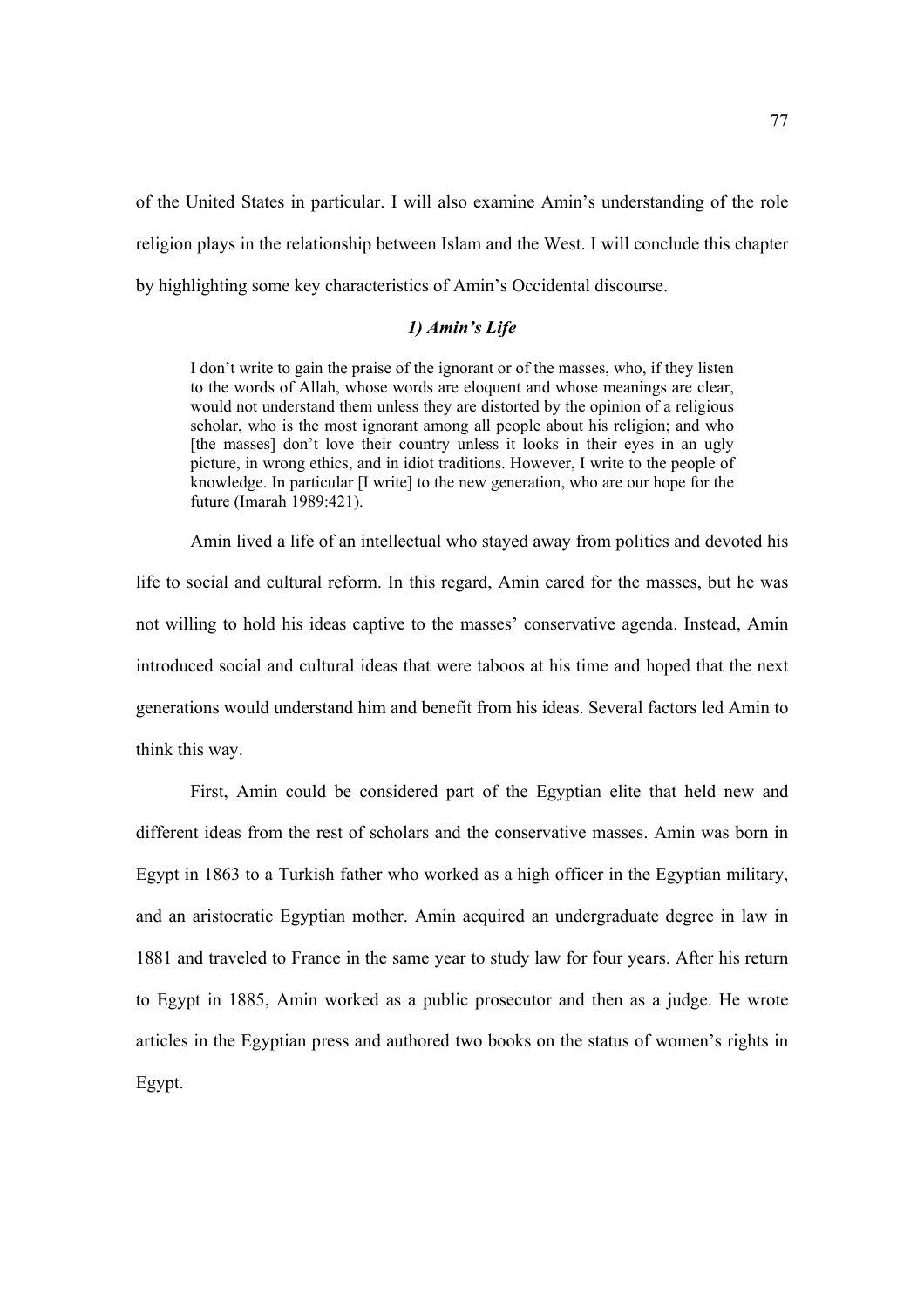Amin's writings on women's rights, which were widely criticized at his time, made him one of the main, if not the main, modern founders of the women's liberation movement in the Arab world. Amin was a known figure in the Egyptian national movement. He also worked closely with Saad Zaghloul, one of the main leaders of the Egyptian national movement during the first quarter of the  $20<sup>th</sup>$  century.

One can argue that Amin's aristocratic background and his life and education in Europe at a young age introduced him to ideas that were not very common among Egyptians, the majority of whom were illiterate, conservative, and impoverished. However, it is also important to note that Amin's aristocratic background did not alienate him from the difficult conditions and suffering of the Egyptian masses. He always considered himself an Egyptian, who was concerned about the welfare of the poor Egyptian masses. These attitudes could be partly explained by Amin's association as a youth with Jamal al-Din al-Afghani and his intellectual circle at the end of the 1870s. Amin also met and worked closely in France with some of Al-Afghani's associates, who were expelled from Egypt after the national uprising in 1882. In addition, Amin's writings were always colored with a humanistic social philosophy that focused his attention on the miseries of the poor Egyptian masses and kept him busy looking for solutions for such miseries.

Second, Amin spoke with optimism about the political life of Egypt at the end of the 1890s, when he published his two books. He believed that Tawfiq and Abbas were constitutional rulers, who granted Egyptians many freedoms (Imarah 1989:243). He also believed that the conditions of Egypt had been improving in the second half of the  $19<sup>th</sup>$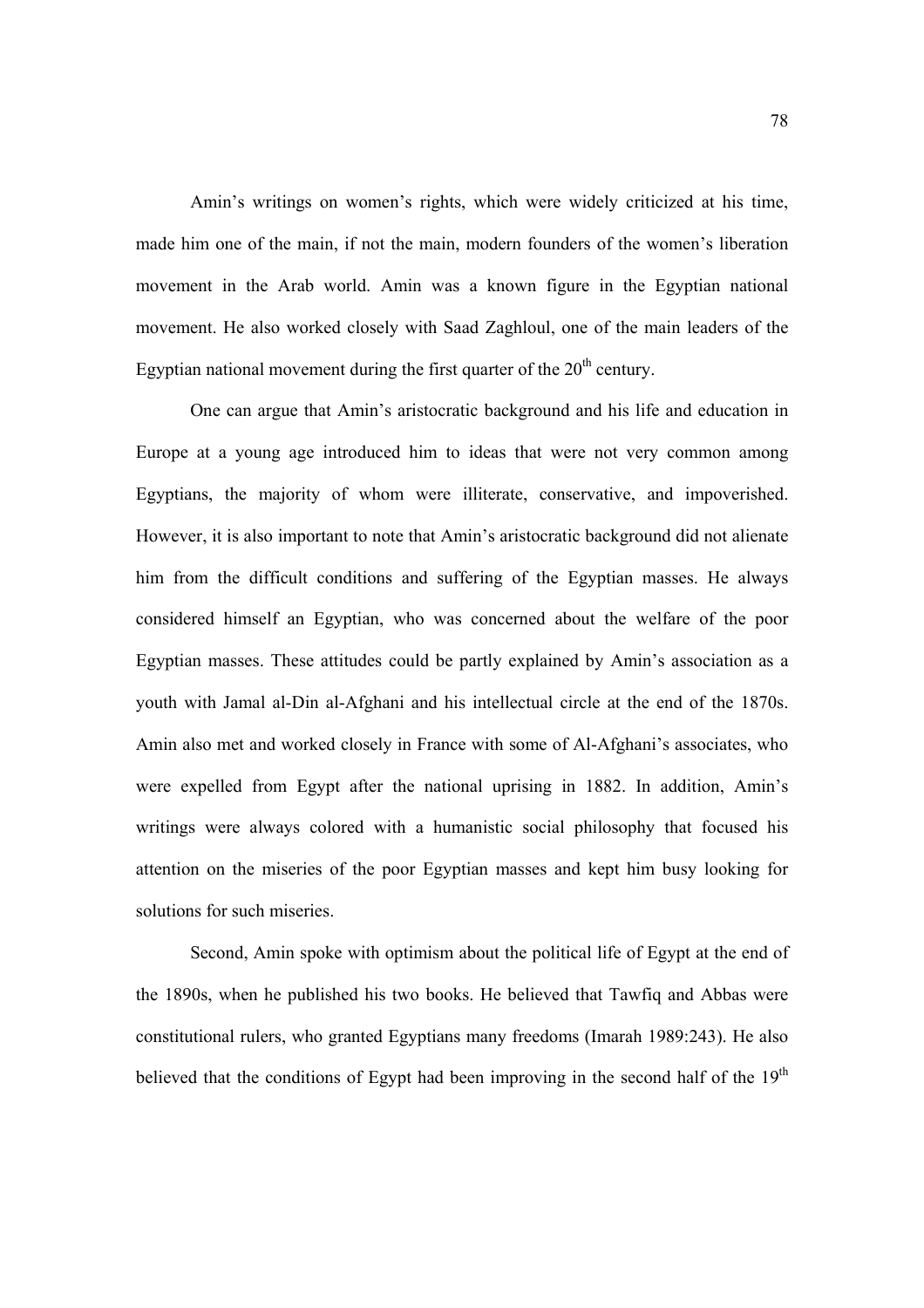century, especially since the Orabi public uprising in 1882. Once the British occupation forced the Egyptian governments to open up their political systems and to lessen their control over the Egyptian press some intellectuals, such as Qasim Amin, were convinced that Egyptians enjoyed enough political freedoms and needed instead to focus on social and cultural reform.

Third, Amin despised politics in general and felt that Egyptians spent too much time on politics while neglecting the need to reform their social and cultural circumstances.

The freedom to criticize has been used so far in criticizing the works of the government because this new tone (political criticism) amuses the listeners and opens their hearts and buckets. But when it comes to the other issues; the religious [issues], the social [issues], the [issues] related to personal affairs, habits, and ethics, these issues have not been criticized by the observers. They [the observers] have not seen in those issues any shortcomings, which are worth of criticism. This is not exactly true. They see the problems but they don't dare to point them out (Imarah 1989:162).

Fourth, Amin looked down on public opinion and its role in achieving reform. "What is public opinion?," Amin asked (Imarah 1989:151), "Is it not, many times, an idiot crowd, an enemy to change, a servant to falsehood, a supporter to injustice? If reformers always wait for the agreement of the public opinion, the world will never change." These views led Amin to focus on writing and to abstain from engaging the masses at the grassroots level.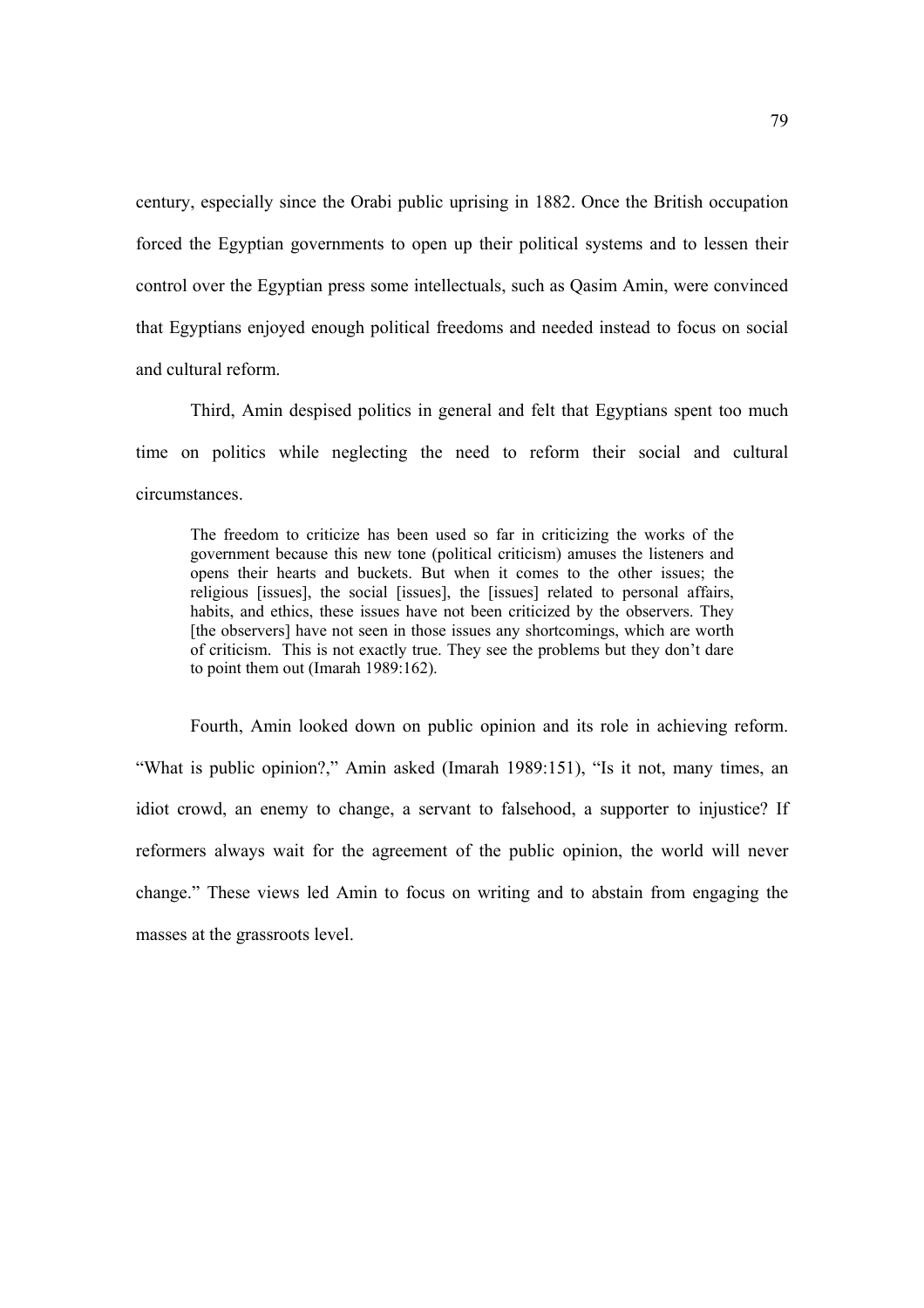### *2) Amin's View of Reform*

Amin's life and circumstances led him to view reform as a gradual, evolutionary long-term process that would take generations to happen and that should focus first and foremost on changing the social and cultural circumstances of his contemporary Egyptians, starting with reforming the way Egyptians treated women and raised up their children. Amin understood that authoritarianism was a major hindrance to Muslims' progress, but he favored not to deal with politics and to focus instead on social and cultural reform.

In this regard, Amin believed in some kind of a linear evolutionary theory. He actually quoted Darwin and his evolutionary theory a few times. Amin thought that human history is moving toward progress and that all nations can follow the same path of civilization if they follow science. He believed that all societies rise and decline and fight with each other for power and control and that victory will be granted to the society that is most powerful in science, wealth, and the military. (Imarah 1989:374-375)

In addition, Amin believed that change can only come from inside. "The status of any nation," Amin argued (Imarah 1989:171), "is not a situation that exists or changes because of luck. It is a permanent outcome that does not change unless that nation changes itself." He thought that Muslims were not going to reform their societies unless they clearly saw their shortcomings and weaknesses. "If nations don't feel their retreat compared to other nations and their inabilities to achieve what other nations have achieved," Amin argued (Imarah 1989:503), "nations will not seek either to advance or to achieve one of the goals [that the more advanced nations have achieved]." Therefore, he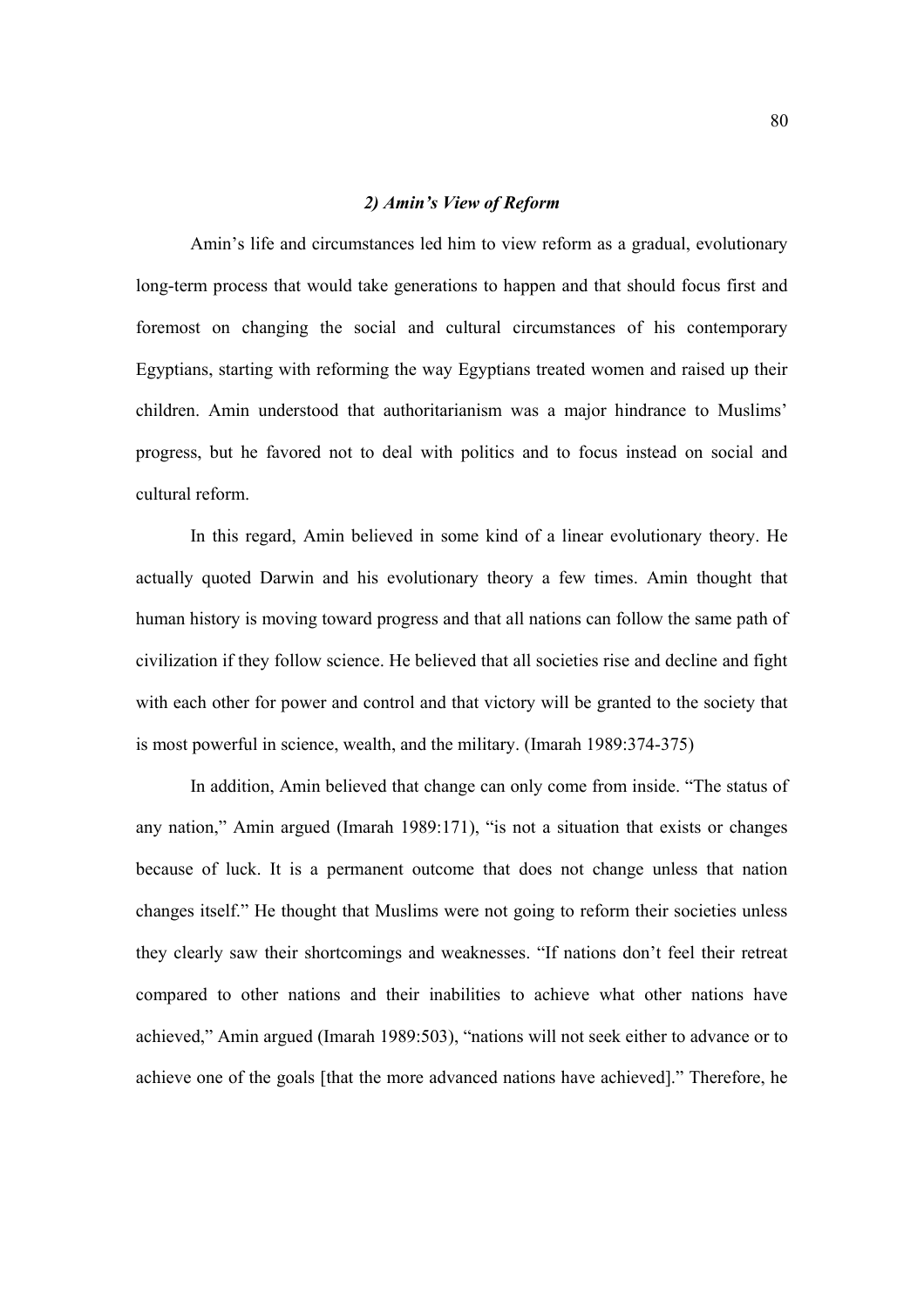criticized Muslims who talked about the glorious past of the Muslim civilization "every time Europeans speak about their sciences and arts" and urged them to focus instead on their contemporary difficult circumstances and to evaluate their conditions humbly and objectively (Imarah 1989:450).

He also believed that "all Muslim societies" at his time were living in "a state of full decay" (Imarah 1989:232) that started after the fall of the Abbasid Empire (Imarah 1989:485). As a social critic, Amin saw decline and retreat in all aspects of Egyptians' lives. He criticized Egyptians for being lazy and dependent on their governments in education and in employment. He criticized them for neglecting the importance of education, for disrespecting their families and their fellow citizens, and for neglecting the importance of educating women and children.

Third, Amin believed that Muslims' decay was rooted in two major problems, lack of education (in its general and holistic sense) and authoritarianism. Regarding education, Amin saw Egyptian society as a society that was full of ignorance, wrong ideas, and bad habits. For example, he criticized Egyptians for mistreating their wives, for preventing their daughters from going to school, and for believing that educating women corrupted their souls and ethics. He also believed that Egyptians did not respect their countries, each other, or their families. He felt that Egyptians misunderstood their religion, neglected science and the scientific way of thinking, and favored many wrong habits and traditions that they inherited from their parents. Therefore, he believed that reform in Egypt should start with spreading knowledge and education and with fighting the many wrong social, religious, and cultural ideas that Egyptians had. He also believed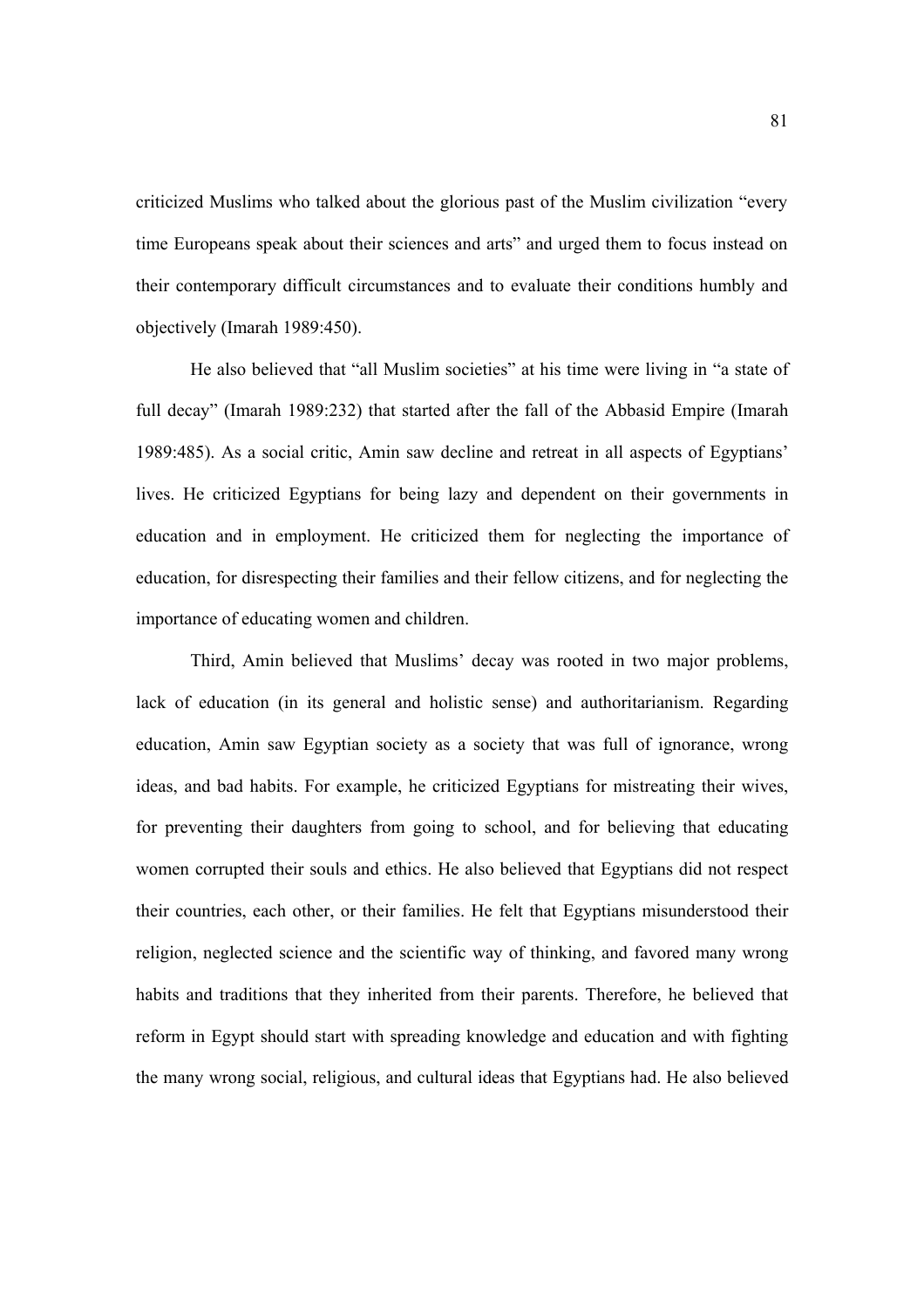that reform should start with educating women because women are responsible for educating the future generations.

If Egyptians want to reform their conditions, they have to start reform from its first step. They have to believe that they have no hope in becoming a lively nation that is respected among the advanced nations. …unless their homes and families are a good environment that can raise men who have the characteristics of success. And there is no hope for transforming the homes and families [of the Egyptians] into this good environment unless women are educated and unless women share, with men, men's ideas, hopes, and pains, if not all of their activities. (Imarah 1989:512)

Although Amin devoted most of his writings to social reform and to defending women's right to education, he believed that the main cause of Muslims' decline was authoritarianism. He thought that government oppression was the source of all oppression in society, and he believed that ending oppression would improve people's ethics and spread a culture of ethics and rights. In this regard, Amin was very critical of the Muslim governments in general and of Mohamed Ali's regime in particular. Amin believed that Mohamed Ali and Ismael were very oppressive rulers who, along with other former rulers of Egypt, taught the Egyptian peasants to fear nothing more than they feared the oppression of the government. This fear, according to Amin, taught Egyptians many wrong social and cultural habits, such as lying, hypocrisy, and to oppress their subordinates.

Yet, Amin did not recommend any specific solutions for authoritarianism. He was a social reformer who believed in gradual change through spreading education and ethics. He also believed that change requires a long period of time and that reform would take generations to occur (190). He also praised his contemporary Egyptian rulers, Tawfiq and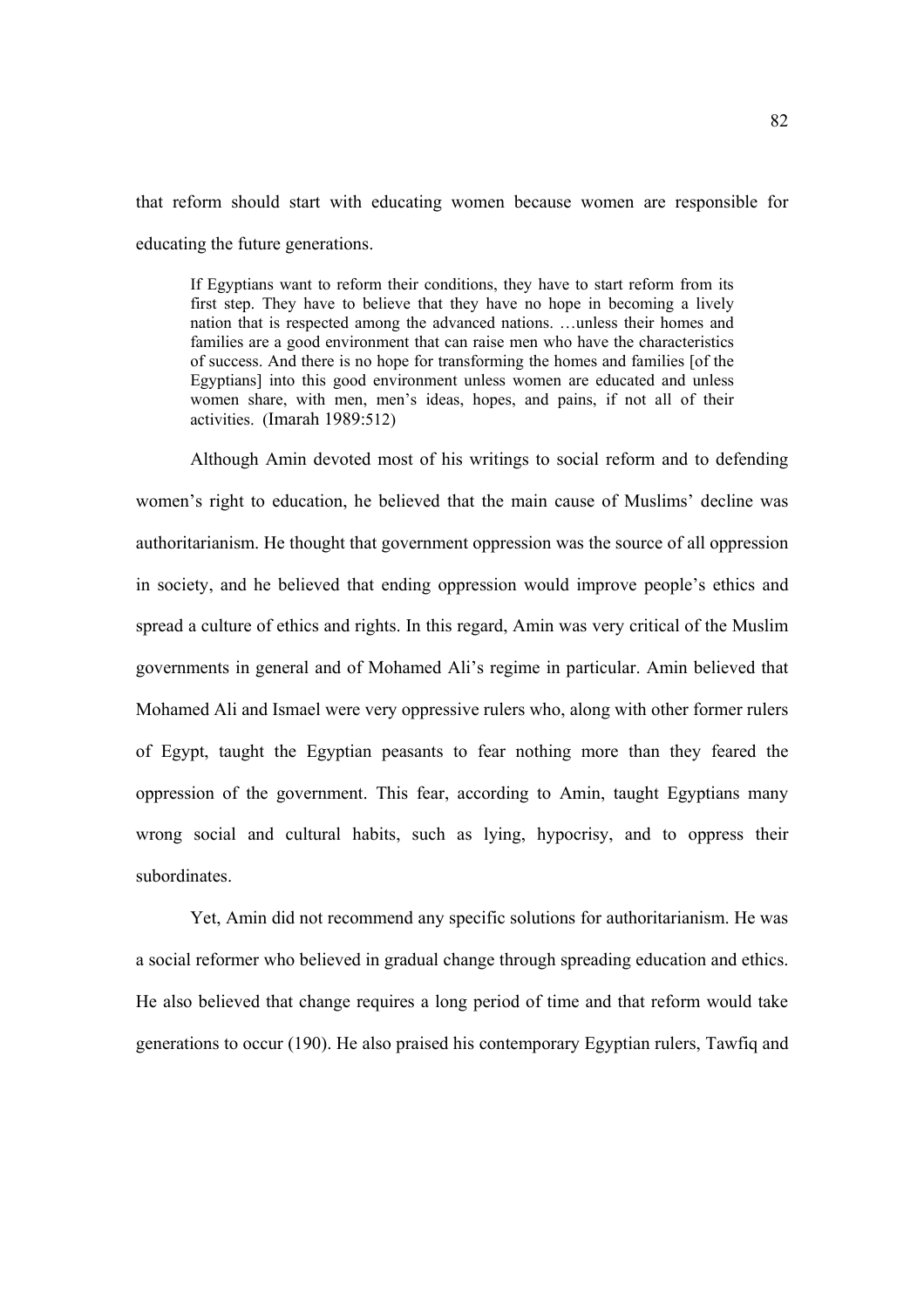Abbas, for being constitutional rulers, who granted Egyptians many freedoms (Imarah 1989:243).

Fourth, it is important here to note that Amin rejected the idea of blaming Islam for Muslims' decline. Throughout his writings, Amin spoke about the Islamic religion as a perfect religion that provides right guidance to Muslims in all aspects of life. On the other hand, Amin believed that the way his contemporary Muslim masses and religious scholars understood Islam was wrong and problematic. He believed that Muslims had replaced Islam's guidance and rules with distorted views and facts that were based on wrong un-Islamic habits and with traditions that were encouraged by authoritarianism.

# *3) Amin's Occidental Discourse*

 In the two previous sections of this chapter, I have focused on explaining Amin's life and view of reform. I have demonstrated how the political circumstances of Egypt during the 1890s and Amin's aristocratic background, in addition to his attitudes toward the masses and toward politics, led him to see reform from a particular perspective. In this section, I will explain how the previous factors shaped Amin's Occidental discourse and led him to deemphasize the negative perceptions he had about the West for the sake of promoting the West as a model for social and cultural reform.

*1. Amin's Occidental Discourse When Talking to Westerners* 

Most of Amin's writings were in Arabic and were directed toward Egyptian intellectuals and young, educated generations. However, Amin wrote a French book that is hardly known in Arabic intellectual circles (Imarah 1989:220). Amin wrote this book,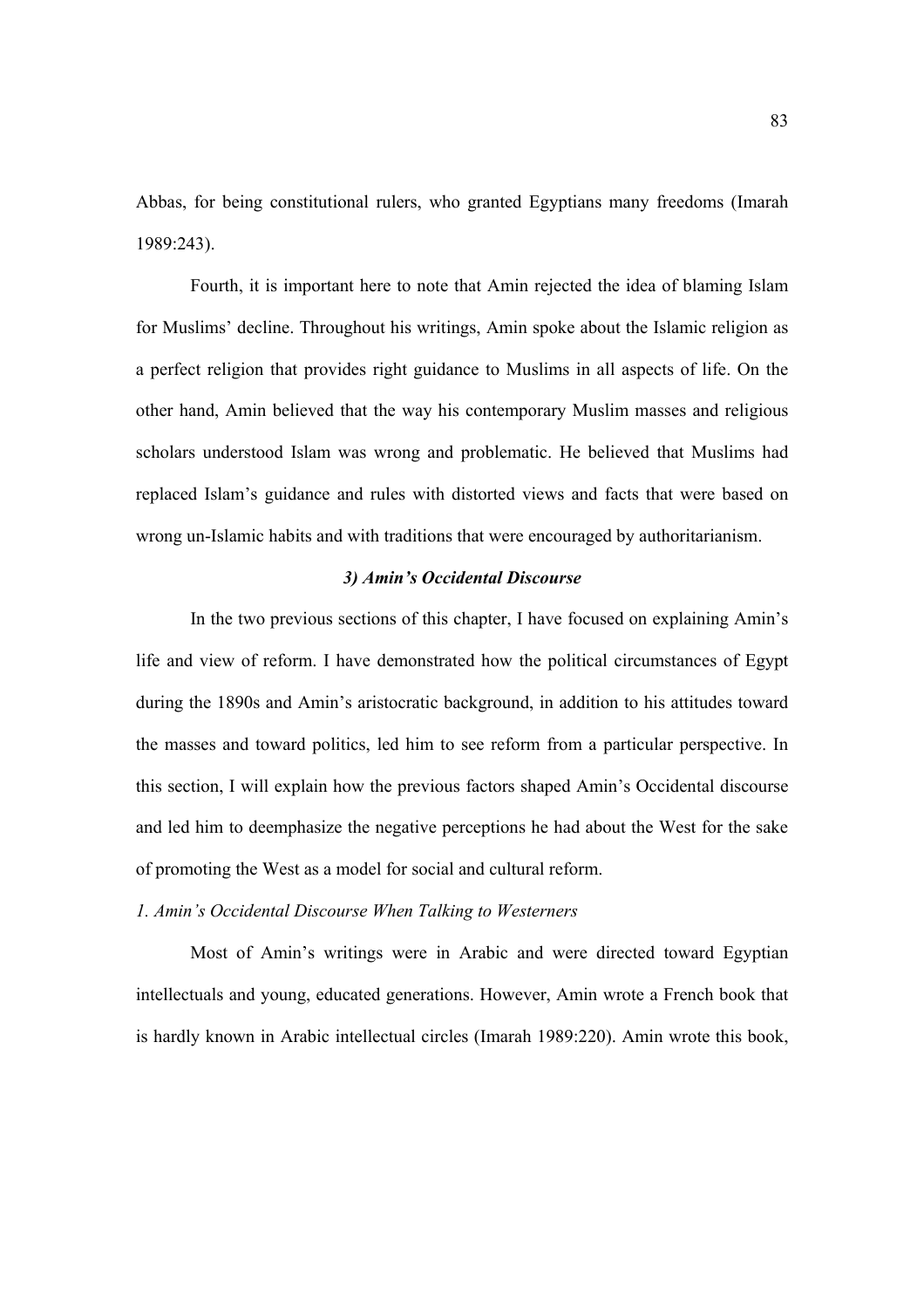titled *The Egyptians*, in 1894 responding to a French traveler, Duc D'h Arcouri, who wrote a book criticizing Egyptians and Egypt.

 In *The Egyptians* Amin criticized the European Orientalists who wrote about Islam, Muslims, and Muslim societies without having enough knowledge or understanding of them and who used, in their books, strange, extreme and random stories about the Orient to make their books more interesting to the general public and more saleable. "I know from my experience the approach that Europeans follow in writing their books [about the Orient]," Amin said (Imarah 1989:224), "They depend on what the translators provide them. And the more horrible and very weird these materials are, the more expensive it will be. We should not forget how these materials guarantee the success of the book." Amin also criticized the Orientalists for not mixing with Easterners and for not making any serious efforts to know the people or the cultures of the Orient.

 Amin was particularly critical of the way Orientalists studied the religion of Islam. Amin felt that (Imarah 1989:225) Duc D'h Arcouri "hated" Islam "deep in his heart" and that (281) Duc D'h Arcouri was launching a "campaign" against Islam in his book. He also criticized Duc D'h Arcouri for not studying the Quran or the life of the Prophet Mohamed and for failing to quote either of them when talking about Islam. Duc D'h Arcouri's perceived attack on Islam led Amin to defend Islam's position regarding several issues, such as Islam's position on learning and science, on women's rights, and on slavery. Moreover, Amin launched a counterattack on the history of Europe and on Christianity. For instance, regarding the issue of slavery, Amin responded to Duc D'h Arcouri's criticism by defending Islam as a religion that sought to end slavery. Then he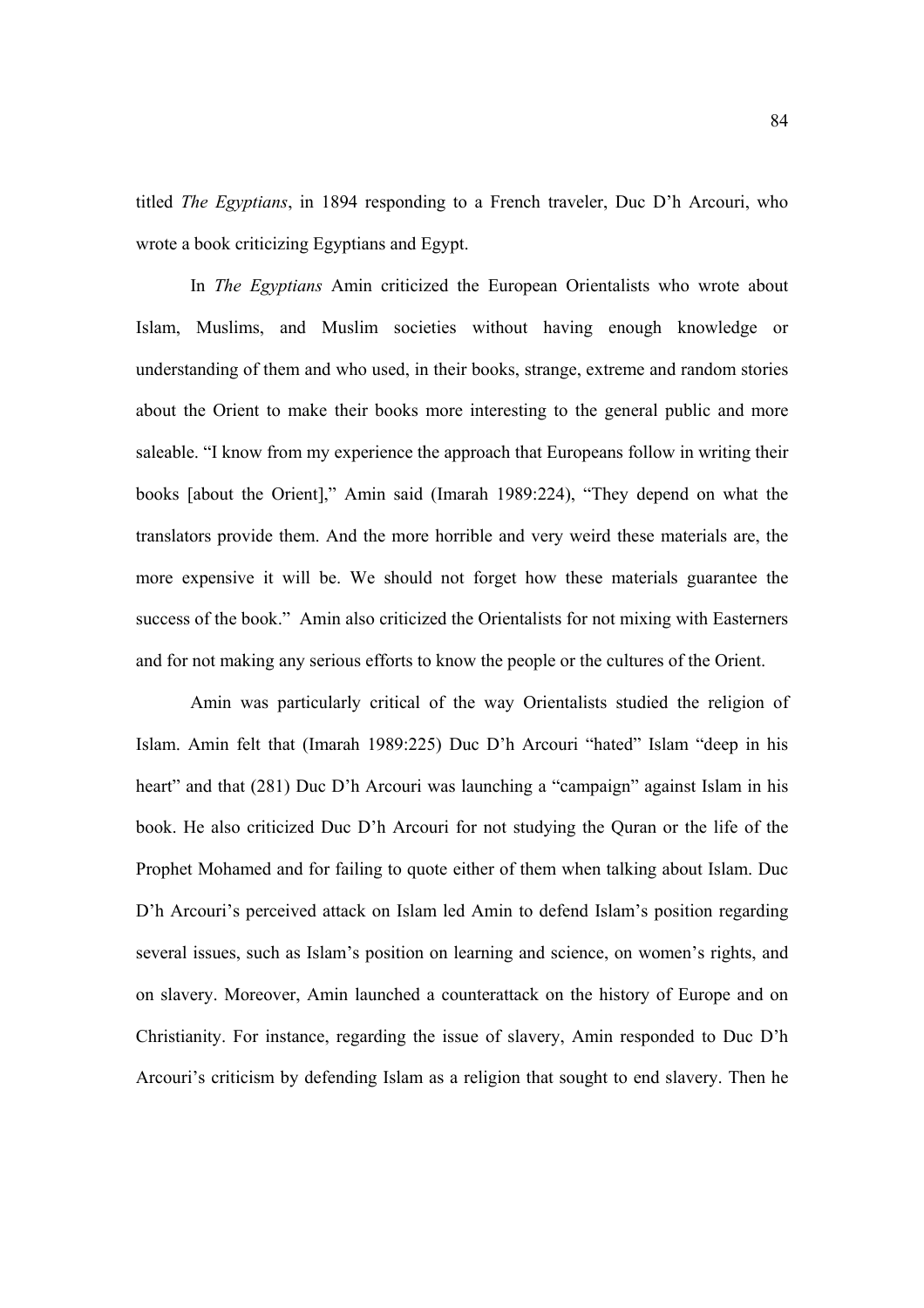launched a counterattack on Duc D'h Arcouri by remanding him that some Western nations, including America, approved slavery and that many European poor classes lived during the Middle Ages in a status that was worse than slavery. Amin also attacked Christianity in response to Duc D'h Arcouri's attack on Islam and described it as a religion that is full of contradictions and irrationalities. Amin also attacked the concept of the Trinity as "a vague [concept] that cannot be explained." (Imarah 1989:265)

 When it came to the treatment of women, which was one of Amin's favorite intellectual subjects, Amin responded to Duc D'h Arcouri's attack on the status of women in Egyptian society by defending the way Egyptians treated women and by launching a counterattack on the way Western societies treated women. In this regard, Amin defended the separation between men and women in Egyptian society as a practice that protected both men and women from seduction (Imarah 1989:261). In contrast, Amin attacked Western societies for having high rates of divorce, out-of-marriage pregnancies, and abortion (Imarah 1989:252-255). He also attacked several Western social habits, such as drinking and swimming while wearing tiny swimming suits, for being too liberal and seductive.

 When it came to ethics, Amin described the average Oriental as a kinder individual, whose soul was less corrupt and who was ethical by nature and not because of his fear of being punished by law (Imarah 1989:274-275). Amin also defended Egyptians, Arabs, and Turks as brave, honest, generous and kind people who were corrupted only because of their authoritarian governments. In contrast, Amin thought that the majority in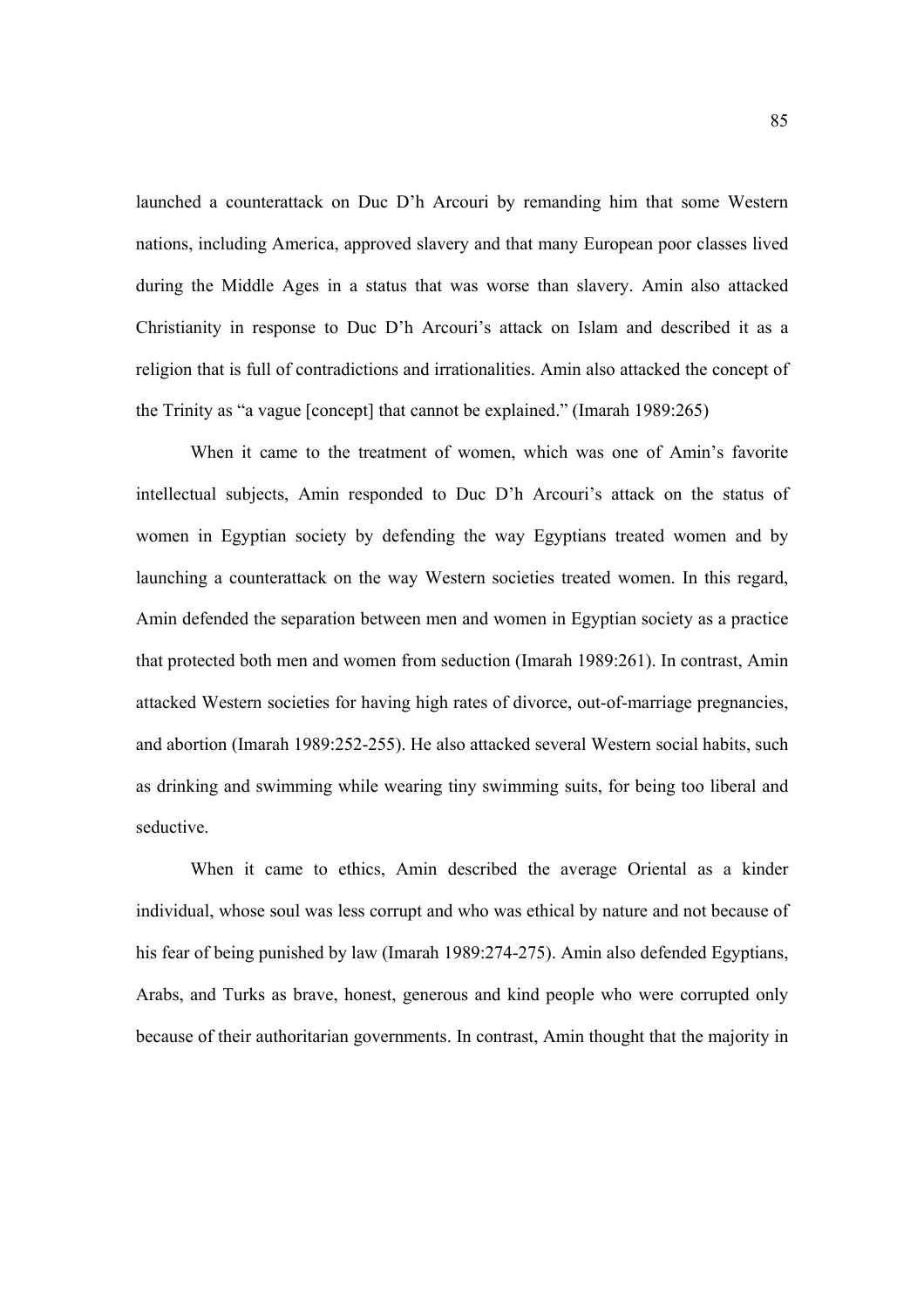the West acted ethically not because of their natural kindness, but out of their fear of being punished by law (Imarah 1989:275).

If someone wants to judge the ethics of a nation, he can only observe the behaviors of its individuals. And I emphasize again that the people of the East in general are less interested in evil, less willing to offend others, and more willing to help others. Even the criminals [among the Eastern people]! Their crimes don't involve the deceiving tricks, the intensity, the diversity, and the precision that the criminals of the West are known for. (Imarah 1989:279)

 When it came to the interactions between the East and the West, Amin was very critical of the negative effects many Europeans had on the East. He felt that many Europeans who lived in the East did not care about the interests and welfare of Easterners. Instead, they used all illegal means and tricks to deceive and overcome the poor Egyptian peasants and to manipulate their land and wealth (Imarah 1989:276). At the state level, Amin believed that Europe used its influence and control over Egypt's affairs against the interests of the Egyptian people.

The influence of Europe has been increasing in Egypt since the regime of Said until it reached during Ismail's regime [the level of] real control over us. Since that time, all our actions and movements have become subject to orders coming from the prime ministries of Paris, London, and Berlin. …Europe has always used this influence against Egypt. (Imarah 1989:300)

 Amin was critical of how the European consulates in Egypt had become like "independent kingdoms" inside Egypt that were "fully free" from the influence of the Egyptian state. Amin criticized the European consulates for caring too much about the interest and safety of their own citizens to the extent that they shielded their citizens from Egyptian law even if they violated the law and committed punishable criminal acts (Imarah 1989:301).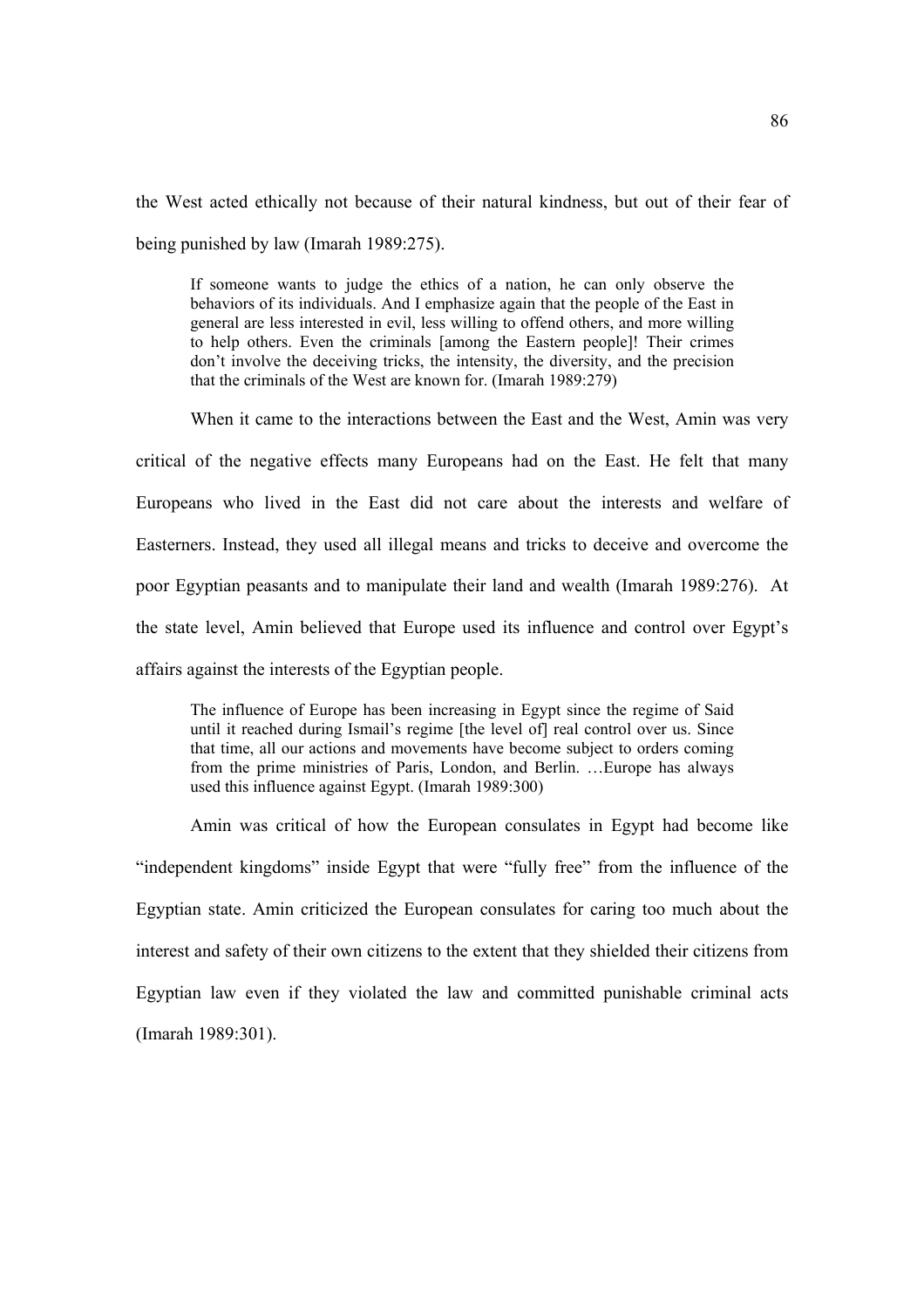However, this criticism did not prevent Amin from expressing some positive views toward the West. For instance, Amin showed appreciations for the minority of Europeans who moved to the East to benefit and help Easterners (Imarah 1989:228). In addition, throughout the book Amin looked at Europe as a role model that Egypt was seeking to mimic (Imarah 1989:232).

 What is striking about these views is that they were hardly expressed in Amin's writings to the Egyptian masses, which focused on presenting the West to Muslim as a model for reform that should be imitated.

# *2. Amin's Occidental Discourse When Talking to Egyptians*

 Amin's Arabic articles and books, in contrast to his French book, held generally positive views of the West. This is because, as explained in the previous section, Amin viewed reform from an evolutionary perspective that saw the decline and rise of nations as an inevitable, continuous process and thought that all nations would learn from each other one day. This led Amin to believe that his contemporary Egyptians had no other alternative to progress but to look up to Europe, his contemporary most advanced civilization, and learn from it. This conviction led Amin, when talking to Egyptians in Arabic, to deemphasize many of the negative Occidental views that he expressed in his French writings.

 When talking to Egyptians, Amin rejected the idea of blaming Europe for Muslims' problems. Amin once described Europe as the "the only major obstacle that we [Egyptians] have been fighting in order to reclaim our status in the world" (Imarah 1989:302); but he believed that Egyptians' interactions with Europeans had been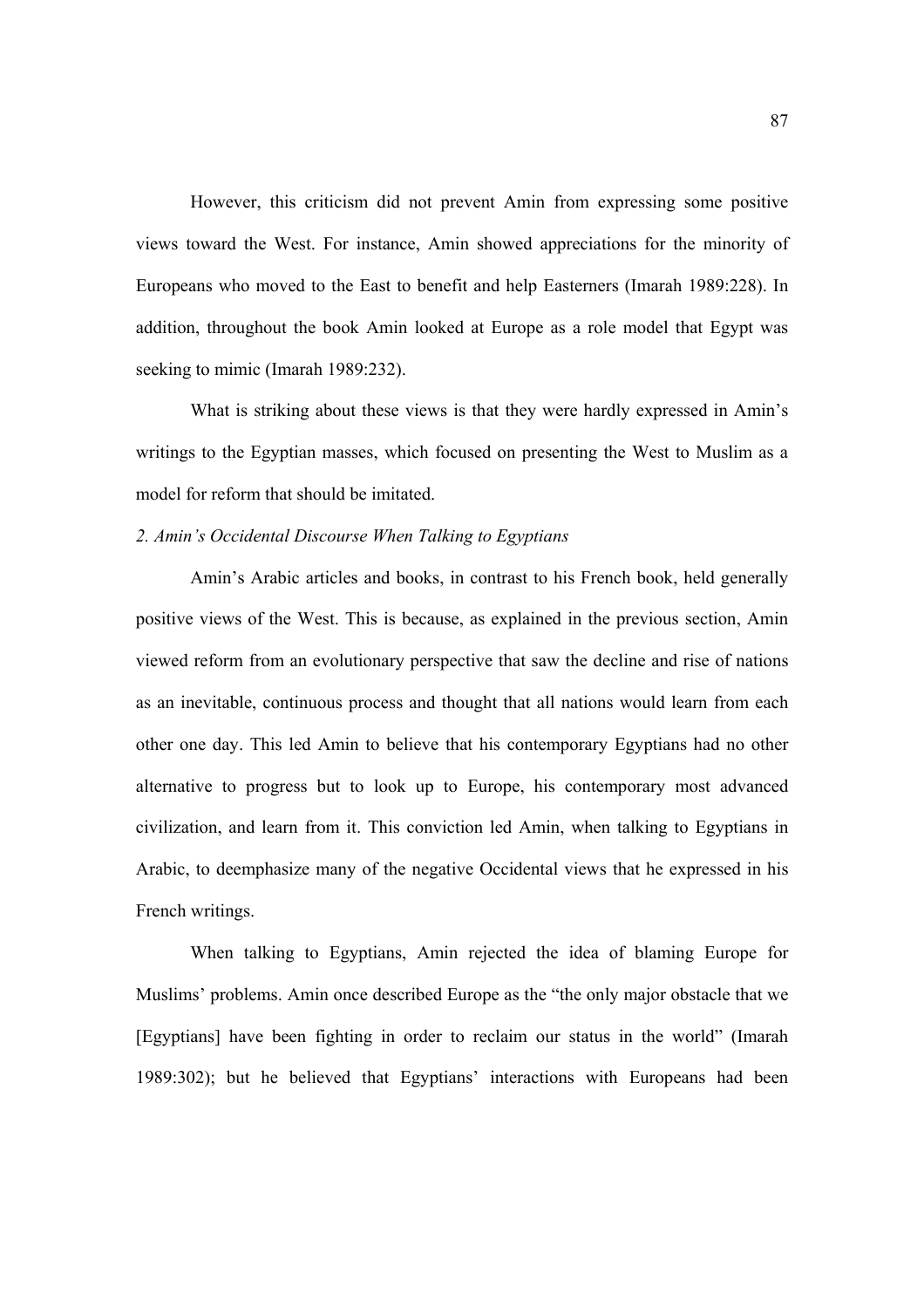ultimately positive because those interactions stimulated Egyptians to mimic Europeans and to seek to reach their standard of living.

Egyptians started in these last years to feel their bad social conditions. They started to show signs of pain from such circumstances, and they felt the necessity to work to improve their status. They got the news of the Europeans and they mixed and lived with many Europeans. They got to know how advanced the Europeans are. They saw how the Europeans are enjoying good living, power, influence, and many other advantages that the Egyptians lack. …Therefore, the Egyptians felt the need to match them [the Europeans], and to enjoy the same advantages. (Imarah 1989:511)

Moreover, Amin believed that Egyptians were the source of their own problems, not the Europeans: "If the Europeans intend to harm us, they don't have to do anything other than to leave us to ourselves. Then the Europeans will not find a means to achieve their goal than our current status (Imarah 1989:512)."

Europe, for Amin, was a role model that Egypt should follow to improve its circumstances. He saw Europe as the most advanced civilization of his time and believed that Muslims should learn from European sciences, values, and social systems. "Egypt is becoming a European nation in an amazing way. Egypt's administration, buildings, monuments, streets, habits, language, ethics, taste, food, and clothes are acquiring a European taste," Amin stated proudly (Imarah 1989:232).

Therefore, Amin had no problem admitting that his contemporary Muslim societies were weaker than the European (Imarah 1989:304). But he believed that Egyptians' weakness and decline were not inherent or endemic characteristics in the Egyptian people. Egyptians' problems, according to Amin, were man-made problems that other societies had faced before. He frequently talked about Europe and how it was less advanced during the Middle Ages and saw that as a proof that all nations can overcome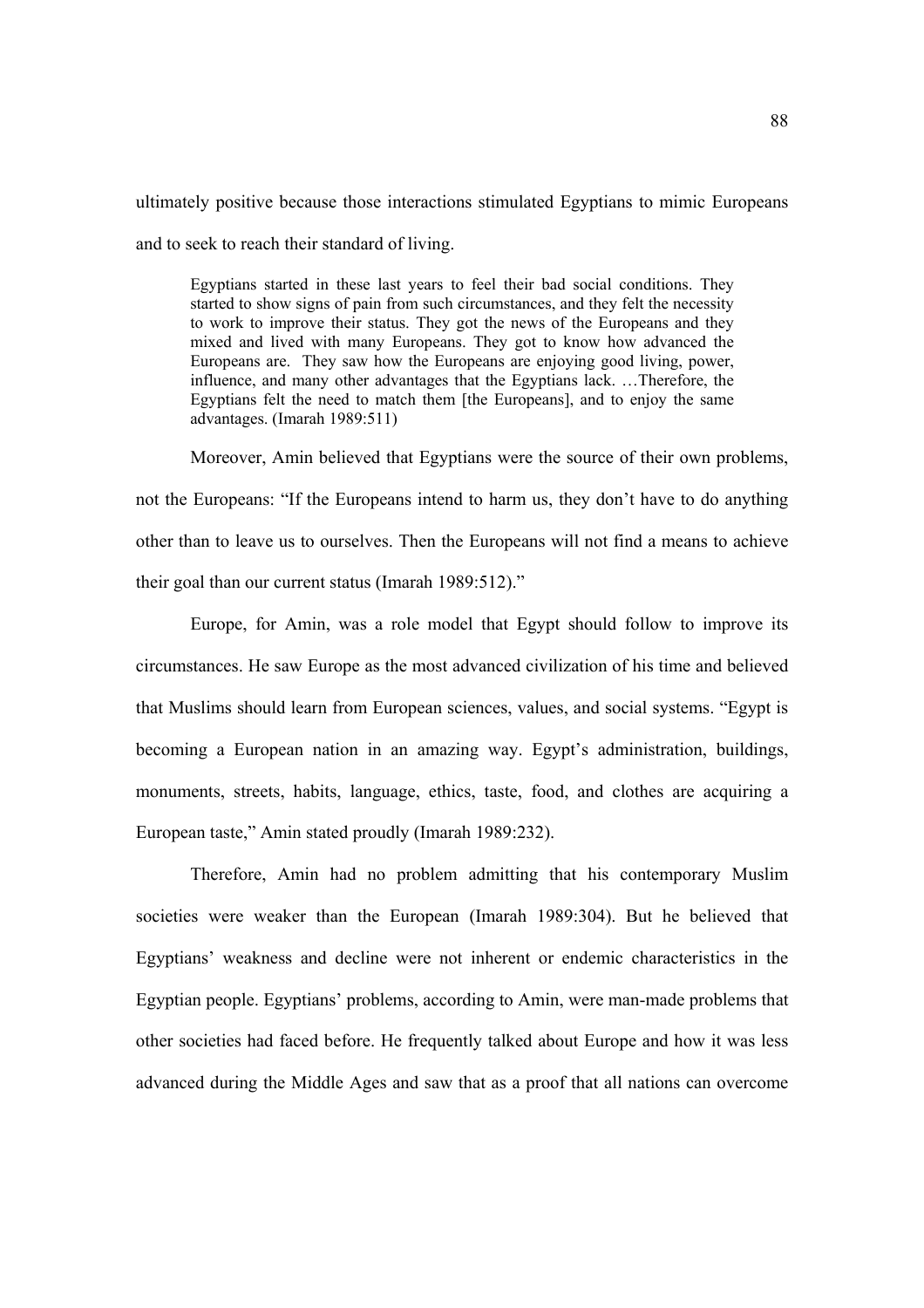their temporary decay. These ideas reflect Amin's belief in an evolutionary view of progress, which I explained in the previous section.

According to the same views, Amin believed that Muslims, when they were stronger, "conquered other nations to defend what they have and to expand their kingdom and power, and to benefit their industry and trade." "This is the goal that Europeans try to achieve in the Orient now," Amin thought (Imarah 1989:377). He also saw the endless competition between nations as a universal order ordained by God.

In addition, Amin thought that all nations learn from each other at some historical moment. He believed that early Muslims learned and adopted the advanced sciences and arts of the nations that they conquered (Imarah 1989:494). Then Muslims built on those sciences and arts and developed their own. In the Middle Ages, Amin believed, Europeans learned from Muslims and used Muslims' advanced sciences and arts to build their own civilization. Therefore, he encouraged Muslims to learn from Europe and progress in the same way Europe had progressed. For instance, when it came to the issue of treating women, Amin stated (Imarah 1989:485), "I don't find any reason why we should not follow the same path, in which the European nations have marched ahead of us." And, when it came to educating the new generation, Amin believed (Imarah 1989:499), "we have no solution except to raise our children so they would understand the affairs of the Western civilization and know its foundations and branches and effects."

It is impossible to fix our [difficult] conditions, if we don't establish them according to the new contemporary modern sciences. Human conditions, despite how different they are, and regardless of whether they are materialistic or nonmaterialistic, are subject to the power of science (Imarah 1989:499).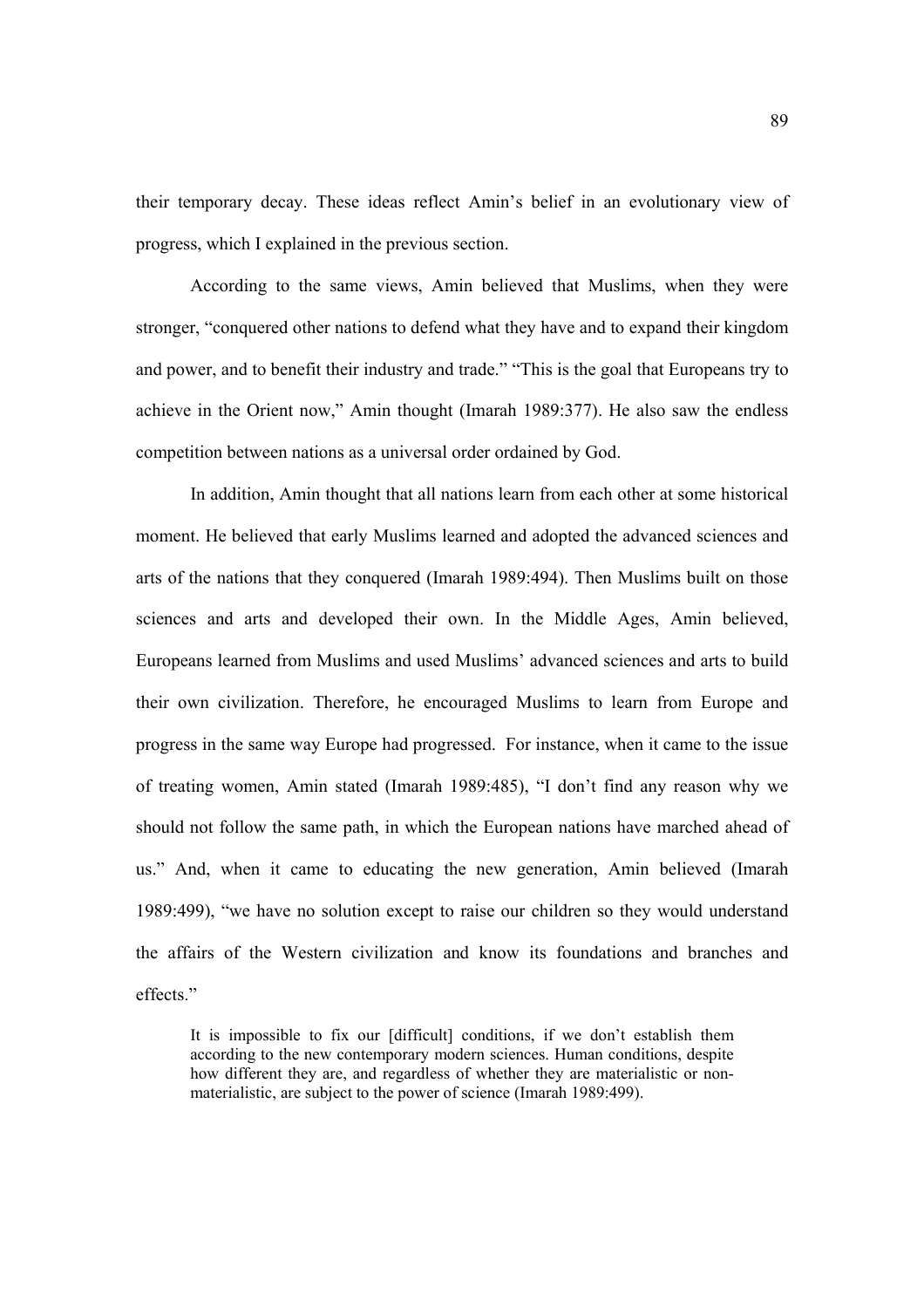This is why we see that the advanced nations, despite their different races, languages, nationalities, and religions, are similar to a great extent in the shape of their governments, administrations, courts, family systems, education, languages, literature, buildings, and streets. Moreover, [they are similar] in many basic habits, such as clothes, greeting, and eating. And, when it comes to sciences and industries, there is no difference except that they increase in some nations more than in others (Imarah 1989:499-500).

From this, we can verify that the result of civilization is to push all humanity in the same path. The difference between the primitive nations or the nations that did not reach a high level of civilization [on one side and the civilized nations on the other side] is that these nations [the primitive ones] have not built their social status on a scientific basis (Imarah 1989:500).

This is what made me use the Europeans as a role model and recommend imitating them and what encouraged me to encourage people [Egyptians] to look at the [status of] European woman (Imarah 1989:500).

This view of progress and of the relationship between the East and the West led Amin to spread more positive images of Europe than negatives ones. In this context, Amin repeatedly used two main images of the West. The first image was the image of the Western individual as an active, ambitious individual, who is risk-taking and who was raised up to think of his own self as an independent free person who does not like to depend on his government. Amin also praised Europeans for being good citizens, who love their countries and love to work voluntarily and to establish non-profit organizations that work for the public good. In contrast, Amin criticized Egyptians for being lazy, complaining, dependent on their government, and lacking the ethics of public and group work (Imarah 1989:173-187).

You can see [that] the [Western] man, in America for instance, starts his career with a small business or industry, then reaches after a few years to the level of a big businessman who own millions. Why? Because he works to gain wealth. They are always working. Every one of them works during the day and brainstorms about his work during the night. He [the Western man] was brought up to work hard. He was raised up to be independent. …His education and habits taught him to be attached to work. …He observes everything. He experiments with everything. And, when he reaches his goal, he will feel victorious and his success will encourage him to continue. If he fails and faces a hindrance that he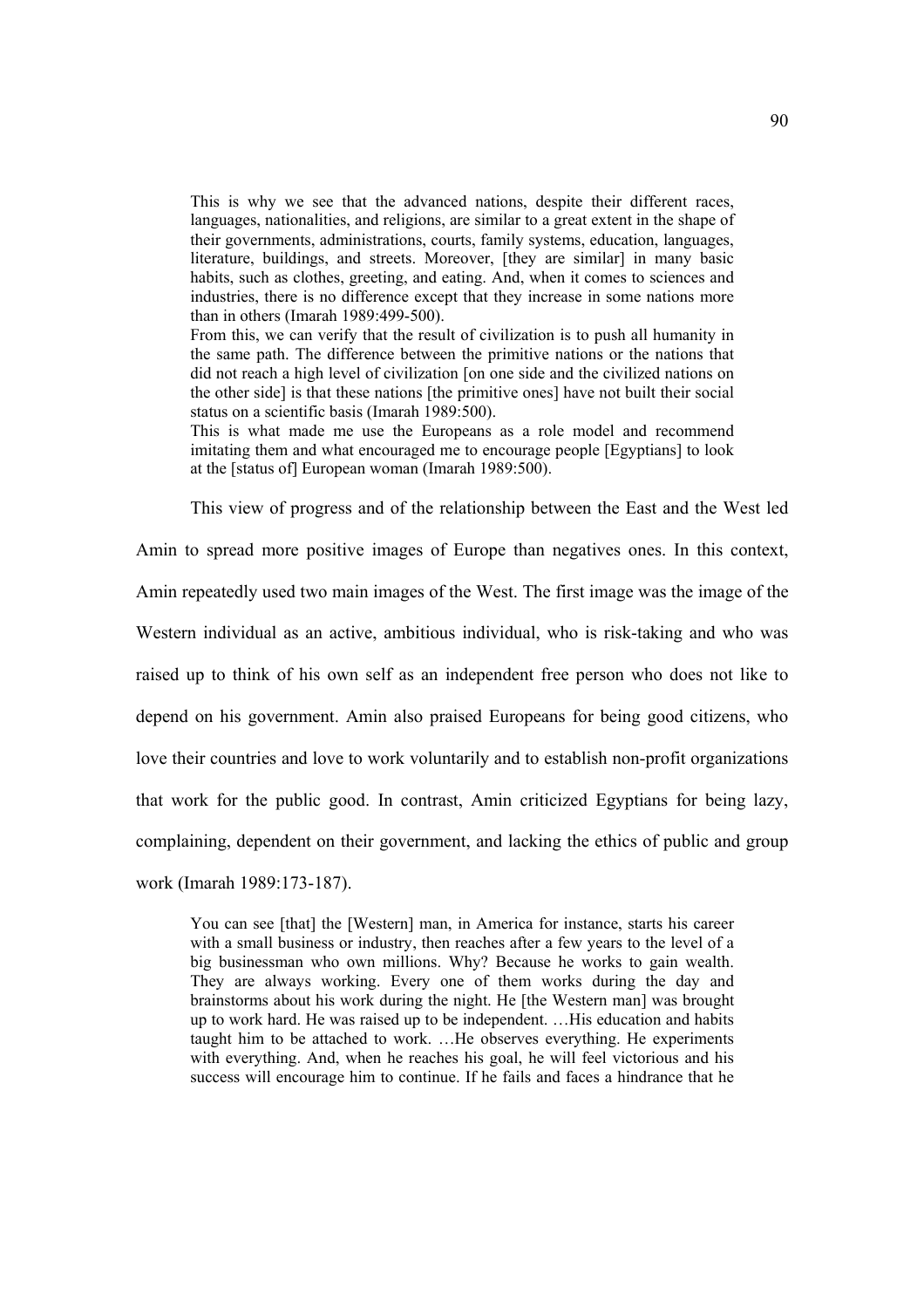cannot overcome, he will start a different business or he will work in the same business [after] seeking a different approach. (Imarah 1989:173) In contrast, you will find the individual among us, the Egyptians or the Easterners in general, is like an animal that is tied blindly to a water pump. He [the Easterner] walks slowly, step by step, with his eyes covered. And he may stop after very few steps until he hears a sound alarming him [that he has to work more]. Then he will push himself to walk another step; then he will stop. (Imarah 1989:173)

The second image dealt with the status of women, which was the main focus of most of Amin's Arabic writings. In this regard, Amin praised the West for being more respectful of women and for encouraging women to learn and play sports and advance in education and careers. He felt that women were equal to men in the West and that Western societies had developed better ways for educating and bringing up their children, both mentally and physically. "Westerners speak proudly of the [positive] effect women have on their lives," Amin applauded (Imarah 1989:234).

The new woman, which is one of the fruits of modern civilization, started to appear first in the West due to the new scientific discoveries that freed the human mind from the influence of myths, doubts, and lies, and that made him the master of his own self. (Imarah 1989:420)

In addition to these positive images, Amin encouraged Muslims to learn more about the West and to understand the Western mind and way of thinking, which may be different from Muslims' habits and traditions. He discouraged Egyptians from making generalizations about the West and from judging the West before knowing more about its traditions, history, and languages. Instead, he promoted the idea that Western societies consisted of different classes and groups. For instance, Amin thought (Imarah 1989:504) that Western elites were more corrupt that the middle classes because the former were more "rich and unemployed, and are controlled by their own desires."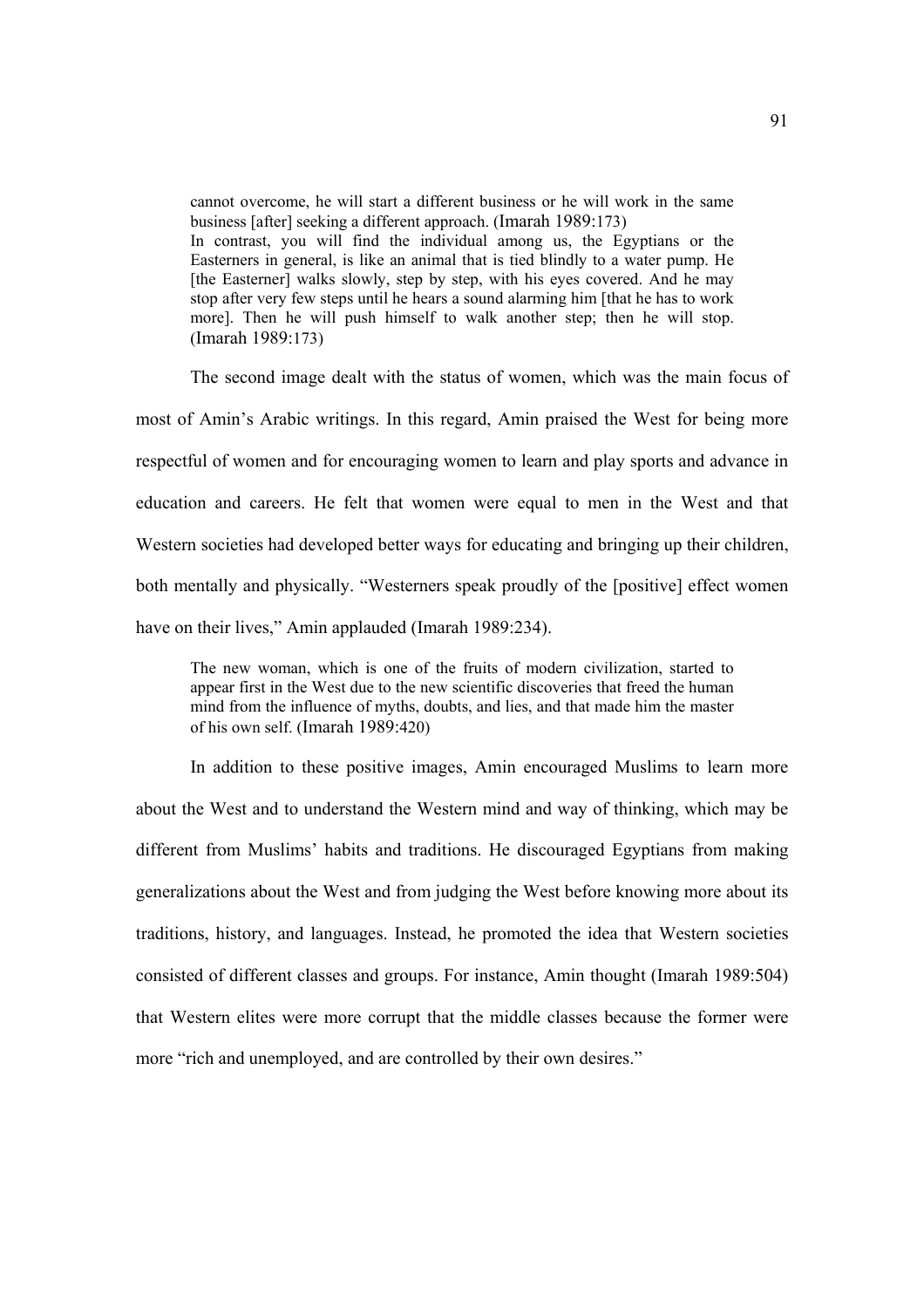We, in reality, don't know about the West except some of the superficial stuff. And many of us do know [about the West] more than what is known [about the West] in the streets, the coffee shops, and what he [that Egyptian] may have read in some stories and fairy tales. (Imarah 1989:504-505) Whoever wants to judge them [the Westerners] fairly, has to understand all aspects of those [Western] nations' lives and understand all the feelings and emotions that move their souls. This will require a complete understanding of their languages, history, traditions, and ethics. (Imarah 1989:505)

On the other hand, Amin was very critical of the status of women in Muslim societies. He criticized Egyptians for disrespecting women and mistreating them. He criticized the way Egyptians brought up their daughters and how Egyptians prevented their daughters and wives from gaining education, playing sports, and pursuing their own careers.

Woman, in the eyes of Muslims, in general, is not a full human being. And man among them believes that he has control over her and he treats her according to this conviction. There are many proofs of that. (Imarah 1989:438)

It is also important here to note that, Amin, when talking to Egyptinas, used some negative images of the West, but less frequently. When it came to the relationship between the European nations, Amin saw them as blood brothers who hated each other. "The European kingdoms," Amin argued (Imarah 1989:395), "show peace while they are getting ready for war. And when the opportunity comes each of them will jump on the other to destroy him."

 Amin was critical of colonialism. He saw European civilization as a greedy civilization that was looking for wealth and profit everywhere and through all means, regardless of whether those means were legitimate or not. He also believed that Europeans were willing to use violence and their power to dominate weaker nations and manipulate their wealth (Imarah 1989:374)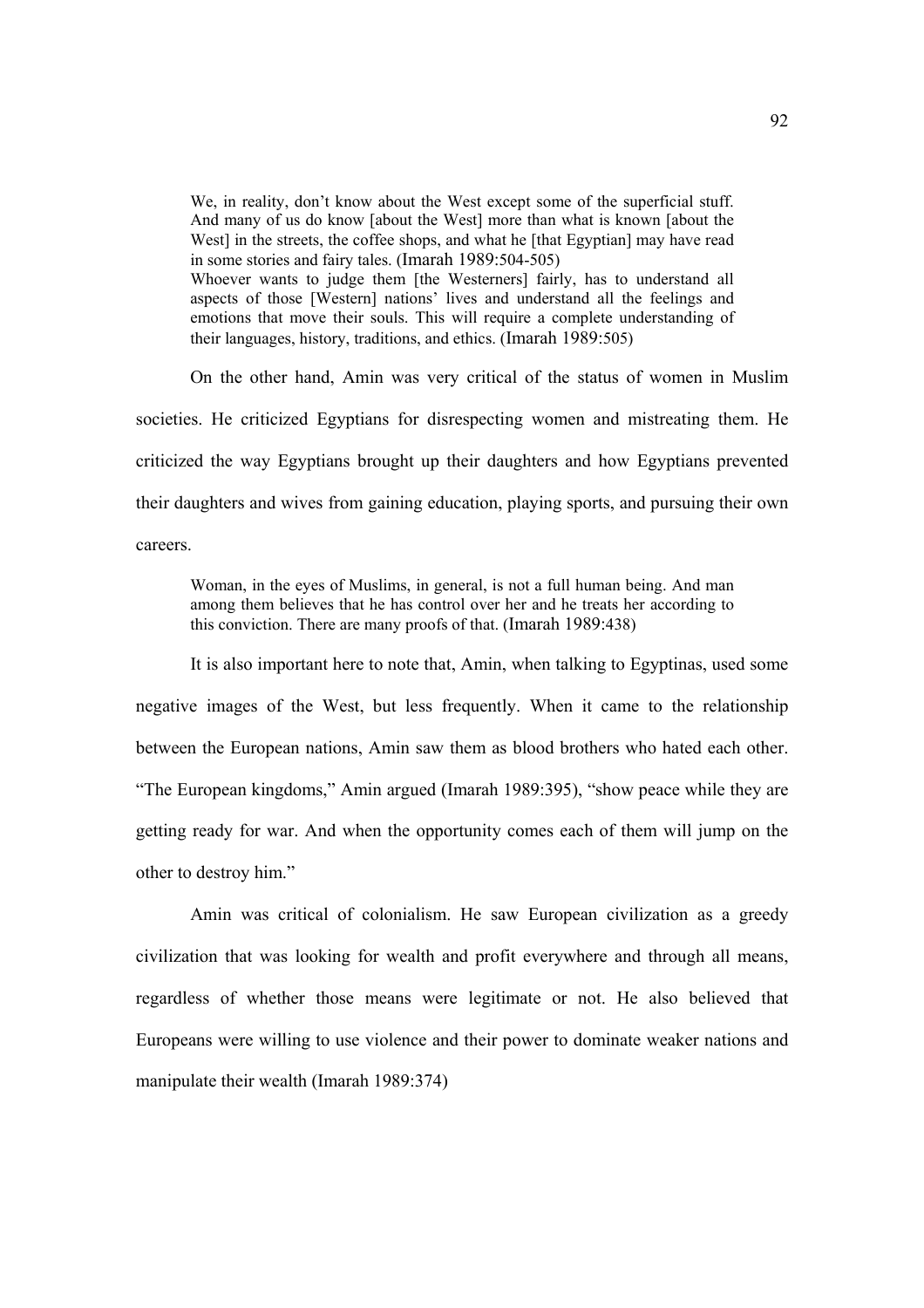In addition, Amin was critical of the history of Europe and Christianity. He believed that Europe during the Middle Ages was socially and culturally as bad as, and some times worse than, the Muslim societies of his time. He also believed (Imarah 1989:325) that Christianity as a religion was inferior to Islam when it came to family laws and to the rights of women. For example, he thought that Christianity, contrary to Islam, did not provide a clear religious legal system that deals with women's rights. He also criticized (Imarah 1989:398) the church for prohibiting divorce for a long period of time, which made family laws intolerable for some Christians.

 In summary, this section shows that Amin, deep in his heart, saw the West both as an obstacle against and a model for reform. Yet, because of Amin's personal agenda and background and his understanding of reform and how it should be achieved, he chose to focus on portraying the West positively when talking to Muslims.

#### *4) Amin's View of America*

 America was clearly present in Amin's writings. He spoke about America several times and saw it as the best and most advanced Western society in terms of the way Americans treat women, bring up their children, and teach their children to be independent and risk-taking individuals.

 When it came to the status of women in the West, Amin believed that "the American woman comes first" in terms of freedom and independence. "Then," Amin thought (Imarah 1989:325), "comes the British woman, then the German, then the French, then the Austrian, then the Italian, then the Russian, and after that the rest will follow." "America's women," Amin argued (Imarah 1989:364), "are the earth's freest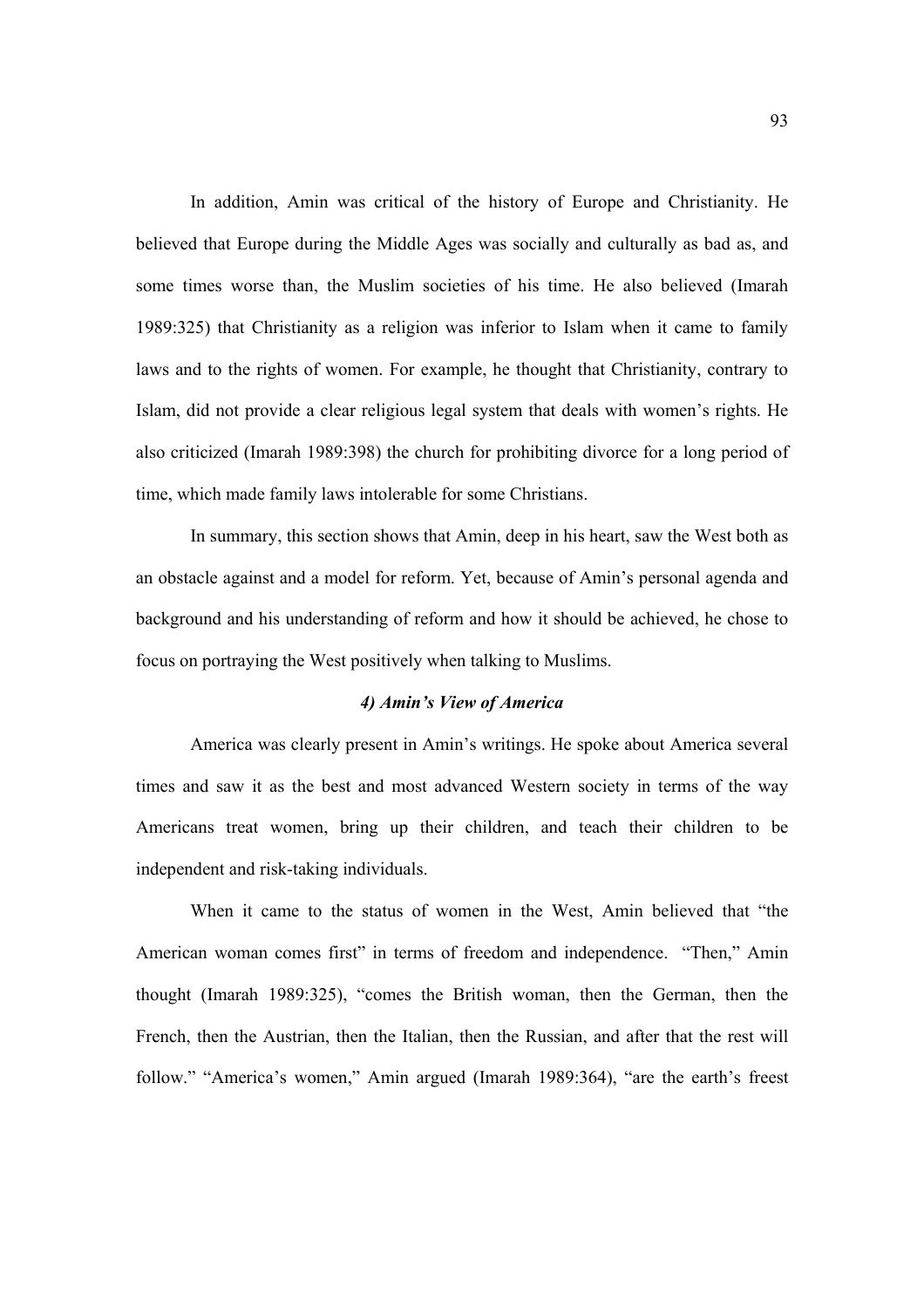women." He also spoke positively about the freedoms American women have and about how they mix freely and constantly with men without either getting corrupted or loosing their honor or ethics. He praised America for granting women their political rights and for having civil groups that worked on defending women rights (Imarah 1989:384). He also praised America for having flexible divorce laws despite the church's opposition to that notion (Imarah 1989:399).

 In addition, Amin spoke positively of the role American women played in America's public life. He praised America for allowing women to work as priests, judges, public officials, engineers, journalists, and in many other careers. He felt that the participation of women in America's public life had a positive effect on the rest of society and that it made public life more civil and honest (Imarah 1989:429).

 When it came to education, Amin praised the way Americans brought up their children and taught them to be free, independent, and risk-taking individuals. He also praised Americans' independence from their governments.

Look at the Eastern countries: you will find that women are enslaved to men and that men are enslaved to the rulers. The [Eastern] man is unjust inside his home and [simultaneously] a subject for injustice outside his home. Then look at the European nations, you will find that their governments are built on freedom and on respecting individual rights, which contributed to the rise of women to a high degree of status and freedom in terms of work and thinking. …Then look at America: you will find that [American] men are fully independent in their private lives and that the authority of the government and its intervention in individuals' affairs are almost non-existent. This is why the freedom of women [in America] very much increased beyond [the freedom of women] in Europe. Hence, women in America are equal to men in all private rights, and in some states they became equal in some political rights (Imarah 1989:426-427).

Yet Amin also mentioned some negative images of America. This was part of his general critique of Europe and the West more than a critique of America itself. In this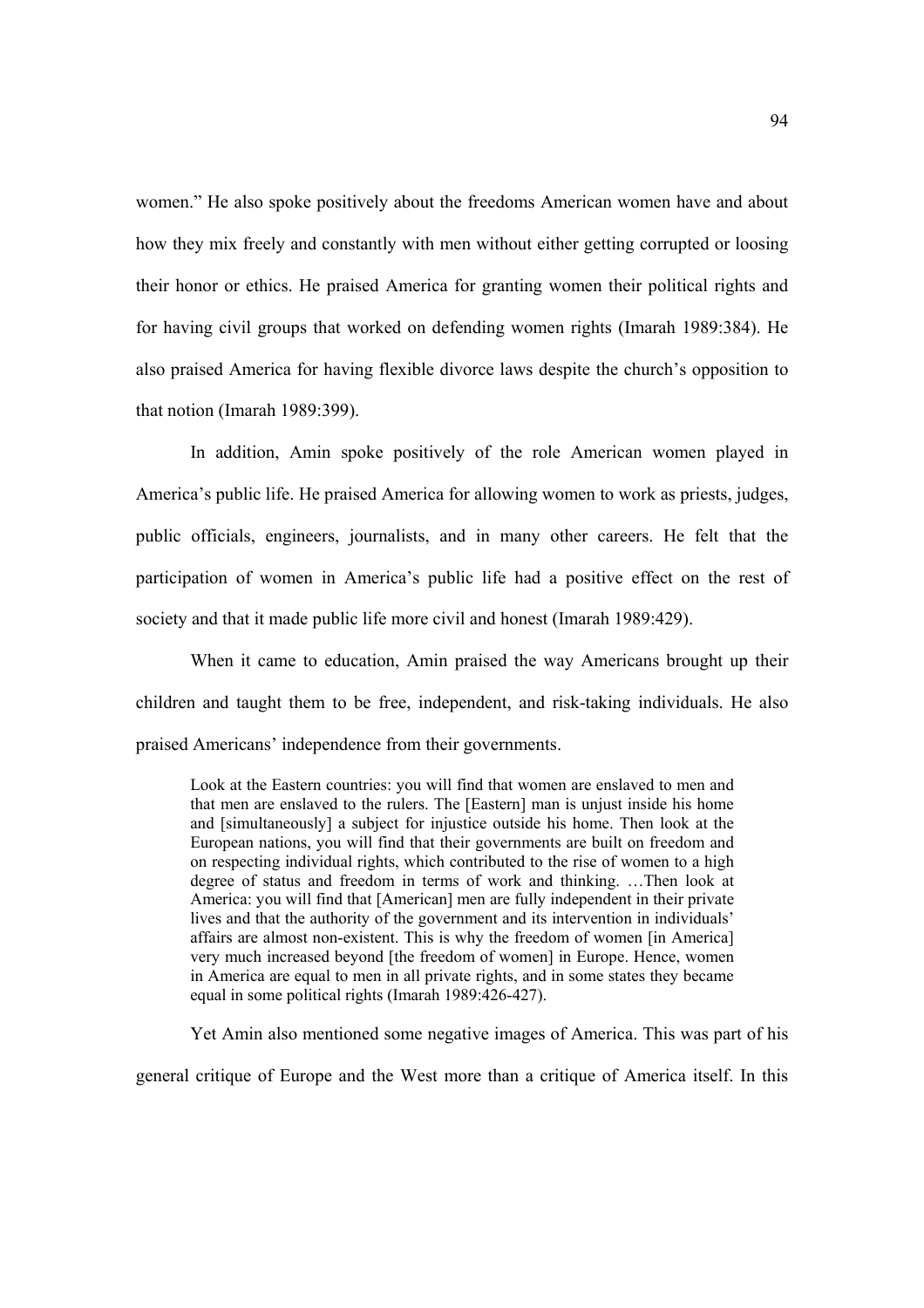regard, Amin criticized America as one of the Western societies that approved slavery in modern times (Imarah 1989:237). He also criticized the founders of America for the injustices they committed against the native Americans. In this regard, Amin compared early Americans to European colonizers, whom he perceived as selfish, greedy, and uncaring about the interests of poor nations and masses (Imarah 1989:374).

 In general Amin, used America as another better example to show his Arab and Muslim audience that they needed to learn from the West. By portraying America as a new and better West, Amin was trying to demonstrate to Egyptians the richness of Western civilization and how it is capable of producing new and more advanced societies.

#### *5) Role of Islam in Amin's Occidental Discourse*

Religion had a limited place on Amin's Occidental discourse. Amin was very critical of the way his contemporary Muslims understood Islam (Imarah 1989:289). He always felt that the masses' understanding of Islam reflected their inherited cultural customs and traditions more than it reflected the true teachings of Islam itself, especially when it came to the treatment of women (Imarah 1989:380). He rejected the notion that Islamic civilization was perfect. Instead, he believed that Muslim civilization was a human experience that is imperfect. Therefore, he encouraged his contemporary Muslims to learn about Islamic civilization; but he cautioned that (Imarah 1989:496) "many aspects [of Islamic civilization] cannot be part of our contemporary social system." He believed that modern Europe was capable of producing a more advanced civilization and that better social systems could be established in the universe in the future.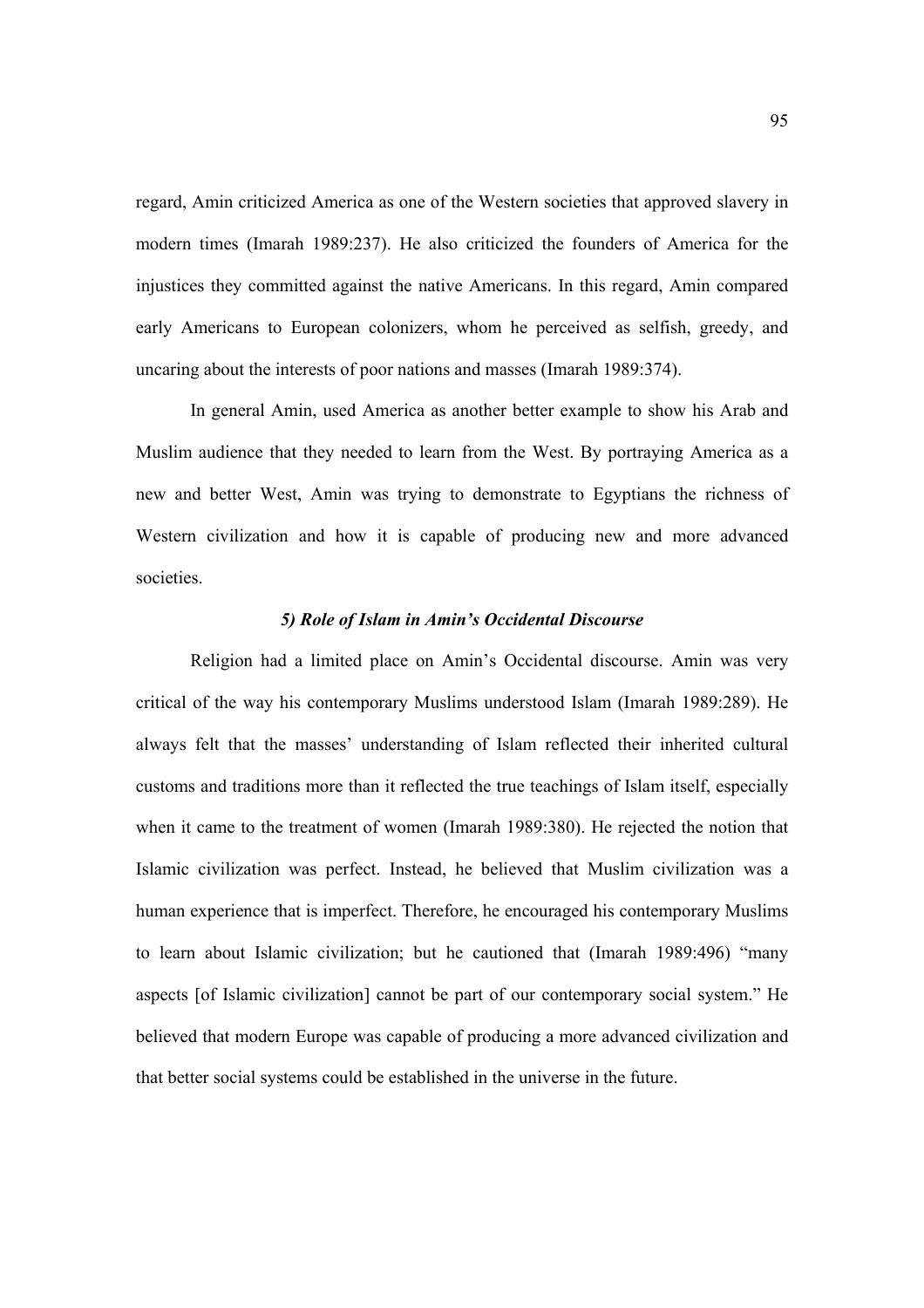In addition, Amin was an advocate for national unity. Therefore, he was proud (Imarah 1989:228) that Egyptian Muslims were united with the Egyptian Copts against the Ottomans rulers (who were Muslims) during the Orabi national uprising of the early 1880s. He also spoke throughout his writings about the Egyptians in an inclusive language that included all Egyptians, and he did not differentiate between Muslim Egyptians and Christian Egyptians. Moreover, he believed that Eastern Christian women were more educated about life than their Muslim counterparts because they were allowed to mix with men and participate in public life more than the Muslim women (Imarah 1989:363).

However, Amin's critiques of religious thinking and nationalistic attitudes did not prevent him from speaking proudly about Islam as a religion. He defended Islam frequently. In addition, he believed that Islam provided better guidance on issues such as women's rights, family laws, social justice, and scientific thinking than Christianity and than many contemporary European laws.

Yet Amin's pro-Islamic attitudes did not lead him to believe that religion was a major reason for the conflict between the West and the Muslim world. Actually, he rejected those who spread religious animosity between the East and the West and called upon his contemporary Muslims to reject religious bias and to look at the West and study it objectively.

The old animosity that lasted for generations between the Easterners and the Westerners because of their different religions has been, and still is, a reason for their ignorance about each other, for doubting and misjudging each other, and for affecting their minds to the extent that they misperceive things. Nothing can push people away from the truth more than being under the influence of desires while looking for the truth. (Imarah 1989:502)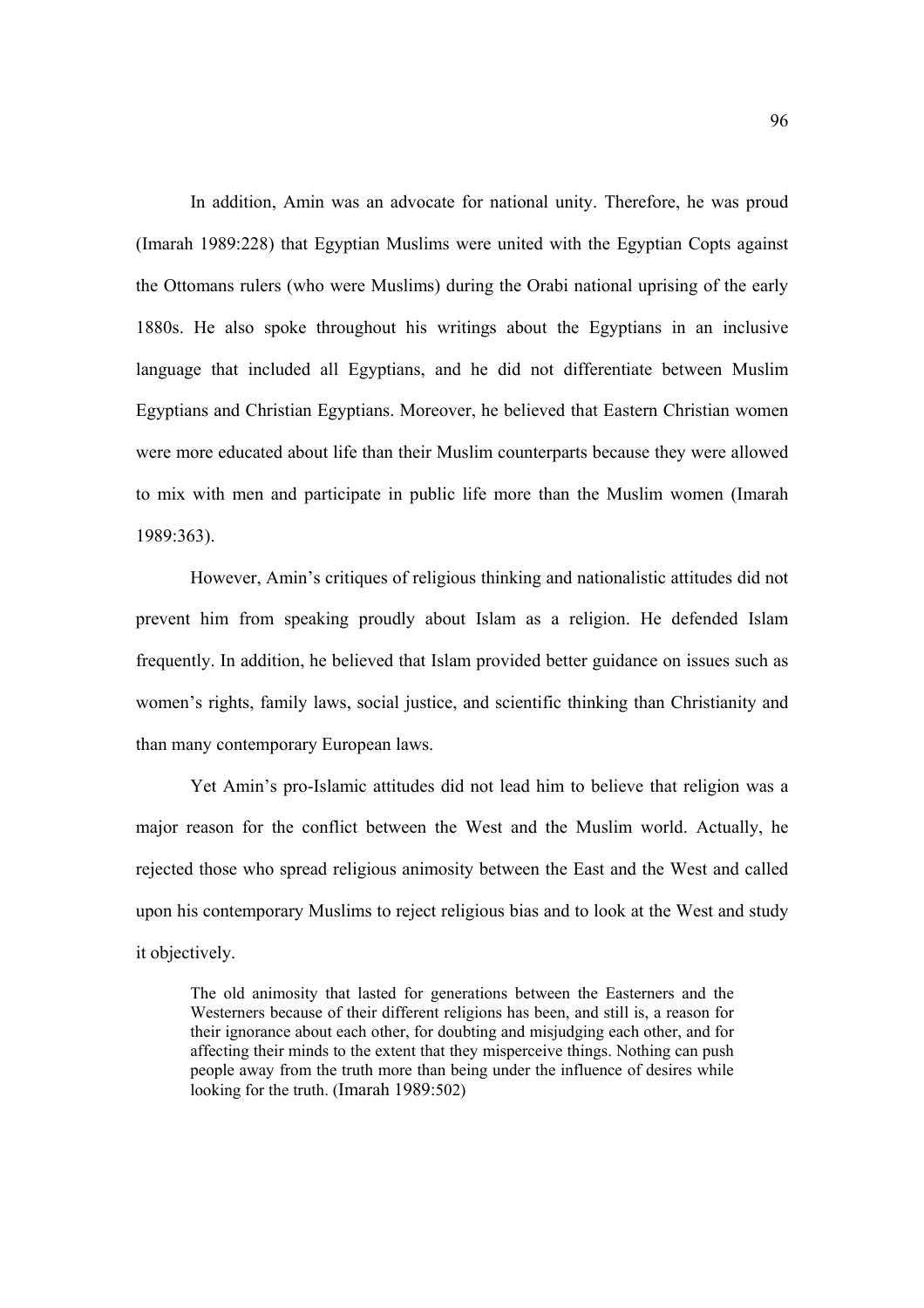## *6) Conclusion: Main characteristics of Qasim Amin's Occidental Discourse*

I conclude this chapter with highlighting some of the key aspects of Qasim Amin's Occidental discourse.

 First, the circumstances of Egypt at the end of the 1890s were different, at least as seen by Amin, than what someone like Afghani saw during the 1870s. Amin felt that Egyptian society during the 1890s enjoyed more political rights and freedoms. Unlike Afghani, who was occupied with agitating the masses to resist British colonialism, Amin focused on reforming the social and cultural circumstances of the Egyptian society. He considered colonialism to be a greedy and manipulative phenomenon, but he did not focus on resisting it. He also considered authoritarianism to be the main source of Muslims' decline, but he did not pay much attention to fighting it.

Second, most of Amin's attention focused on social and cultural reform. He thought that educating the masses should help them empower themselves and build an advanced civilization. He also believed that all civilizations learn from each other and that it was Muslims' turn to look up to Europe as a model and mimic it.

Third, Amin was unique in his willingness to challenge the social and cultural views of his contemporary Egyptian masses, which were largely conservative. In this regard, Amin despised the role of the masses in achieving reform, looked down on Egyptian public opinion, and did not consider himself as a grassroots or a public leader. Instead, he focused on intellectual reform.

Third, Amin, deep in his mind, believed that Western civilization had many negative aspects. He believed that some Europeans hated Islam and campaigned against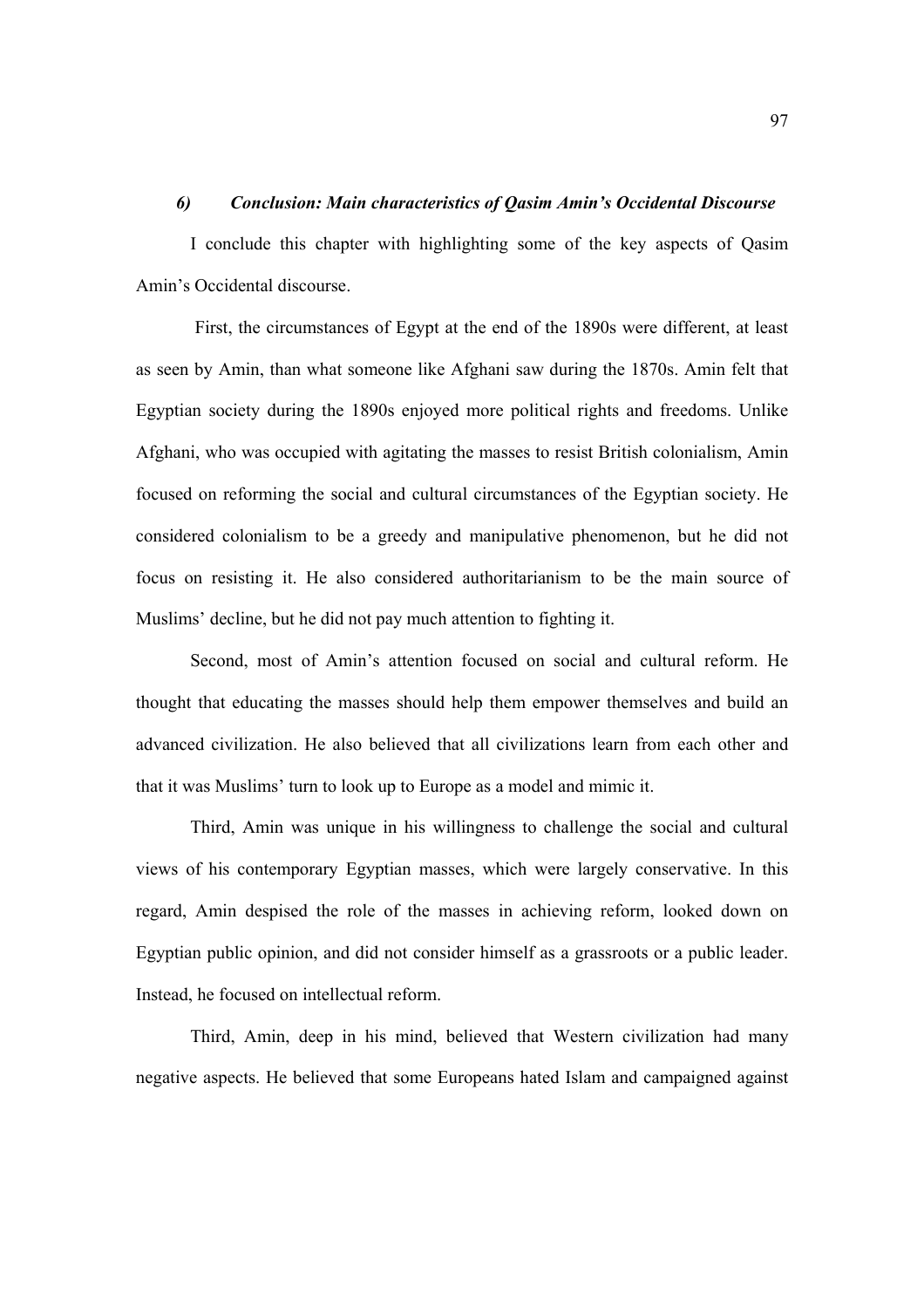it, that Western civilization had produced many social and cultural problems, and that Europeans were less kind individuals than Arabs and Muslims. He expressed such views in his French book, yet he chose to deemphasize these views in his Arabic writings.

Fourth, Amin's background, understanding of reform, and his willingness to challenge the conservative beliefs of the masses led him to manipulate the information he had about the West in order to serve his reform agenda by convincing his Arab audience that the West was a model for reform that they should look up to, learn from, and mimic. In this regard, Amin used some distinct discourse tactics.

He used double discourse, one when writing to Egyptians and the other when addressing Europeans. When talking to Egyptians Amin deemphasized the negative information he had about the West.

Amin refused to address some serious challenges to Arab and Muslim reform at his time, such as the tyranny of many of his contemporary Muslim governments, the negative effects of colonialism on his contemporary Arab and Muslim societies, and the fact that the exchange between the East and the West at his time was between unequal parties, which could lead to the cultural hegemony of the West over the East.

Amin used binary opposition to contrast Easterners with Westerners. Some of these binaries portrayed Easterners as lazy, dependent people in contrast with active and independent Westerners. Other binaries saw Westerners as less kind people, who were willing to commit evil acts and hurt others knowingly. In contrast Amin portrayed Easterners as kinder people by nature.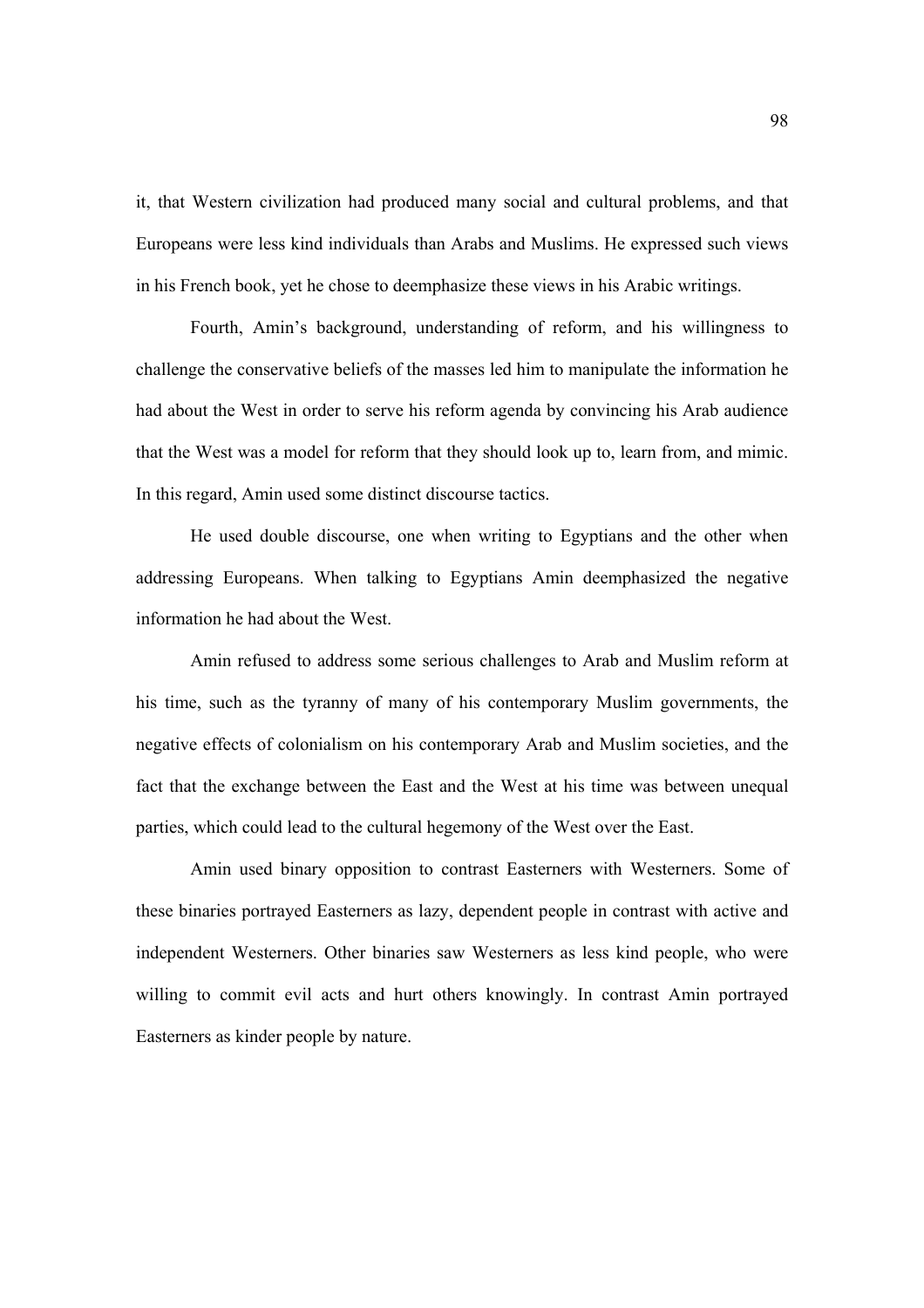It is also important to note that Amin encouraged his Arab audience to learn more about the West and discouraged them from rushing to judgment and from making broad generalizations about the West and Westerners.

Amin used the information he had about America to reinforce his views about the West. By portraying America as a new and better West, Amin was trying to demonstrate to Egyptians the richness of Western civilization and how it is capable of producing new and more advanced societies. Yet Amin also invoked two negative images of America. He spoke about America as a country that approved slavery for a long period of time. Amin mentioned this idea in his French book. He also criticized, in one of his Arabic books, the founders of America for annihilating the native people of the American continent.

Finally, Amin rejected the idea of using religion as a basis for explaining the relationship between the East and the West. He was critical of Islamic civilization and rejected those who believed that Islamic civilization was perfect or complete. He was also very critical of his contemporary Muslim religious scholars, who he believed misunderstood Islam. On the other hand, when it came to Islam as a religion, Amin spoke about Islam as a perfect religion that was superior to Christianity and to modern Western legal systems.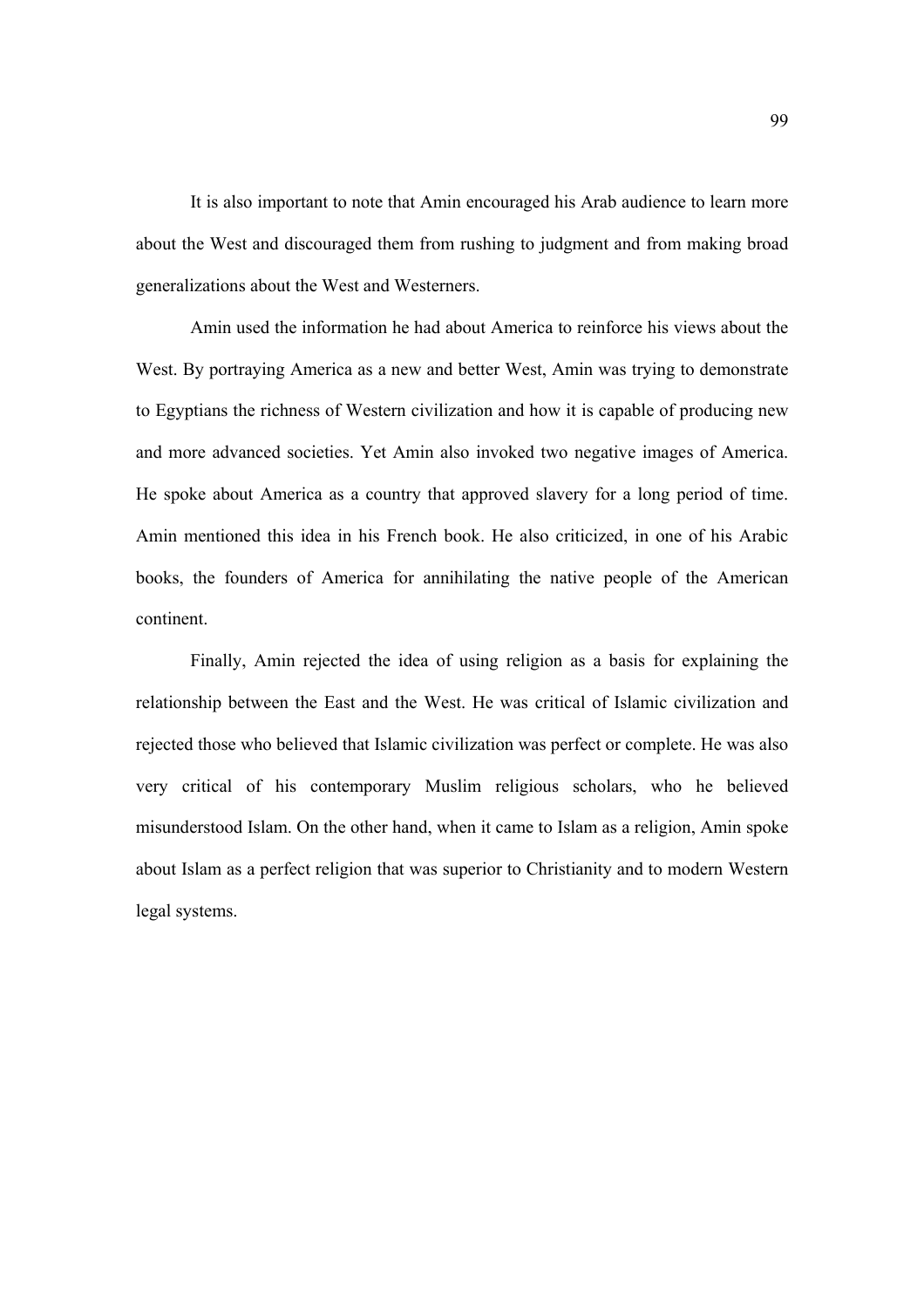#### **Chapter 5**

### **The Occidental Discourse of Abdul Al-Rahman Al-Kawakibi**

 In this chapter, I will set forth the Occidental views of Abdul Rahman Al-Kawakibi (1854–1902), who is considered to be one of the main founders of Arab nationalism. Kawakibi is also remembered for his writings against authoritarianism and tyranny, which still inspire many pro-democracy advocates in the Arab world today.

Kawakibi's life and writings, as I will explain later in detail, were motivated by his strong anti-Ottoman attitudes. The Ottomans jailed Kawakibi twice and forced him to leave his native country, Syria, for Egypt, where he was protected by Egypt's ruler, Abbas Helmi, who was in disagreement with the Ottomans. In addition, Kawakibi was occupied with reform and how it should be achieved. In this regard, Kawakibi was interested in reforming Muslims' religious and political thinking. He saw reform as a long-term gradual process and did not believe that his contemporary Arab societies were ready to change their circumstances dramatically. He also thought that reformers should avoid severely criticizing the masses and avoid showing disrespect to the masses' habits and traditions in order to win them to their side. These circumstances and views, I argue throughout this chapter, led Kawakibi to pay less attention to criticizing Western colonialism and its negative effects on Arab and Muslim societies, to praise Europe as a model for reform of political and civil society, but to criticize the West at the social and religious levels.

I start this chapter with a brief introduction to Kawakibi's life and main ideas regarding reform. Then, I analyze Kawakibi's view of the West in general and of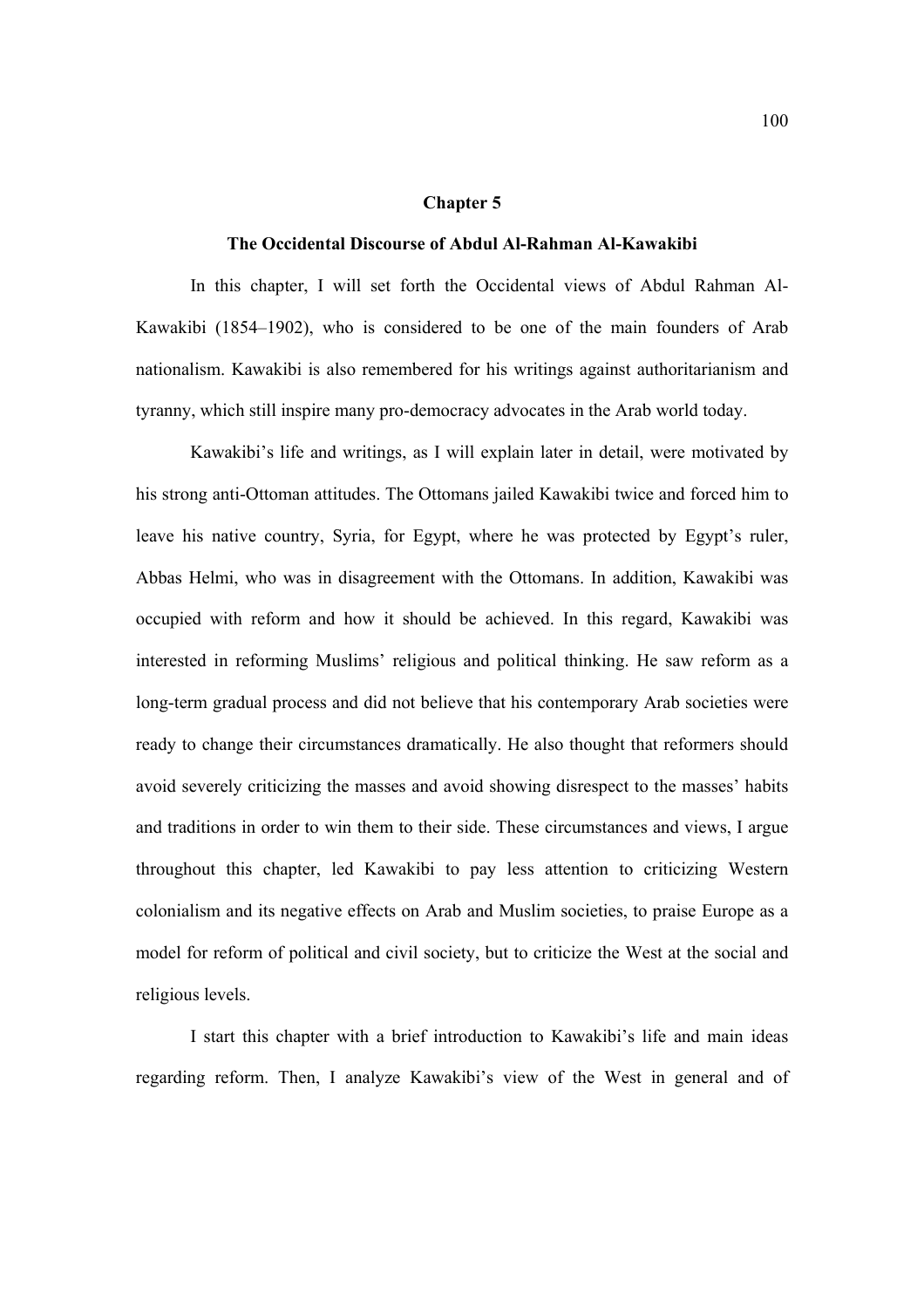America in particular. I will also examine the role of religion in Kawakibi's Occidental views. I end the chapter by summarizing the main characteristics of Kawakibi's Occidental discourse.

### *1) Kawakibi's Life*

Abdul Rahman Al-Kawakibi was born in 1854 to an aristocratic Syrian family. He worked as a judge, published two newspapers, and was a successful businessman. He was also a known political activist, who enjoyed wide public support. When the Ottomans jailed Kawakibi in 1886, because of his critical political views, they were forced to free him after the public spontaneously rose in his support (Imarah 1975:22). Yet, because of Kawakibi's continuous opposition and criticism of the Ottomans, he was jailed a second time, his newspapers were banned, and he lost his business. In 1899 Kawakibi migrated to Egypt after the Ottomans put tremendous political and economic pressures on him. In Egypt, Kawakibi gained a wide reputation and was supported by Egypt's ruler, Abbas Helmi, who was in conflict and disagreement with the Ottoman Empire. In 1902 Kawakibi passed away after he was poisoned.

Kawakibi's life and main writings were shaped by his negative experience with the Ottomans, who forced him to leave his country, Syria, and flee to Egypt. In response, Kawakibi devoted his life and writings to two main ideas, Arab nationalism and freedom, which the Ottomans disliked. The first idea, Arab nationalism, ran contrary to the pan-Islamic notions that the Ottomans spread in the Muslim world in the second half of the nineteenth century, trying to use religion to strengthen their status as the caliphs of the Muslim world against the incursions of European colonialism. Yet the Ottomans, who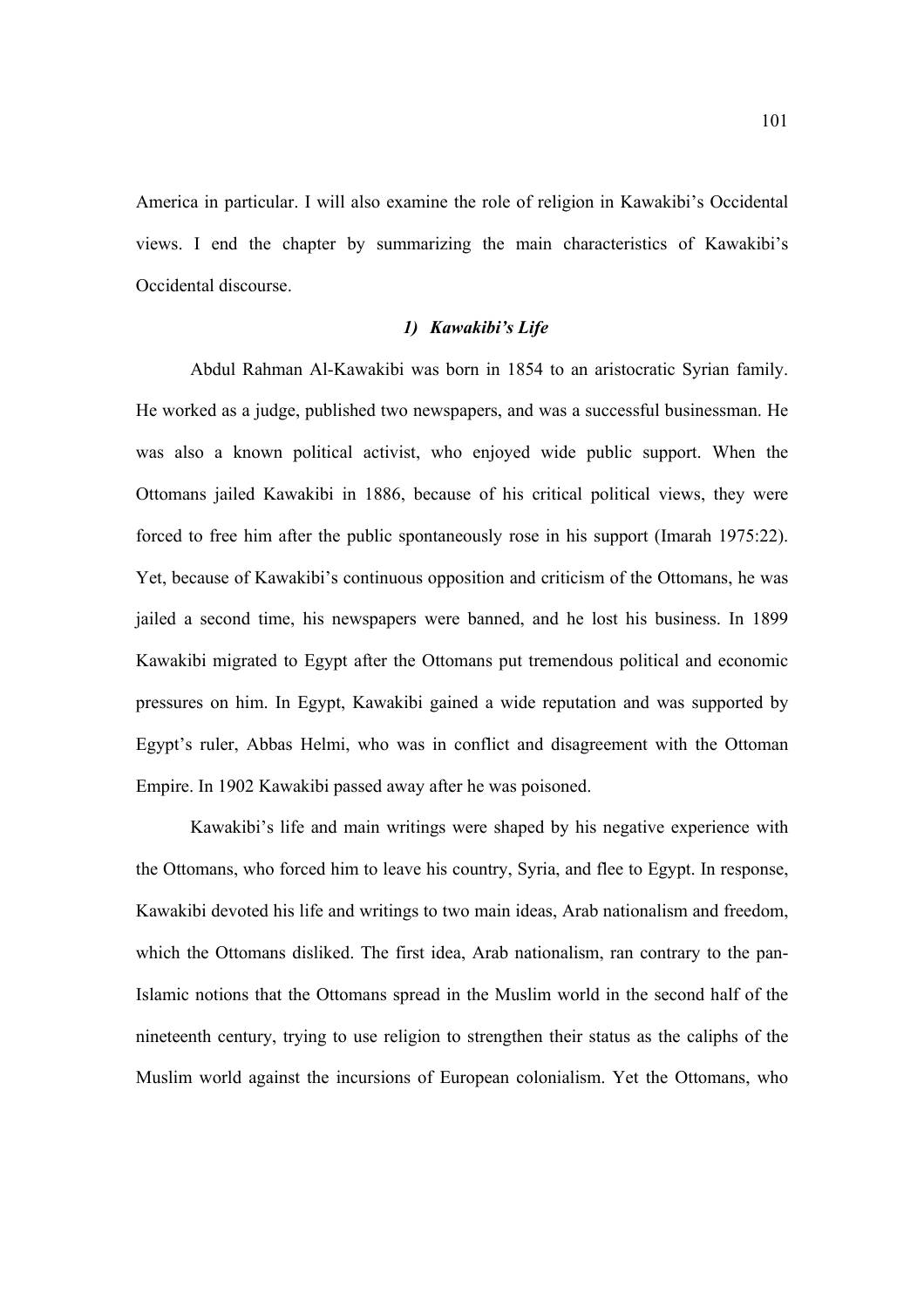were bad colonizers, as Jamal Al-Din Al-Afghani described them, failed to win Arabs to their side. Christian Arab intellectuals were the first to promote Arab nationalism as an alternative to the Ottomans' pan-Islamic notions. In this regard, Kawakibi was remembered to be the first main Muslim intellectual to champion the cause of Arab nationalism.

Kawakibi's Arab nationalistic ideas were highlighted in one of the two main books that he left, titled *Umm Al-Qura* or *The Mother of Cities*. In *Umm Al-Qura*, Kawakibi wrote about an imaginary international conference of Muslim scholars held in Mecca, the mother of cities, to analyze the root causes of Muslims' decline and to look for solutions to those problems. The book was full of useful analytical ideas about the status of Muslim societies at Kawakibi's time and the reasons for their decline. The book ended with a strong appeal for two main initiatives. First, it called for establishing an international non-governmental organization of Muslim scholars that should work on reforming Muslims' ways of thinking and Islamic educational systems. Second, Kawakibi believed that this organization should be based temporarily in Egypt and ultimately in Mecca because Arabs were the founders of the Muslim civilization and were more trustworthy when it came to caring for Islam and Muslims. He also launched a severe attack on the Ottomans, whom he described as traitors, willing to align themselves with non-Muslim European nations against other Muslim nations, such as the Muslim states in Spain and North Africa, in order to achieve their political interests. He ended his book with a clear appeal for replacing the Ottoman Empire with a righteous Arab caliphate.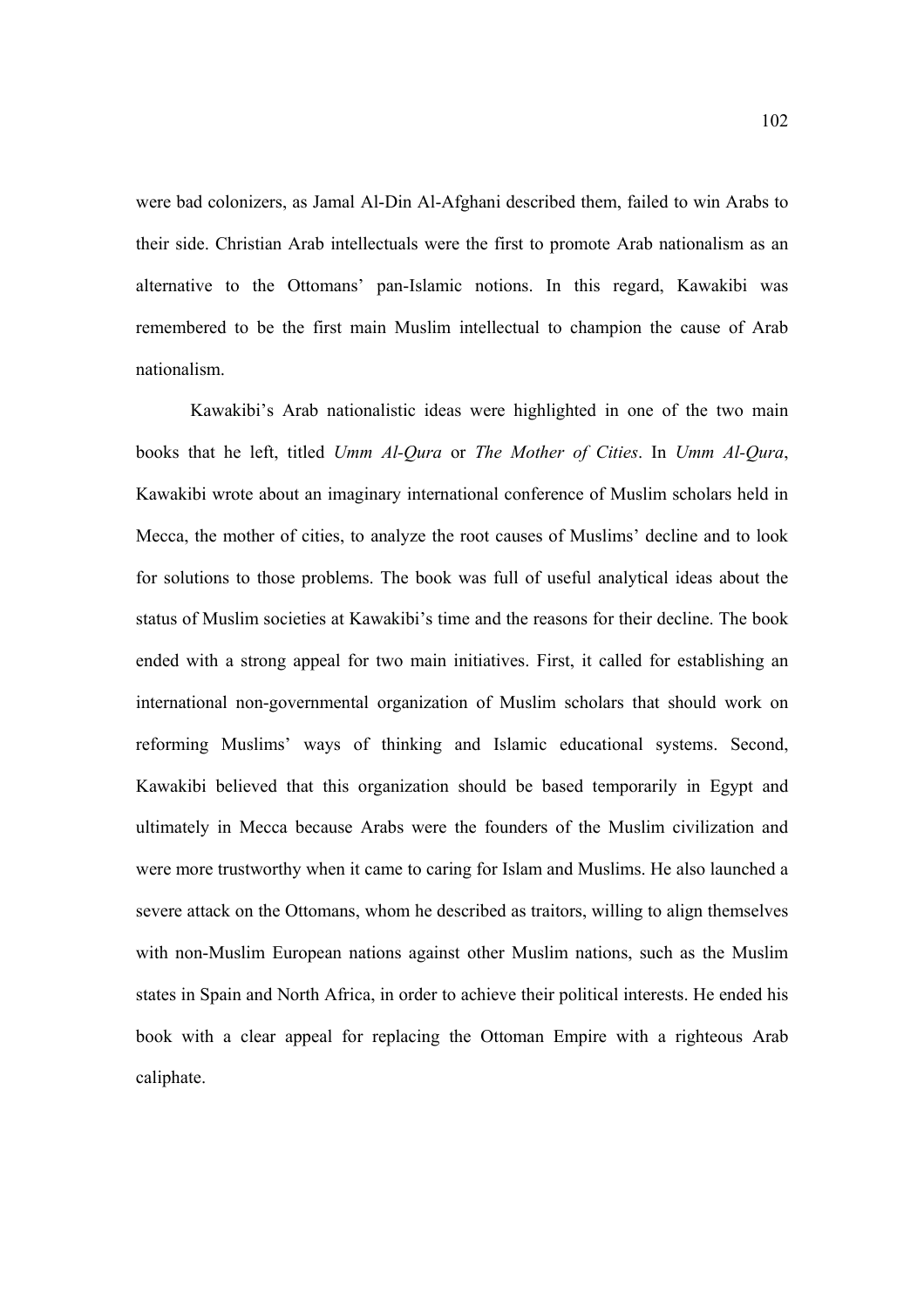The second main cause that Kawakibi championed in his writings was the cause of spreading freedom and fighting tyranny in the Arab world. In the second book that Kawakibi wrote, titled *Tabaee Al-Istebdad* or *The Characteristics of Tyranny*, he described eloquently and in detail the various characteristics of tyrannical regimes. He also spoke about how tyrannical rulers inject tyranny and authoritarianism into all aspects of life in their societies. He spoke about the negative effects of tyranny on ethics, economy, freedoms, education, and several other aspects of social life. The clarity and strength of Kawakibi's arguments in *Tabaee Al-Istebdad* made it an inspiring book for pro-freedom and democracy advocates in the Arab world until today. For example, Kawakibi's writings were widely discussed and honored after the fall and capture of the former Iraqi president, Saddam Hussein. At that time, several Arabic intellectuals remembered and praised Kawakibi for his special ability to correctly describe the nature of authoritarian regimes in the Arab world (Jelbi 2003; Dajani 2004).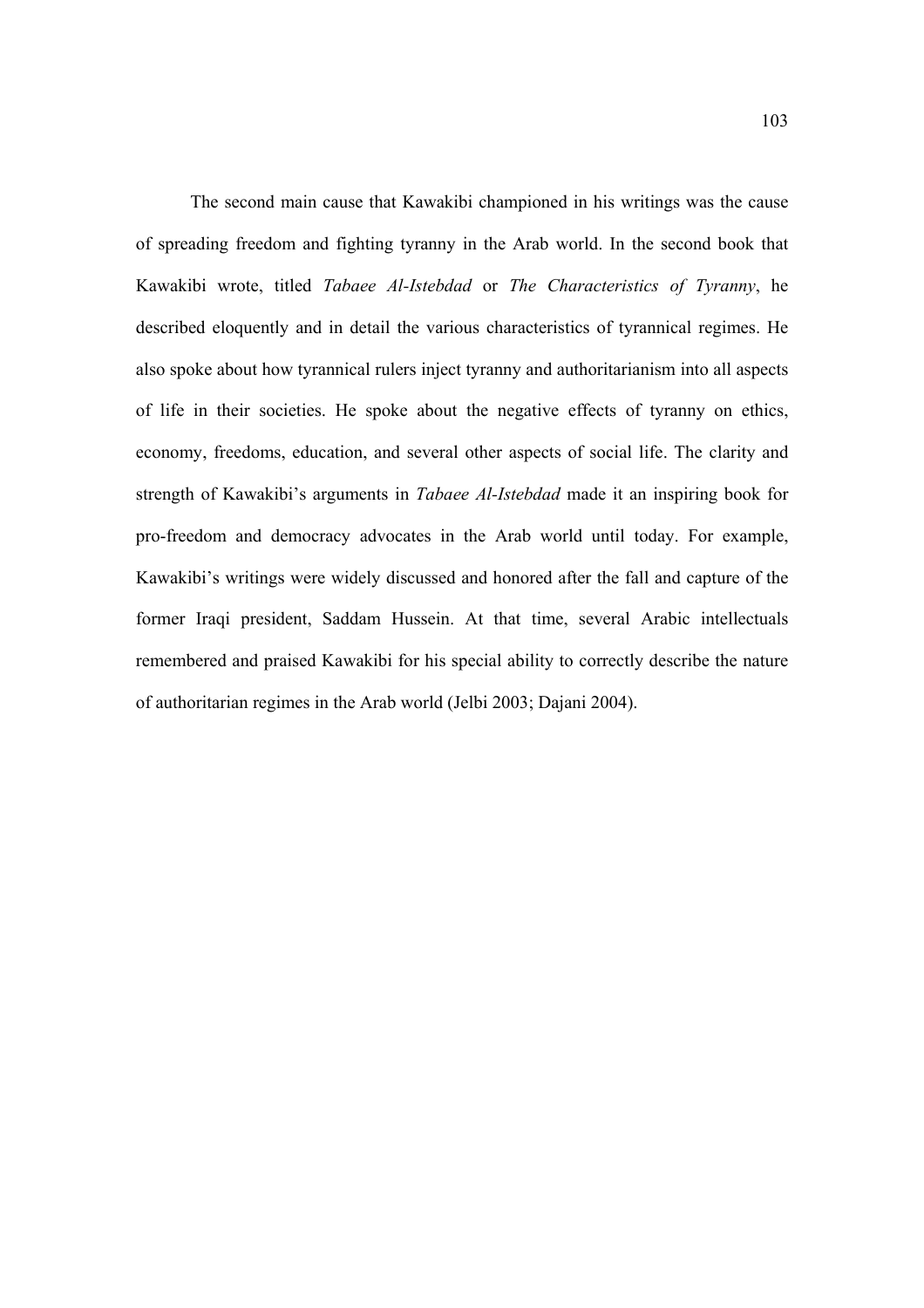#### *2) Kawakibi's View of Reform*

The main goal of Kawakibi's writings was to analyze the conditions of his contemporary Muslim societies and to prescribe solutions for their problems. In this regard, Kawakibi focused on reforming the political and religious thinking of his contemporary Muslims. His experience led him to feel that reform is hard to bring to Arab and Muslims societies. He believed that Arabs and Muslim didn't have alternatives to their tyrannical rulers. So he thought that change and reform could only happen slowly and by educating the new Arab and Muslim generations. On the other hand, Kawakibi, as a political thinker who enjoyed wide public support, understood the need not to offend the masses. He thought that reformers and political leaders should avoid criticizing the masses too much and should also show all respect to the masses' habits and traditions, even if they were "silly" (Tahan 2003:212).

The captives of tyranny, even the rich among them, are miserable. …They live with weak intellect, weak feelings, and weak ethics. It is very unjust to blame them for anything but to provide them with mercy and guidance. They are similar, in their circumstances, to insects that live under rocks. It is only proper for the critics to be merciful. (Tahan 2003:172)

 In this regard, Kawakibi held pessimistic views about human nature in general. "Human[s]," Kawakibi believed (Tahan 2003:153), "are closer to evil than to goodness." He also saw the masses as more a part of the problem than of the solution and complained about how some segments of the Muslim masses became used to tyranny and to oppression to the extent that they hated change and fought reform and reformers.

We admit that some of us became used to a thousand years of tyranny, oppression, humiliation, and weakness. So humiliation became one of their tempers, which they will feel pain if they give up. This is the reason why the great majority of Egyptians, Indians, and Tunisians, who got, despite their wishes, some security for their souls and wealth and some freedoms in their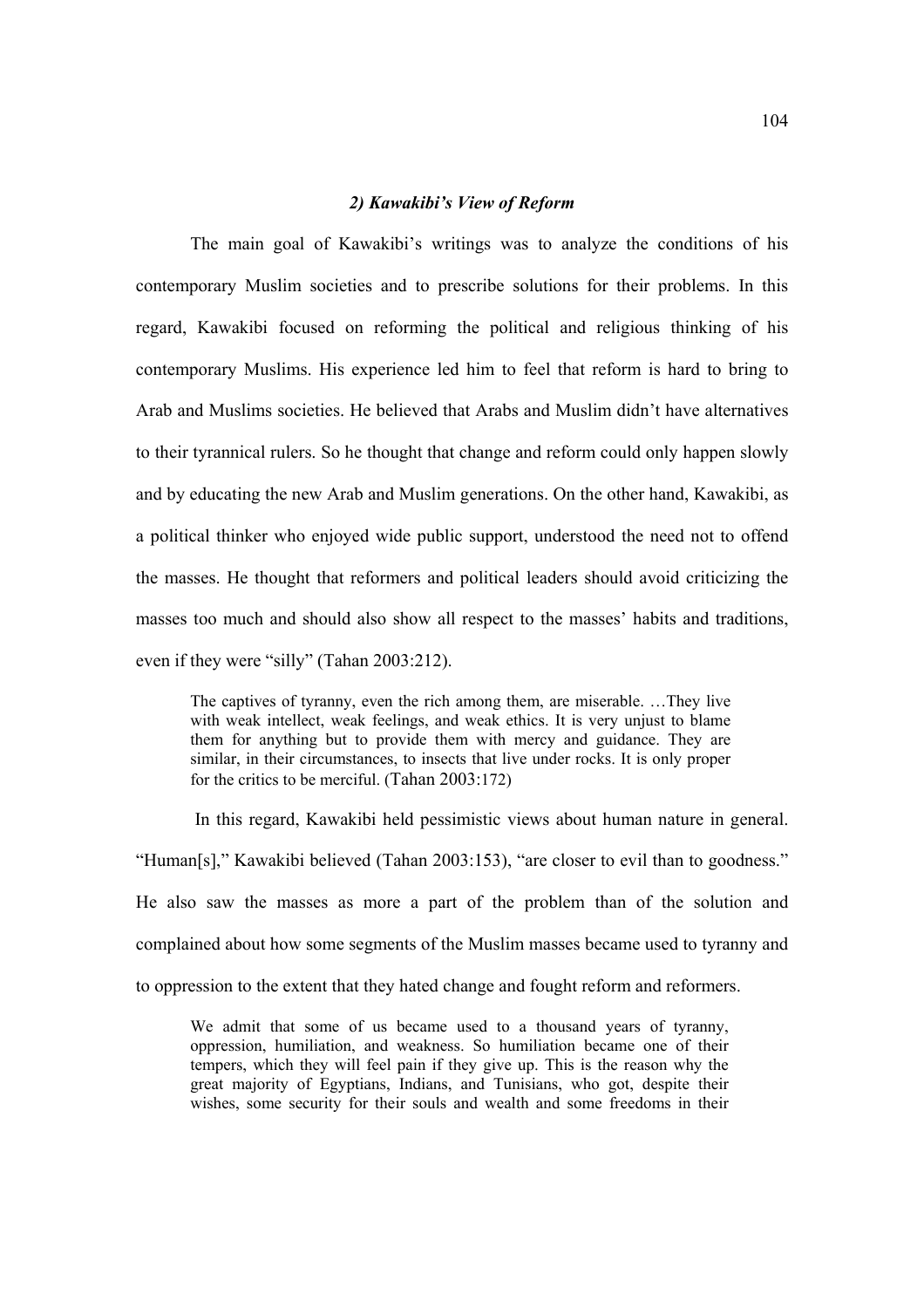ideas and actions, don't feel sorry and don't feel sad for the conditions of Muslims who live in other countries. In contrast, they look angrily at those who oppose their Muslim rulers. And they may consider reformers as heretics. (Tahan 2002:59-60)

In addition to his pessimism about the role of the masses in reform, Kawakibi preferred gradual change and did not support revolutions or other forms of rapid or radical transformation. He saw change as a long-term process. He thought that reformers should focus on educating the intellectual and political elites rather than on mobilizing the masses. When he called for establishing an international non-governmental organization for Muslim scholars, he believed that this organization "should not intervene in the political affairs at all" (Tahan 2002:182). He also thought that "the goal of the association is limited to achieving religious reform and … that political organization would follow religion" (Tahan 2002:203).

In this context, Kawakibi urged Muslims to look inside their societies and to seek to understand the internal causes for their decline in order to fix them. He believed that the decline of Muslims was the result of three main internal problems that had many roots and manifestations: misunderstanding of the Islamic religion by the Muslim scholars and masses, the political tyranny of Muslim rulers, and the corruption of the ethics of his contemporary Muslim masses (Tahan 2002:154-157).

When it came to misunderstanding Islam, Kawakibi criticized his contemporary Muslim scholars of mimicking the great old Muslim scholars without trying to understand the methodology they used to analyze Islamic rules and to apply them to their lives. This lazy imitation led recent Muslim scholars, according to Kawakibi, to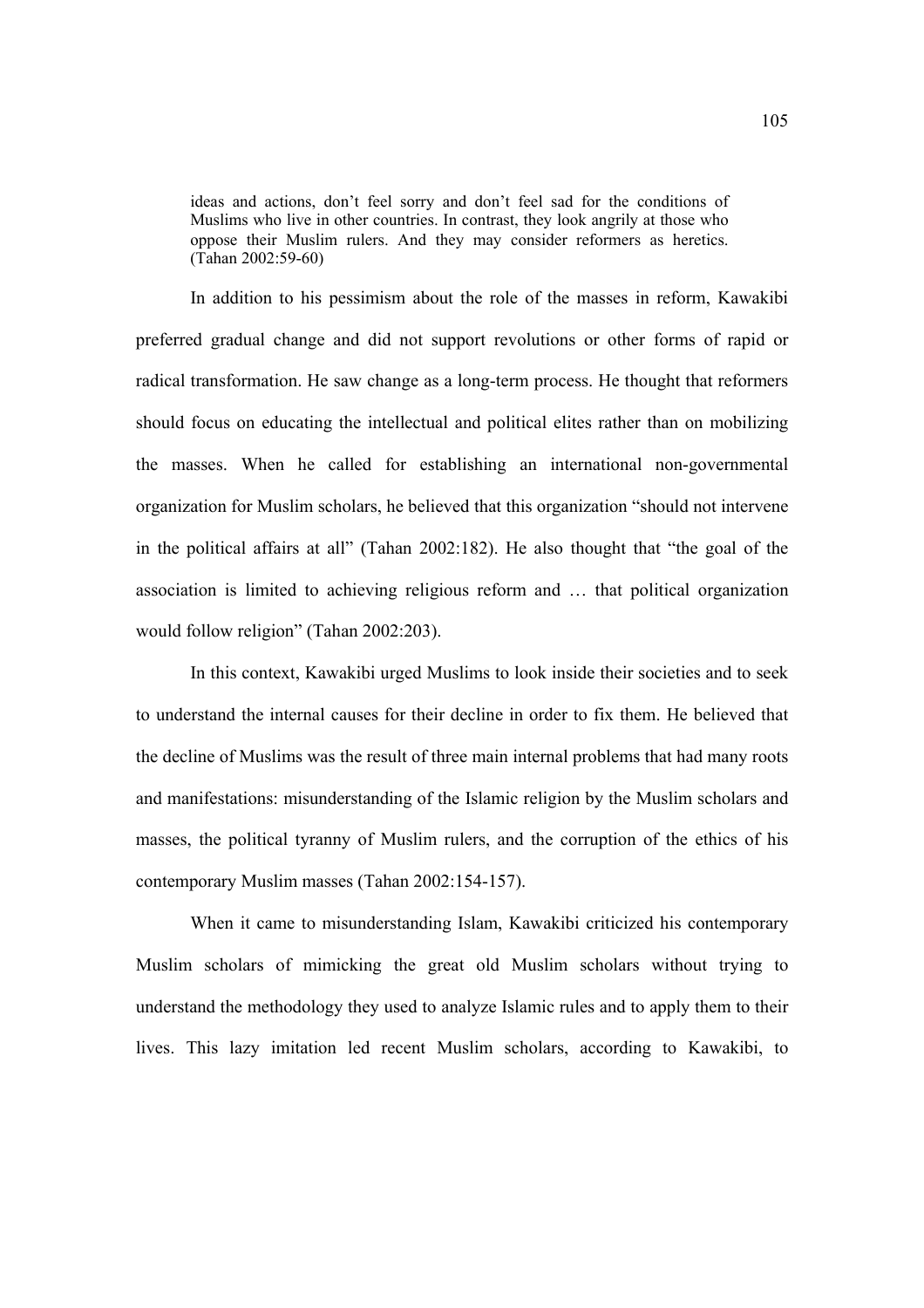overburden the Muslims masses with too many Islamic rules that the masses could neither understand nor apply in their daily lives.

When it came to political tyranny, Kawakibi was very critical of Muslim rulers in general and of the Ottomans in particular. He believed that the Muslim regimes had become unrestricted kingdoms, in which the rulers were free from any responsibility or political constraints. He complained about the lack of freedom, security, hope, justice, and equality in Muslim societies. He believed that tyrannical Muslim rulers fought knowledge and knowledgeable people and elevated the status of pseudo-scholars who were loyal to them. He thought that Muslim rulers had manipulated religion, had used Islam to justify their tyranny, and had corrupted the ethics of the Muslim masses.

He believed that the Ottomans were very bad governors, who led a very centralized empire and who intentionally divided Muslims to control them. He believed that the Ottomans deliberately appointed bad rulers, who were inefficient and who were hated by the Muslim countries they ruled, in order to be sure that the local masses would never unite with their appointed rulers against the Ottoman Empire. He also accused the Ottomans of fighting ideas and knowledge and of promoting the worst people, in ethics and in knowledge (Tahan 2002:157-161).

The reason for [Muslims'] retreat is the change that occurred in Islamic politics. They [the Muslim regimes] used to be completely representative (or democratic). Then, they became, after [the death of] the righteous [caliphs] and as a result of internal fighting [over power], kingdoms that are restricted by the main principles of religion. Then they became seemingly non-restricted kingdoms (Tahan 2002:56).

Regarding the ethics of the Muslim masses, Kawakibi was very critical of the ethical and moral status of his contemporary Muslims. He criticized them for being used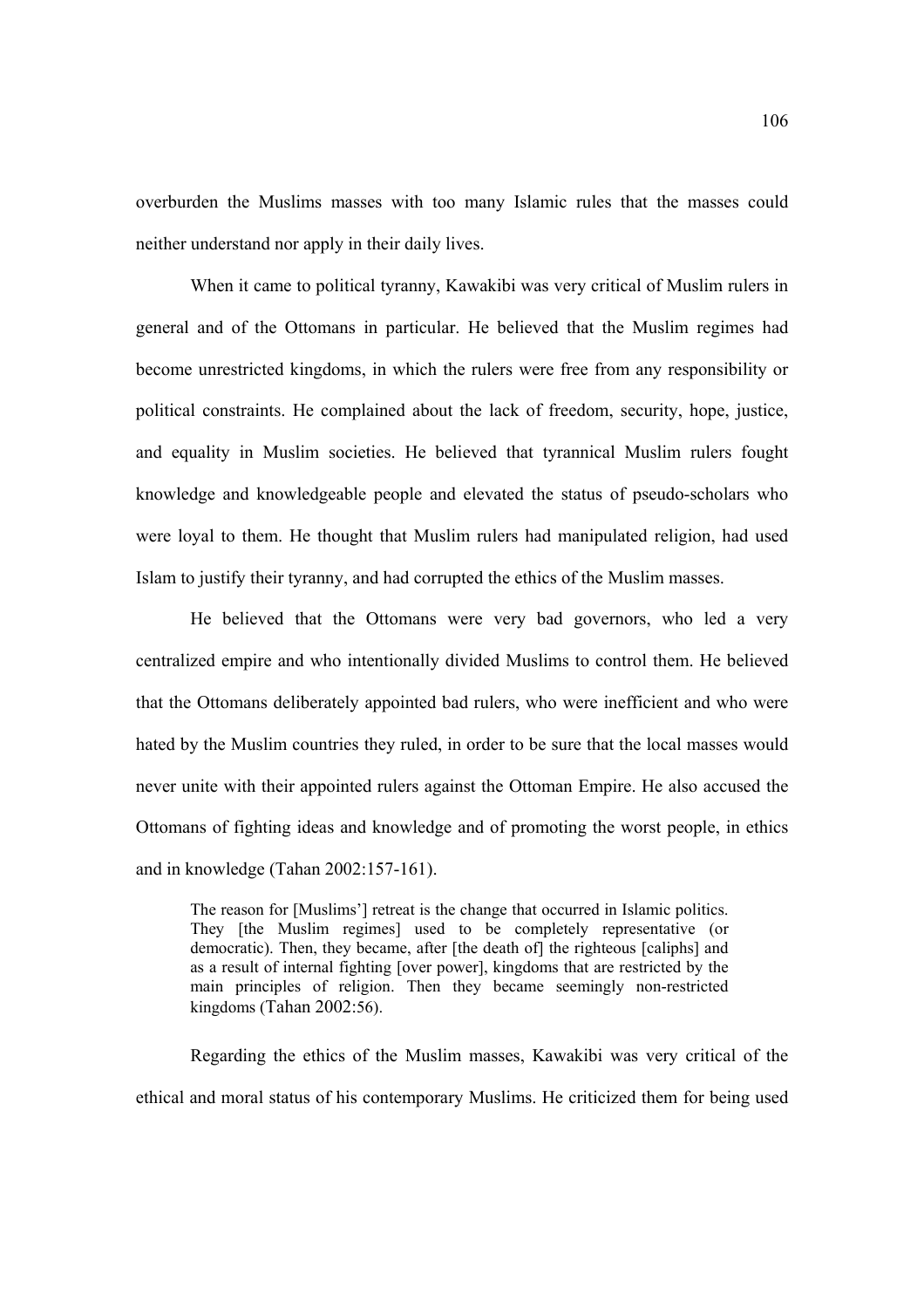to ignorance and for being hopeless. He accused them of being lazy, of becoming disinterested in advising or helping each other, and of being unwilling to stand up and fight for their freedoms and rights.

Tyranny affects many human inclinations and good ethics by weakening them, by corrupting them, and by obliterating them. [Tyranny] makes the individual ungrateful for the bounties of his Lord because he cannot actually own these bounties to really thank the Lord for them. [Tyranny] makes the individual hate his people because they support oppression. [Tyranny makes the individual] lose his love of his home country because he cannot be sure about its stability. This makes him [the individual] wish to leave it [his home country]. [Tyranny] weakens the individual's love of his family because he becomes unsure about how long his relationship with them can last. [Tyranny] weakens the individual's trust in the friendship of his loved ones because he knows that they are like him. …[They] could be forced to harm their friend or to even kill him while crying. The captive of tyranny does not own anything ... because he does not own any money that is not subject to be stolen [by the tyrant] or any honor that is not subject to be violated [by the tyrant]. (Tahan 2003:133)

In response to these problems, Kawakibi supported the idea of gradual change.

"Tyranny," Kawakibi thought, "cannot be resisted by force, but it can be resisted by soft power and gradualism" (Tahan 2003:210). He believed that Muslim societies were not ready for democratic governance because many of their populations did not feel the need for freedom or the pain of tyranny. He also thought that Muslims should work on finding alternative leaders and political systems that could replace tyranny before trying to resist the tyrannical regimes and abolish them.

 To strengthen Muslim civil societies, Kawakibi advocated the idea of building and spreading European-style organizations of civil society. In this regard, he drafted the bylaws of an international organization of Muslim scholars that should work as a Muslim think-tank that focused on reforming Islamic education and on reforming Muslims' way of thinking. He thought that such an organization should be non-governmental and non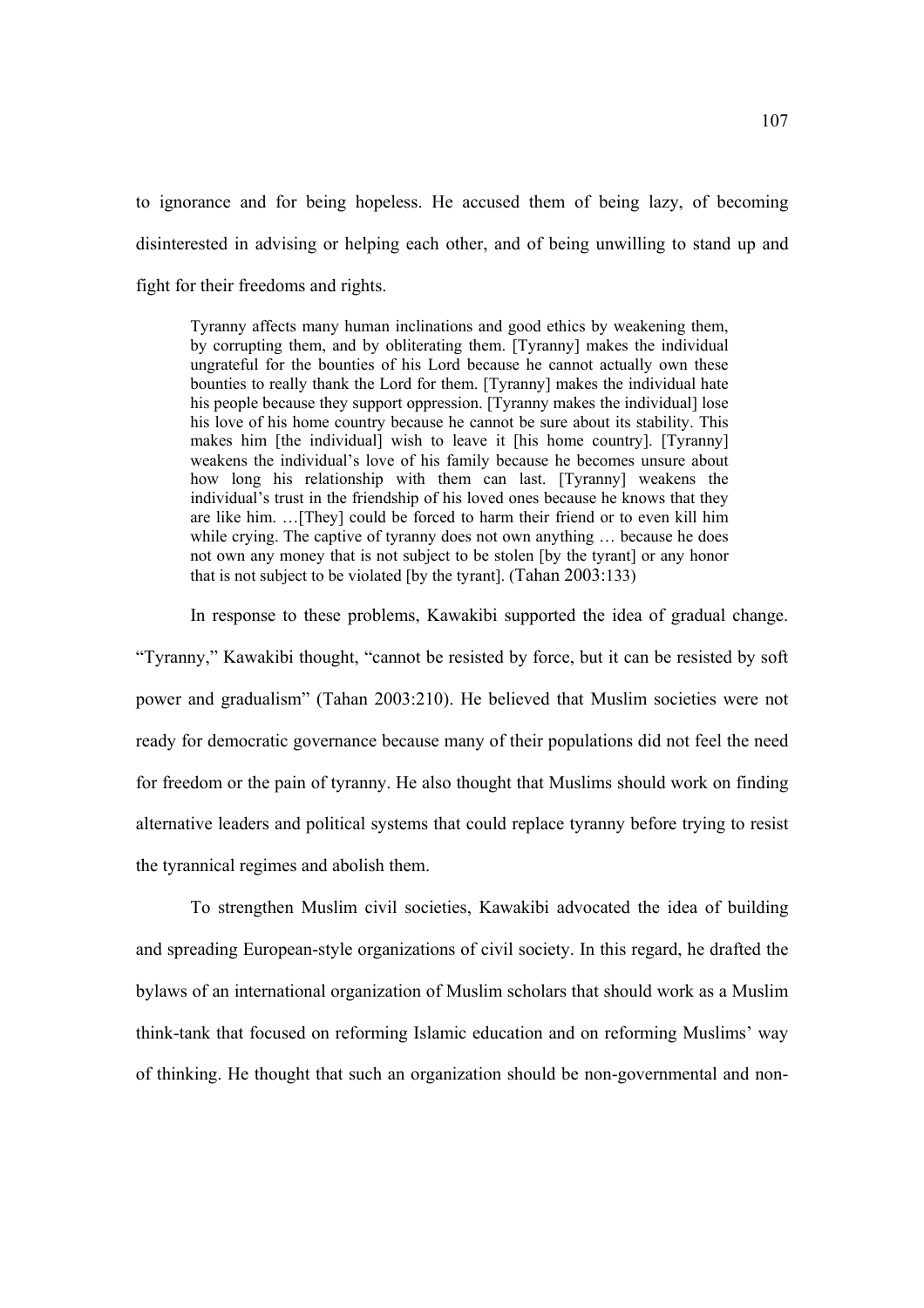sectarian. He hoped that this organization would eventually finance scholars and scientific research, publish its own newspapers, and build its own schools. He believed that such an organization should stay away from politics and should seek to achieve reform gradually through reforming education and thinking (Tahan 2002:177-192).

Continuous organizations can support their projects for a long period of time, which can be longer than a person's life. They can achieve their activities with strong intentions that are not corrupted with hesitation. …This is why organizations can achieve great things and can achieve amazing things. This is the secret of the rise of the European nations. (Tahan 2002:48)

#### *3) Kawakibi's Occidental Discourse*

In the previous sections, I have shown how Kawakibi's life and view of reform led him to focus on internal reform through educating the new Muslim generations about politics and religion and trying to build new, strong organizations of civil society. He distrusted the role of the masses in reform and stayed away from politically mobilizing them, yet he was careful not to offend the masses' habits and tradition.

 In this section I explain how the previous circumstances and views led Kawakibi to see the West from a particular perspective that was less critical of the effect of Western colonialism on the status of Muslims, looked up to the West as a model for reforming Muslims' political thinking and civil societies, and was more critical of the West at the social and religious levels.

 In this regard, it is important to note that Kawakibi did not speak to multiple audiences. All his writings were written in the Arabic language and were directed toward an Arab audience. It is also important to note that Kawakibi's discourse was a little bit too sophisticated for the regular Arab and Muslim masses, which were largely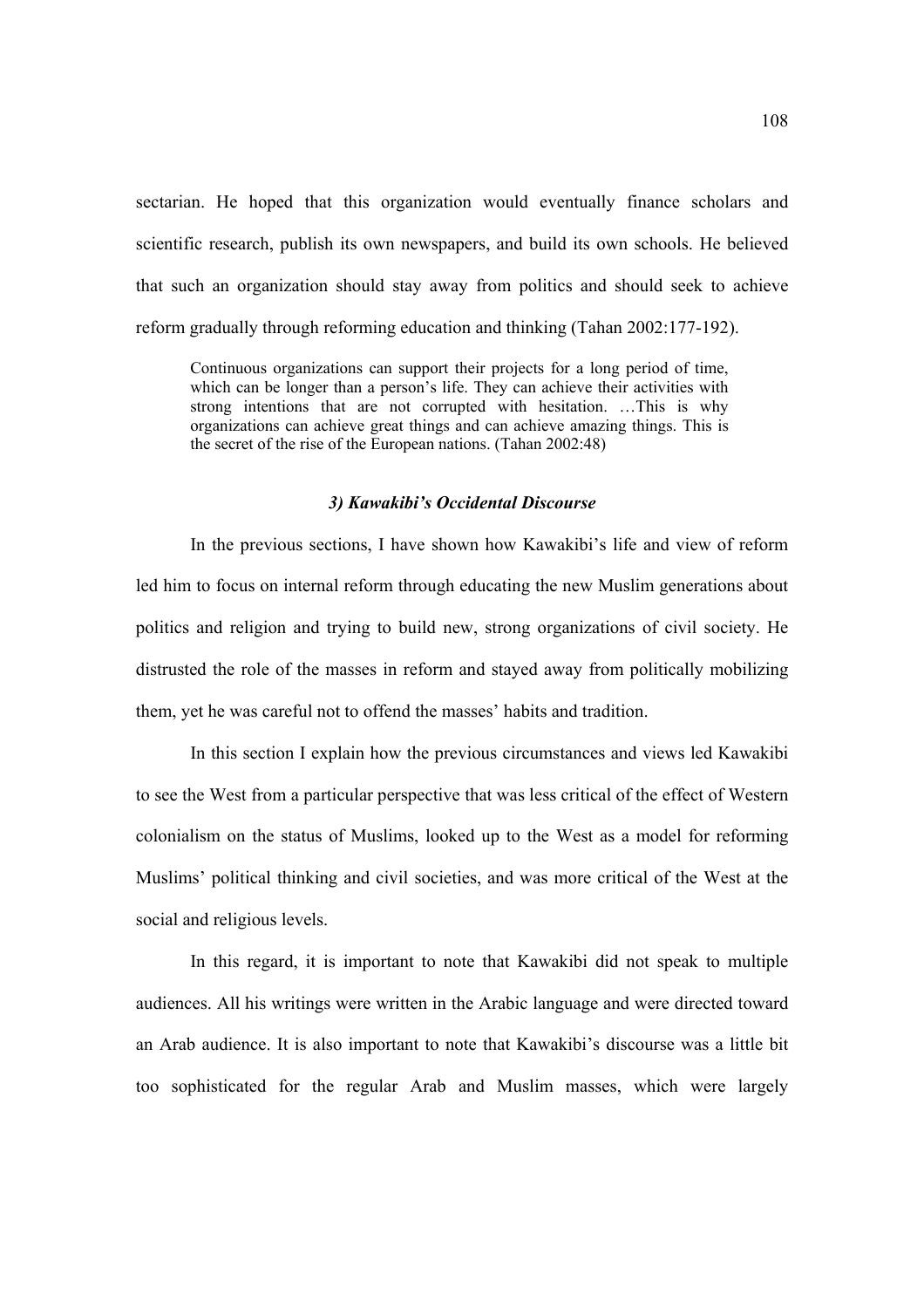uneducated at his time. Therefore, one can say that Kawakibi's main audience was the educated Arab and Muslim sections of his society.

### *1. Kawakibi's View of the Effect of Western Colonialism on the Muslim World*

 As someone who focused on internal and gradual reform and whose main objective was to reform Muslims' ways of thinking and to spread freedom and democracy in the Arab world, Kawakibi paid less attention to the relationship between the West and the Muslim world and to the effect this relationship had on the status of Muslim countries and focused more on the internal causes of Muslims' decline. This fact does not mean that the West was not present in Kawakibi's writings. Actually, the West was very present throughout the majority of Kawakibi's writings. But the West as a factor affecting Muslims' life and circumstances always came second in Kawakibi's writings to the internal conditions of the Muslim societies themselves. In other words, because Kawakibi's main audience was Arabs and because his main focus was internal gradual reform, he always gave priority to analyzing the internal factors affecting Muslim societies, especially the role of tyrannical Muslim regimes and the counterproductive influence of the Muslim masses, which were largely ignorant and passive.

In fact, Kawakibi accused Muslim governments of misrepresenting Islam to the West. He believed that Muslim rulers intentionally portrayed Islam to the West as a religion that is not compatible with democracy or with modern political systems in order to use this distorted image of Islam as a justification for their lack of democratization (Tahan 2002:74). He also thought that Western governments were, from the standpoint of Islam, more qualified to govern Muslims than his contemporary Muslim regimes and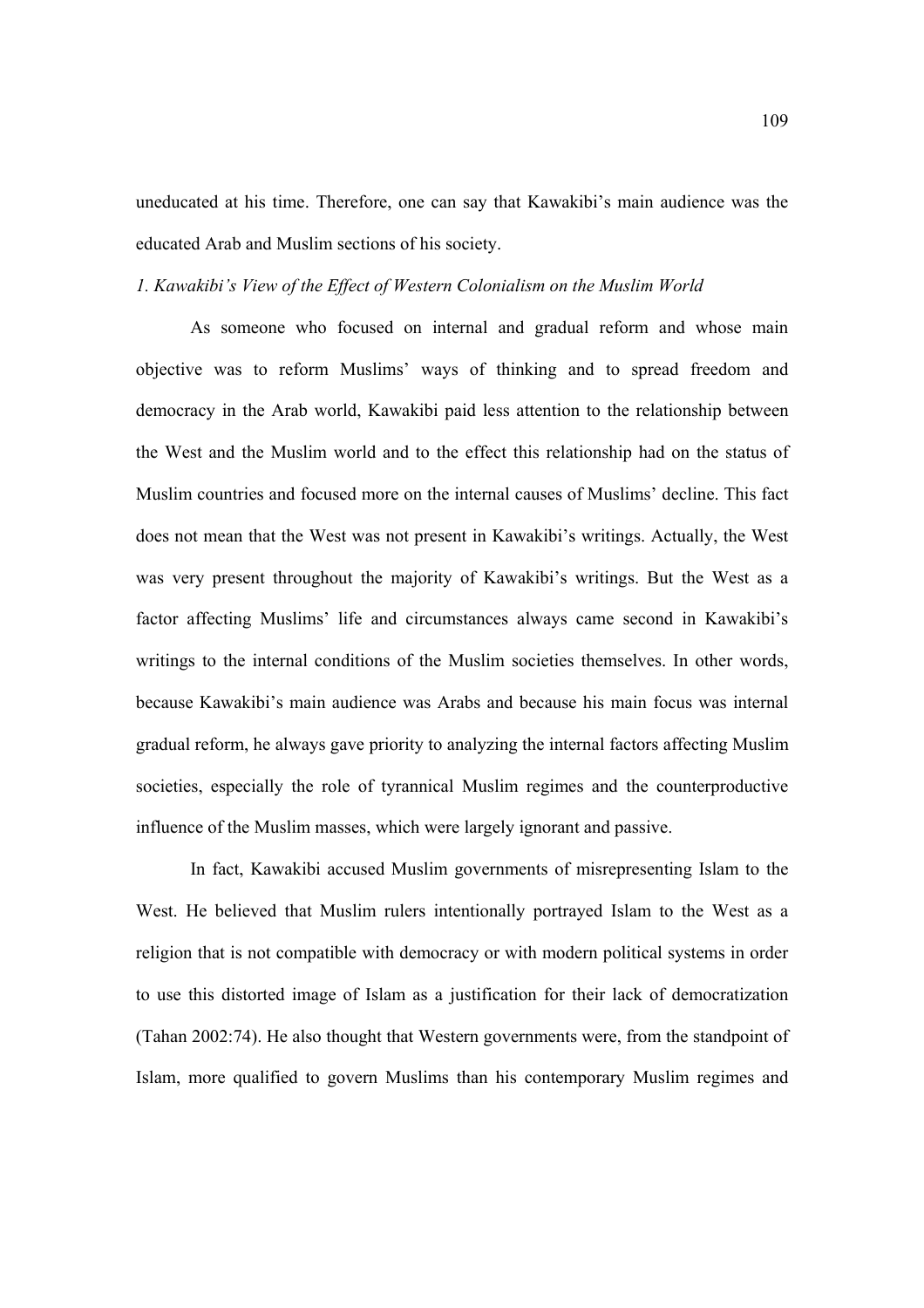even believed that Western colonial countries did a better job of understanding and representing the cultures and aspirations of their colonized Muslim people than the Ottomans did in the Arab world (Tahan 2002:162). Therefore, Kawakibi emphasized the importance of "describing the wisdom and tolerance of Islam to the civilized world" (Tahan 2002:117). He believed that Europeans would be easily attracted to Islam because of its rationality. He also called on the West to help the East improve its conditions and reminded the West that Islam had contributed to its progress and civilization (Tahan 2003:189).

 In addition, Kawakibi's socially and religiously conservative agenda led him to be critical of Muslim elites, who mimicked the West at the social and cultural level. Kawakibi considered the Muslim elites to be the most corrupted segments of the Muslim societies. He described them as children in the way they looked up to the West and sought to imitate it. This imitation, according to Kawakibi (Tahan 2002:170,171), led the elites to shy away from defending religion, to look down on their national traditions, and to shy away from wearing their traditional clothing and from defending their own people.

He was also critical of what he called "the Westernized youth." According to Kawakibi (Tahan 2002:172), the Westernized youth were incapable of keeping from imitating the West "as if they were born followers [of the West]." They also liked Western ideas, such as nationalism. But because they didn't respect their own traditions, they could only claim to be nationalistic. In reality, Kawakibi thought, Westernized youth didn't serve or benefit their countries in any way.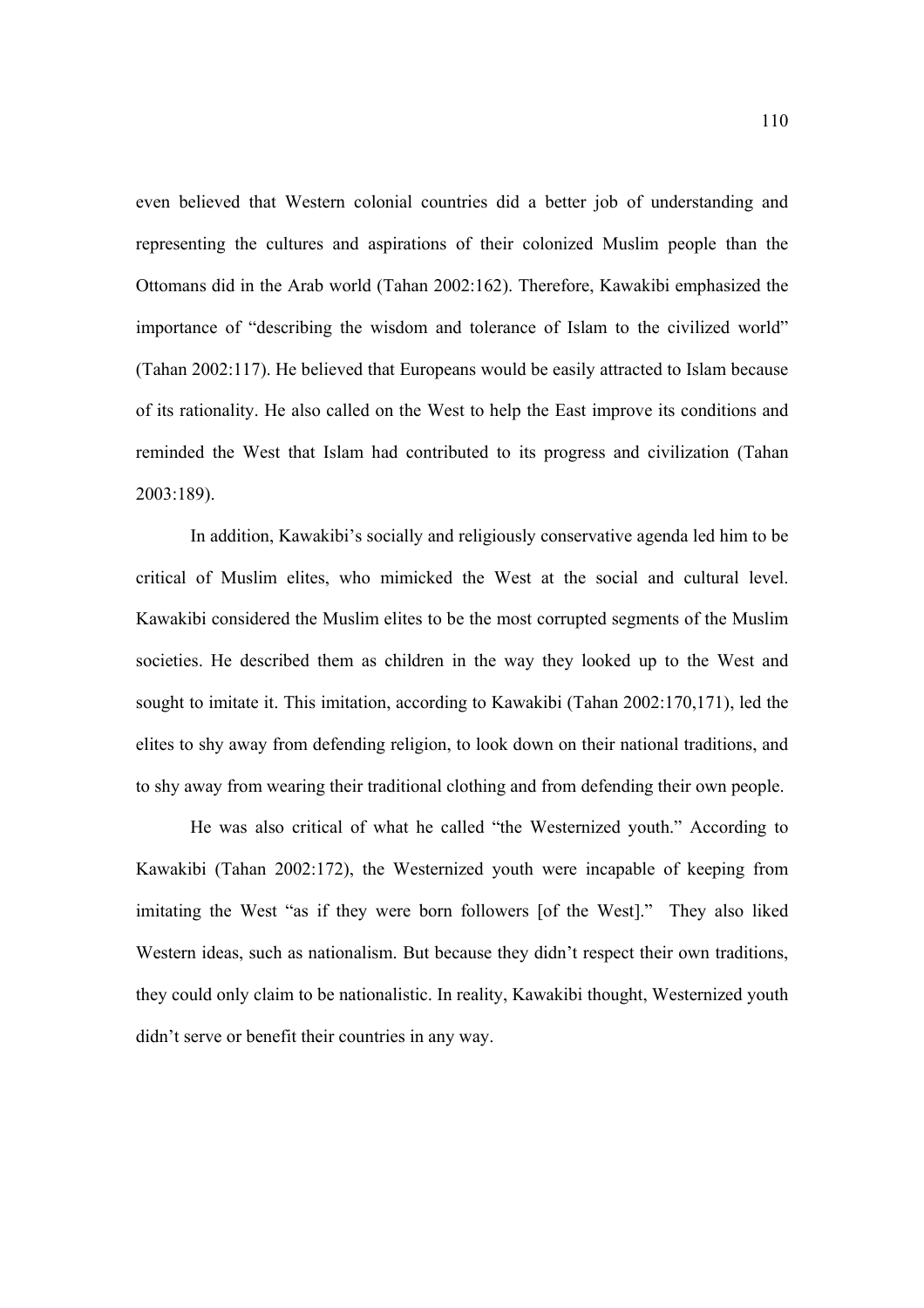On the negative side, Kawakibi believed that Western colonialism only cared about the welfare of Western people and was interested in keeping colonized people weak and dependent on the West. He also believed that colonialism, using British colonialism as an example, tended to encourage the religious differences that existed among the colonized people in order to divide and conquer them (Tahan 2003:63-64). Therefore, he called on his contemporary Muslims not to trust Western colonialism. He even called on the Jews and Christians who lived in the East to consider themselves Easterners and not to trust the West:

The Westerner knows how to lead, how to enjoy, how to enslave, and how to own. When he sees you [Easterners] ready to match him [in power] or to be ahead of him, he will pressure your minds to keep you way behind. …The Westerner, regardless of how long he stays in the East, in not more than a trader seeking pleasure. He will take the plants of the East and plant them in his country, which he is proud of.

The Dutch people spent in India and its islands, and the Russians spent in the Caspian, as long as we [Muslims] spent in Andalusia. Yet they did not serve science and civilization with one tenth of what had been done for them [in Andalusia]. The French entered Algeria seventy years ago and they did not allow its people [to publish] a single readable newspaper. We see the British, in our country, prefer the food of his country and the fish of his seas over the best meat and fish that we have. And if this is the case, cannot you listeners [Easterners] understand? (Tahan 2003:187)

# *2. Kawakibi's View of the West as a Model at the Intellectual, Political, and Civil Levels*

 When speaking about the West itself, Kawakibi was more positive than negative. On the positive side, Kawakibi appreciated the political life of the West. He praised European and American political scholars for expanding and improving political knowledge. "The people of Europe and America," Kawakibi commended, "have expanded these [political] sciences, and written a lot about them, and in detail. Some of them have even written big volumes about small branches of it [political science]. They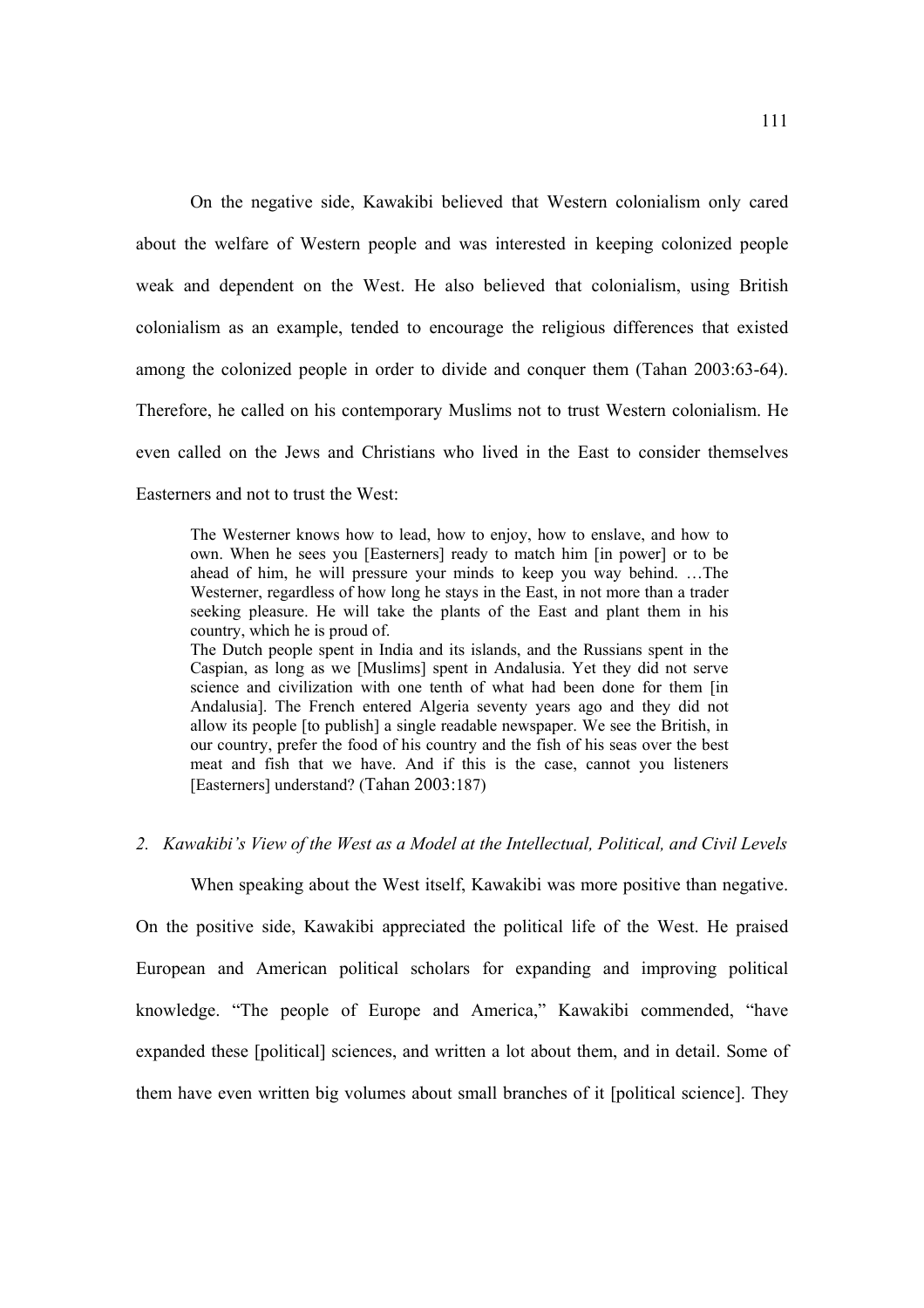organized its branches into public policy, foreign policy, public administration, political economy, and political rights … etc." (Tahan 2003:46). He praised some European thinkers, such as Montesquieu and Voltaire, for reforming the thinking of their people and for standing up to political authority. He also praised some European rulers, such as Napoleon Bonaparte, as great leaders who achieved great things because of their "truthful intentions" and because of their representation and nearness to the ideas, hopes, and traditions of their people (Tahan 2002:162). He even went as far as to suggest that Western rulers were more qualified, from the standpoint of Islam, to govern Muslims than his contemporary Muslim monarchs, who were in his opinion corrupt and unjust.

Religion and logic rule that the kings of the foreigners [Europeans] are more qualified than they [contemporary Muslim rulers] and more deserving to rule Muslims. This is because they [the Western rulers] are nearer to justice and to achieving the public good. They are more qualified to build [our] country and to help people. This is why Allah has stripped many of them [the contemporary Muslim rulers] of their kingdoms. (Tahan 2002:62)

 In addition, Kawakibi praised socialism several times. He saw it as a better way to distribute wealth between members of society. He commended how some socialist Westerners lived in communist groups, where wealth was divided equally among all members and where all members had the same rights and standards of life. Kawakibi also believed that socialism was closer to Islam because of its emphasis on equality (Tahan 2002:80).

The politicians who have socialist and moral principles believe that the negative effect of private wealth on the general public of nations is more than the positive effect. This is because [private wealth] empowers domestic tyranny by dividing people into two categories: slaves and masters. And it [private wealth] empowers foreign tyranny and makes it easier for rich nations to violate the freedom and independence of weaker nations. (Tahan 2003:124)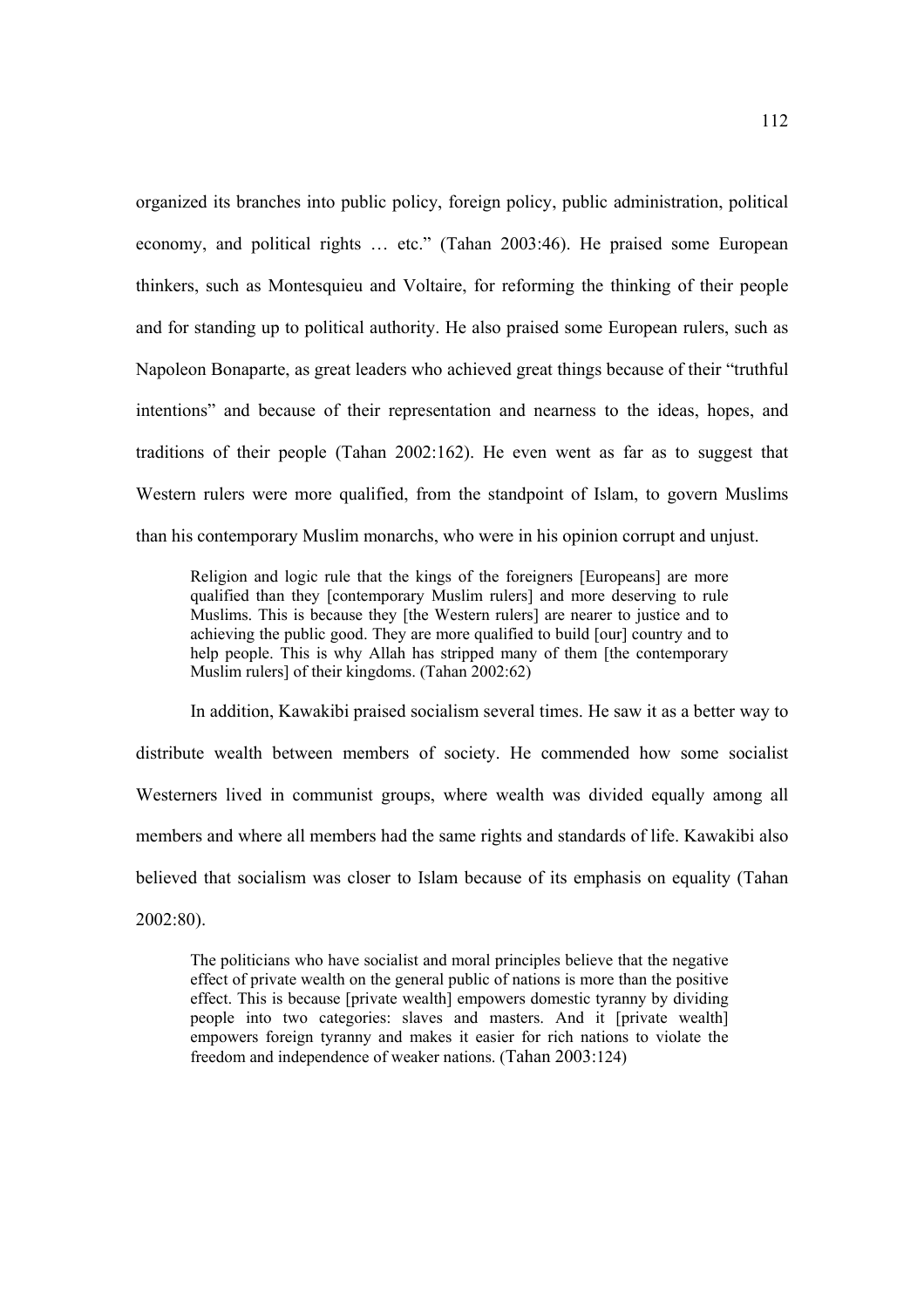At the level of civil society, Kawakibi commended the West for having strong organizations of civil society, which he attempted to spread in the Muslim world and considered to be the secret behind the progress of the Western nations (Tahan 2002:48). He felt that Western societies had a more organized social life that helped connect Western individuals with each other and that helped increase Westerners' feelings of social integration and their desire to relate to and work with each other. In this regard, Kawakibi praised the West for having unified holidays and weekends, when people could get together and hold meetings, discussions, and conferences. He commended the West for having organized public places and clubs, where people could easily meet to socialize or even to demonstrate. He also praised the West for having theaters, parks, monuments, daily newspapers, and national songs and memorials. He saw all of these features as positive means that could help the people of each nation relate to and work with each other (Tahan 2002:82-83).

 At the intellectual level, Kawakbi saw Westerners as rational people, who didn't follow ideas before understanding them. He also gave the impression that the West could help reform the Muslim world through Western Muslims, who understood Islam in a new, enlightened way that combined the positive aspects of both Islam and Western rationality.

He believed that Western sciences proved many of the scientific notions that exist in the Quran and that Muslims could not understand before because of their weak understanding of the natural sciences (Tahan 2002:77, Tahan 2003:80). He considered Protestantism to be a more rational religion than Catholicism, which overemphasizes the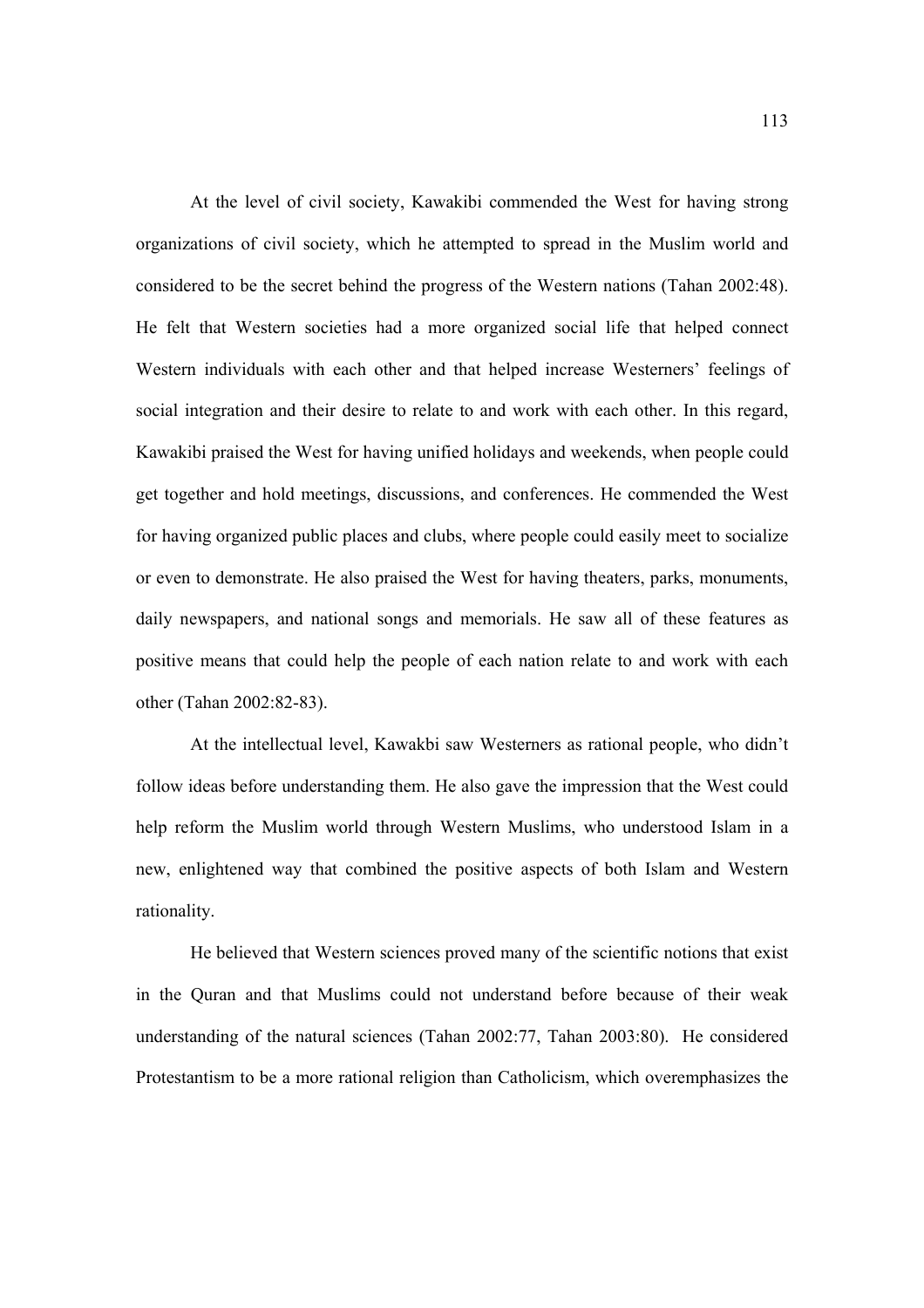role of the church and priesthood. He believed that Protestants and atheists were more sympathetic to Islam and Muslims and were more ready to convert to Islam because of their rejection of some of the irrational notions of Catholicism.

Our hope is to guide [to Islam] two groups; the first is from the Protestants and the second is from the atheists. We have hope in the Protestants because they have recently left Catholicism because they rather focus on the Bible and the texts of the holy books. [They also] reject the explanations, interpretations, and additions that have no clear source in the Bible. The Protestants in Europe and America are more than one hundred million and they are all religious by nature. They are not stubborn in their beliefs. They are willing to search for and follow the truth if it can be shown to them in a clear rational way. The second group is the atheists who totally left Christianity because of its incompatibility with reason. They are, in Europe and in America, more than one hundred million. The majority of them are ready to accept a religion that is rational, free, and tolerant and that can relieve them from the hardship of disbelief in current life and from punishment in the hereafter. What is strange, if you look carefully, [is that] the more the people of this group stay away from Christianity. … they get, of course, closer to the ones of God [Islam] and of the Islamic religion. (Tahan 2002:116-117)

 He also spoke proudly and positively about Western Muslims, Westerners who converted to Islam. He portrayed Western Muslims as educated people who lived in countries like Russia and Britain, and who liked Islam because of its rationality. Kawakibi believed that Western Muslims believed in a pure version of Islam, which he considered to be the solution to Muslims' problems. This pure version focused on Islam's main texts, especially the Quran and the traditions of the Prophet Mohamed, and rejected overburdening Muslims with too many and sometimes contradictory schools of Islamic thought that dominated the lives of contemporary Muslims and overburdened them with too many religious rulings, which they could not understand or follow. Kawakibi hoped that Western Muslims could spread Islam in the West, especially among Protestants and atheists, and could reform Islam and the Muslim world.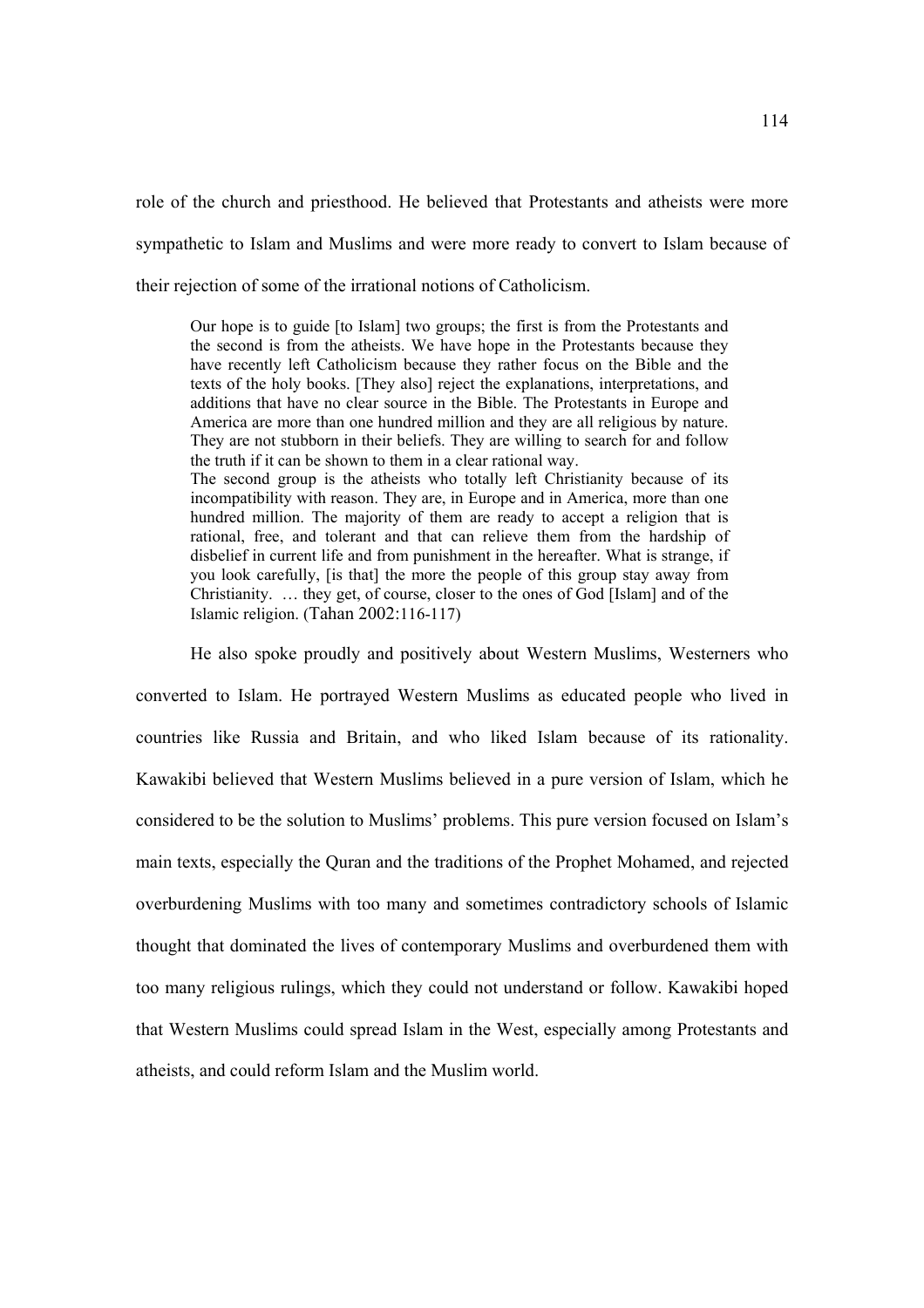I see that the coming century will not pass before the numbers of the Occidentalists [Westerners] who believe in Islam increase and before they become more rooted in Islam. They will take the task of freeing the Islamic law [from the wrong beliefs that dominate the thinking of contemporary Muslims] and then spread it among all humanity. …And a day will come when the Prince Mohamed, the Russian or the British, for instance, will stand as the Imam and he will return the glory of Islam in the most complete system (Tahan 2002:143).

### *3. Kawakibi's View of the West at the Religious and Social Levels.*

 At the religious level, Kawakibi briefly praised Christians and Jews as people of pure intentions and natures who don't deny the existence of God and who know God because of their pure and clean innate nature (Tahan 2002:93).

 On the negative side, Kawakibi was repeatedly critical of Christianity and of Judaism, and he occasionally used some Quraniq verses to prove his criticism of the two religions. For example, Kawakibi quoted the Quraniq verse that says: "they [Jews and Christians] took their rabbis and their monks to be their lords besides Allah" (Quran: 9:30) to prove the idea that Christians and Jews had corrupted their religions by adding to it too many extra ideas and practices. In contrast, he praised Protestantism and saw it as a response to and a solution for the problems of Catholicism.

 He also believed that religion had no effect on the life of European nations (Tahan 2003:187). "If religion has an effect on the Westerner," Kawakibi stated, "animosity would not have existed between the Latins and the Saxons, between the Italians and the French, and between the Germans and the French" (Tahan 2003:187).

 At the social level, Kawakibi described Westerners as people who "don't care about anything but to expand in materialism and in desires" (Tahan 2002:169). He criticized the high status that women had in Western civilization. He suggested that European civilization should be called "a female civilization" because "[Western] men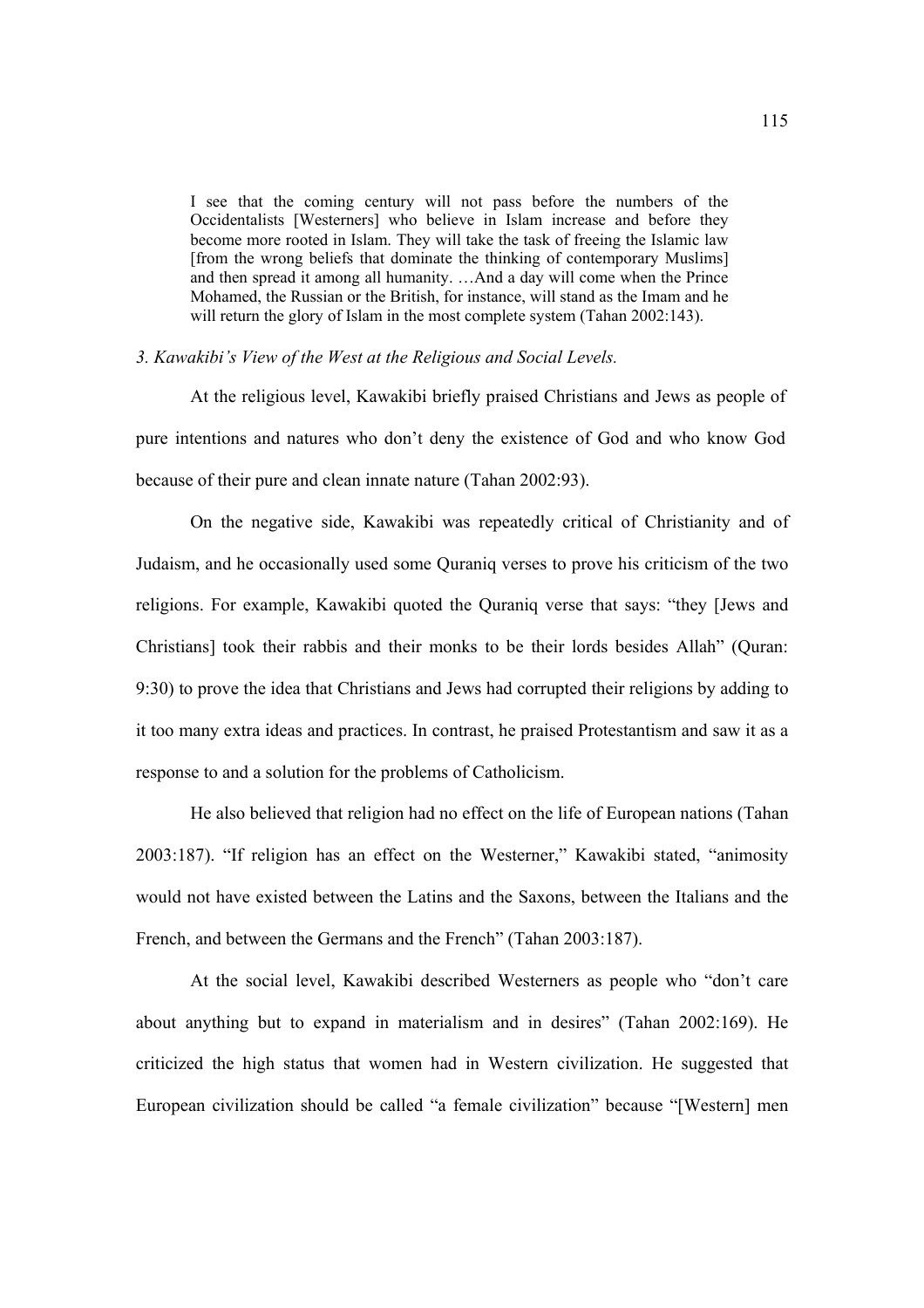have become like cattle [owned by] their women" (Tahan 2003:116). In this regard, it is important to note that Kawakibi held some negative attitudes toward women, whom he considered to be less ethically capable than men (Tahan 2002:169).

 When it came to social justice, Kawakibi accused Europe of being unjust in distributing wealth among its citizens, which created a very poor European class. "Many people in civilized Europe, especially in London and Paris," Kawakibi said, "don't have a space where they can sleep while stretching [their bodies]. They sleep in the lower levels of buildings, where cows would not sleep" (Tahan 2003:122).

 In addition to these negative images, Kawakibi wrote some of his most anti-Western views in a long comparison that he wrote between the Western individual and the Easterner. In this regard, Kawakibi created a sharp duality in which the Westerner was described as a materialistic, stubborn, free, realistic, and less religious individual. In contrast, the Easterner was described as a kinder, soft-hearted, less free, and more idealistic individual. Although some of the images that Kawakibi used to describe the Western individual were not negative, the bi-polar categorization system that he used to compare Easterners and Westerners put the two groups in sharp opposition to each other.

The Westerner: [is] materialistic in his life, with strong will, tough in his dealings [with people], persistent in taking revenge, as if he does not have any of the high values and honorable emotions that Eastern Christianity has transferred to him. The German man for example [is] dry in his character. He sees that weak humans deserve death and sees every virtue in power and sees every power in money. Therefore, he loves knowledge, but for the sake of money. And he loves glory, but for the sake of money.

However, the people of the Orient are idealistic; they are more subject to the weakness of the heart, to the power of love, to the voices of their emotions, to a tendency to mercy even if it is in the wrong place, to using kindness even with the enemy. They see honor in power and in helping the needy. [They see] wealth in satisfaction and virtue.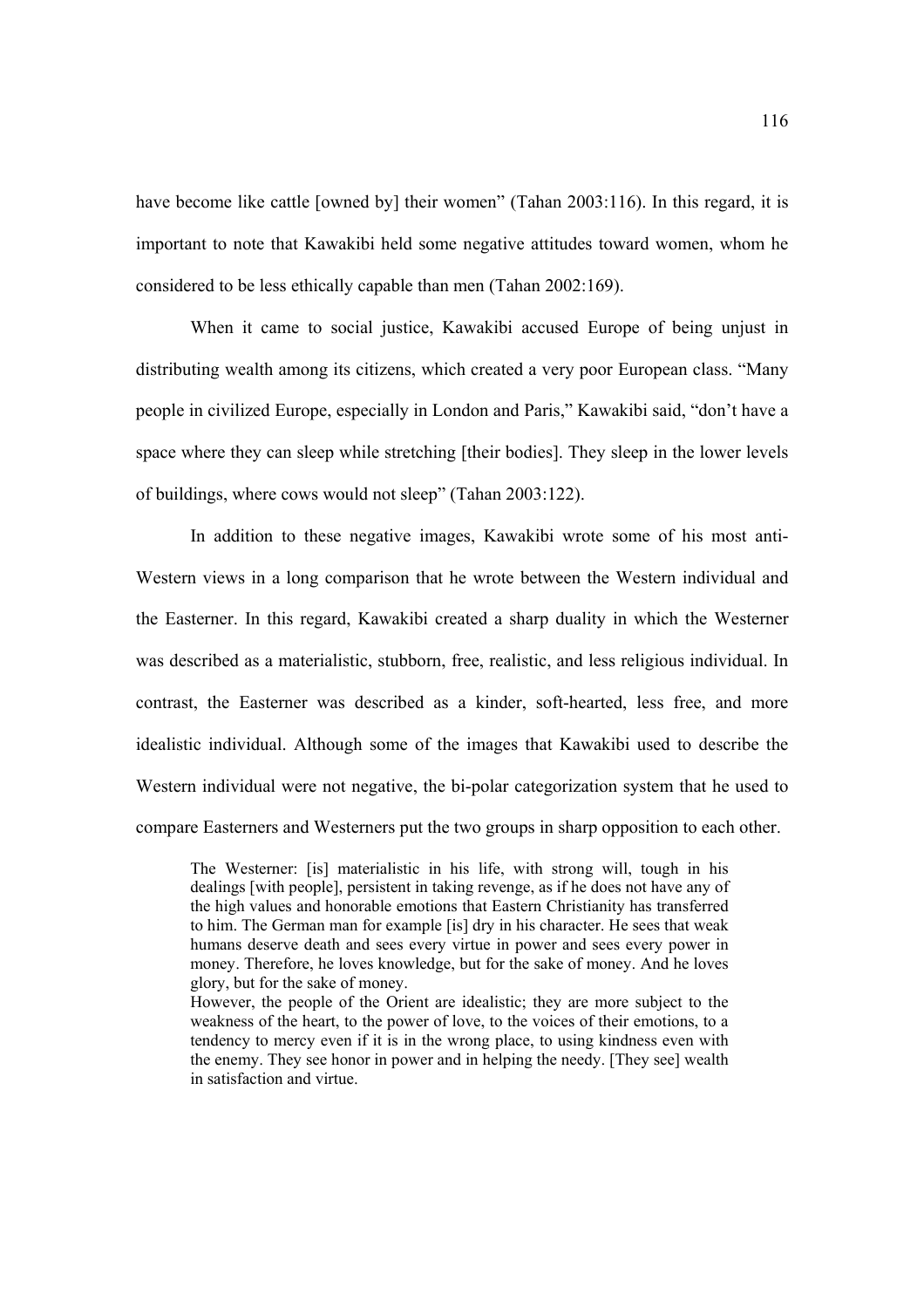The Easterner should not walk with the Westerner in the same path. His [the Easterner's] character is not going to let him enjoy what the Westerner enjoys. If he [the Easterner] tries to imitate the Westerner, the Easterner is not going to do a good job.

There are so many differences between Easterners and Westerners. …For example, Westerners take an oath from the ruler that he will be truthful in his service and that he will obey the law, while the Eastern sultan takes an oath from his people that they will follow and obey. Westerners give their rulers what they don't need from their wealth, while the princes of the Easterners give whoever they want what is supposed to be the people's money as if it is a charity. The Westerner considers himself an owner of a part of his country, while the Easterner considers himself and his siblings and what he owns [as property] as owned by his prince. The Westerner has rights on his prince and he has no obligations to him, while the Easterner has obligations to his prince but has no rights. Westerners put laws for their prince to follow, while Easterners follow the laws of their prince's desires. Westerners get their destiny from God, while Easterners get their destiny from what the lips of the masters say. The Easterner believes everything quickly, while the Westerner does not believe or negate anything before seeking proof. The Westerner cares the most about his freedom and independence, while the Easterner cares most about religion and about showing off about his religion. The Westerner cares about power, honor, and about more of them. In conclusion: the Easterner is the son of the past and of the imagination, while the Westerner is the son of the future and of seriousness. (Tahan 2003:146,148)

The previous paragraphs show how Kawakibi's life and view of reform led him to

view the West ambivalently and selectively both as a threat to and a model for Muslims' reform. Kawakibi's interest in internal reform and his concern with the authoritarianism of the Ottomans led him to pay little attention to the negative effects of Western colonialism on the Muslim world. At the same time, Kawakibi looked up to the West as a model for reform at the political, intellectual, and societal levels. However, Kawakibi's socially conservative agenda led him to criticize the West at the religious and social levels while neglecting the interdependence between the various aspects of Western civilizations. In other words, Kawakibi's agenda led him to praise some aspects of Western civilization selectively and simultaneously to criticize others, without explaining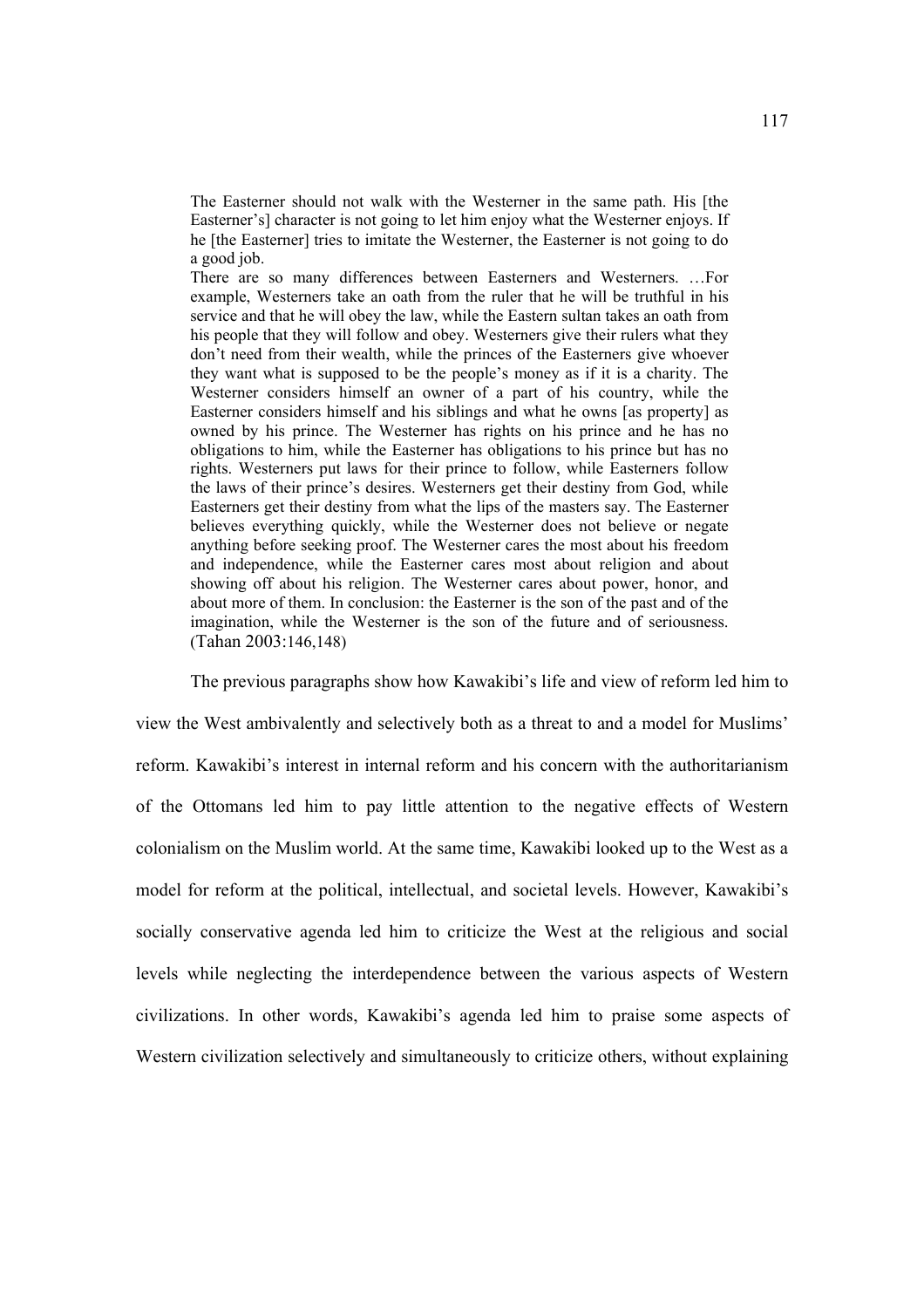the relationships and interconnectedness of these various aspects that belong to the same civilization.

## *4) Kawakibi's View of America*

Throughout his writings, Kawakibi spoke positively about America, using four main images.

First, he spoke about America as a source of hope for the Muslim world because America empowered itself and gained independence after it was weak and colonized (Tahan 2002:47).

 Second, Kawakibi (Tahan 2003:55-56) spoke about Americans as a nationalistic people, who knew who to strike a balance between their love of their country and their personal freedom and independence. In this regard, Kawakibi described Americans' attachment to their country as a feeling of participation in a voluntary association. In contrast, he believed that Muslims were too attached to their countries and less free. He also believed that America was the only country at his time where freedom "has reached its utmost" (Tahan 2002:100). In addition, he spoke positively about America as an example of a united country that had used science and knowledge to build strong national unity despite its religious and administrative diversity.

Science has guided America in several ways and strong principles to build its national unity without religious unity, its racial harmony without ideological [harmony], its political unity without administrative [unity]. (Tahan 2003:186)

 At the religious level, Kawakibi praised America's Protestants and atheists, as he believed that they were more rational and more willing to understand and accept Islam if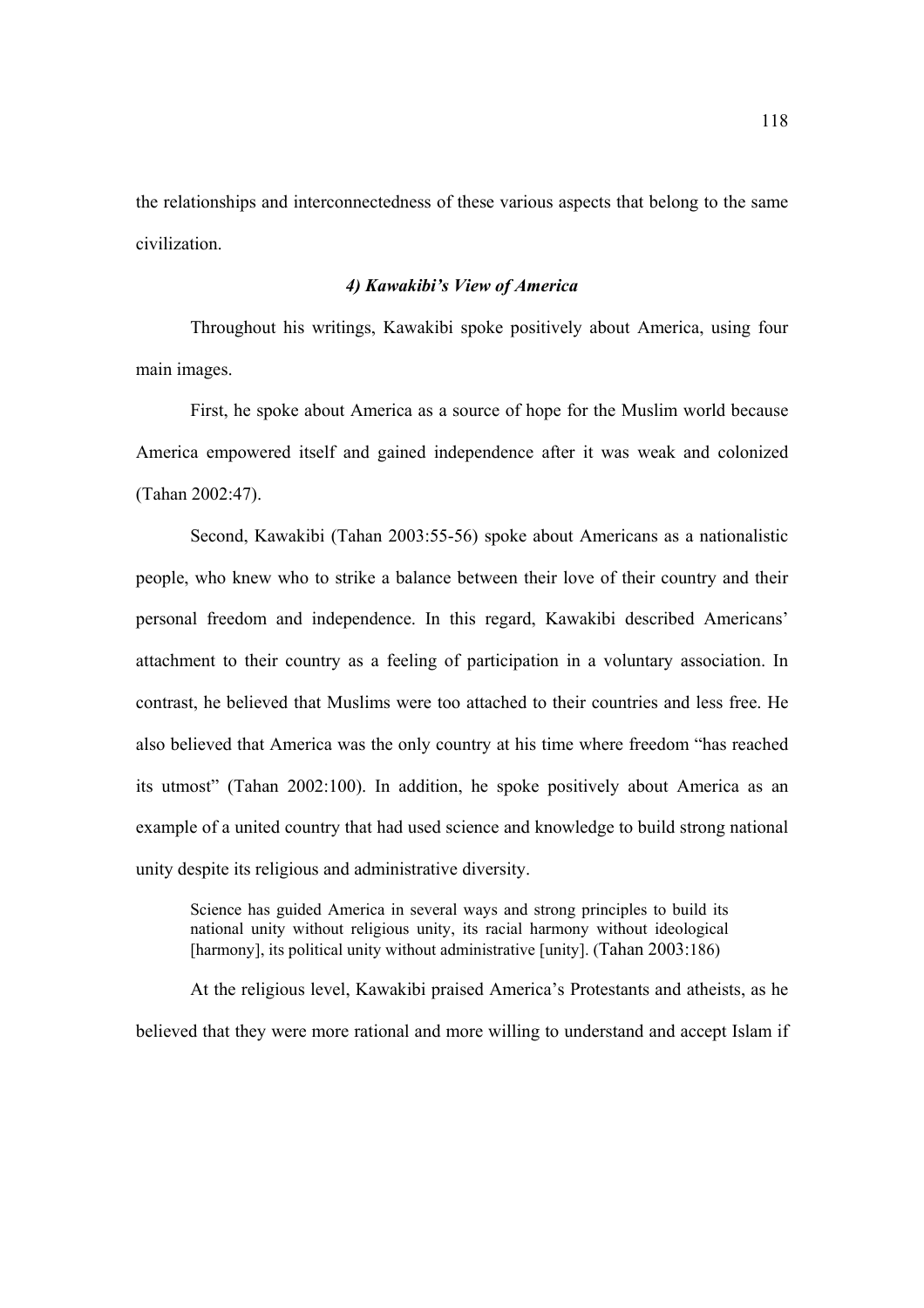they were presented with a clear explanation of Islam that showed Islam's rationality and truthfulness (Tahan 2002:116-117, t, 65).

### *5) The Role of Islam in Kawakibi's Occidental Discourse*

Kawakibi did not believe in the existence of a religious war between the Muslim world and the West. He believed that some Christian religious groups, naming the Vatican (Tahan 2002:212), didn't like Muslims to unite or to become powerful. However, he made clear that those who believed in such ideas were the minority in the West and that the majority of the "politicians in Britain, Russia, and France" didn't think that way. He thought that the majority in the West saw Muslims and Arabs positively. He also believed that Muslims had not launched any religious wars against Europe since the Eleventh Century, arguing that the Turkish wars on Europe were not religious wars. He believed that the Turks did not launch their wars because of religion even if they had used religion as a justification or as a means to mobilize their Muslim followers (Tahan 2002:213).

In addition, Kawakibi accused Muslim governments of using a dual discourse on Islam, one for Europe and one for Muslims. He believed that Muslim rulers used religion as a means to mobilize and manipulate Muslims domestically. At the same time, Muslim regimes portrayed Islam negatively to the West and used this portrayal to justify their inability to democratize or to develop their countries. In the meantime, Kawakibi praised Western sciences and saw Westerners as rational people who were willing to accept Islam if they were presented with a rational and pure version of Islam. Thus, Kawakibi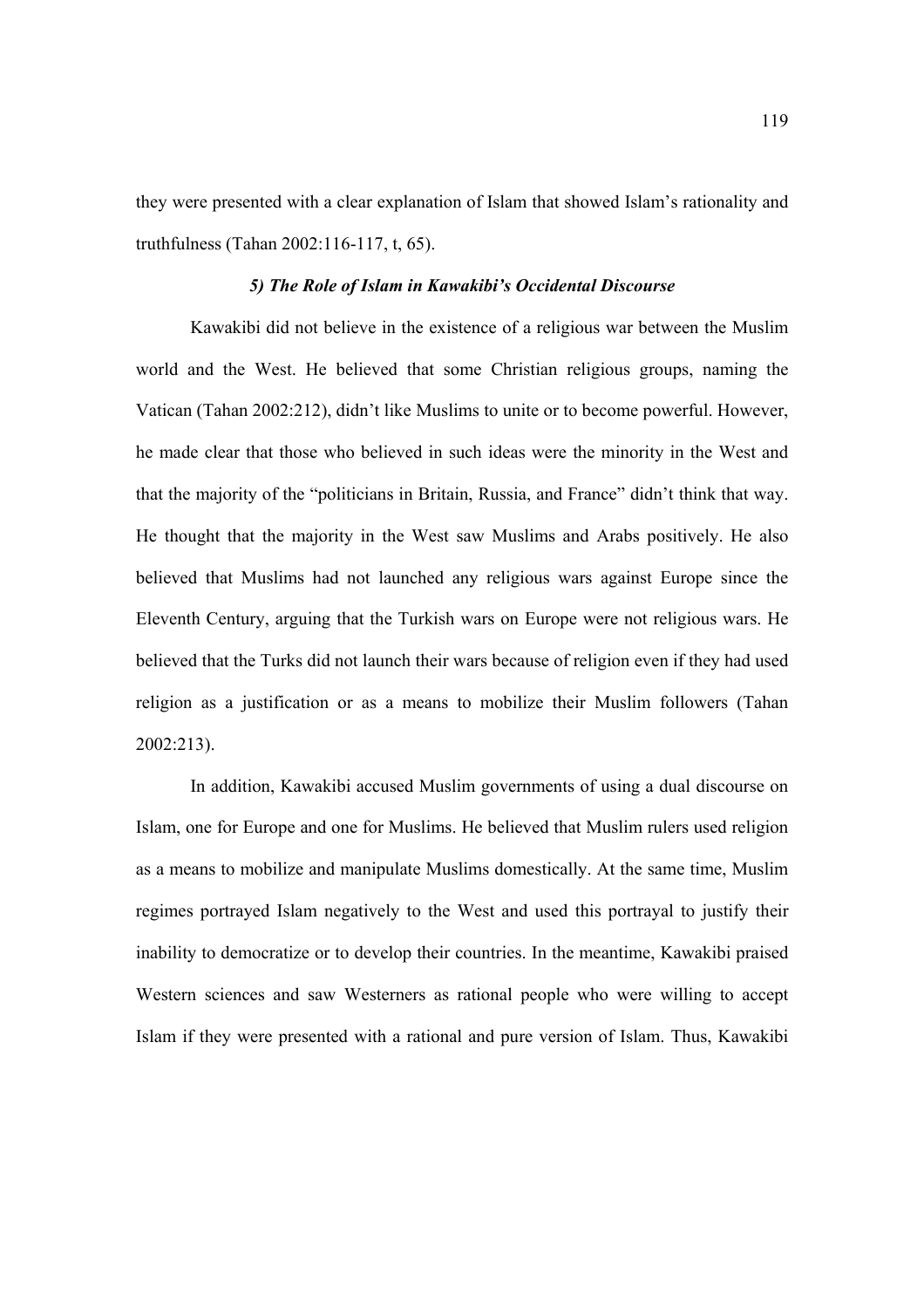encouraged his contemporary Muslims to reform their understanding of Islam and to present the West with this reformed version.

On the other side, Kawakibi spoke about Christianity and Judaism negatively several times, in a way that can sound offensive to many Westerners. For example, he accused Jews of corrupting their religion, and he described Christianity as a religion that is based on a silly and irrational myth, the concept of the Trinity. He believed that the concept of the Trinity had led the "civilized world" to consider "belonging to" Christianity "as [something] dishonorable" (Tahan 2003:173,174).

# *6) Conclusion: Main Characteristics of Kawakibi's Occidental Discourse*

In these concluding remarks, I would like to highlight some of the key characteristics of Kawakibi's Occidental discourse.

 First, Kawakibi's negative experience with the Ottomans led him to focus on resisting them more than on resisting colonialism and to focus on calling for internal reform more than on calling for independence from Western hegemony.

 Second, Kawakibi devoted his life and writings to reforming Muslims' circumstances. In this regard, Kawakibi was pessimistic about the possibility of achieving quick reform. He saw reform as a long-term, gradual process that should start internally by educating the new generations and by building strong organizations of civil society. Kawakibi did not trust the masses and was not interested in mobilizing them to achieve quick change or reform. Yet he himself was socially conservative and he thought that reformers should not be very critical of the masses and should respect the masses' habits and traditions even if they were outdated and useless.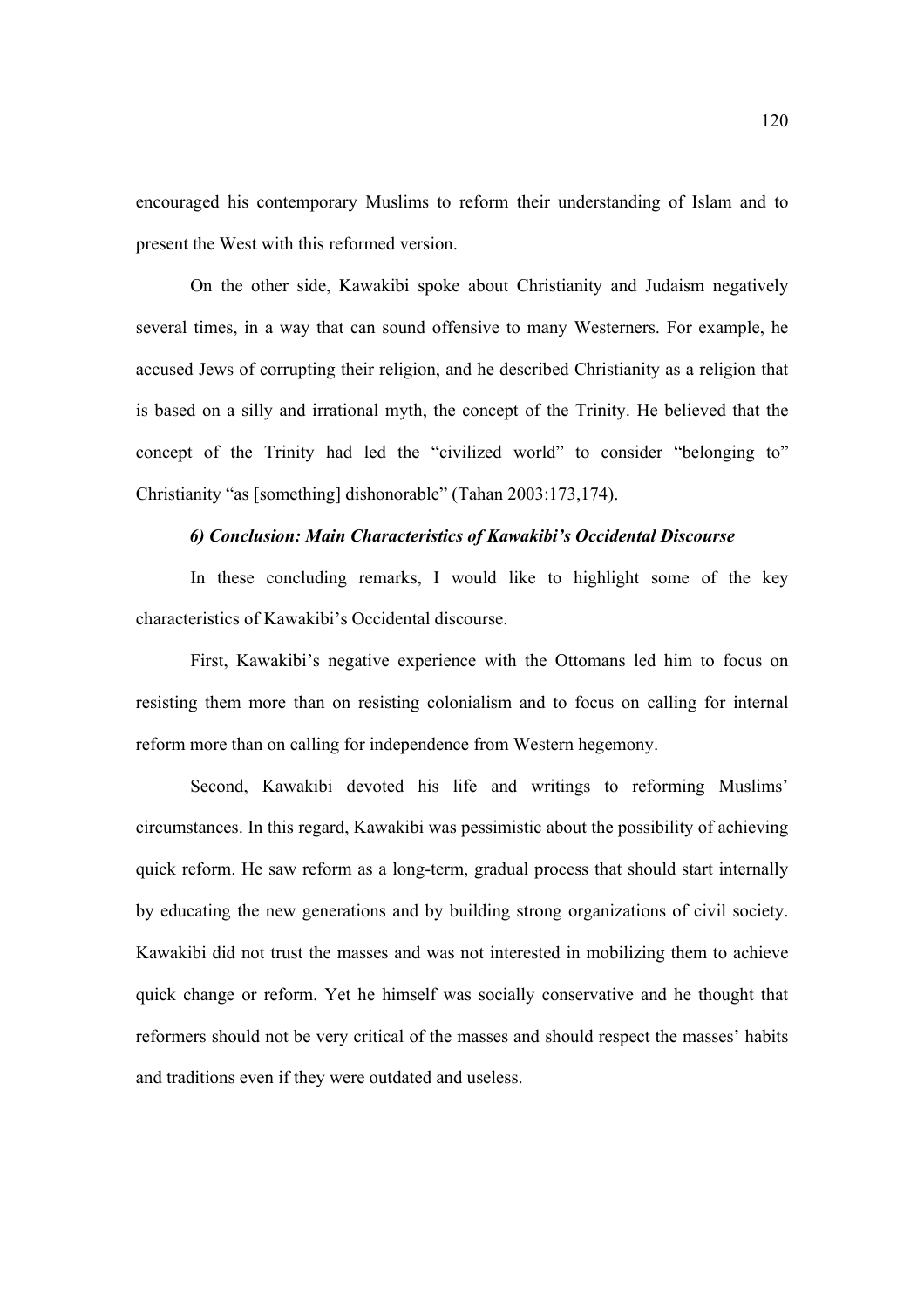Third, the role of the West, both as a threat to or as a model for reform in the Muslim world, always came second in Kawakibi's thinking to the role of Muslims and their governments.

 Fourth, Kawakibi's experience and reform agenda led him to view the West ambivalently and selectively both as a threat to and a model for Muslim reform. He saw the West as a model at the intellectual, political, and social levels. In contrast, he was critical of the West at the social and religious levels. In doing so, Kawakibi used some distinct discourse tactics.

For example, Kawakibi neglected the relationship between the social and religious values of the West and its political and intellectual ideas and social organizations. He selectively chose to praise Western politics and intellectual life while criticizing Western social and religious values, without explaining the interconnectedness between the various aspects of Western civilization.

In addition, Kawakibi was clearly selective in the way he looked at certain aspects of Western civilization. For instance, he praised Western sciences for proving the truthfulness of some Quraniq verses that deal with nature. Yet he overlooked the fact that some of the Western sciences were based on secular and sometimes atheistic premises. In a similar example, Kawakibi defended religion in general, but he spoke positively about Western atheists and believed that they could be easily attracted to Islam, without explaining the reasons behind his belief and without talking about or criticizing some of the anti-religious attitudes that atheists might have.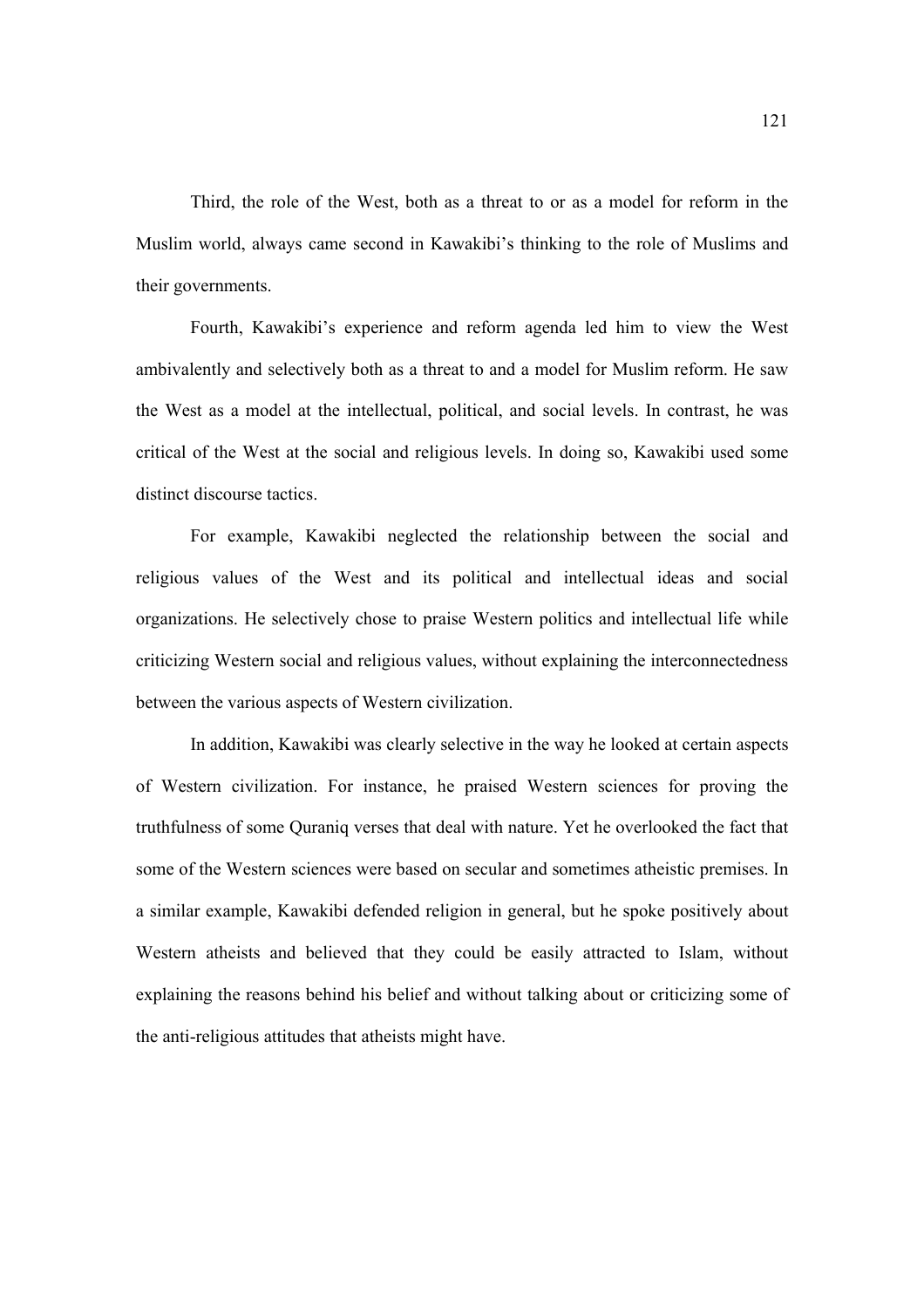Moreover, Kawakibi exaggerated the ability of Islam to spread in the West and the ability of Western Muslims to gain power and reform Islam and the Muslim world quickly.

It is also important to point out that Kawakibi's comparison between Western and Eastern individuals was very polarizing. Kawakibi saw the Westerner as a selfish, materialistic individual, who only cares about the interests of his own people. In contrast, Kawakibi portrayed the Eastern individual as a more idealistic, emotional person, who cares about the goodness of others.

Fifth, Kawakibi looked up to America as a country that gained independence and strength after it was weak and colonized. In this way he associated America with the Muslim world. He also looked at America as the place where Western ideals, such as freedom and the independence of the individual, reached their utmost. In addition, Kawakibi liked America at the religious level because he thought that America had many Protestants and atheists. Kawakibi thought that Protestants and atheists were more rational and moderate people, who were more ready and prepared to accept Islam if they were presented with a pure and rational version of Islam.

Finally, Kawakibi did not think that Europe's policies toward Muslims were based on religion. He thought that Western policies were based on materialistic and political reasons. He encouraged Muslims to engage in religious dialogue with Westerners and to present them with a new, pure and rational version of Islam. He also saw the spread of Islam in the West as a source of hope for Muslims, as he hoped that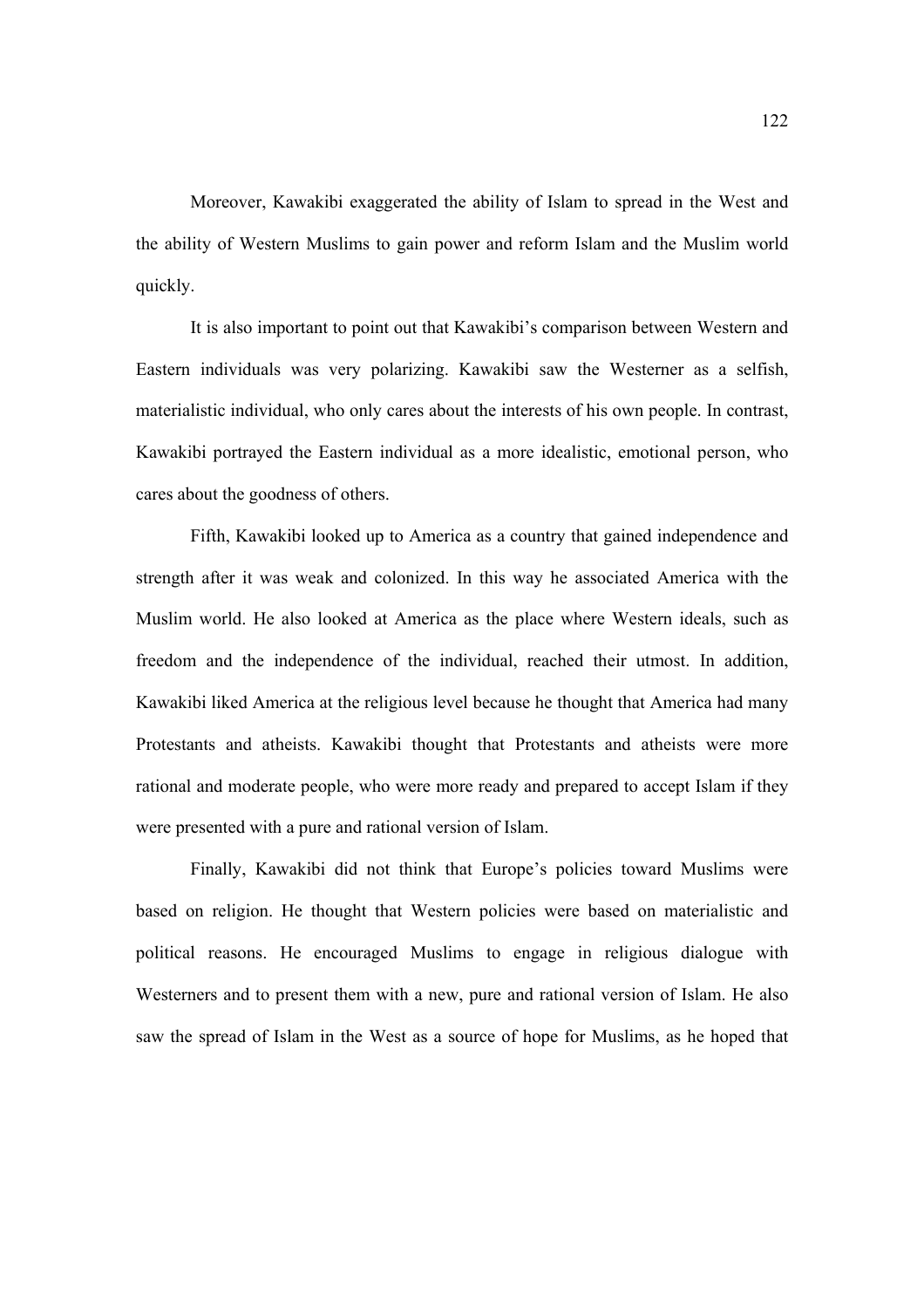Western Muslims could one day gain enough knowledge and power to reform the Muslim world.

Yet Kawakibi's contrast between Islam on one hand and Christianity and Judaism one the other hand was concerning. This is because Kawakibi repeatedly accused Catholics and Jews of corrupting their religions. He also used some Quraniq verses to justify his opinion. In this regard it is true that Kawakibi was mainly critical of Catholicism and he was supportive of Protestantism, but this does not negate the fact that some of his ideas about Catholics and Jews were negative, especially that he used Quraniq verses to justify his critical views of Catholics and Jews without putting those Quraniq verses in the context in which they were revealed, which referred to specific groups and incidents. In addition, one can argue that Kawakibi was not supportive of Protestantism in itself, but supported it because it was closer to his ideal understanding of Islam. In other words, it can be argued that Kawakibi supported Protestantism only because he thought that Protestantism brought Christians closer to Islam. In conclusion, Kawakibi's views of Christianity and Judaism are concerning because they could be used as a foundation for anti-Western religious views.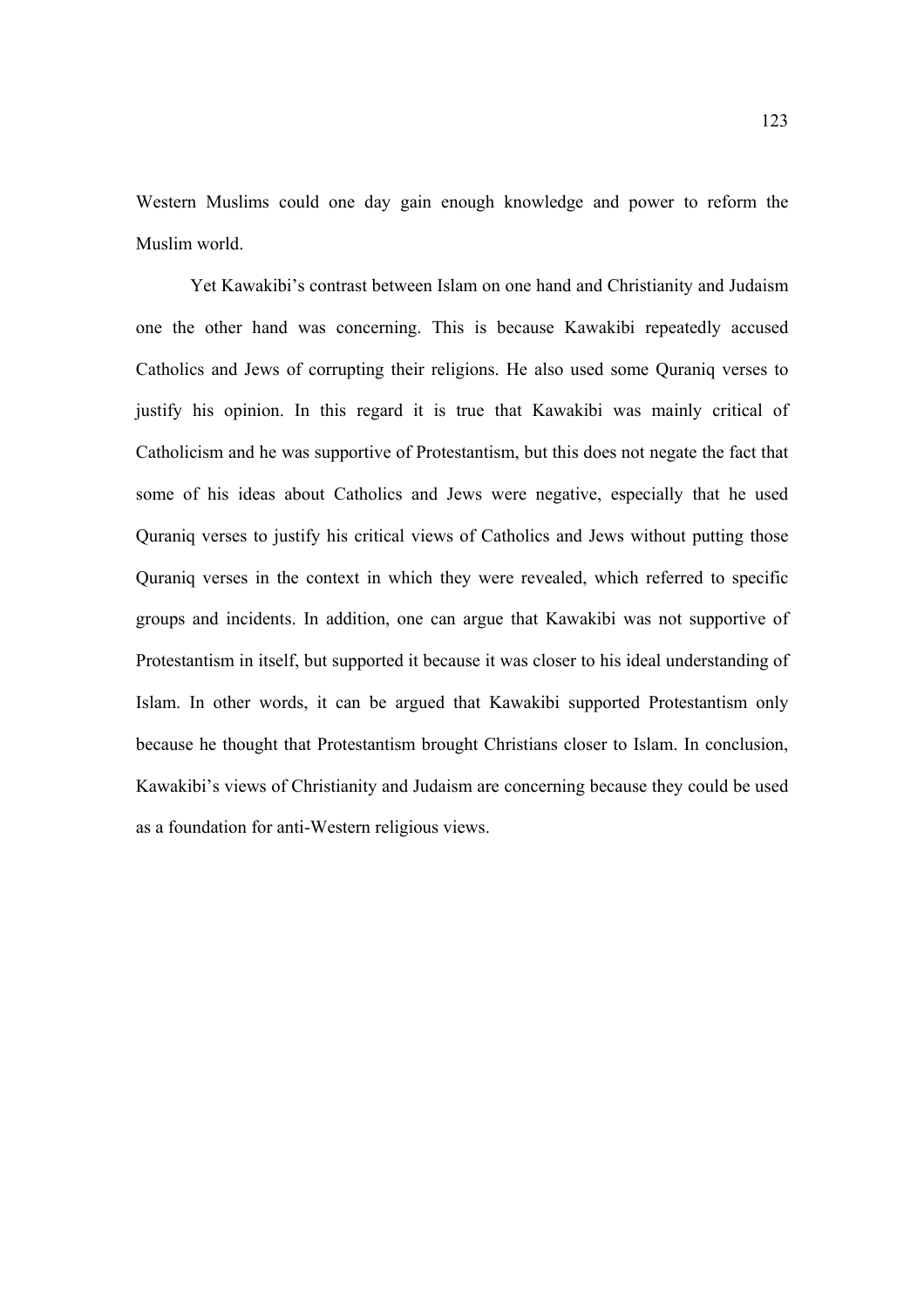#### **Conclusions and Policy Implications**

### **Occidentalism in Late Nineteenth Century Egypt**

In this concluding chapter, I would like to highlight some of the main characteristics of the Occidental discourses used by Jamal Al-Din Al-Afghani, Qasim Amin, and Abd Al-Rahman Al-Kawakibi to shape Arabs' views of America and the West at the end of the nineteenth century in Egypt. These characteristics, if taken as a whole, should constitute a valuable and comprehensive framework for understanding the historical roots of Arab Occidentalism and for helping researchers and policy makers understand and address Arab Occidentalism today.

*First*, the Occidental views of the three writers show that modern Arab Occidentalism can be best understood as part of an overarching discourse on Arab reform and awakening. Such discourse, the study shows, has dominated Arabs' thinking since the beginning of the nineteenth century, when Arabs and Muslims confronted the weakness of their civilization in comparison to the West.

In response, Muslim governments, and the Egyptian regimes in particular, launched several attempts to reform their societies. In Egypt these reform attempts started as early as 1805, when Mohamed Ali took over Egypt. Though Mohamed Ali was successful in transforming Egypt into a regional military and economic power in a short period of time, Egypt's search for reform began to fail after the 1840s, when several European countries united with the Ottoman Empire to put an end to the rise of Egypt's power. Egypt's search for reform also failed because it could not open up its political system, which was generally oppressive and authoritarian. It also failed in improving the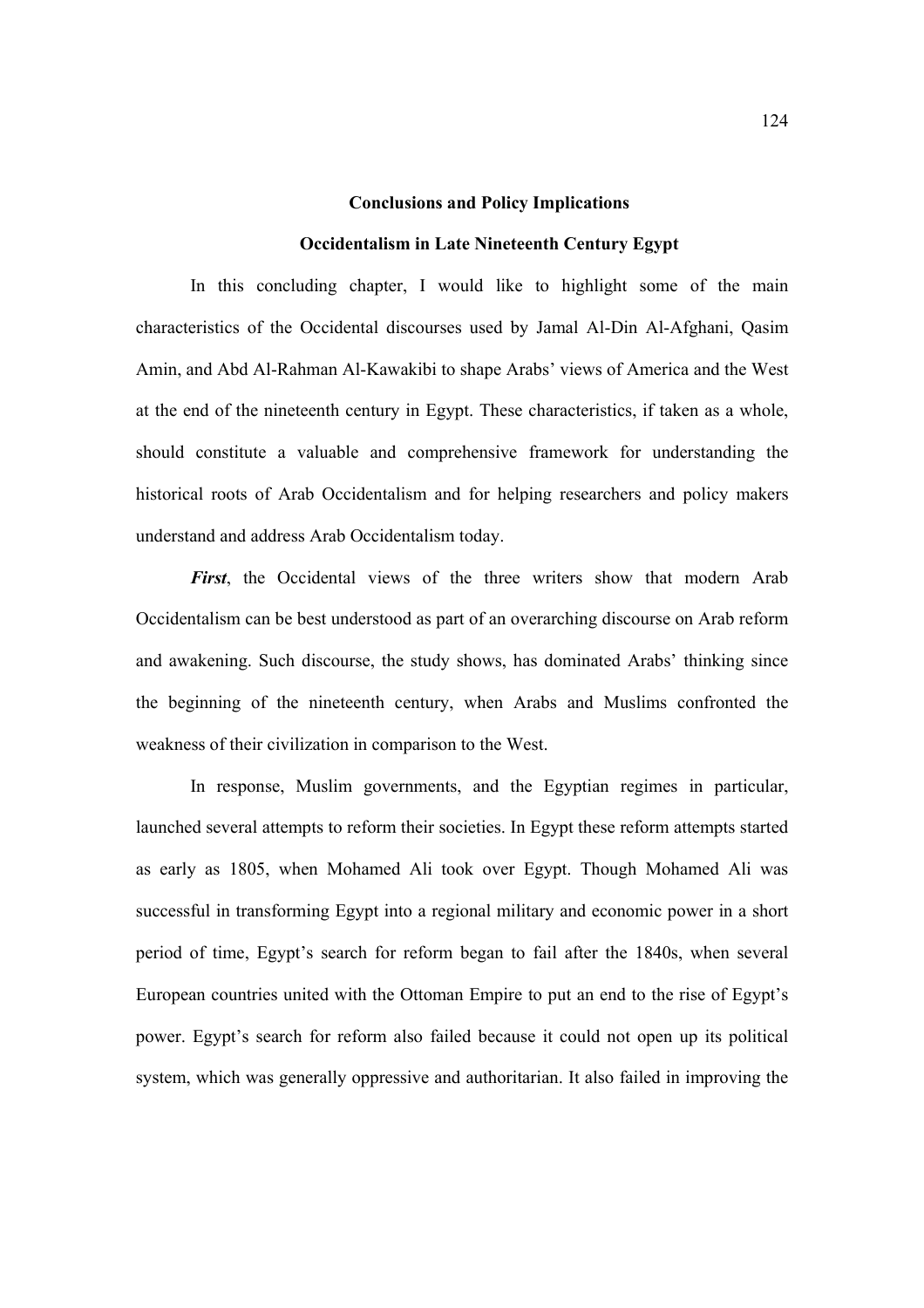circumstances of the great majority of the Egyptian masses, who remained largely poor, ignorant, and politically weak as political and economic power were concentrated in the hands of a small Turkish ruling elite. Despite Mohamed Ali's defeat and despite the shortcomings of Egypt's successive governments, Egypt remained a major intellectual center in the Arab world, to which major Arab and Muslim intellectuals immigrated to live and spread their ideas.

In this context Afghani, Kawakibi, and Qasim Amin, despite their wide ideological differences, devoted most of their writings to counseling their fellow Muslim and Arab readers on how to reform their thinking and circumstances.

*Second*, The Arab Occidentalism of the three writers was not a neutral reflection of the reality or even of the information each intellectual had about the West. Instead, these Arab and Muslim intellectuals tended to manipulate the information they had about the West in order to serve higher goals, namely, their reform agendas. The study highlighted some common manipulative techniques used by the three writers.

The first of these techniques was double discourse, which was used by Afghani and Qasim Amin, who used one discourse when addressing Westerners and another one when addressing their Muslim audience. Afghani's Occidental discourse when addressing Europeans was more positive about the West than when addressing Egyptians. In contrast, Amin's Occidental discourse when addressing Europeans was more negative than when addressing Egyptians. Both Afghani and Amin, when addressing Egyptians, emphasized certain information they had about the West that could serve their agendas and downplayed other images that could hurt their goals.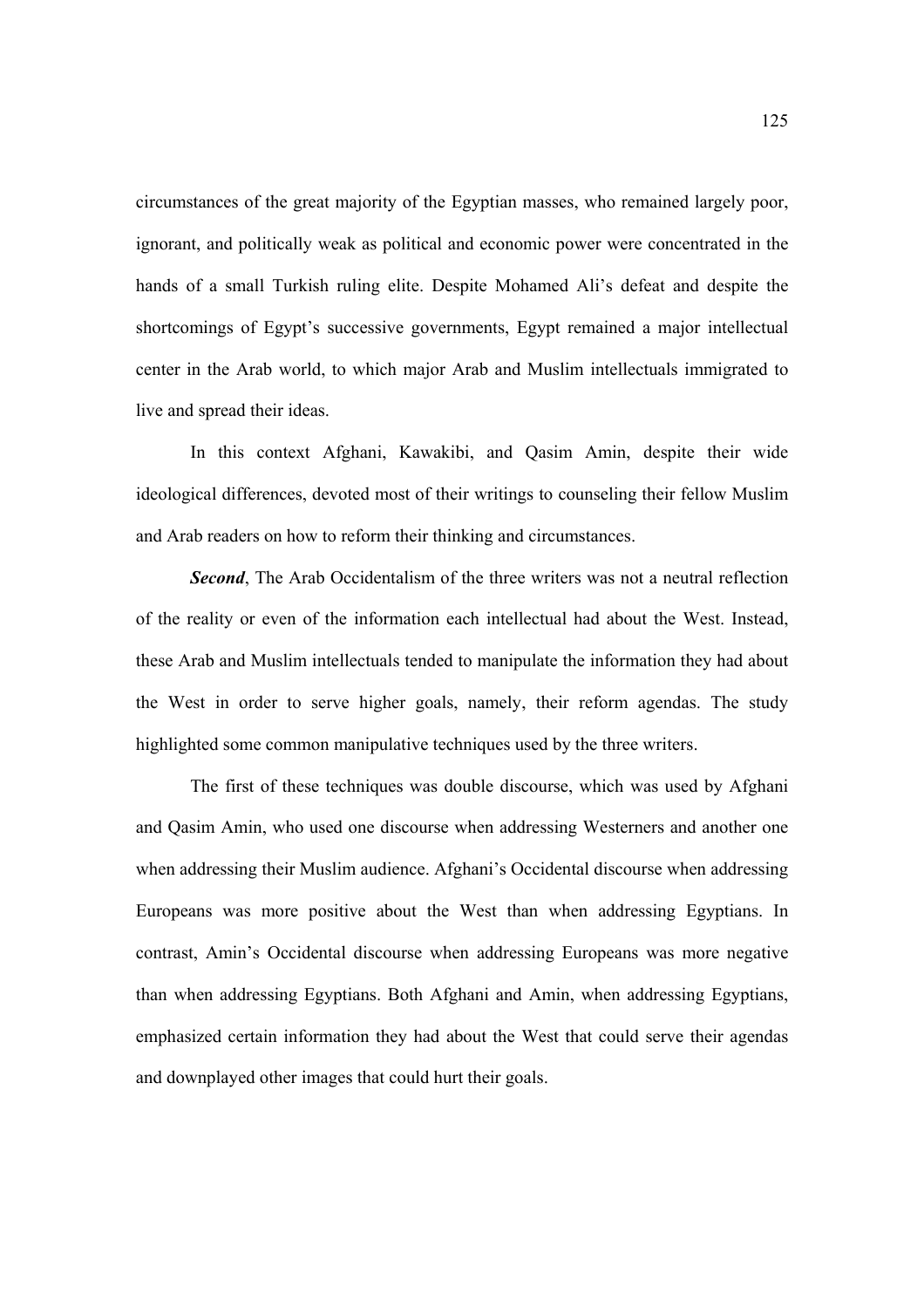The second manipulative technique was selectivity, which was repeatedly used by Kawakibi, who praised some aspects of Western civilization and criticized others without explaining the relationship and interconnectivity among aspects that belonged to the same civilization. For instance, Kawakibi praised Western political thinking while criticizing Western foreign policies, without showing the relationship between those ideas and the policies they might have produced.

Qasim Amin also chose to neglect certain issues that heavily hindered the progress of the Muslim world but did not fit his interests. For instance, He considered authoritarianism to be the main source of Muslims' problems, but he chose not to address it. Similarly, Amin encouraged Muslims to mimic Europe's cultural and social habits, but he did not pay attention to the fact that Muslims were weaker than Europeans, which led to the cultural hegemony of Europe over Egypt and the Arab world.

The third manipulative technique was exaggeration. Afghani exaggerated the weakness of British soldiers and the willingness of Egyptians to revolt against them in order to encourage Muslims to revolt against the British. Because these images were exaggerated, Afghani's predictions and hopes fell short and he always felt disappointed.

Kawakibi exaggerated the ability of Islam to spread in the West and the ability of Western Muslims to gain power and reform the East. He thought that Westerners, especially Protestants and atheists, would be more willing to convert to Islam, and he hoped that Western Muslims would be able in a century to gain enough power to reform and empower the Muslim world. Kawakibi built these predictions on his personal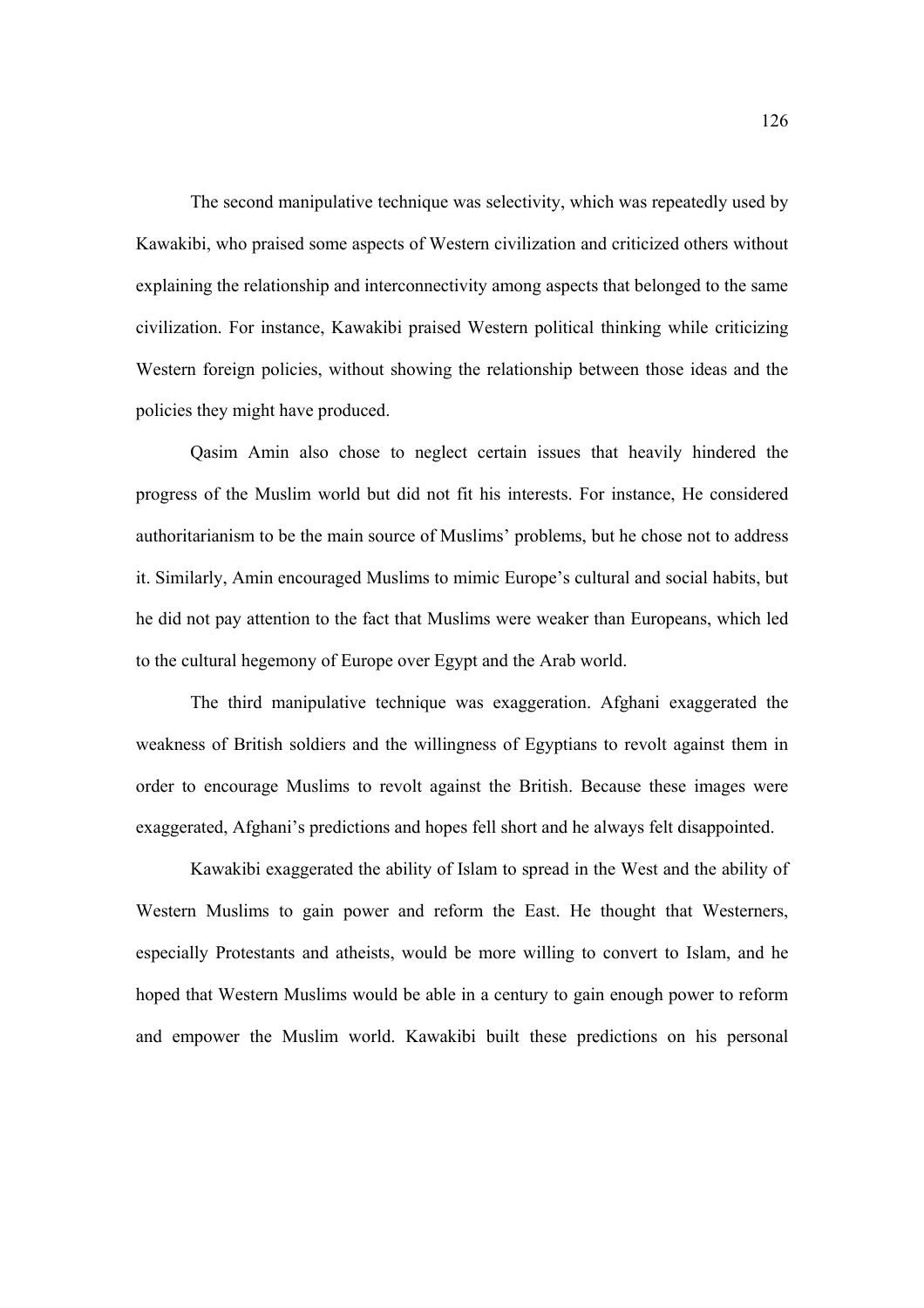observations, which he did not support with any scientific facts. Both images appear today to have been exaggerated.

In addition to the previous manipulative techniques, the three writers used binary opposition systems to describe the relationship between the East and the West. The most common and most negative of these binaries dealt with the image of the Western individual versus the image of the Eastern individual. The Western individual was portrayed as materialistic, selfish, tough, realistic, rational, free, independent, stubborn, arrogant, greedy, deceptive, unwilling to admit his mistakes, controlled and motivated by his desires and ambitious. The Westerner was also described as one who is not ethical by nature, but as someone who does not transgress because of his fear of the law.

In contrast, Easterners were described as kinder, emotional, irrational, sensitive, caring about others, shy, dependent, humble, direct and simple, generous, and brave by nature, yet unwilling to defend their rights or their opinions even if they felt that they were right.

Qasim Amin was the only writer among the three who encouraged his readers to learn more about the West and discouraged them from rushing to judgment and from making broad generalizations about the West and Westerners.

*Third*, the writers viewed the West in an ambivalent way. In other words, none of the three writers saw the West in a totally negative or in an entirely positive way. They all saw the West simultaneously as an obstacle against and a model for reform. They appreciated some aspects of Western civilization and criticized others.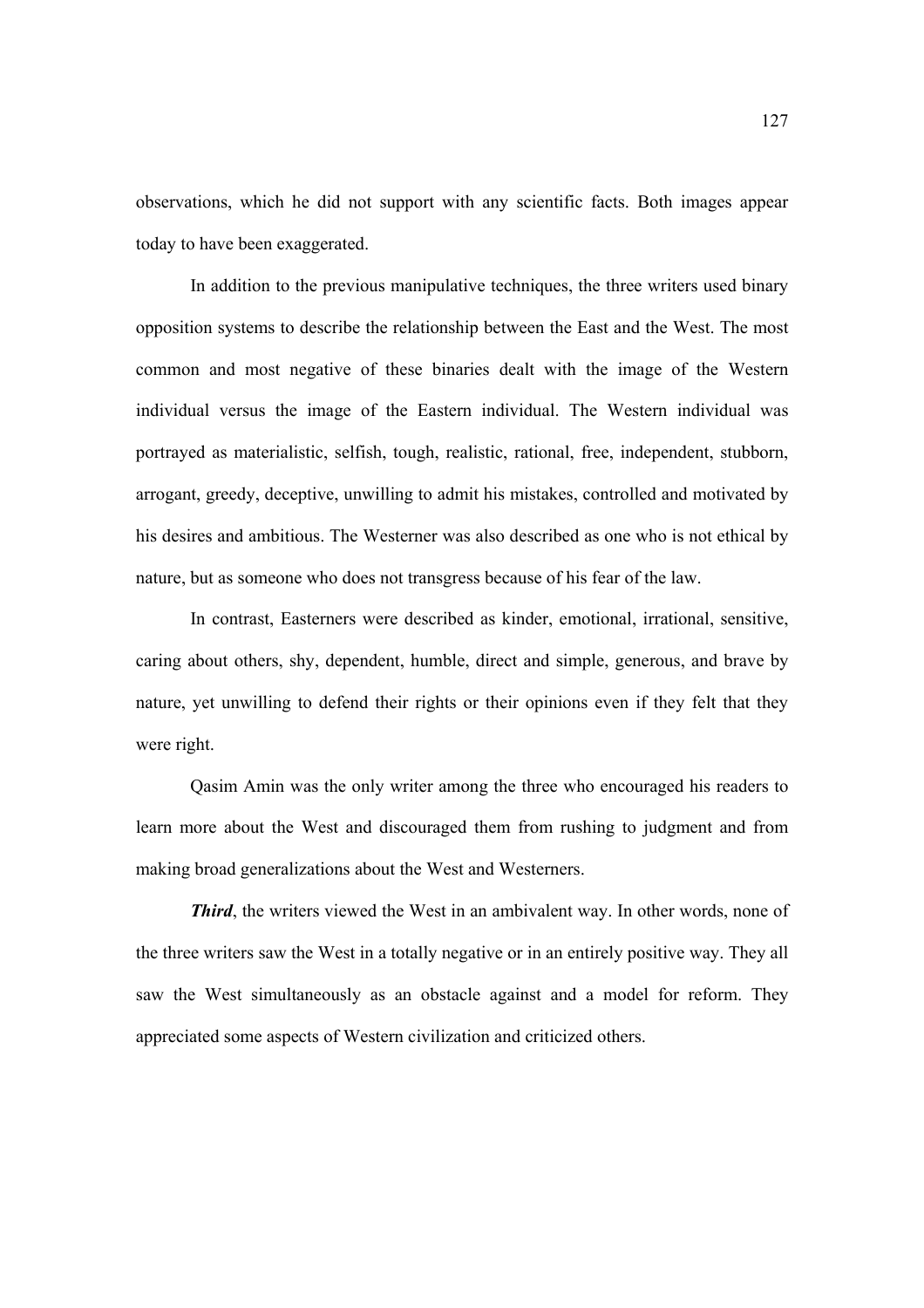*Fourth*, four main factors determined the way each intellectual viewed and spoke about reform and the West.

The first factor was the relationship between the European and the Muslim countries. The three writers saw Western colonialism as a threat to the reform and awakening of the Muslim world. Therefore, they all viewed Western foreign policies negatively.

The second factor was the willingness of each writer to align himself with contemporary Muslim regimes. Here, the study shows that writers such as Afghani, who called upon the Muslim masses to unite with their Muslim governments to reform their circumstances and to resist Western pressures, promoted more anti-Western views than intellectuals who were less interested in politics such as Qasim Amin, or who refused to work with the tyrannical Muslim governments, like Kawakibi. This is because authoritarian regimes fight internal critics and divert intellectuals' attention to criticizing the West.

The third factor was the attitudes of each intellectual toward the conservative agenda of the Muslim masses. Intellectuals who challenged the socially and culturally conservative agenda of the Muslim masses, such as Qasim Amin, had more liberty to praise the West at the social and cultural levels. On the other hand, writers such as Kawakibi and Afghani, who felt that challenging the conservative agenda of the Muslim masses hurt reform, spoke more negatively about the West at the social and cultural levels.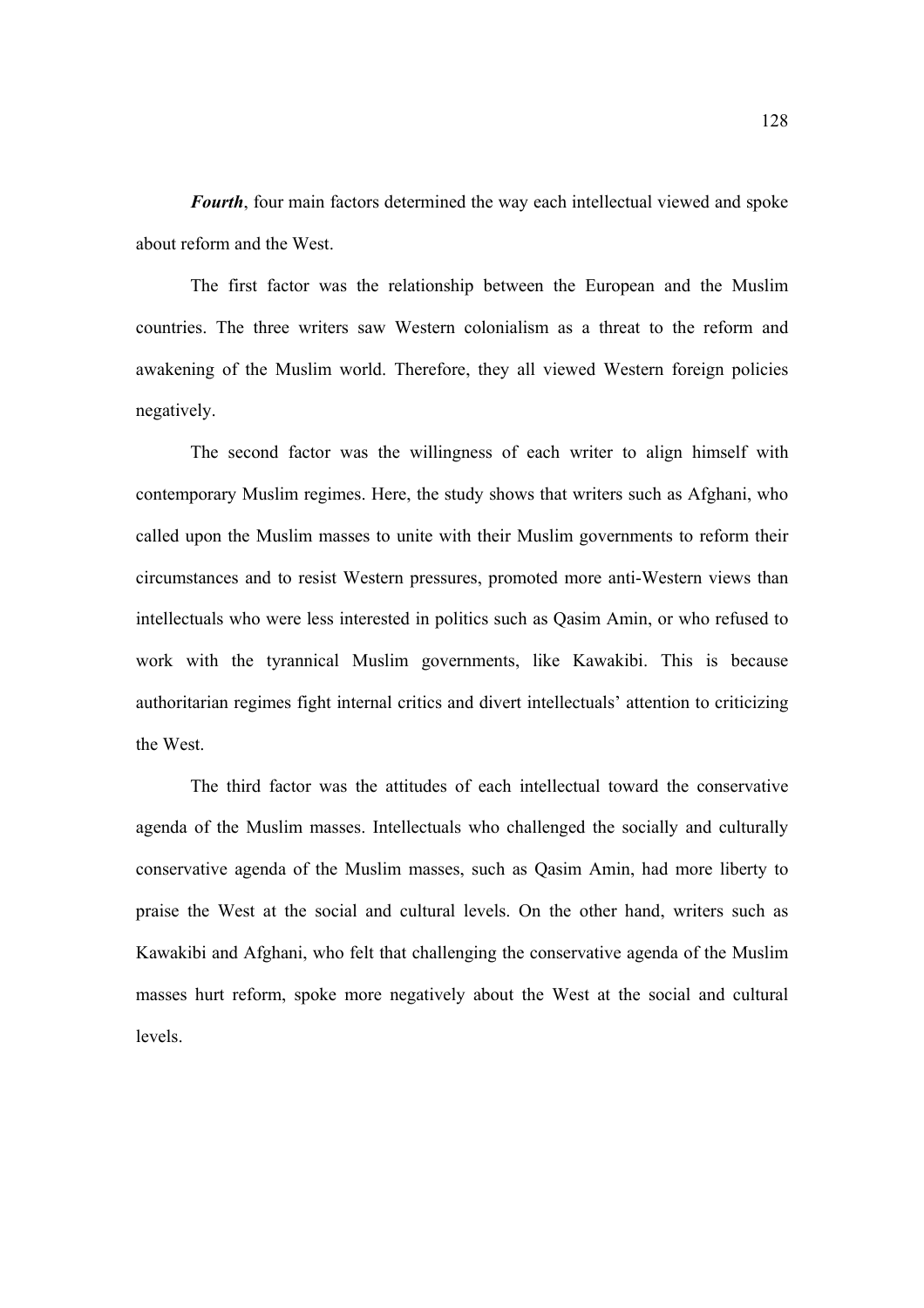The fourth factor was the way each writer saw the process of reform itself. Here the study shows that writers such as Qasim Amin and Kawakibi, who saw reform as a gradual, educational, and evolutionary process, were more likely to hold pro-Western views. On the other hand, Afghani, who promoted a political and revolutionary view of reform, resorted to more negative views of the West because of his inclination to agitate Muslims to revolt against British colonialism.

*Fifth*, the study identified that the forms of Occidental discourse employed by the three writers differed considerably and responded to their unique circumstances and interests.

The first discourse, used by Jamal Al-Din Al-Afghani, developed during a period, the 1870s, that witnessed increasing European pressures on Egypt. In response, Afghani saw himself as an intellectual and political reformer and wanted to use his intellectual and political skills to mobilize the Muslim masses and governments to revolt against the British incursions in the Arab and Muslim worlds. This goal led Afghani to focus on portraying the West as a threat to the Muslim world and to deemphasize any positive information he had about the West.

The second discourse, used by Qasim Amin, developed during a period, the 1890s, during which Egypt enjoyed relatively more political freedoms. In addition, Amin himself was not interested in politics or in mobilizing the masses. He saw himself as an intellectual interested in educating the young and future Egyptian generations. Amin also believed that reform should start from inside the Muslim family itself. He focused on criticizing the social and cultural traditions of Egyptian society and was willing to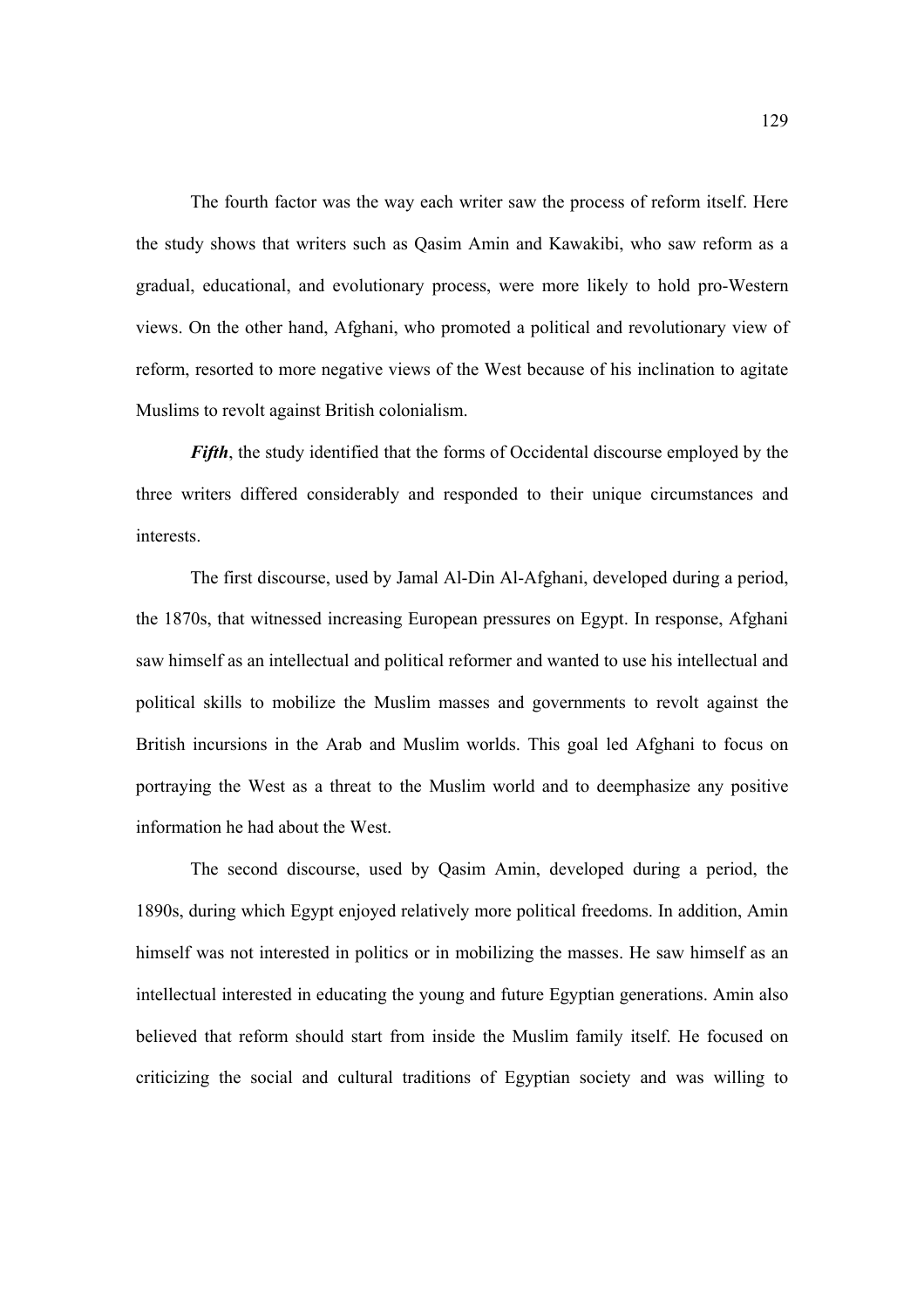challenge some of the most powerful social taboos of his time, especially regarding the role of women in society. These convictions led Amin to look up to Europe as a model for social and cultural reform and to downplay any critiques he had about Western colonialism.

The third discourse, used by Abd Al-Rahman Al-Kawakibi, was highly influenced by Kawakibi's strong negative attitudes against the Ottoman Empire. Kawakibi was also pessimistic about the Muslim masses and their ability to change their own circumstances. In response, Kawakibi saw reform as a long-term, gradual process that should start internally. He disliked the idea of mobilizing the masses to achieve quick transformations. Yet Kawakibi himself was socially conservative and he thought that reformers should not blame the masses and should show respect to the masses' habits and traditions. These beliefs led Kawakibi to introduce the West as a model for political and intellectual reform that should be mimicked. At the same time, Kawakibi mocked the West at the social and religious levels.

**Sixth**, America was less present in the writings of the three writers compared with Europe as an entity and with major European nations, such as France and Britain, which had a history of intervention in the Muslim world.

America was more present in the writings of Qasim Amin and Kawakibi than in the writings of Afghani, who belonged to a generation that was slightly older than the generation of the other two thinkers. This may mean that Egyptians in particular and Arabs in general started to learn more about the United States in the last quarter of the nineteenth century.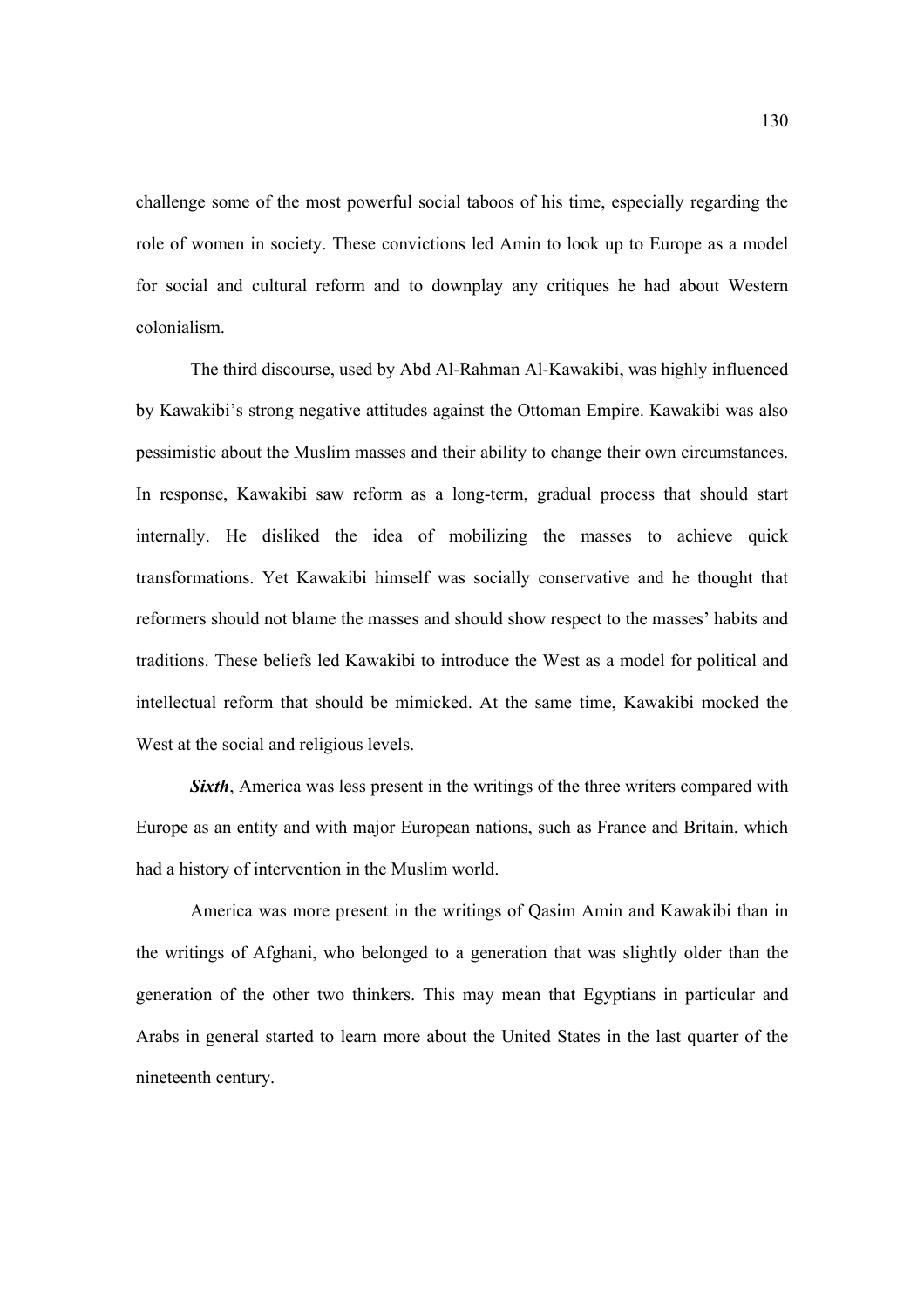In general, the three writers looked at America as a new and better West for two main reasons. First, America was seen as a country that was occupied by Europeans and that revolted and fought hard to gain its independence from unjust European colonialism. This image was clearly expressed in the writings of Afghani and Kawakbi. In this respect, America was clearly associated with the Arab and Muslim people and was introduced as a model in resisting colonialism that should be imitated. Second, America was seen as the place where Western values, such as freedom, independence, love of work, education, good treatment of women and children, religious tolerance, diversity, national unity, and democracy, reached their utmost expression.

 On the other side, Amin, who was the only Western-educated thinker among the three, provoked two negative images of America. First, Amin saw America as a colonial country that was built on the ruins of its native people. Second, Amin criticized America as one of the few modern countries that approved slavery.

I would also argue that the three writers saw America in ways that served their own agendas. Afghani, who wanted to encourage Muslims to revolt against the British, emphasized America as a county that was colonized and unjustly treated by the British. However, Amin, who wanted to encourage Muslims to mimic the West socially and culturally, described America as the place where Western values reached their utmost. In other words, the three writers looked at America selectively to serve their agenda. This led them to use America sometimes as an argument against the West and other times as an argument for the glory of Western civilization.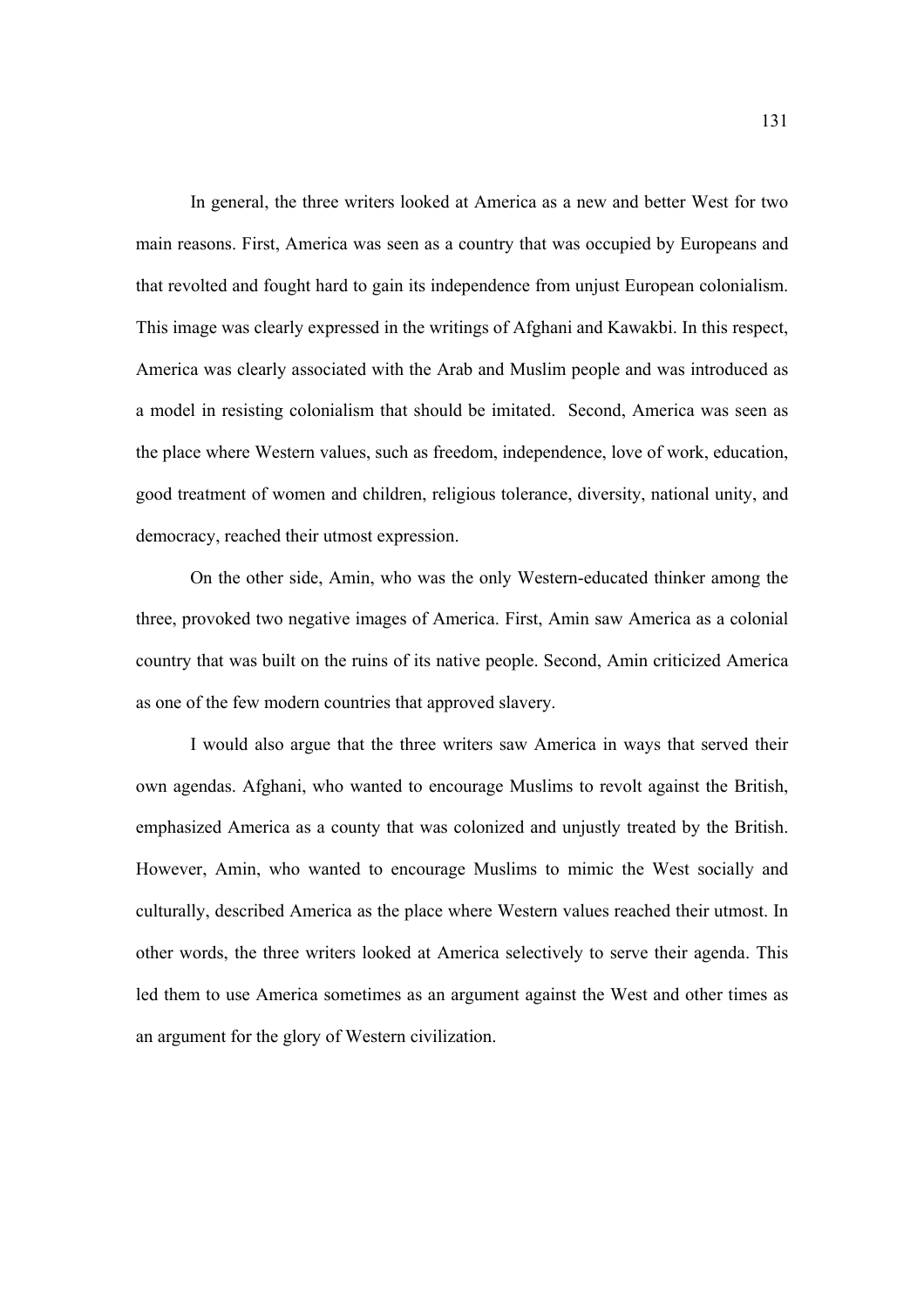*Seventh*, religion in general and Islam in particular were clearly present in the writings of the three thinkers. In this regard, none of the three writers believed in the presence of a religious war between the Muslim world and the West. The three writers believed that Western policies toward the Muslim world were mainly based on economic and political interests. They did not think that Western governments were motivated by religion, nor did they think that Muslim governments were motivated by Islam. They hoped for more opportunities to dialogue with Westerners and to explain to them the true nature of Islam. Even Afghani, who used religion to motivate Muslims against the British, was willing to dialogue with Westerners and used a more open discourse when addressing them. Kawakibi thought that Muslim governments constituted a serious obstacle that hindered Muslim scholars' efforts to dialogue with Westerners.

 The previous positive views, if promoted today, should provide a powerful alternative against those who promote a religious war between Islam and the West.

On the other hand, religion played a negative role in shaping the Occidental views of the three writers for the following reasons:

First, Afghani used religion as a means to motivate Muslims against British colonialism, although he strongly believed that Western policies were not motivated by religion. He described the British colonizers as people who had deep animosity toward Islam and Muslims and who tended to discriminate against Muslims on religious bases. Therefore, he urged Muslims to revolt against the British to defend their religion and their targeted and discriminated Muslim brothers. Though Afghani knew that religion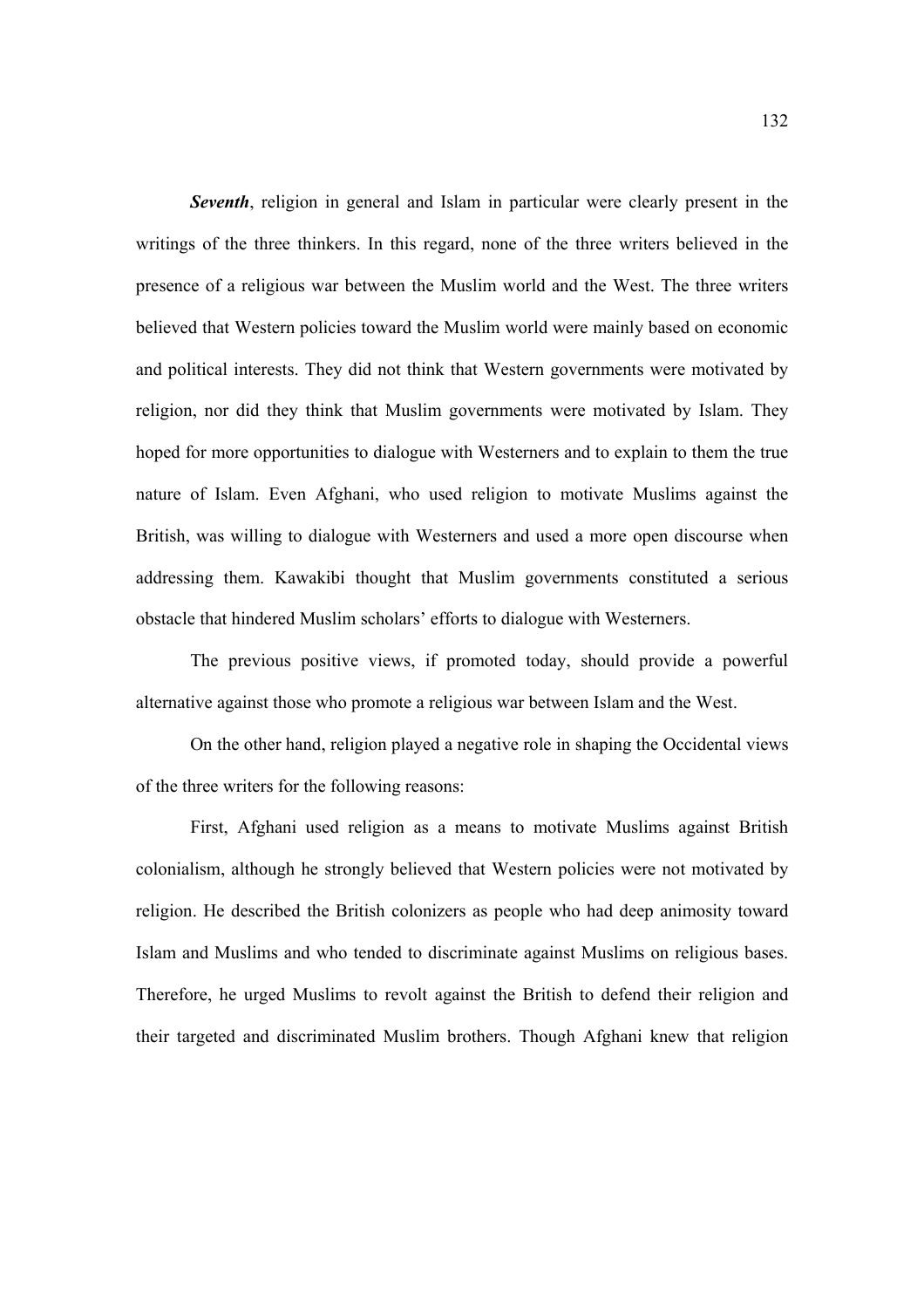was not the main basis for the conflict between the West and the Muslim world, he still used religion to motivate Muslims against the British occupation.

Second, the three thinkers looked at Islam as a perfect religion that is superior to Christianity and Judaism and to modern Western legal systems. One can argue that they were only expressing their religious beliefs in Islam and that they did not intend to offend non-Muslims. On the other hand, this does not deny the fact that the three thinkers held negative views of Christianity and Judaism, and their views could be used by their audience as a basis for anti-Western religious attitudes.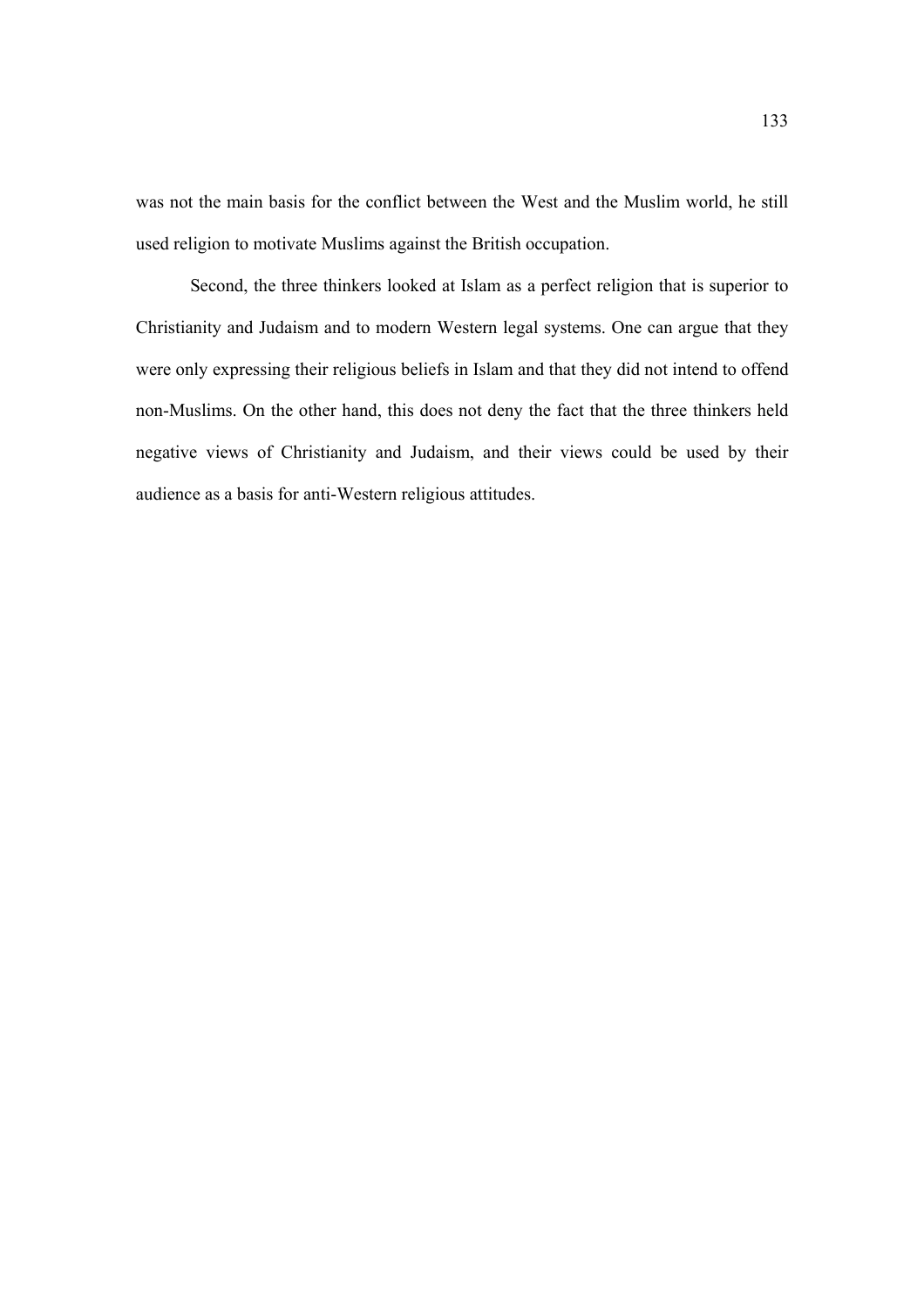#### **Policy Implications**

I have mentioned in my introduction that this thesis pays special attention to the policy implications of its findings. In this regard, I make the following policy-oriented recommendations. First, I would urge policy makers to learn more about Arab Occidentalism, its roots, and the main factors shaping it. Based on this study and on the framework presented in the previous paragraphs of this conclusion, any serious effort to improve Arabs' views of the West should simultaneously target the four following challenges, which reflect the four main factors shaping the Occidental discourses studied by this thesis:

- (1) The first challenge is to work to improve Western foreign policies toward the Muslim world. This is because the writers studied consistently saw Western foreign polices as a source of negative views about the West.
- (2) Spreading democracy and fighting authoritarianism and tyranny in the Arab and Muslim worlds should help improve the West's image by giving Arab and Muslim intellectuals the freedom to study and criticize the circumstances of their societies instead of diverting most of their attention to criticizing the West.
- (3) The Arab masses in general and the Muslim masses in particular need to be educated about the social and cultural values of the West. In this regard, the study shows that Arabs tend to see the West negatively at the social and moral levels.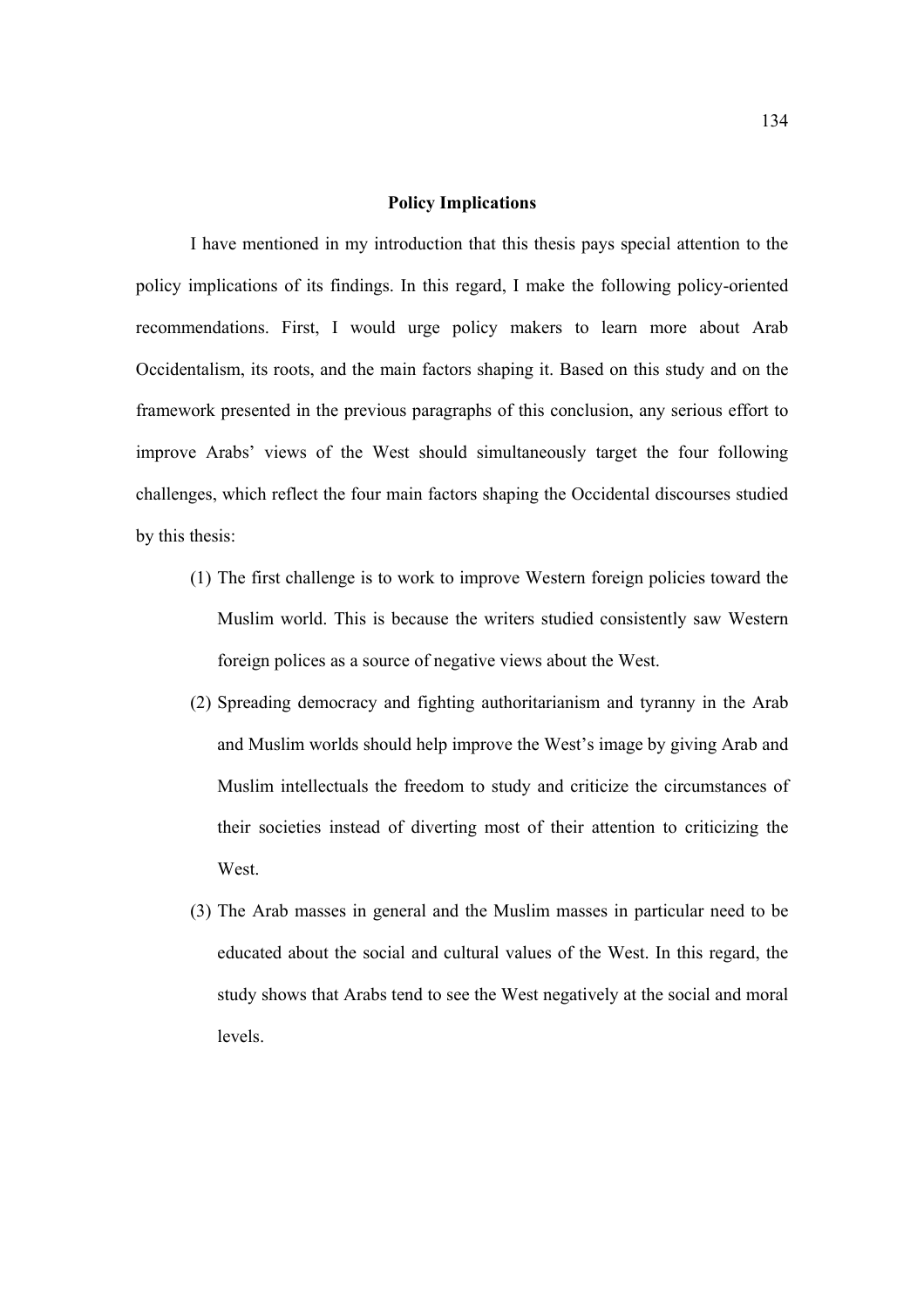(4) Spreading an image of reform as a gradual, evolutionary, educational process should help to improve the way Arabs view the West and Westerners. This kind of view should help Arabs appreciate more the West as a model for reform at many levels.

Second, I recommend using the four policy recommendations outlined above to evaluate the major policy approaches implemented by Western governments in the post-9/11 era to improve their relations with the Arab world. As examples, I would suggest the following:

- The US administration's efforts to promote democracy in the Arab world should be encouraged. Such efforts, if they succeed, should give Arab intellectuals more opportunity to study and criticize their own circumstances freely instead of focusing most of their attention on criticizing the West because of their inability to focus on the internal problems of their societies. However, such efforts should be mixed with a serious and intense effort to educate Arabs about reform as a gradual, educational process. This is because pushing for change as a value in itself can lead some Arab groups to attempt to bring reform through violent means. This leads me to the following recommendation.

- There is an urgent need to promote a view of healthy reform as a gradual, education, internal, non-violent process. This can happen through the new Arabic Radio and TV stations launched by the US administration after 9/11, through writings and educational seminars, and through US officials' meetings with Arab and Muslim groups. In this regard, the US should highlight the difference between change that can lead to negative or positive, peaceful or violent, permanent or temporary results and between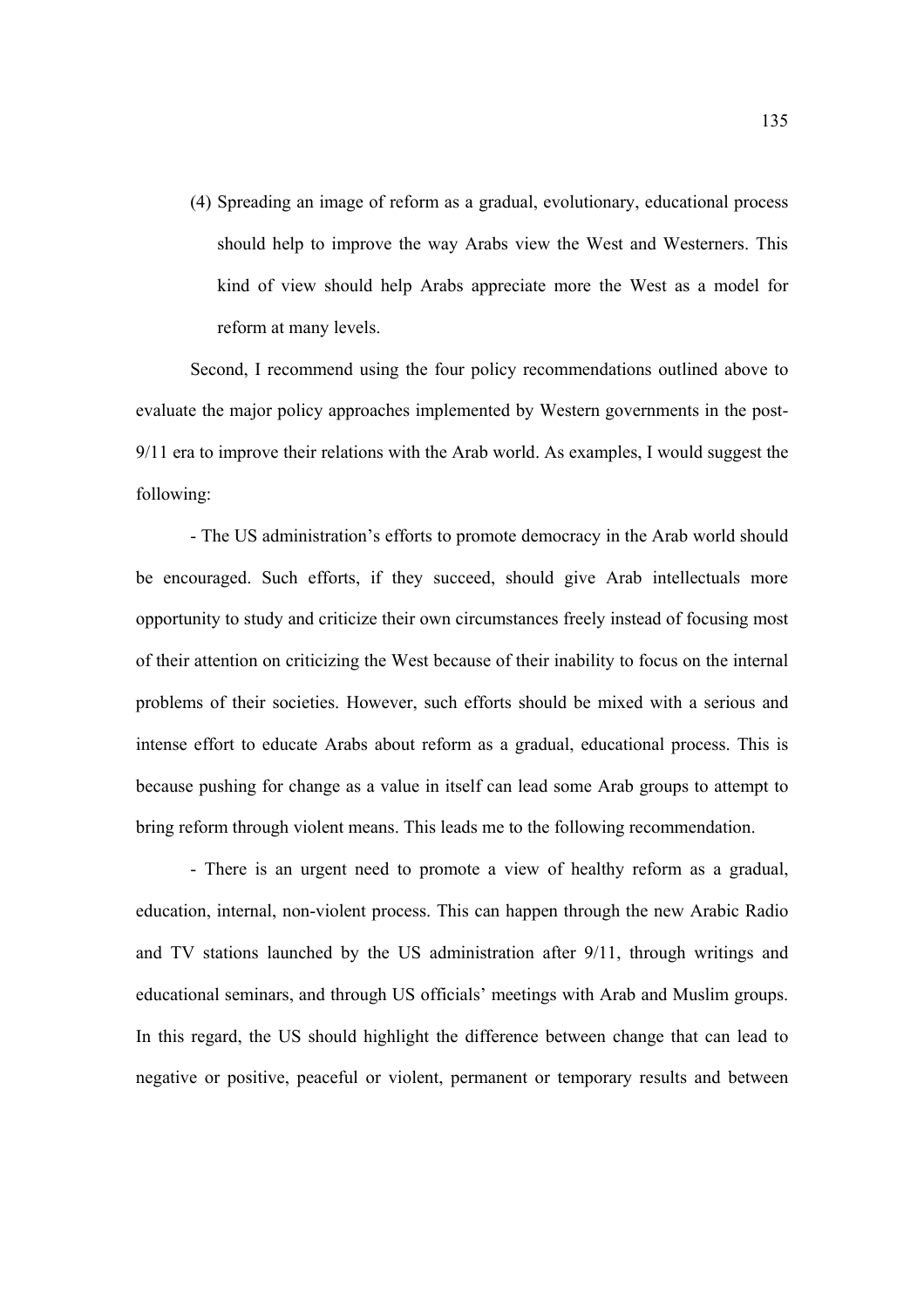reform that should start from inside by transforming Arabs' understanding of their circumstances in a positive way that should lead to more fruitful, peaceful, and permanent results. Seeking change as a value in itself could lead to catastrophic results. Only reform that is based on educating and transforming large segments of Arab societies can lead to more peaceful and prosperous Arab realities and to improving Arab perceptions of the West.

- The US should put more resources and efforts into educating the Arab world about the moral and social values of the American people. Putting too much emphasis on the political and economic aspects of the relationship between America and the Arab world is not sufficient. Instead, the United States should use its communication channels with the Arab world to educate Arabs about the social and moral values of the American people. In this regard, America should not seek to present itself as a perfect nation, as all human societies have their weaknesses. However, America should highlight its diversity, multi-culturalism, work ethic, freedoms, and many other major values.

- The US should not delay dealing with major issues affecting its relationship with the Arab world, especially the Arab-Israeli peace process. Delaying the peace process does not serve America's interests and will not improve its image.

- Finally, the US should abstain from any policy similar to the invasion of Iraq in 2003 for the following reasons. The invasion of an Arab country will lead Arabs to perceive America as a colonial power in the same way they perceived the European colonial powers. Such perceptions are deeply rooted in the Arab mind. They are also a universal source of negative perception for the majority of Arabs, even the most pro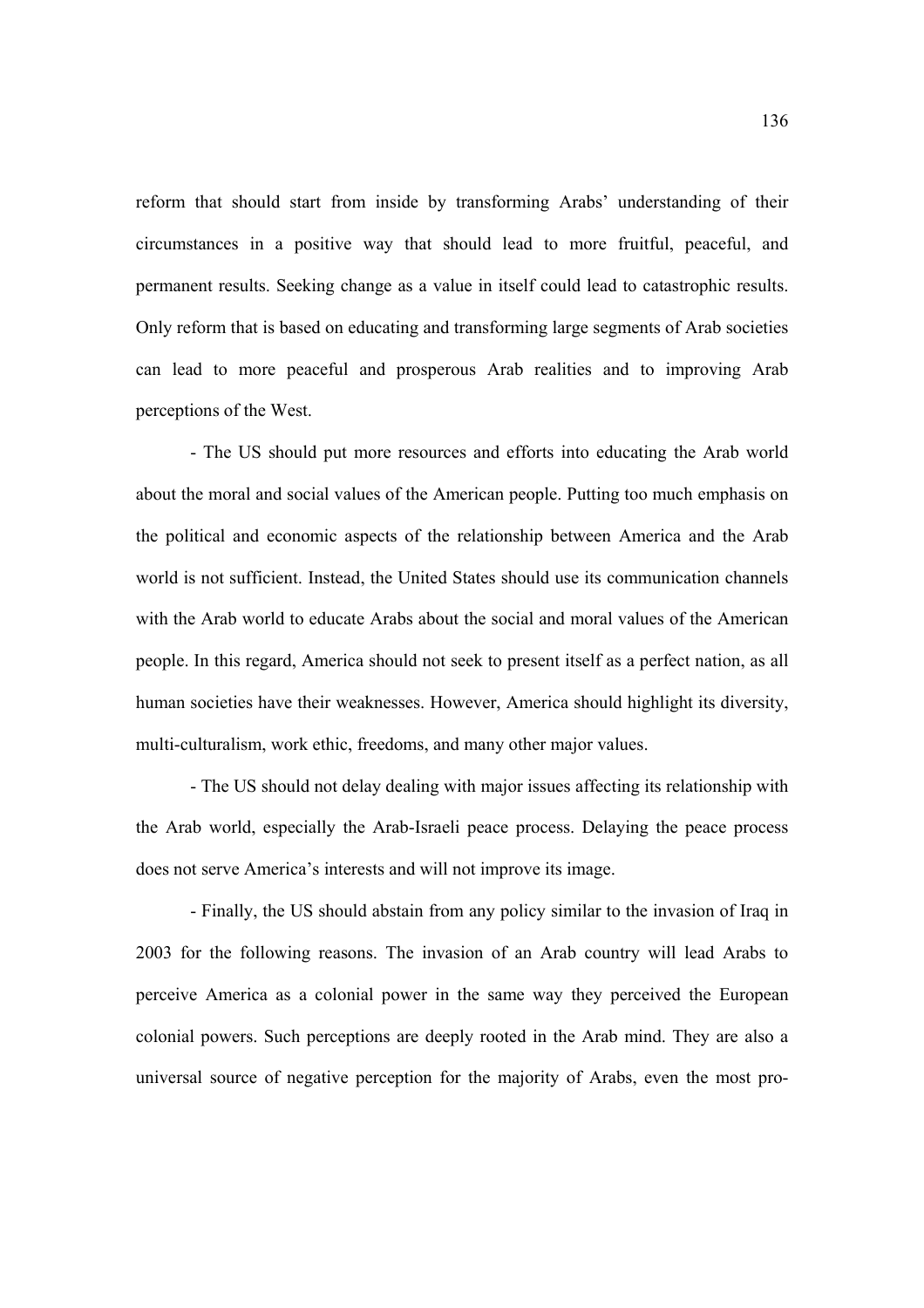Western among them. Second, invasion and other forms or radical violent change push Arab groups to believe in radicalism and violence as tools for reform. Such beliefs, as explained before, should lead to anti-Western views and delay real reform.

*Before concluding this thesis*, I would urge students and scholars of Arab Occidentalism to investigate further the roots of Arab Occidentalism. There is a need to study and compare the Occidental views of more thinkers to understand fully the various dimensions of Egyptian and Arab Occidentalism. There is also a need to study the Occidental views of more Arab writers who lived at various times to be able to gain better understanding of the various aspects of Arab Occidentalism.

In addition, there is a major need to study other sources of Occidental views and discourse, especially governments, mass media organizations, and religious institutions. This is because any common discourse depends on a variety of resources and support to spread. Governments, religious and educational institutions, and mass media organizations are all contributors to the discourse. They are capable of spreading certain Occidental discourses more than single thinkers can. Therefore, there is a need to study the Occidental discourses developed by such organizations in Arab societies in order to develop a better understanding of Arab Occidentalism. I personally hope to pursue such research in the future.

*Finally*, although it may be difficult to determine how much influence Jamal Al-Din Al-Afghani, Qasim Amin, and Abd Al-Rahman Al-Kawakibi, have on Arab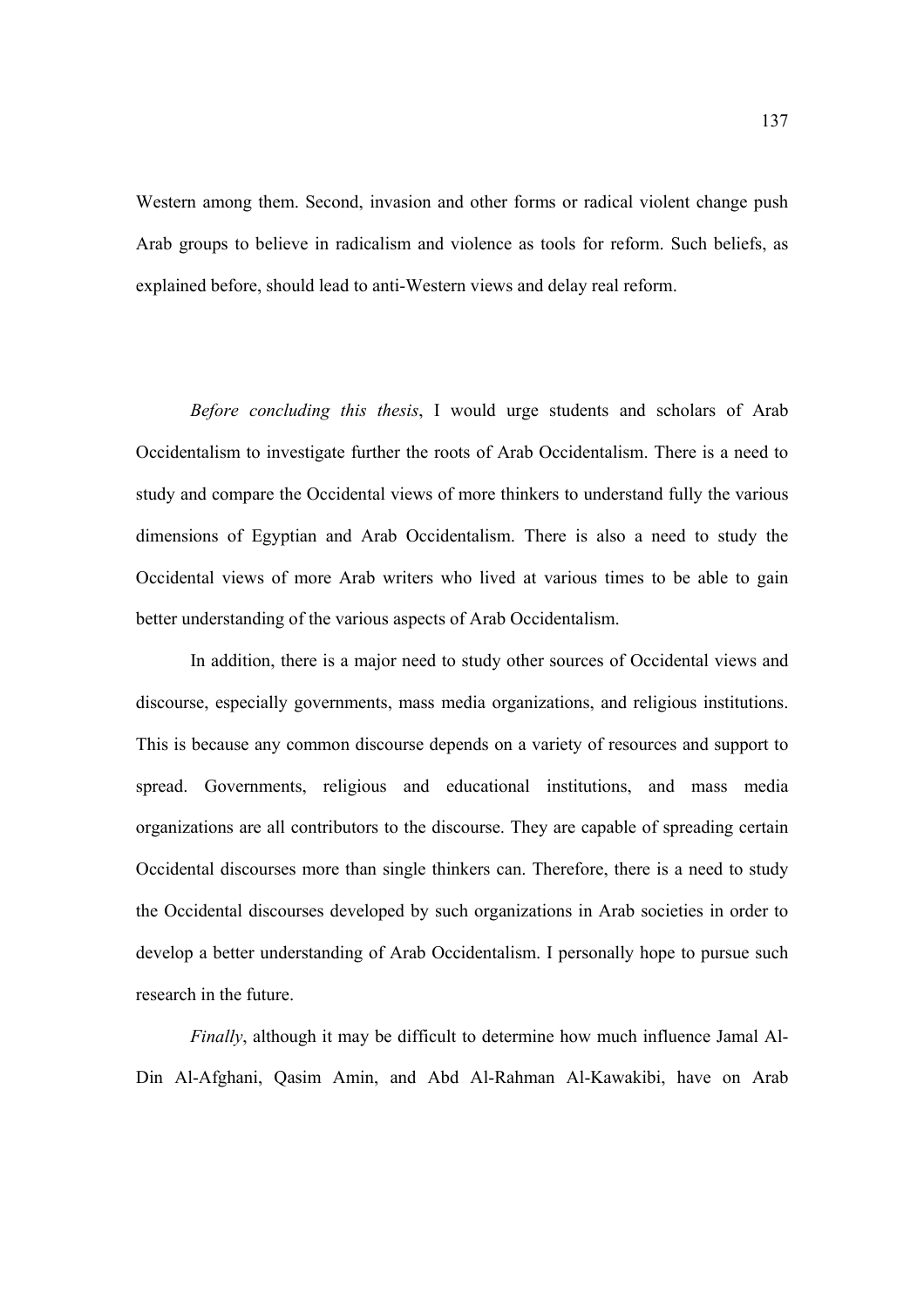Occidentalism today, it is important to note that the three writers were more open to learning from the West than many of today's Arab and Muslim intellectuals. In this regard, they rejected the idea that a religious war existed between Islam and the West; and they encouraged their readers to learn from the West at the intellectual and political levels. On the other hand, they reflected some of the same negative images that Arabs have about the West today. In this regard, the three writers saw the Western individual as selfish, materialistic, and less kind. They did not have an appreciation of Western societies at the moral and social levels. In addition, some of them, especially Afghani, opened the door to using religion as a tool to agitate Muslims against the West. At the end of this study, I hope that readers and researchers alike can help promote the positive Occidental views adopted by Afghani, Qasim Amin, and Kawakibi and at the same time can help change negative views through the approaches their writings suggest.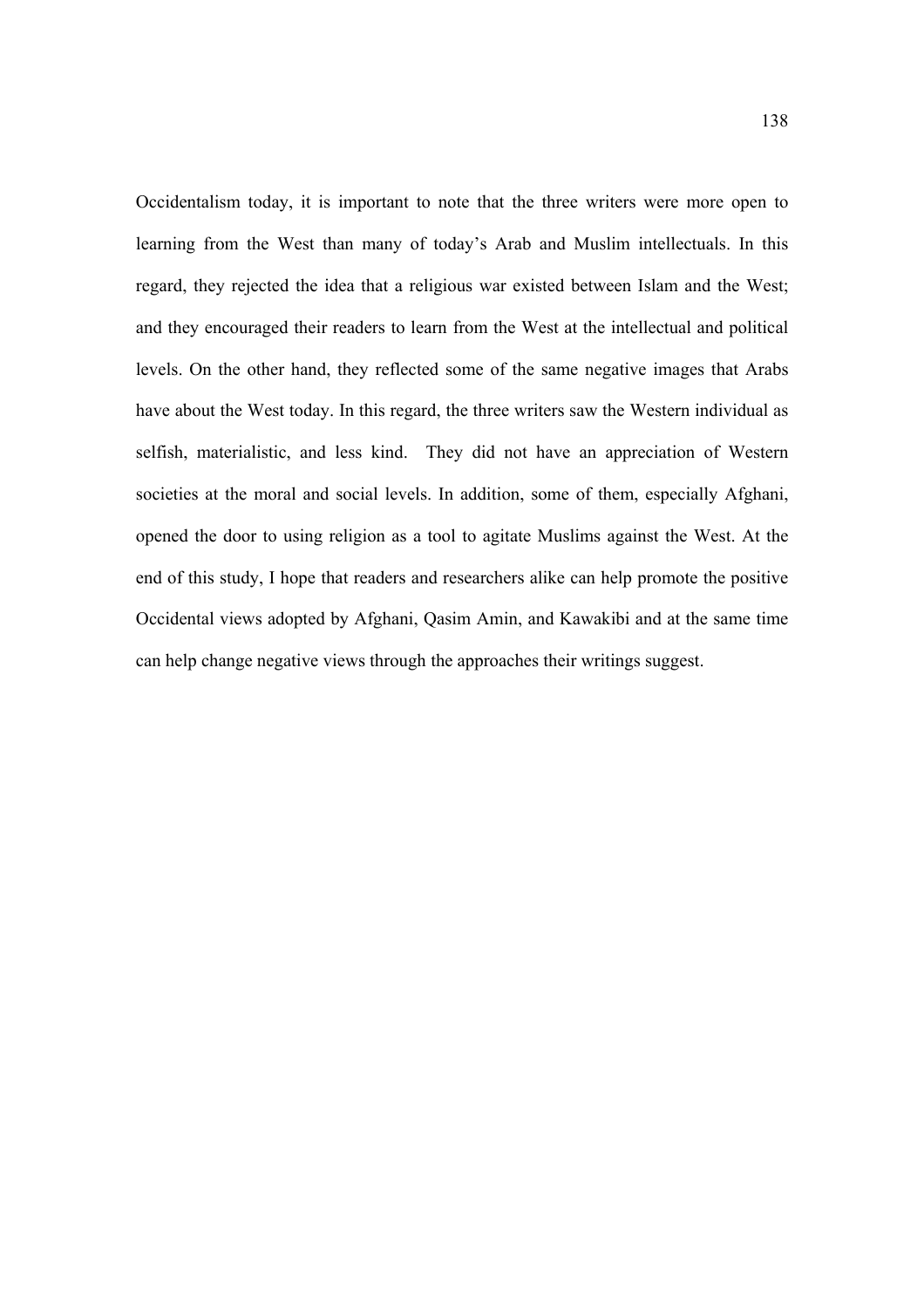# **Reference List**

#### **Books**

- Ashcroft, Bill., Gareth Griffiths, And Helen Tiffin. 2000. *Post-Colonial Studies: The Key Concepts*. New York: Routledge.
- Buruma, Ian. And Avishia Margalit. 2004. *Occidentalism: The West in the Eyes of its Enemies*. New York: The Penguin Press.
- Fuller, Graham E. 2003. *The Future of Political Islam*. New York. Palgrave Macmillan.
- Khalidi, Rashid. 2004. *Resurrecting Empire: Western Footprints and America's Perilous Path in the Middle East*. Boston. Beacon Press.
- Keddie, Nikki R. 1968. *An Islamic Response to Imperialism: Political and Religious Writings of Sayyid Jamal Ad-Din Al-Afghani*. University of California Press.
- Kennedy, Valerie. 2000. *Edward Said: A Critical Introduction*. Cambridge, UK: Polity Press.
- Mansfield , Peter. 1991. *A History of the Middle East*. New York: The Penguin Group.
- Sonbol, Amira El-Azhary. 2000. *The New Mamluks: Egyptian Society and Modern Feudalism*. New York: Syracuse University.
- Toledano, Ehud R. 1990. *State and Society in Mid-Nineteenth-Century Egypt*. Cambridge, UK: Cambridge University Press.
- Young, Robert J.C. 2001. *Postcolonialism: An Historical Introduction*. Oxford, UK: Blackwell Publishers.

## **Books in Arabic**

- Imarah, Muhammad. 1975. *Al-Amal Al-Kamilah / Abd Al-Rahman Al-Kawakibi*. Beirut, Lebanon: Al-Muassasah Al-Arabiyah Lil-Dirasat Wa-Al-Nashr.
- Imarah, Muhammad. 1981. *Al-Amal Al-Kamilah / Jamal Al-Din Al-Afghani (second part)*. Beirut, Lebanon: Al-Muassasah Al-Arabiyah Lil-Dirasat Wa-Al-Nashr.
- Hanafi, Hasan. 1991. *Muqaddimah fi Ilm al-Istighrab*. Cairo, Egypt: al-Dar al-Fanniyah.
- Tahan, Mohamed Jamal. 2002. *Umm Al-Qura/ Abd Al-Rahman Al-Kawakibi.* Syria: Dar Al-Awael.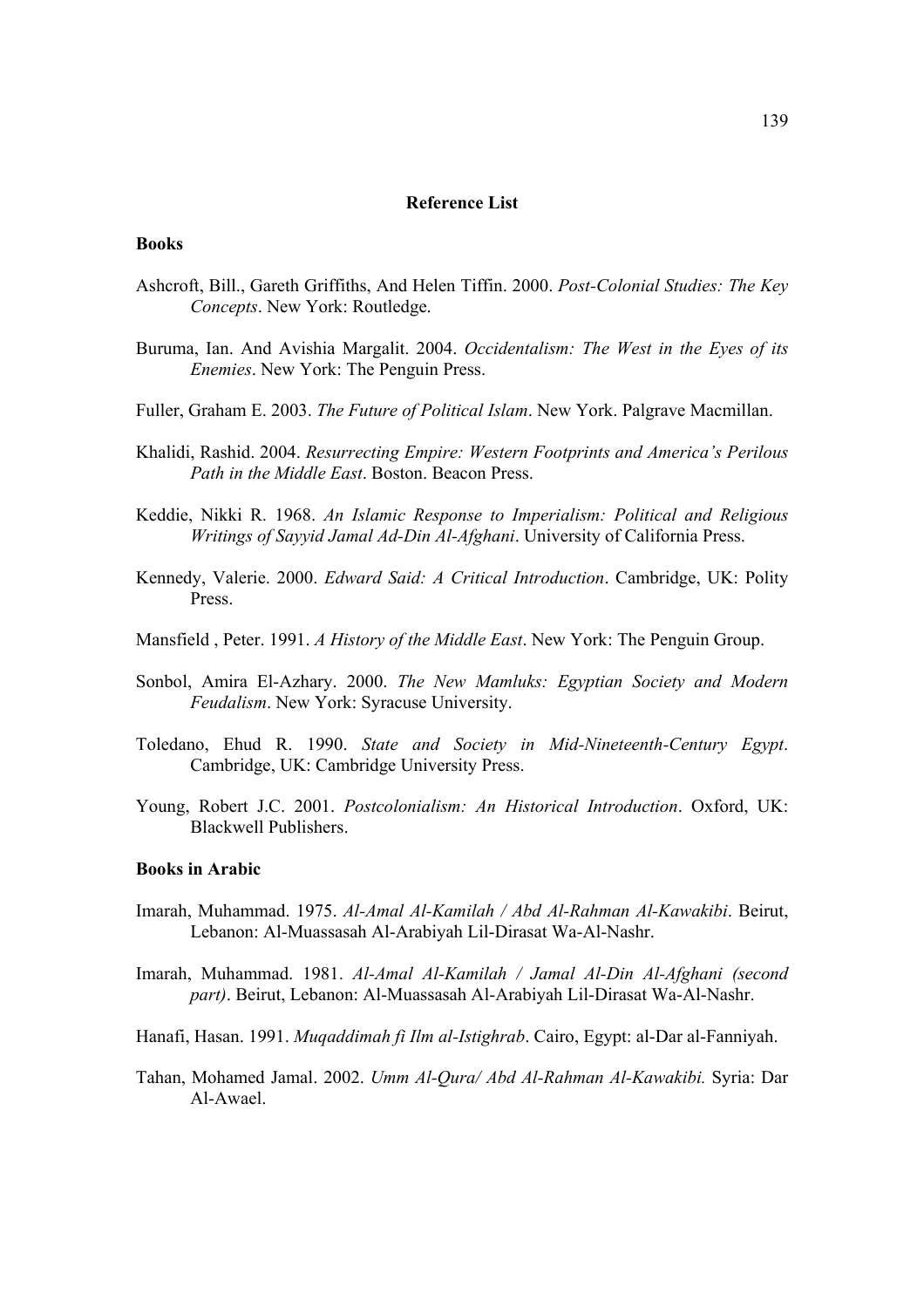Tahan, Mohamed Jamal. 2003. *Tabaee Al-Istebdad/ Abd Al-Rahman Al-Kawakibi.* Syria: Dar Al-Awael.

#### **Editions of Books**

- Adams, Charles C. 2000. *Orientalism: Early Sources: Volume X, Islam and Modernism in Egypt*. First published 1933, edition reprinted 2000. New York: Routledge.
- Ashcroft, Bill, Gareth Griffiths, and Helen Tiffin. 2002. *The Empire Writes Back: Theory*  and Practice in Post-Colonial Literatures. 2<sup>nd</sup> Ed. New York: Routledge.
- Chen, Xiaomei (with an introduction by Junhua Dia). 2002. *Occidentalism: A Theory of Counter-Discourse in Post-Mao China*. 2nd Ed. New York: Rowman & Littelefield Publishers.
- Cleveland, William L. 2000. *A History of the Middle East*. 2nd Ed. Oxford, UK: Westview Press.
- Esposito, John L. 1995. *The Islamic Threat: Myth or Reality*. 2nd Ed., New York: Oxford University Press.
- Said, Edward W. 1979. *Orientalism*. New York: Vintage Books.
- Goldschmidt, Jr. Arthur. 2002. *A Concise History of the Middle East*. 7<sup>th</sup> Ed. Oxford. UK: Westview Press.

# **Editions of Arabic Books**

Imarah, Muhammad. 1989. *Al-Amal Al-Kamilah / Qasim Amin*. 2nd Ed., Cairo, Egypt: Dar Al-Shrouq.

# **Edited Volumes**

Smelser, Neil J. and Paul B. Baltes, Ed. 2001. *International Encyclopedia of the Social & Behavioral Sciences*. Vol. 16. New York: Elsevier.

### **Articles from Collected Works**

Issawi, Charles. 1993. "Middle East Economic Development 1815-1914: the General and the Specific." Pp. 177-193 in *The Modern Middle East: A reader*. Edited by Albert Hourani, Philip S. Khoury, and Mary C. Wilson. University of California Press.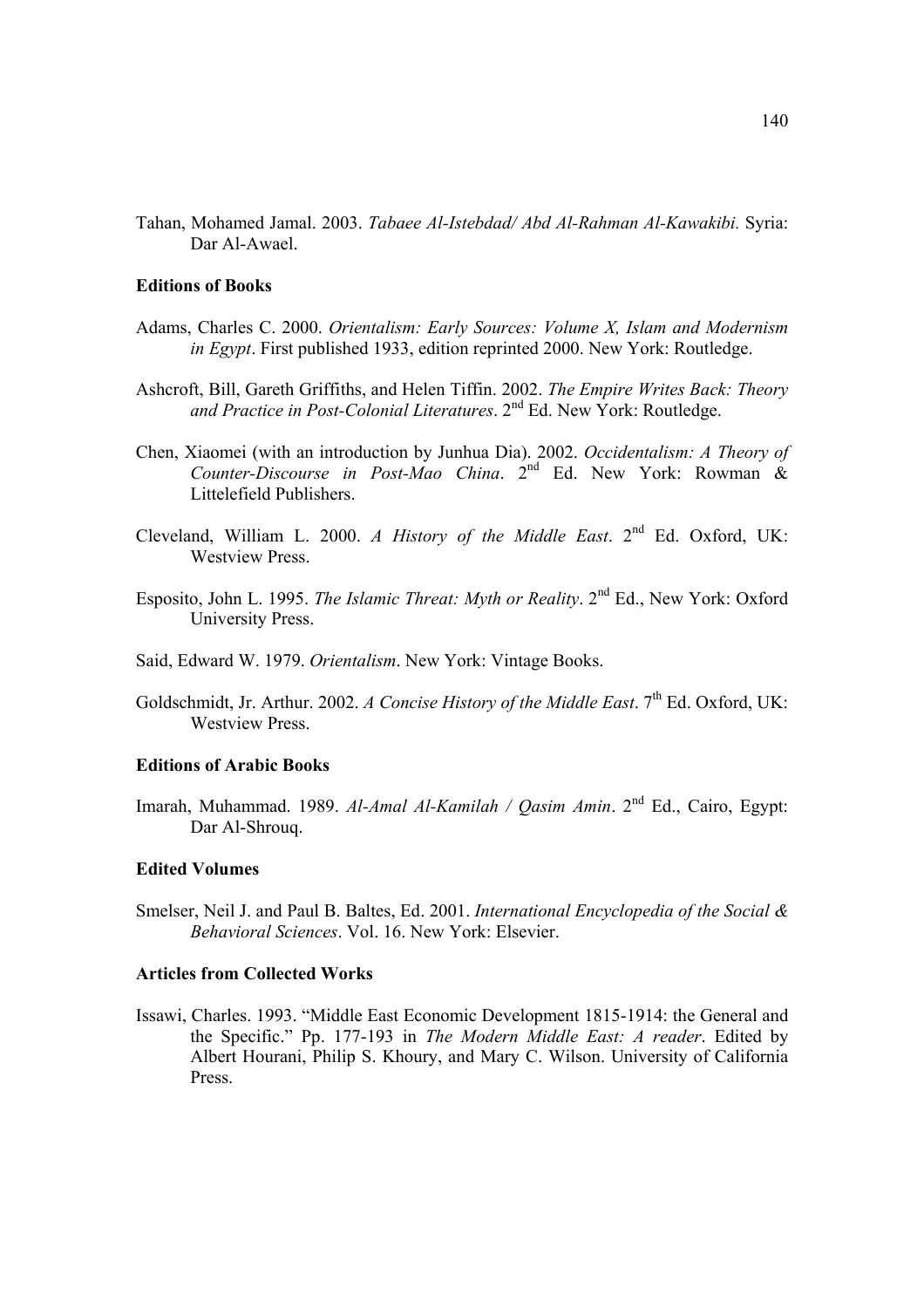- Owen, Roger. 1993. "Egypt and Europe: From French Expedition to British Occupation." Pp. 111-123 in *The Modern Middle East: A reader*. Edited by Albert Hourani, Philip S. Khoury, and Mary C. Wilson. University of California Press.
- Prasad, Anshuman. 2003. **"**The Gaze of the Other: Postcolonial Theory and Organizational Analysis." Pp. 3-46 in *Postcolonial Theory and Organizational Analysis: A Critical Engagement*, Edited by Anshuman Prasad, New York; Palgrave Macmillan.
- Talbot, Brent J. 2003. "The Arab Perception and Consensus Problems: Implications for Us Policy in the Middle East." Pp.1-39 in *INSS Occasional Paper 48*, *View From the East: Arab Perceptions of the United States Presence and Policy*, by Brent J. Talbot and Michael B. Meyer, USAF Institute For National Security Studies, USAF Academy, Colorado.

# **Articles from Journals**

- Abukhalil, As'ad. 2004. "The Islam Industry and Scholarship." *The Middle East Journal*. Winter 2004. 58:1. Pp. 130-137.
- Andoni, Lamis. 2002. "Deeds Speak Louder Than Words." *The Washington Quarterly*. Spring 2002. 25:2. Pp. 85-100.
- Bawer, Bruce. 2002. "Edward W. Said, Intellectual." *The Hudson Review*. Winter 2002. 54:4. Pp. 620-634.
- Cornell, Vincent. 2002. "A Muslim to Muslims: Reflections after September 11." *The South Atlantic Quarterly*. Spring 2002. 101:2. Pp.325-336.
- Blinken, Antony J., 2002. "Winning the War of Ideas." *The Washington Quarterly*. Spring 2002. 25:2. Pp. 101-114.
- Hirsh, Michael. 2004. "Bernard Lewis Revisited." *The Washington Monthly*. November 2004. 36:11. p.13.
- Kinnane, Derk. 2004. "Winning Over the Muslim Mind." *The National Interest*. Spring 2004. 75. Pp. 93-99.
- Lewis, Bernard. 2003. "I'm Right, You're Wrong, Go to Hell: Religions and the Meeting of Civilizations." *The Atlantic Monthly*. May 2003. 291:4. Pp. 36-42.
- Lynch, Marc. 2003. "Taking Arabs Seriously." *Foreign Affairs*. September/ October 2003.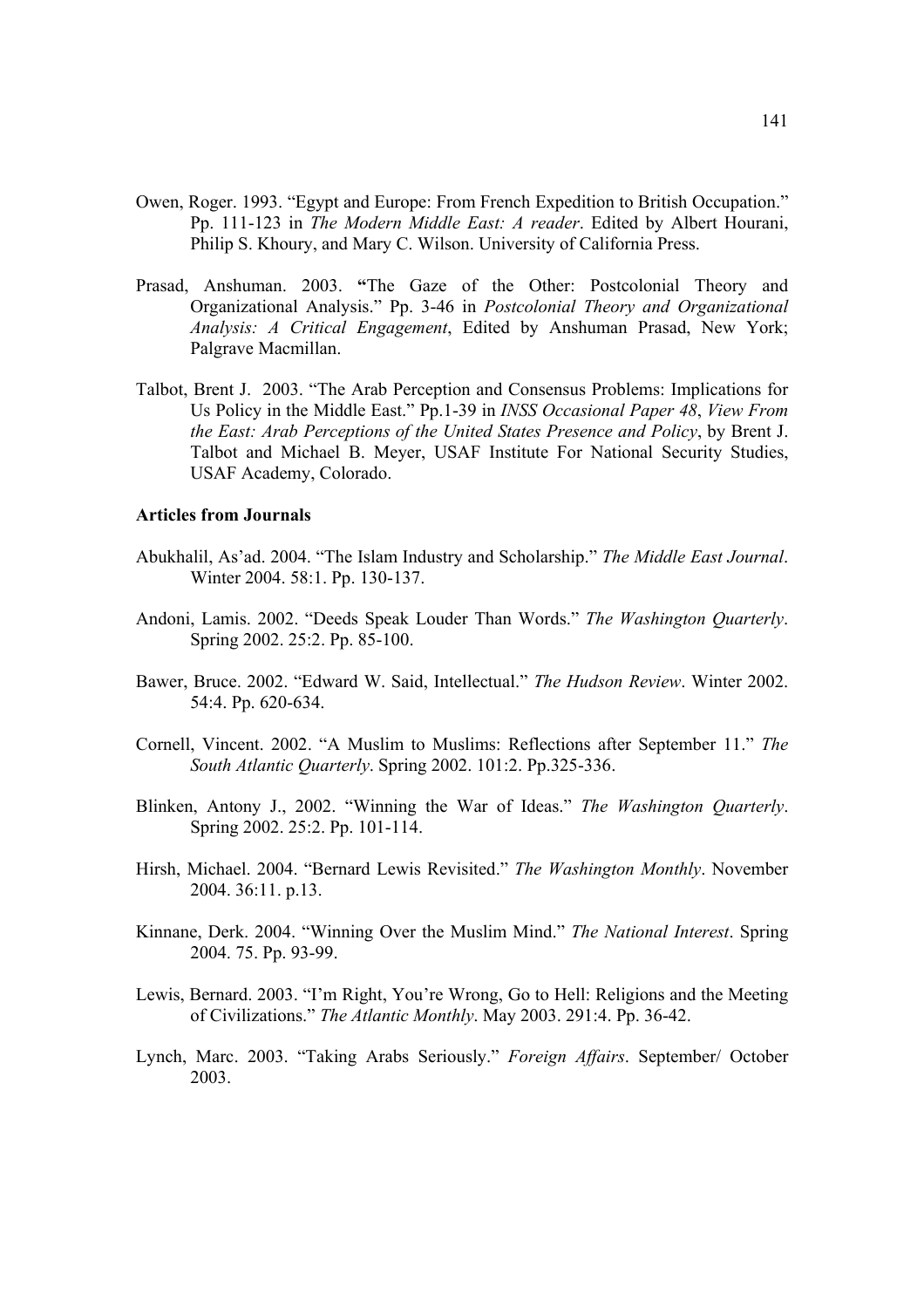- Prakash, Gyan. 1995. "Orientalism Now." *History and Theory*. October 1995. 34:3. Pp. 199-212.
- Rubin, Barry. 2002. "The Real Roots of Arab Anti-Americanism." *Foreign Affairs*. November/ December 2002. 81:6. Pp. 73-85.

#### **Articles from News Wires**

The White House Bulletin. 2002. "Zogby Shows Muslim Peoples Have Favorable Impressions of America, Oppose Policy Towards Arabs, Palestinians." *The White House Bulletin*. April 11, 2002.

# **Articles from Newspapers and Magazines**

- Al-Barghouti, Tamim. 2003. " The Arab World; History Fuels the Fire of Anger**.**" *The Los Angeles Times*. Los Angeles, Calif., April 13, 2003. P. M.2.
- Bosworth, Stephen W. 2001. "Why Do They Hate Us? The Reasons Are Many, the History Long: Because We Are So Big, So Powerful," *The Boston Globe*, Mass, September 16, 2001. P. D.1.
- Fradkin, Hillel. 2001. "Why They Hate Us: The Muslim World Has Fallen Behind." *The American Enterprise*. December 12. Pp. 26-27.
- Freund, Charles Paul. 2001. "2001 Nights: The End of the Orientalist Critique." *Reason*. December 2001, 33:7. Pp. 62-70.
- Friedman, Thomas. 2002. "War of Ideas." *The New York Times*. New York, N.Y., June 2, 2002. P. 4.19.
- Friedman, Thomas. 2004. "War of Ideas, Part 6." *The New York Times*. New York, N.Y., January 25, 2004. P. 4.15.
- Hollander, Paul. 2002. "Anti-Americanism: Murderous and Rhetorical." *Partisan Review*. Winter 2002, 69:1, Pp. 14-18.
- Huntington, Samuel P. 20001. "The Age of Muslim Wars." *Newsweek.* December 17, 2001. 138:25. P.14.
- Macfarquhar, Neil. 2003. "Humiliation and Rage Stalk the Arab World." *The New York Times*. April 13, 2003. P. 4.1.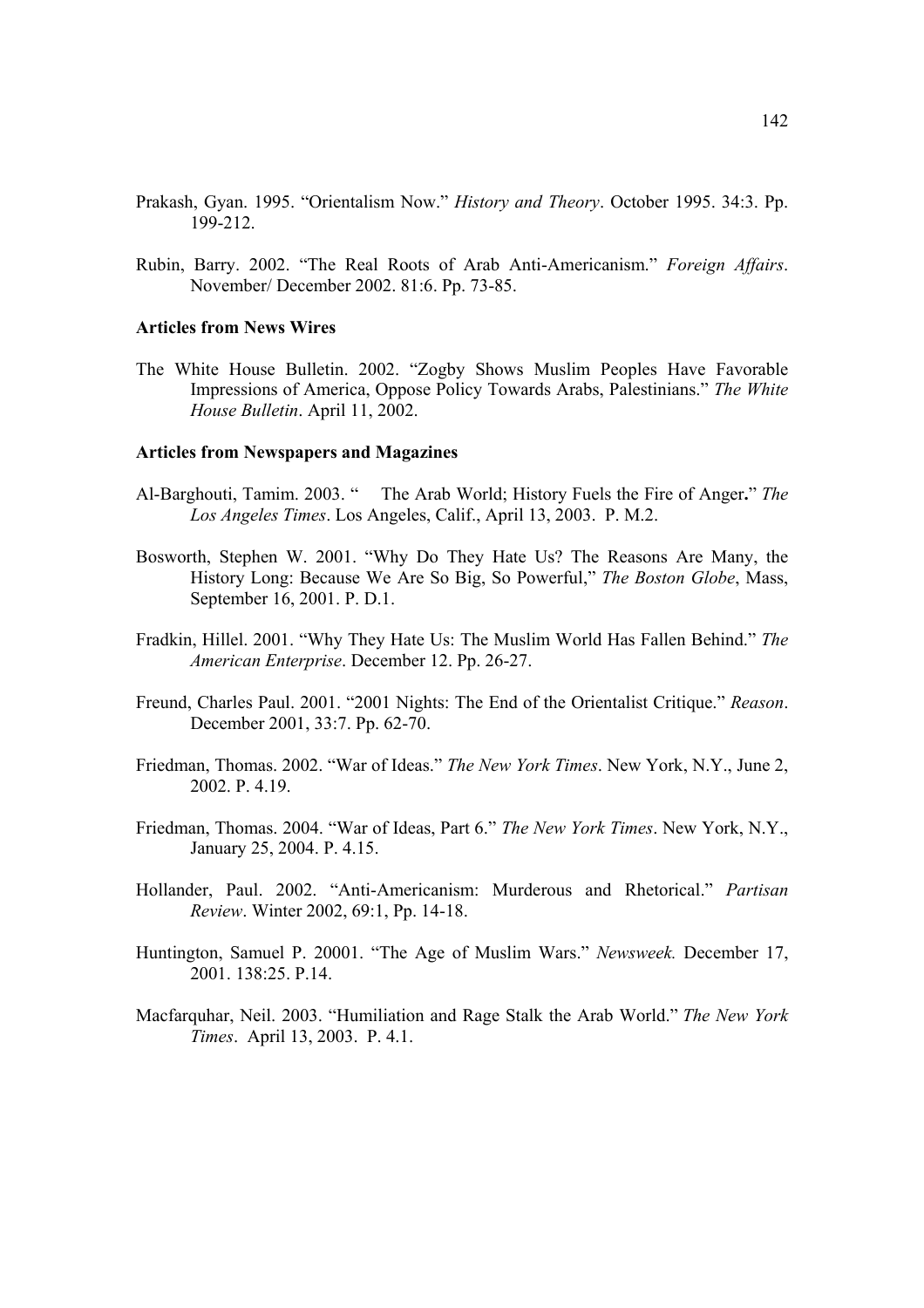- Makdisi, Ussama. 2002. "The End of the Affair: Thanks to American Missionaries and Diplomats, the Arab World Once Looked to the United States as a Friends and Source of Hope. It Didn't Last." *The Boston Globe*. October 27, 2002. P. D.1.
- Robberson*,* Tod. 2003. "Arab Skepticism of U.S., U.K. Motives in Iraq Remains Strong." *Knight Ridder Tribune Business News*. Washington. April 9, 2003. p.1.
- Rollins, Karina. 2001. "Why They Hate Us: It's a Moral Clash." *The American Enterprise*, December 12. Pp. 27-28.
- Said, Edward. 2003. "A Window on the World: Western Scholars Helped Justify the War In Iraq, Says Edward Said, with Their Orientalist Ideas about the 'Arab Mind'. Twenty-Five Years After the Publication of His Post-Colonial Classic, the Author of Orientalism Argues That Humanist Understanding Is Now More Urgently Required Than Ever Before," *The Guardian*. Manchester (Uk), August 2, 2003. P.4.
- Tolson, Jay. 2003. "The War of Ideas." *U.S. News & World Report*, Washington, D.C. September 15, 2003. 135:8. Pp.32-33.
- Warren, David. 2004. "Through the Eyes of Our Enemies," *Commentary*. April 1, 2004. 117:4. Pp. 21-28.

# **Arabic Articles from Newspapers and Magazines**

- Al-Hulu, Karam. 2005. "Al-Dawlah Al-Tasalotiah fi al-Alm al-Arabi; Min Takhaluf Ila Akhar," *Al-Hayat*. London, UK. March 29, 2005.
- Al-Rabi'i, Turki Ali. 2004. "Fi Al-Faqr Al-Nazari Li-Khitabana Al-Democrati," *Al-Hayat*. London, UK. July 4, 2005.
- Dajani, Hisham. 2004. "Fi Taba'ee Al-Istibdad was Al-Mustabedin wa Ma Yajma' Binahuma," *Al-Hayat*. London, UK. May 30, 2004.
- Jelbi, Khalis. 2003. "Hakikat Saddam Aw Hikayat Al-Jumhor Al-Arabi wa America," *Al-Sharq Al-Awsat*. London, UK. Issue N. 9152. December 13, 2003.

#### **Electronic Resources**

Asali, Ziad. 2002. "Arab-American Perceptions of U.S. Policy toward the Middle East." U.S. Department of State. March 26, 2002. (Http://www.Americantaskforce.Org/State\_Dept.Htm)